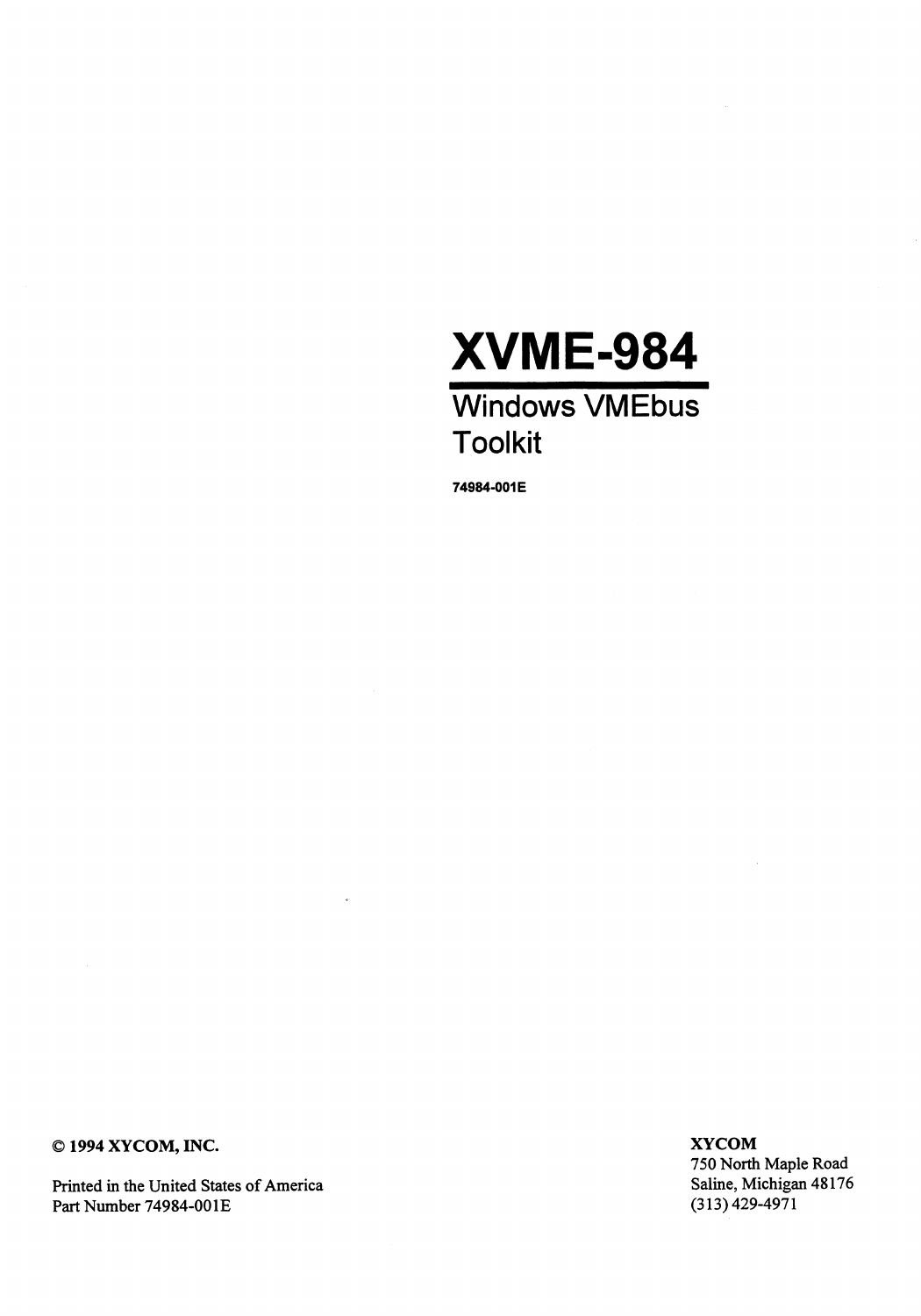# **XYCOM REVISION RECORD**

| <b>Revision</b> | <b>Description</b>                | <b>Date</b> |
|-----------------|-----------------------------------|-------------|
| А               | Manual Released                   | 9/91        |
| в               | Manual Updated                    | 4/92        |
| $\sqrt{ }$      | Manual Updated                    | 10/93       |
|                 | Manual Updated                    | 2/94        |
| E               | Manual Updated to Include PCN 170 | 5/94        |

#### **Trademark Information**

Brand or product names are registered trademarks of their respective owners.

#### **Copyright Information**

This document is copyrighted by Xycom Incorporated (Xycom) and shall not be reproduced or copied without expressed written permission from Xycom.

The information contained within this document is subject to change without notice.

Address comments concerning this manual to:



xycom

**Technical Publications Department** 750 North Maple Road Saline, Michigan 48176

Part Number: 74984-001E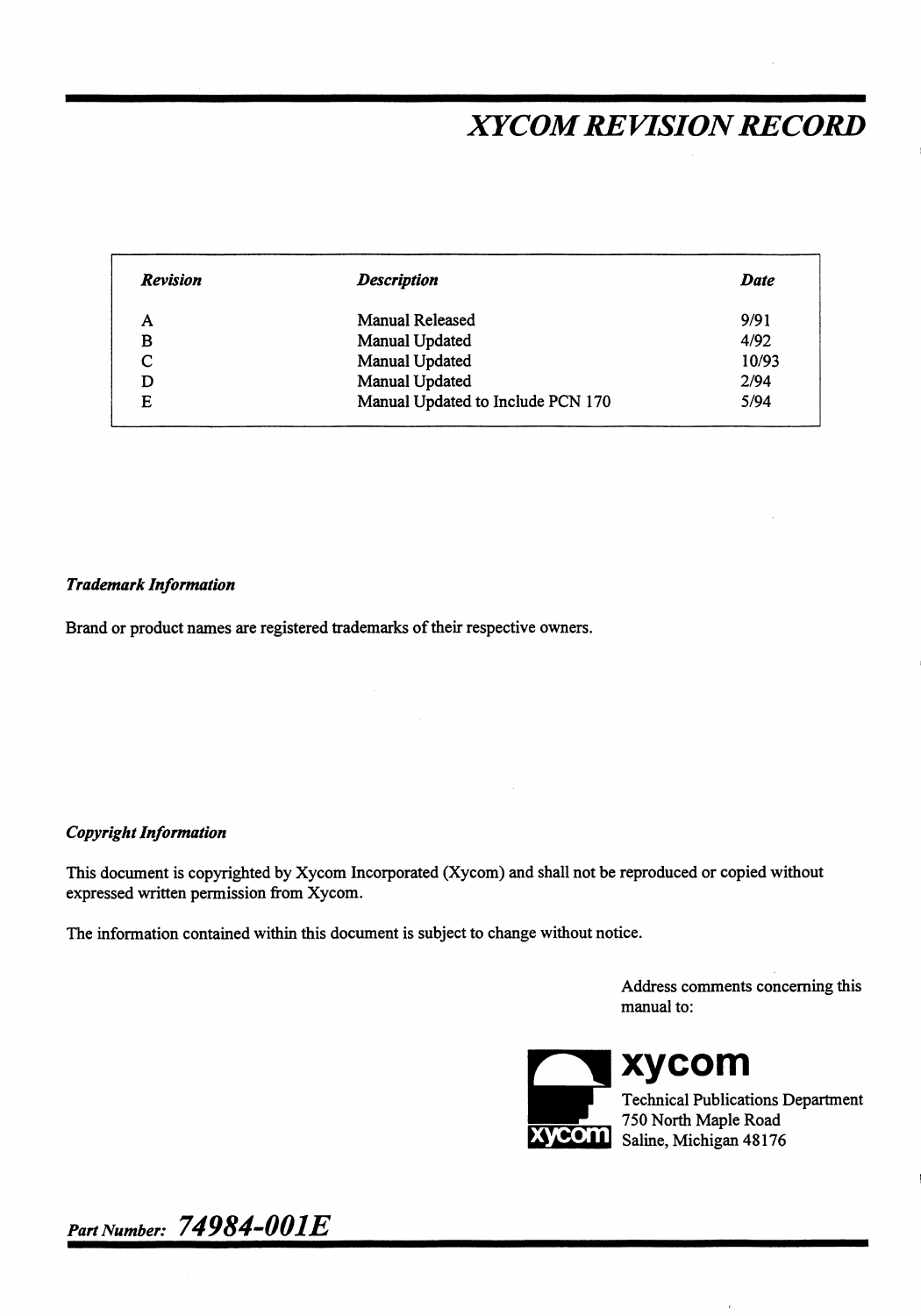# **TABLE OF CONTENTS**

| <b>CHAPTER</b> | TITLE                            | <b>PAGE</b> |  |  |
|----------------|----------------------------------|-------------|--|--|
| 1              | <b>INTRODUCTION</b>              |             |  |  |
| 1.1            | <b>Manual Structure</b>          | $1 - 1$     |  |  |
| 1.2            | Overview                         | $1 - 1$     |  |  |
| 1.3            | <b>Install Program</b>           |             |  |  |
| 1.4            | Disk Contents                    |             |  |  |
| 1.4.1          | Directory (Root)<br>1-6          |             |  |  |
| 1.4.2          | <b>SOURCE DIRECTORY</b>          |             |  |  |
| 1.4.3          | <b>SOURCE\LIB</b>                |             |  |  |
| 1.4.4          | <b><i>SOURCE\LIB\INCLUDE</i></b> |             |  |  |
| 1.4.5          | <b>SOURCE\LIBDEMO</b>            | $1 - 7$     |  |  |

# 2 **VMEBUS MANAGER**

| Introduction                                | $2 - 1$  |
|---------------------------------------------|----------|
| Monitor Menu                                | $2 - 2$  |
| Monitor->System Status                      | $2 - 2$  |
| Read and Timer                              | $2 - 2$  |
| <b>ANMI</b> Latches                         | $2 - 3$  |
| <b>VME</b> bus Signals                      | $2 - 3$  |
| <b>VMEbus Interrupts</b>                    | $2 - 3$  |
| <b>VMEbus Miscellaneous</b>                 | $2 - 3$  |
| Monitor->VME IDs                            | $2 - 4$  |
| Probe Menu                                  | $2 - 5$  |
| Probe->Read VME                             | $2 - 5$  |
| Probe->Write VME                            | $2 - 7$  |
| Probe->Dual-Access RAM                      | $2-9$    |
| Probe->Pass/Fail LEDs                       | $2 - 10$ |
| Probe->Lock VMEbus                          | $2 - 10$ |
| Interrupt Menu                              | $2 - 11$ |
| Interrupts->Enable/Disable Interrupts       | $2 - 11$ |
| Interrupts->Set VME Interrupt Notify Levels | $2 - 12$ |
| Interrupts->Generate VME Interrupts         | $2 - 13$ |
| Interrupts->Acknowledge VME Interrupts      | $2 - 13$ |
| Interrupts->Auxiliary NMI Sources           | $2 - 13$ |
| Interrupts->VME Sources                     | $2 - 14$ |
| About->About VMEMAN                         | $2 - 14$ |
|                                             |          |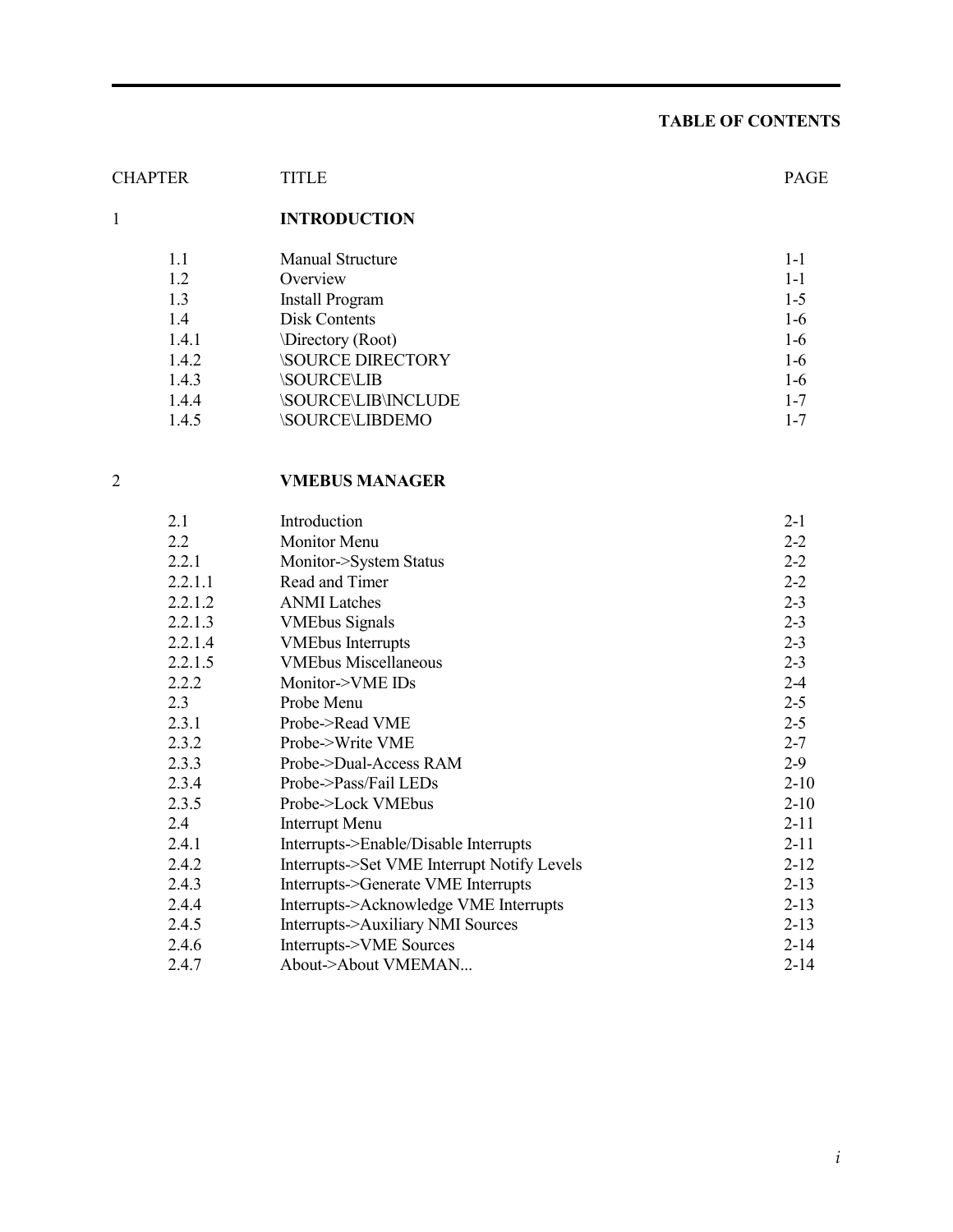|   | <b>CHAPTER</b> | <b>TITLE</b>                                                   | <b>PAGE</b> |
|---|----------------|----------------------------------------------------------------|-------------|
| 3 |                | <b>DEMONSTRATION PROGRAM</b>                                   |             |
|   | 3.1            | Introduction                                                   | $3-1$       |
|   | 3.2            | Running the Demonstration Program                              | $3 - 2$     |
|   | 3.2.1          | Unsigned int FAR PASCAL X500Write(X500Base, Register,<br>Data) | $3 - 3$     |
|   | 3.2.2          | X500Base (hex):                                                | $3 - 3$     |
|   | 3.2.3          | Data (hex):                                                    | $3-4$       |
|   | 3.2.4          | Register (Hexadecimal Address/Description)                     | $3-4$       |
|   | 3.2.5          | OK 3-4                                                         |             |
|   | 3.2.6          | Cancel                                                         | $3-4$       |
| 4 |                | <b>XVME DYNAMIC LINK LIBRARY</b>                               |             |
|   | 4.1            | Introduction                                                   | $4 - 1$     |
|   | 4.2            | Real Mode Window                                               | $4-1$       |
|   | 4.3            | Interrupts                                                     | $4 - 2$     |
|   | 4.4            | XVME984.SYS                                                    | $4 - 2$     |
|   | 4.5            | Xycom I/O Dynamic Link Library - XVME 984.DLL                  | $4 - 3$     |
|   | 4.6            | <b>General Purpose Routines</b>                                | $4 - 5$     |
|   | 4.6.1          | <b>Allocate Dual Port Memory</b>                               | $4 - 7$     |
|   | 4.6.2          | Disable NMI Interrupts                                         | $4 - 7$     |
|   | 4.6.3          | Disable VME Interrupts                                         | $4 - 8$     |
|   | 4.6.4          | Disable Watchdog Timer                                         | $4 - 8$     |
|   | 4.6.5          | Enable NMI Interrupts                                          | $4 - 8$     |
|   | 4.6.6          | Enable VME Interrupts                                          | $4 - 8$     |
|   | 4.6.7          | Enable Watchdog Timer                                          | $4 - 8$     |
|   | 4.6.8          | Free Dual Port Memory                                          | $4-9$       |
|   | 4.6.9          | Generate VMEbus Interrupt                                      | $4-9$       |
|   | 4.6.10         | Get Interrupt Address                                          | $4-9$       |
|   | 4.6.11         | Get Real Mode Window Data 8                                    | $4 - 10$    |
|   | 4.6.12         | Get Real Mode Window Data 16                                   | $4 - 10$    |
|   | 4.6.13         | Get Real Mode Window Data 32                                   | $4 - 11$    |
|   | 4.6.14         | Is XVME DOS Device Driver Installed                            | $4 - 11$    |
|   | 4.6.15         | Lock VMEbus                                                    | $4 - 11$    |
|   | 4.6.16         | <b>Mask 8259</b>                                               | $4 - 12$    |
|   | 4.6.17         | Notify On VME Interrupt                                        | $4 - 12$    |
|   | 4.6.18         | Quit Notify On VME Interrupt                                   | $4 - 13$    |
|   | 4.6.19         | <b>Put Interrupt Address</b>                                   | $4 - 13$    |
|   | 4.6.20         | Put Real Mode Window Data 8                                    | $4 - 14$    |
|   | 4.6.21         | Put Real Mode Window Data 16                                   | $4 - 14$    |
|   | 4.6.22         | Put Real Mode Window Data 32                                   | $4 - 14$    |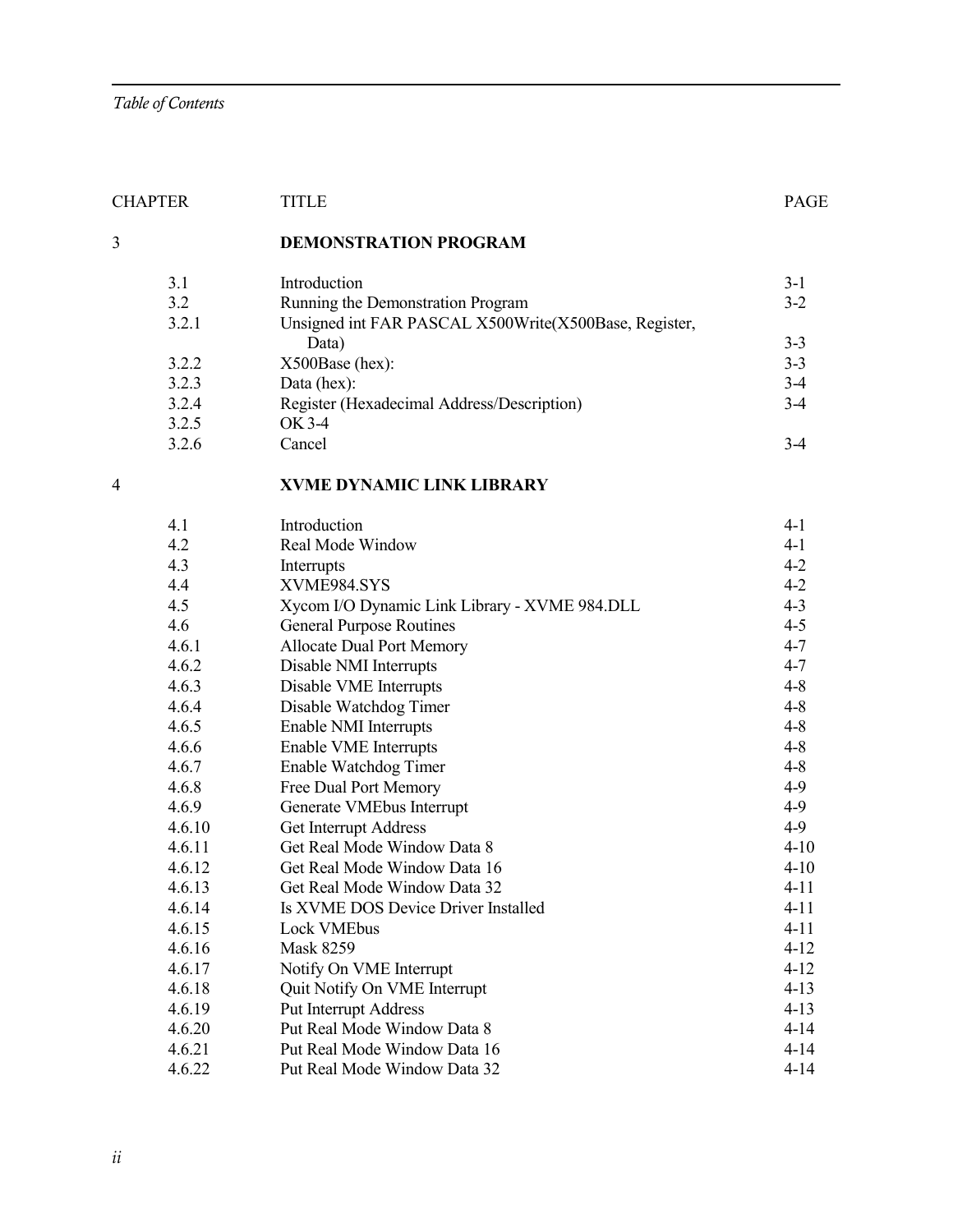*XVME-984 Manual February 1994*

| 4.6.23<br><b>CHAPTER</b> | $4 - 15$<br><b>PAGE</b>                      |          |
|--------------------------|----------------------------------------------|----------|
|                          | <b>TITLE</b>                                 |          |
| 4                        | <b>XVME DYNAMIC LINK LIBRARY (continued)</b> |          |
| 4.6.24                   | Read VMEbus Memory Real Mode                 | $4 - 15$ |
| 4.6.25                   | Read Flag Register                           | $4-16$   |
| 4.6.26                   | <b>Release VMEbus</b>                        | $4-16$   |
| 4.6.27                   | Reset Watchdog Timer                         | $4-16$   |
| 4.6.28                   | Restore Flag Register                        | $4 - 17$ |
| 4.6.29                   | Send Address to Device Driver                | $4 - 17$ |
| 4.6.30                   | Set Real Mode Window                         | $4 - 17$ |
| 4.6.31                   | Strobe Watchdog Timer                        | $4 - 18$ |
| 4.6.32                   | Write VMEbus Memory Real Mode                | $4 - 18$ |
| 4.6.33                   | XVME CPU Type                                | $4-19$   |
| 4.7                      | Analog Library                               | $4-19$   |
| 4.7.1                    | X500 AD Read                                 | $4-19$   |
| 4.7.2                    | X500 Force AD                                | $4 - 20$ |
| 4.7.3                    | X500 Interrupt                               | $4 - 20$ |
| 4.7.4                    | X500 Read                                    | $4 - 20$ |
| 4.7.5                    | X500 Read Gain                               | $4 - 21$ |
| 4.7.6                    | X500 Reset                                   | $4 - 21$ |
| 4.7.7                    | X500 Set Gain                                | $4 - 21$ |
| 4.7.8                    | X500 Set Mode                                | $4 - 22$ |
| 4.7.9                    | X500 Wait                                    | $4 - 22$ |
| 4.7.10                   | X500 Write                                   | $4 - 22$ |
| 4.7.11                   | X505 Output                                  | $4 - 23$ |
| 4.7.12                   | X530 Channel Output                          | $4 - 23$ |
| 4.7.13                   | X530 Read                                    | $4 - 23$ |
| 4.7.14                   | X530 Reset                                   | $4 - 24$ |
| 4.7.15                   | X530 Wait                                    | $4 - 24$ |
| 4.7.16                   | X530 Write                                   | $4 - 24$ |
| 4.7.17                   | X540 AD Read                                 | $4 - 25$ |
| 4.7.18                   | X540 Channel Output                          | $4 - 25$ |
| 4.7.19                   | X540 Force AD                                | $4 - 25$ |
| 4.7.20                   | X540 Interrupt                               | $4 - 26$ |
| 4.7.21                   | X540 Read                                    | $4 - 26$ |
| 4.7.22                   | X540 Read Gain                               | $4 - 26$ |
| 4.7.23                   | X540 Reset                                   | $4 - 26$ |
| 4.7.24                   | X540 Set Gain                                | $4 - 27$ |
| 4.7.25                   | X540 Set Mode                                | $4 - 27$ |
| 4.7.26                   | X540 Wait                                    | $4 - 28$ |
| 4.7.27                   | X540 Write                                   | $4 - 28$ |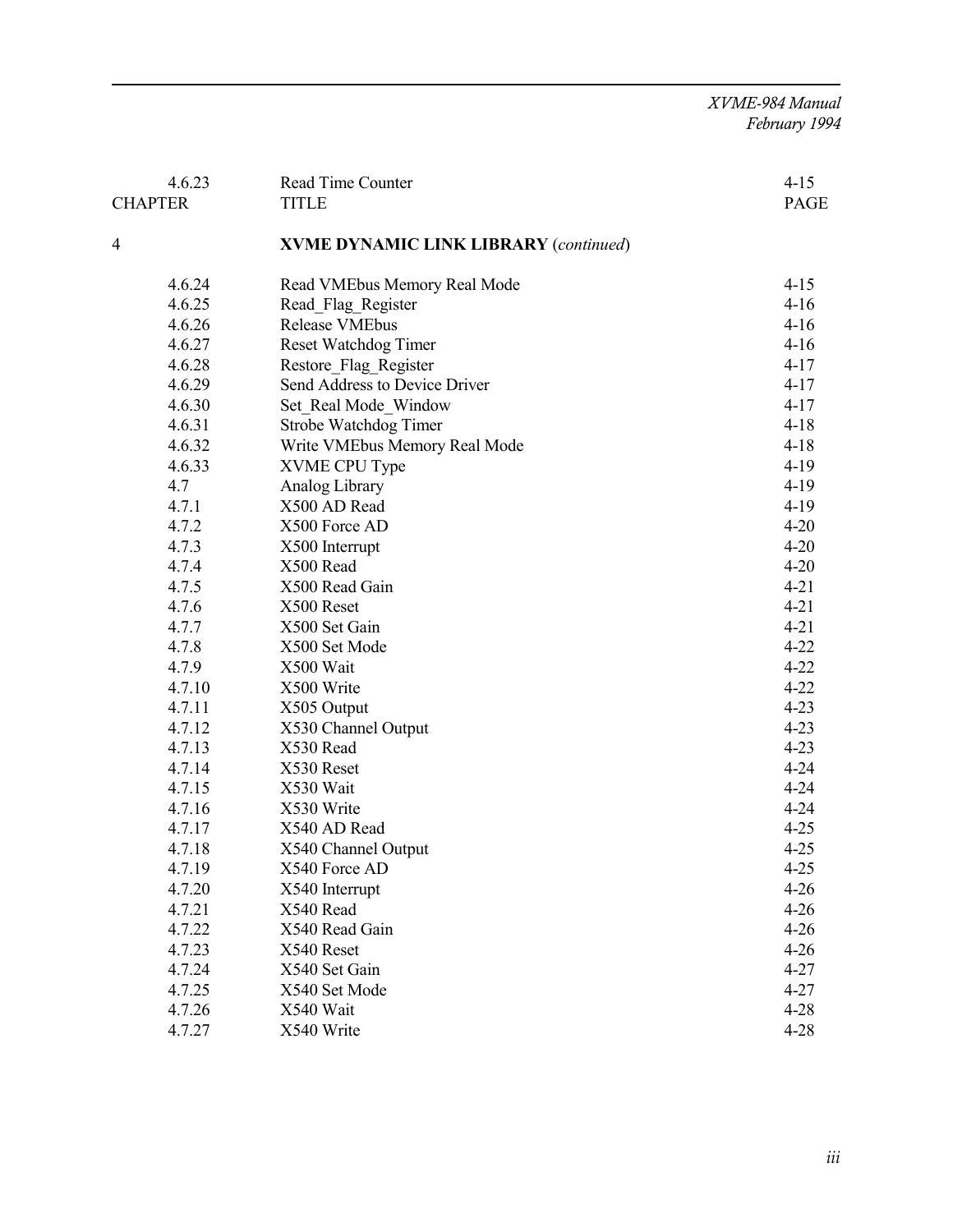| <b>CHAPTER</b><br><b>TITLE</b> |                                              | <b>PAGE</b> |
|--------------------------------|----------------------------------------------|-------------|
| 4                              | <b>XVME DYNAMIC LINK LIBRARY (continued)</b> |             |
| 4.7.28                         | X560 AD Read                                 | $4 - 28$    |
| 4.7.29                         | X560 Force AD                                | $4 - 29$    |
| 4.7.30                         | X560 Interrupt                               | $4 - 29$    |
| 4.7.31                         | X560 Read                                    | $4 - 29$    |
| 4.7.32                         | X560 Reset                                   | $4 - 30$    |
| 4.7.33                         | X560 Set Gain                                | $4 - 30$    |
| 4.7.34                         | X560 Set Mode                                | $4 - 30$    |
| 4.7.35                         | X560 Wait                                    | $4 - 31$    |
| 4.7.36                         | X560 Write                                   | $4 - 31$    |
| 4.7.37                         | X566 Read                                    | $4 - 31$    |
| 4.7.38                         | X566 Reset                                   | $4 - 32$    |
| 4.7.39                         | X566 Set Clock                               | $4 - 32$    |
| 4.7.40                         | X566 Set Sample Clock                        | $4 - 32$    |
| 4.7.41                         | X566 Write                                   | $4 - 33$    |
| 4.7.42                         | X566 Write Word                              | $4 - 33$    |
| 4.8                            | Counter Library                              | $4 - 33$    |
| 4.8.1                          | X203 Interrupt Initialize                    | $4 - 34$    |
| 4.8.2                          | X203 Read                                    | $4 - 34$    |
| 4.8.3                          | X203 Reset                                   | $4 - 34$    |
| 4.8.4                          | X203 Set Clock                               | $4 - 35$    |
| 4.8.5                          | X203 Write                                   | $4 - 35$    |
| 4.8.6                          | X230 Build Command Block                     | $4 - 36$    |
| 4.8.7                          | X230 Build Command Block Buffer              | $4 - 36$    |
| 4.8.8                          | X230 Execute Command                         | $4 - 37$    |
| 4.8.9                          | X230 Read                                    | $4 - 37$    |
| 4.8.10                         | X230 Write                                   | $4 - 37$    |
| 4.9                            | Digital Library                              | $4 - 38$    |
| 4.9.1                          | X200 Counter Pre-Load                        | $4 - 38$    |
| 4.9.2                          | X200 Initialize                              | $4 - 38$    |
| 4.9.3                          | X200 Port A Direction                        | $4 - 38$    |
| 4.9.4                          | X200 Port B Direction                        | $4 - 39$    |
| 4.9.5                          | X200 Read                                    | $4 - 39$    |
| 4.9.6                          | X200 Submode A                               | $4 - 39$    |
| 4.9.7                          | X200 Submode B                               | $4 - 40$    |
| 4.9.8                          | X200 Write                                   | $4 - 40$    |
|                                |                                              |             |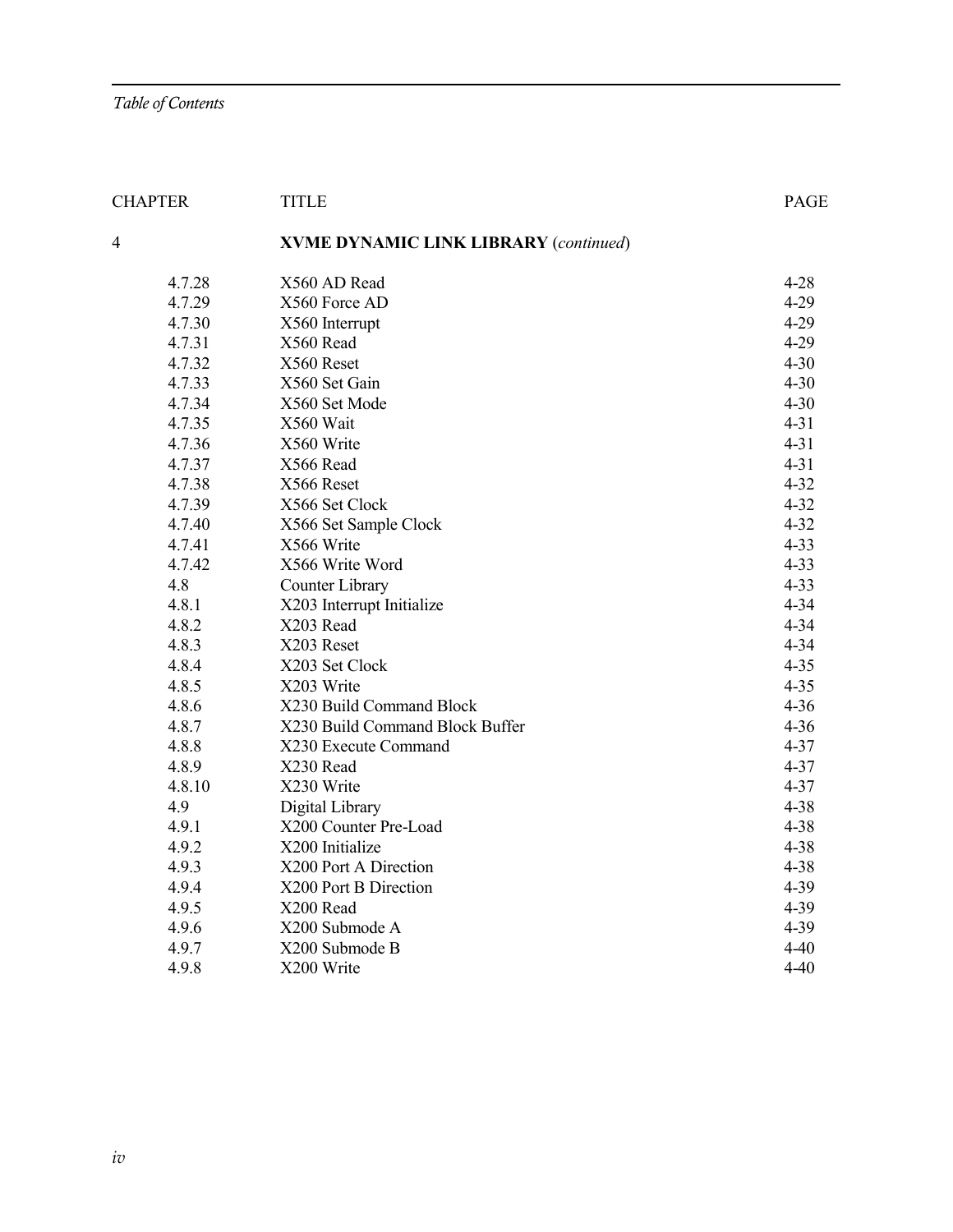*XVME-984 Manual February 1994*

| <b>CHAPTER</b><br><b>TITLE</b> |                                              | PAGE     |  |
|--------------------------------|----------------------------------------------|----------|--|
| $\overline{4}$                 | <b>XVME DYNAMIC LINK LIBRARY (continued)</b> |          |  |
| 4.9.9                          | X201 Counter Pre-Load                        | $4 - 40$ |  |
| 4.9.10                         | X201 Initialize                              | $4 - 41$ |  |
| 4.9.11                         | X201 Port Direction                          | $4 - 41$ |  |
| 4.9.12                         | X201 Port C Direction                        | $4 - 41$ |  |
| 4.9.13                         | X201 Read                                    | $4 - 42$ |  |
| 4.9.14                         | X201 Write                                   | $4 - 42$ |  |
| 4.9.15                         | X202 Initialize                              | $4 - 42$ |  |
| 4.9.16                         | X202 Read                                    | $4 - 43$ |  |
| 4.9.17                         | X202 Reset                                   | $4 - 43$ |  |
| 4.9.18                         | X202 Write                                   | $4 - 43$ |  |
| 4.9.19                         | X210 Read Channel                            | $4 - 44$ |  |
| 4.9.20                         | X210 Read Port                               | $4 - 44$ |  |
| 4.9.21                         | X210 Read Two Ports                          | $4 - 45$ |  |
| 4.9.22                         | X210 Read Four Ports                         | $4 - 45$ |  |
| 4.9.23                         | X212 Initialize                              | $4 - 45$ |  |
| 4.9.24                         | X212 Interrupt Disable                       | $4 - 46$ |  |
| 4.9.25                         | X212 Read                                    | $4 - 46$ |  |
| 4.9.26                         | X212 Read Channel                            | $4 - 46$ |  |
| 4.9.27                         | X212 Read Scan                               | $4 - 47$ |  |
| 4.9.28                         | X212 Read Word                               | $4 - 47$ |  |
| 4.9.29                         | X212 Read Word Scan                          | 4-47     |  |
| 4.9.30                         | X212 Write                                   | 4-48     |  |
| 4.9.31                         | X212 Write Word                              | 4-48     |  |
| 4.9.32                         | X220 Read                                    | 4-48     |  |
| 4.9.33                         | X220 Read All                                | 4-49     |  |
| 4.9.34                         | X220 Read Channel                            | 4-49     |  |
| 4.9.35                         | X220 Read Word                               | 4-49     |  |
| 4.9.36                         | X220 Reset                                   | $4 - 50$ |  |
| 4.9.37                         | X220 Write                                   | $4 - 50$ |  |
| 4.9.38                         | X220 Write All                               | $4 - 50$ |  |
| 4.9.39                         | X220 Write Channel                           | $4 - 51$ |  |
| 4.9.40                         | X220 Write Word                              | $4 - 51$ |  |
| 4.9.41                         | X240 Read                                    | $4 - 51$ |  |
| 4.9.42                         | X240 Read Word                               | $4 - 52$ |  |
| 4.9.43                         | X240 Reset                                   | $4 - 52$ |  |
| 4.9.44                         | X240 Write                                   | $4 - 52$ |  |
| 4.9.45                         | X244 Read                                    | $4 - 53$ |  |
| 4.9.46                         | X244 Read All                                | $4 - 53$ |  |
| 4.9.47                         | X244 Read Channel                            | $4 - 53$ |  |
| 4.9.48                         | X244 Read Word                               | $4 - 54$ |  |
| 4.9.49                         | X244 Reset                                   | 4-54     |  |
| 4.9.50                         | X244 Write                                   | 4-54     |  |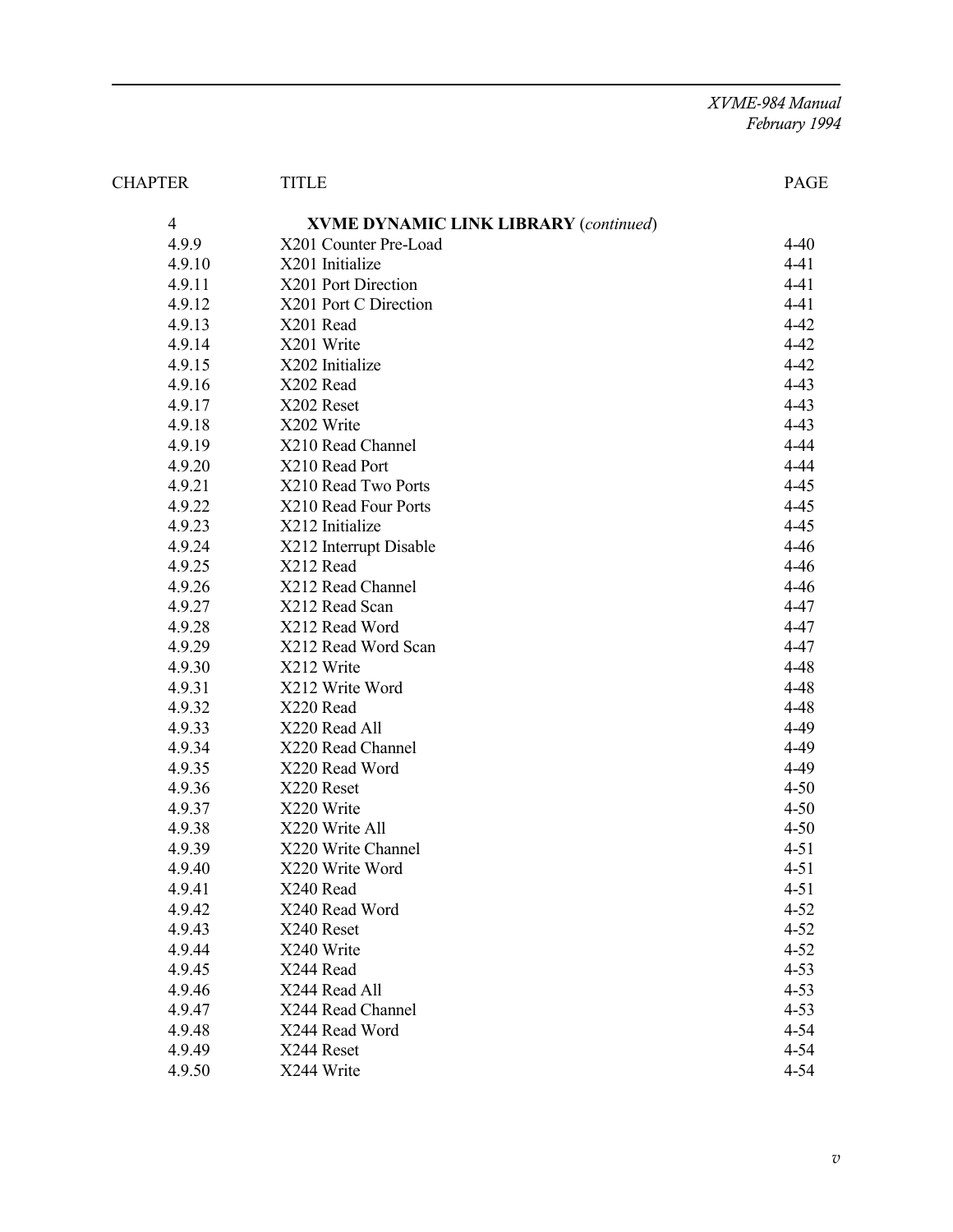| <b>CHAPTER</b> | <b>TITLE</b>                                 |          |  |
|----------------|----------------------------------------------|----------|--|
| 4              | <b>XVME DYNAMIC LINK LIBRARY (continued)</b> |          |  |
| 4.9.51         | X244 Write All                               | $4 - 55$ |  |
| 4.9.52         | X244 Write Channel                           | $4 - 55$ |  |
| 4.9.53         | X244 Write Word                              | $4 - 55$ |  |
| 4.9.54         | X260 Read                                    | $4 - 56$ |  |
| 4.9.55         | X260 Read All                                | $4 - 56$ |  |
| 4.9.56         | X260 Read Channel                            | $4 - 56$ |  |
| 4.9.57         | X260 Read Word                               | $4 - 57$ |  |
| 4.9.58         | X260 Write                                   |          |  |
| 4.9.59         | X260 Write All                               | $4 - 57$ |  |
| 4.9.60         | X260 Write Channel                           | $4 - 58$ |  |
| 4.9.61         | X260 Write Word                              | $4 - 58$ |  |

#### LIST OF FIGURES

| <b>FIGURE</b><br>TITLE                             |          |  |  |
|----------------------------------------------------|----------|--|--|
| <b>VMEbus Manager Window</b>                       | $2 - 1$  |  |  |
| <b>VMEbus Manager System Status Window</b>         | $2 - 2$  |  |  |
| <b>VMEbus Manager System IDs Window</b>            | $2 - 4$  |  |  |
| <b>VME Read Parameters Dialog Box</b>              | $2 - 7$  |  |  |
| <b>VME Write Parameters Dialog Box</b>             | $2 - 8$  |  |  |
| Dual-Access Parameters Dialog Box                  | $2 - 10$ |  |  |
| Pass/Fail LEDs Dialog Box                          |          |  |  |
| <b>VMEbus Enable/Disable Interrupts Dialog Box</b> | $2 - 12$ |  |  |
| <b>VMEbus Interrupt Notification Dialog Box</b>    | $2-13$   |  |  |
| Analog Menu Selection                              | $3 - 2$  |  |  |
| X500 Write Routine Dialog Box                      |          |  |  |
|                                                    |          |  |  |

#### **LIST OF TABLES**

# TABLETITLE PAGE 1-1 VMEbus Boards Supported in the Dynamic Link Library 1-3 4-1 XVME984.H Error Codes 4-4 4-2 Parameter Definitions 4-5 Asserved Constants 4-6 Asserved Constants 4-6 Reserved Constants 4-6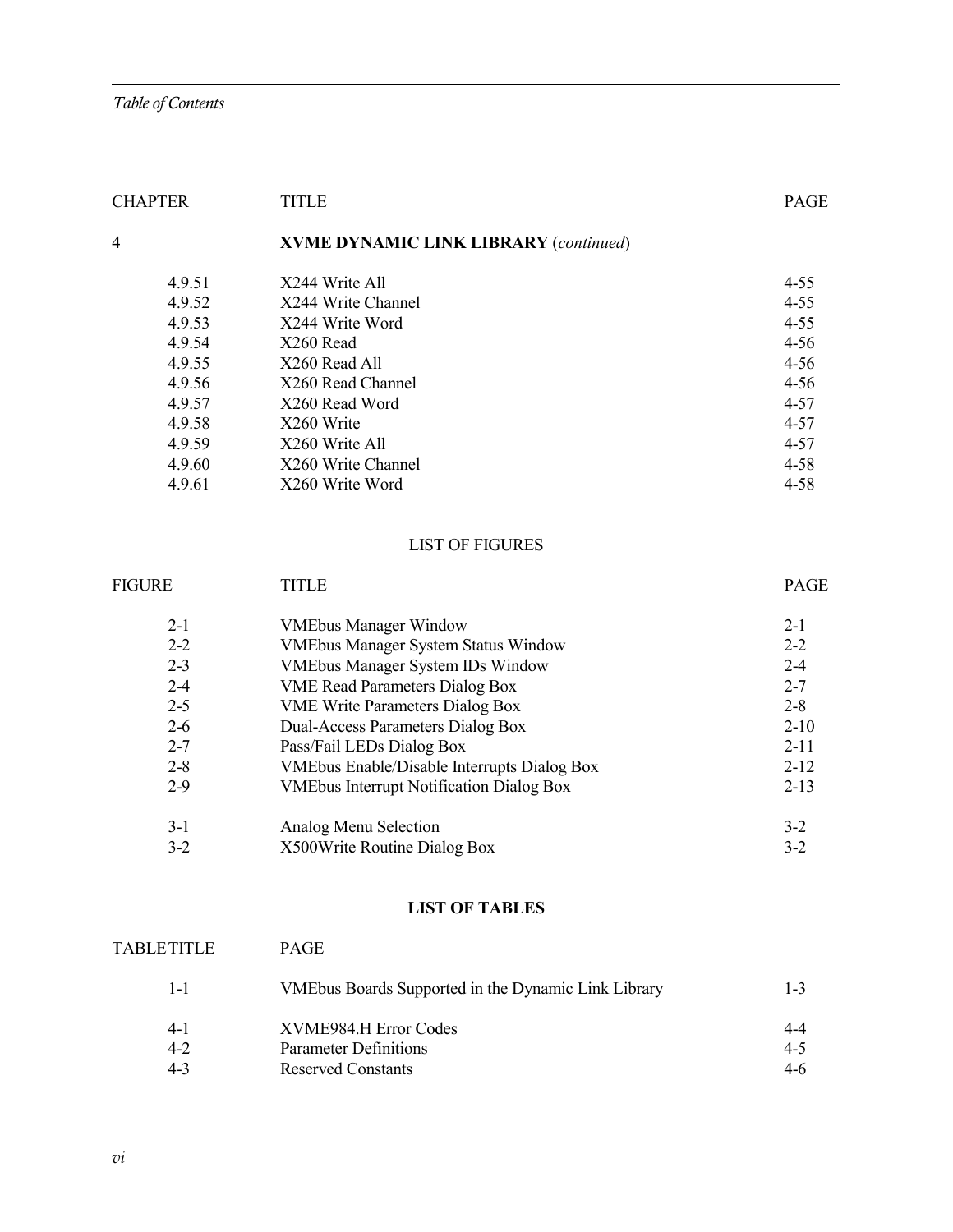#### 1.1 **MANUAL STRUCTURE**

This manual is designed to help you understand and use the Xycom XVME-984 Windows VMEbus Toolkit.

This outline of the manual structure will help you find the specific sections containing information relevant to your system needs:

| Chapter 1 | <b>Introduction:</b> gives a general overview of the package, and general directions on<br>how to start using the Toolkit.                                                                                                         |
|-----------|------------------------------------------------------------------------------------------------------------------------------------------------------------------------------------------------------------------------------------|
| Chapter 2 | <b>VMEbus Manager:</b> details the operation of the VMEbus Manager,<br><b>VMEbus</b><br>monitor application.                                                                                                                       |
| Chapter 3 | <b>LIBDEMO.EXE:</b> details the demonstration program, a Windows application.                                                                                                                                                      |
| Chapter 4 | XVME Dynamic Link Library: describes the General Purpose, Analog, Counter,<br>and Digital routines, along with the real mode window, the VMEbus PC/AT<br>processor interrupt capability, and the XVME984.SYS MS-DOS device driver. |

#### 1.2 **OVERVIEW**

The XVME-984 Windows VMEbus Toolkit is a comprehensive package that simplifies the process of designing VMEbus application programs for Xycom VME PC/AT hardware in a Microsoft Windows 3.1 environment.

The XVME-984 is composed of three main components: the I/O Dynamic Link Library; the VMEbus Manager; and a series of installation and demonstration programs. These main components are distributed on a 3.5" diskette provided in the kit. Microsoft Windows is also included in a separate version of the XVME-984.

The Dynamic Link Library (DLL) contains a library of routines which simplifies development of application programs to run under Microsoft Windows on your Xycom VMEbus PC/AT products. The DLL includes the low level code required to configure and use Xycom I/O modules in a Windows application.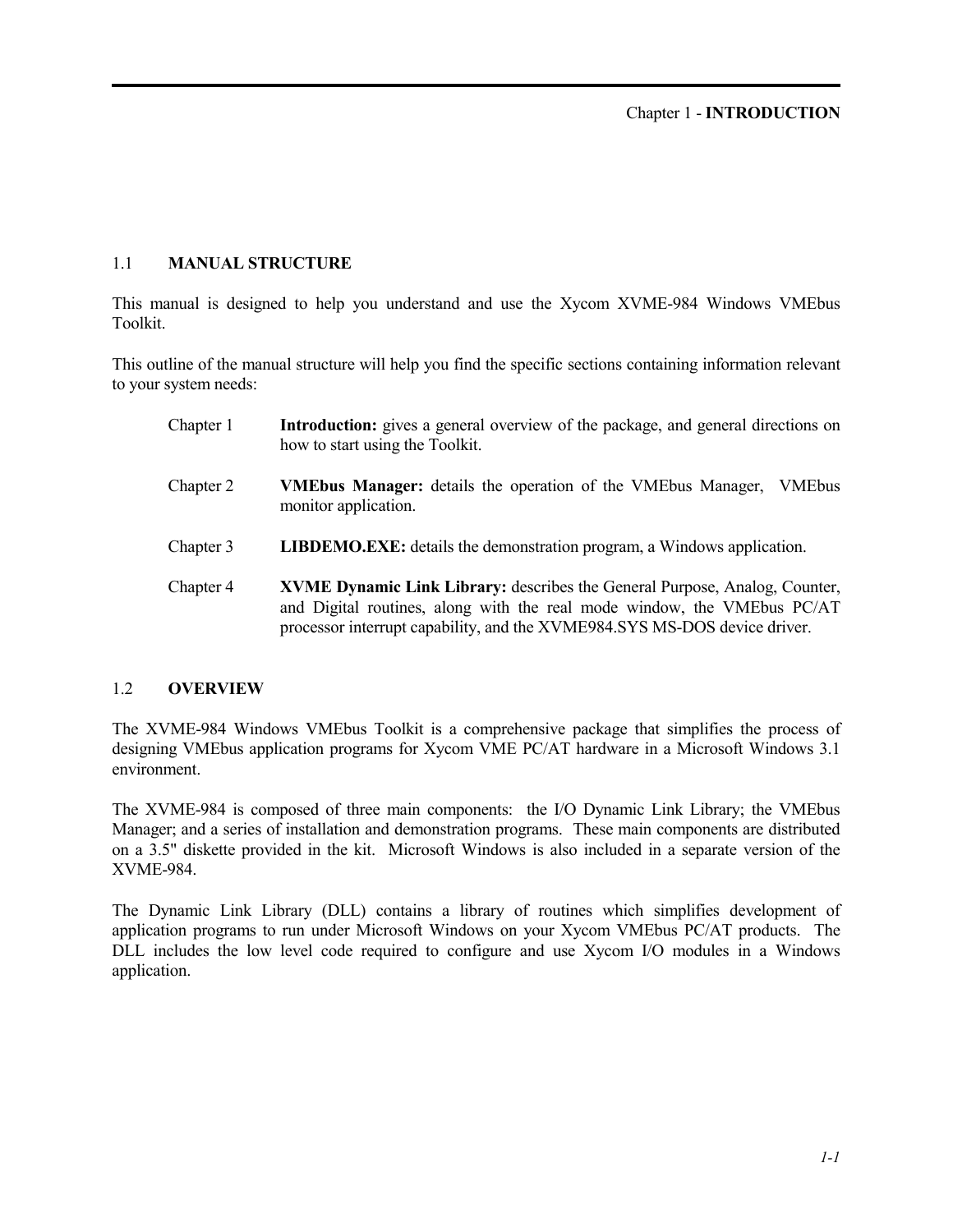#### *Chapter 1 - Introduction*

Xycom's VMEbus Manager (VMEMAN.EXE) is a Windows application program which gives you a simple mechanism for accessing and monitoring the VMEbus. It lets Xycom PC/AT processors read from and write to VMEbus memory, and monitor the status of VMEbus interrupts and PC/AT registers, so you can test your VMEbus system configuration easily and efficiently.

The installation program is a Windows application which will install the Toolkit for you. This installation includes copying appropriate files to a hard disk, modifying Windows system files, and modifying your CONFIG.SYS. file.

The demonstration program (LIBDEMO.EXE) provides examples of how to use the DLL routines in your application. Since the program knows the Xycom I/O memory maps, you can also use it to interactively configure a Xycom I/O module on your system.

The XVME-984 Windows VMEbus Toolkit is released in two configurations on 3.5" diskettes: XVME-984/1 and XVME-984/2. The XVME-984/1 includes Microsoft Windows (including a user manual) along with the software described in this manual. This version is available in the U.S. and Canada, only. The XVME-984/2 version is designed for customers who already own Microsoft Windows; it is the same as the XVME-984/1 version except that it does not include Microsoft Windows.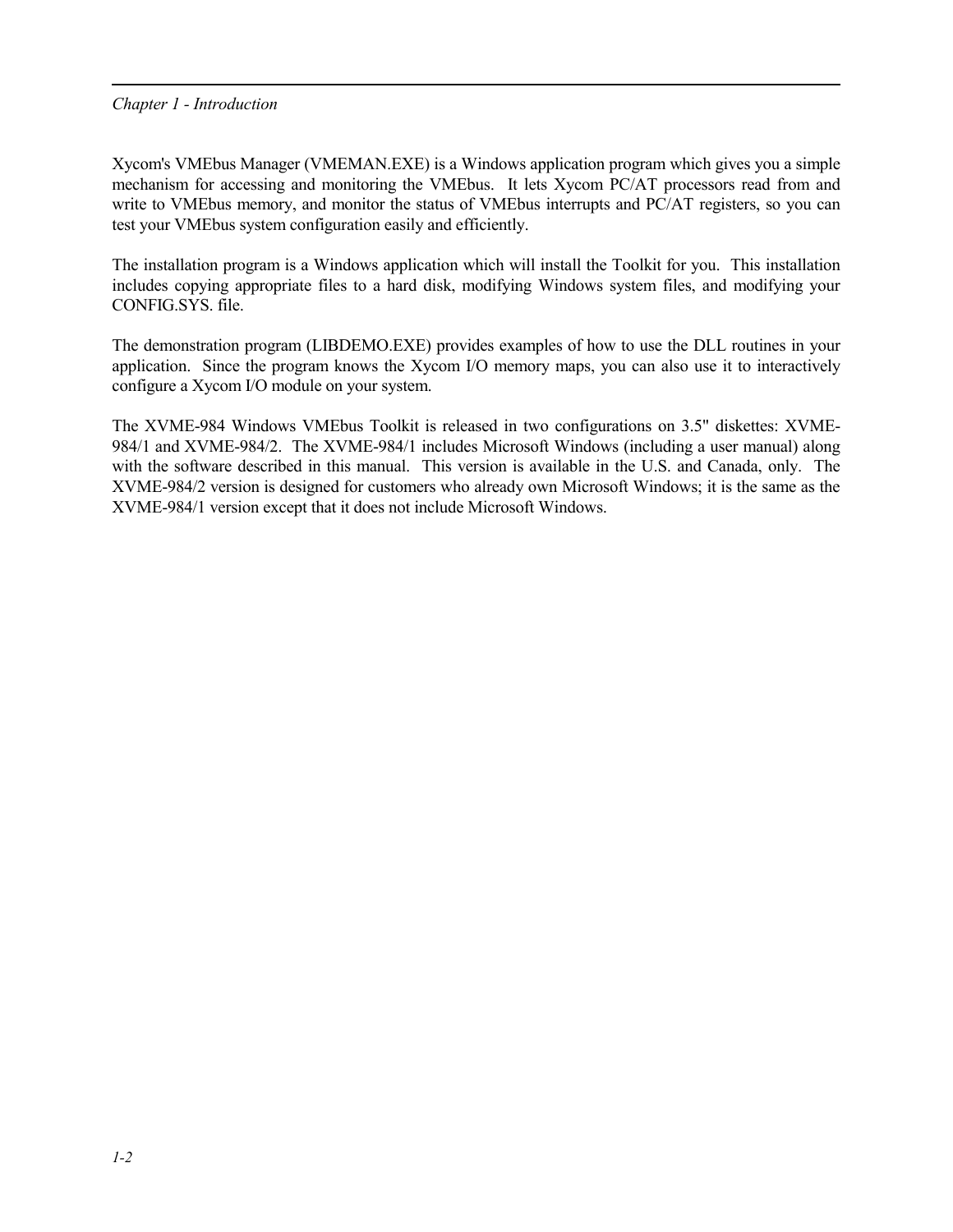## *XVME-984 Manual February 1994*

| <b>PC/AT Processors:</b> |                 |                              |                                                                                                                                                                           |  |
|--------------------------|-----------------|------------------------------|---------------------------------------------------------------------------------------------------------------------------------------------------------------------------|--|
|                          | <b>XVME-674</b> |                              | 33 MHz 80486DX or 66 MHz 80486DX2<br>processor, 4, 16, or 32 Mbytes of dual-access<br>DRAM, Super VGA graphics controller, floppy and<br><b>IDE</b> hard disk controllers |  |
|                          | <b>XVME-677</b> |                              | 33 MHz 80486SX processor, 4, 16, or 32 Mbytes of<br>dual-access DRAM, Super VGA graphics<br>controller, floppy and IDE hard disk controllers                              |  |
|                          | <b>XVME-678</b> |                              | 25 MHz 486SLC Processor 0, 1, or 4 Mbytes<br>DRAM Super VGA graphics, two serial, one<br>parallel port, floppy and hard disk controllers                                  |  |
|                          | <b>XVME-684</b> |                              | 25 or 33 MHz 80486 processor, 4 or 16 Mbytes of<br>dual-access DRAM, Super VGA graphics<br>controller, floppy and IDE hard disk controllers                               |  |
|                          | XVME-686        |                              | 20 MHz 80386SX processor, 1, 4 or 8 Mbytes of<br>dual-access DRAM, VGA graphics, two serial/one<br>parallel port, floppy and hard disk controllers                        |  |
|                          | <b>XVME-687</b> |                              | 20 MHz 80486SX processor, 0, 1 or 4 Mbytes of<br>dual-access DRAM, Super VGA graphics<br>controller, floppy and IDE hard disk controllers                                 |  |
|                          | XVME-688        |                              | 25 MHz 80386SX processor, 4 or 16 Mbytes of<br>DRAM, VGA graphics, two serial/one parallel port,<br>floppy and hard disk controllers                                      |  |
| Digital I/O:             |                 |                              |                                                                                                                                                                           |  |
|                          | XVME-200        |                              | 32-channel DIO with interrupts                                                                                                                                            |  |
|                          | $XVME-201$      |                              | 48-channel DIO without interrupts                                                                                                                                         |  |
|                          | XVME-202        |                              | PAMUX controller                                                                                                                                                          |  |
|                          | XVME-210        | $\qquad \qquad \blacksquare$ | 32-channel optically isolated digital input                                                                                                                               |  |
|                          | $XVME-212$      |                              | 32-channel isolated digital input module with<br>change-of-state detection                                                                                                |  |

Table 1-1. VMEbus Boards Supported in the Dynamic Link Library

*Table continued on the following page*.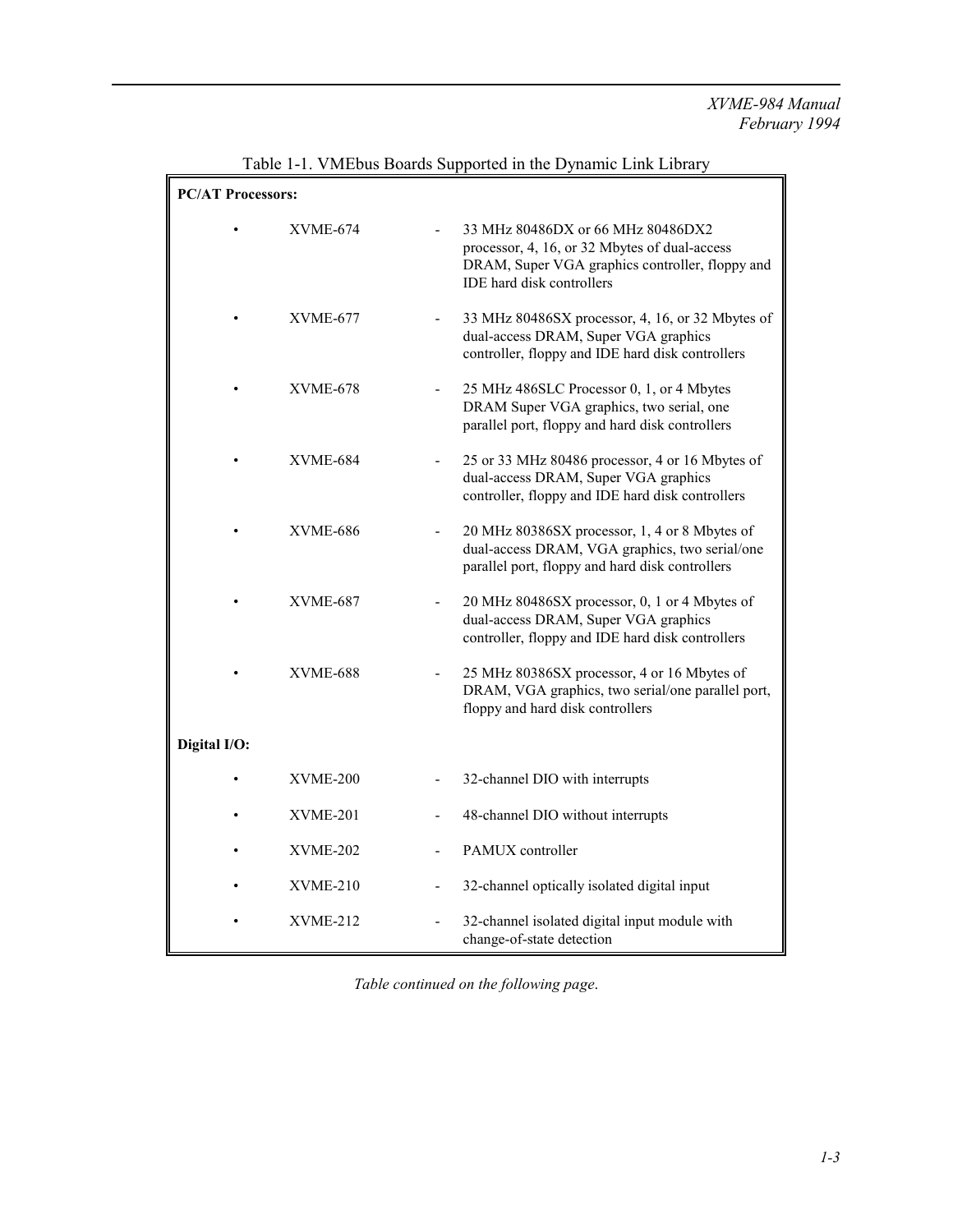# *Chapter 1 - Introduction*

| Digital I/O:            |                 |                              |                                                                    |
|-------------------------|-----------------|------------------------------|--------------------------------------------------------------------|
|                         | XVME-220        |                              | 32-channel isolated digital output module                          |
|                         | <b>XVME-240</b> |                              | 80-channel TTL I/O module                                          |
|                         | XVME-244        |                              | 64-channel optically isolated digital I/O                          |
|                         | $XVME-260$      | $\qquad \qquad \blacksquare$ | 32-channel relay output module                                     |
|                         | <b>XVME-290</b> |                              | 6U version of the XVME-200 with I/O on the P2<br>connector         |
| Analog I/O:             |                 |                              |                                                                    |
|                         | <b>XVME-500</b> |                              | 16SE/8DI-channel analog input                                      |
|                         | XVME-505        | $\blacksquare$               | 4-channel analog output                                            |
|                         | <b>XVME-530</b> |                              | 8-channel isolated analog output module                            |
|                         | <b>XVME-540</b> |                              | 32/16-channel analog input, 4-channel analog<br>output, 12-bit A/D |
|                         | <b>XVME-560</b> | $\overline{\phantom{a}}$     | 64/32-channel analog input module                                  |
|                         | <b>XVME-566</b> | $\overline{a}$               | 100 KHz, 32/16-channel analog input module                         |
|                         | <b>XVME-590</b> |                              | 6U version of the XVME-500 with I/O on the P2<br>connector         |
|                         | <b>XVME-595</b> |                              | 6U version of the XVME-505 with I/O on the P2<br>connector         |
| <b>Counter Modules:</b> |                 |                              |                                                                    |
|                         | $XVME-203$      |                              | 10-channel counter                                                 |
|                         | <b>XVME-230</b> | $\overline{\phantom{a}}$     | 16-channel intelligent counter module                              |
|                         | $XVME-293$      |                              | 6U version of the XVME-203 with I/O on the P2<br>connector         |

Table 1-1. VMEbus Boards Supported in the Dynamic Link Library (*continued*)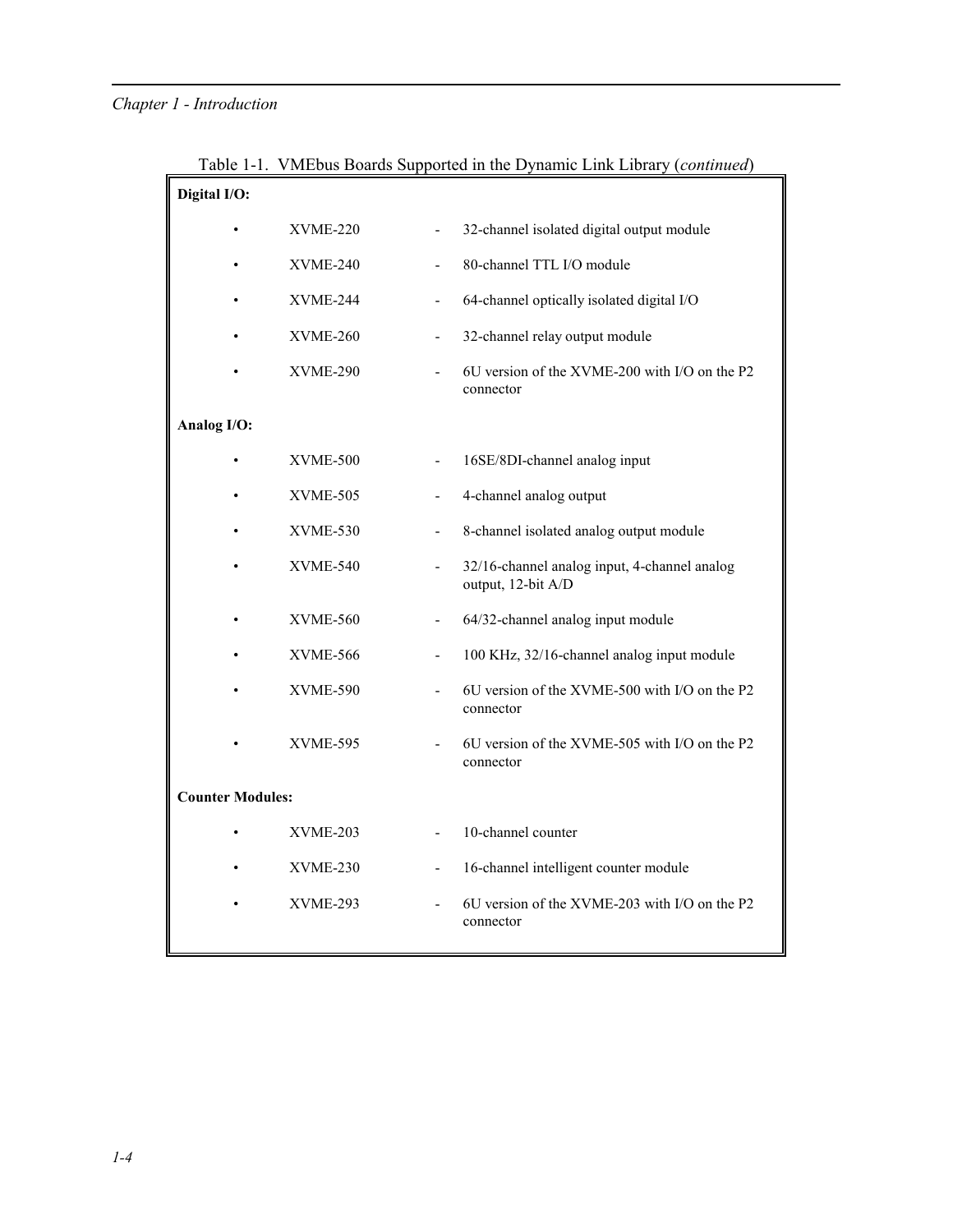#### 1.3 **INSTALL PROGRAM**

To install the XVME-984 software on a hard disk, follow these steps:

- 1. Insert the XVME-984 diskette in drive A or B.
- 2. Run Windows.
- 3. When the Program Manager window opens, select Run in the file menu.
- 4. Type A:install or B:install, depending on which drive you inserted the diskette into in step 1. Then press enter.

#### **NOTE**

It is recommended that the SYSTEM.INI file contain "EMMExclude=E000- EFFF" to avoid problems while running the VMEbus Manager program. The install program will perform this modification by default. See the latest version of the Microsoft Windows manual for further information about the SYSTEM.INI file.

If the memory manager EMM386.EXE is being used, it must contain the option X=E000-EFFF. The install program **will not** perform this modification.

A windows based program is provided to install the XVME-984 software. This program consists of several dialog boxes that prompt the user for installation options. The first set of dialog boxes prompts you for target drive and target directory. Selecting "OK" performs the desired function and continues the installation.

After target drives and directories have been established, the install program prompts you for the files you wish to install. The default files to be loaded are the Windows VMEbus Toolkit software (XVME984/001), the Dynamic Link Library software (XVME984.DLL), and the Source directory. The default is to load the XVME984/001 and Source directory in the target drive/directory previously selected. The XVME984.DLL will be loaded in the C:\WINDOWS directory per Windows convention for .DLL files. The installation program will search your target directory for an existing XVME984.DLL file. If an earlier version is found, you will have the option of retaining or updating this file.

If a memory manager is being used on your system, you must exclude the addresses E000- EFFF. Consult the manual of your memory manager on how to exclude addresses. The install program provides notice that you must perform this modification. The install program **does not** do this for you.

In order for the Windows VME bus Toolkit to access  $V \leq$  Ebus memory, the following line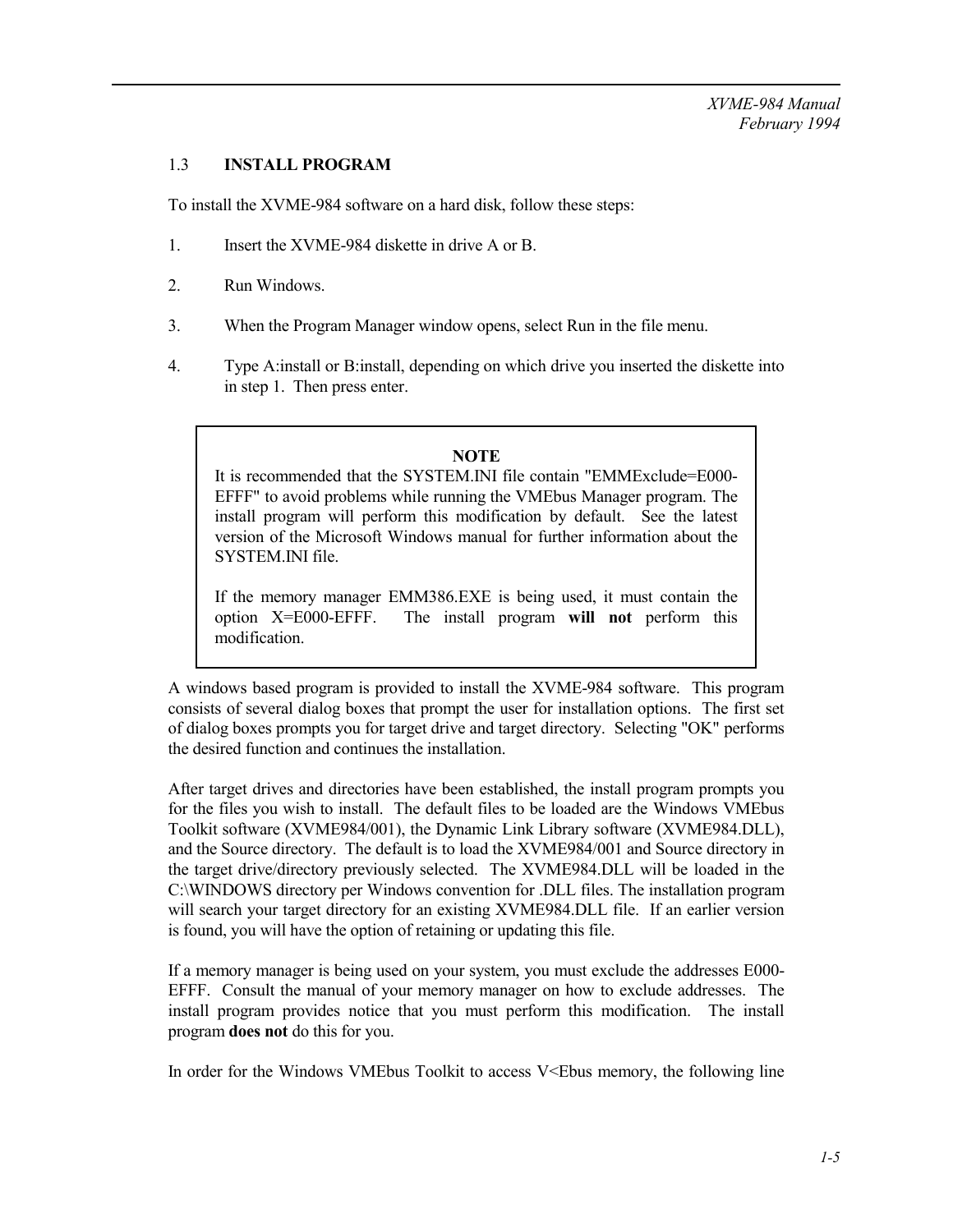#### *Chapter 1 - Introduction*

must be added to the WINDOWS\SYSTEM.INI file under the [386 enh] section:

EMMExclude = E000-EFFF

Select "OK" if you want the install program to perform this modification for you.

The install program creates a "VME Tools" Program Group with Items and Icons if desired.

For proper operation of the dual-access memory portion of the Windows VMEbus Toolkit, the driver XVME984.SYS must be installed in your CONFIG.SYS file. By installing this driver, the dual-access memory mailbox driver will be loaded when your system is powered up or reset. Check "OK" if you want the install program to make the proper modification to your CONFIG.SYS file.

Select "OK" to exit the install program.

#### 1.4 **DISK CONTENTS**

The XVME-984 Windows VMEbus Toolkit diskette contains directories and files.

#### 1.4.1 **\Directory (Root)**

This directory contains the following:

| Subdirectory           |
|------------------------|
| Described in Chapter 4 |
| Described in Chapter 1 |
| Described in Chapter 3 |
| Described in Chapter 2 |
| Described in Chapter 4 |
|                        |

#### **NOTE**

These are the only files that are installed with the install program. The source code for the demonstration program is located under the \SOURCE\LIBDEMO directory.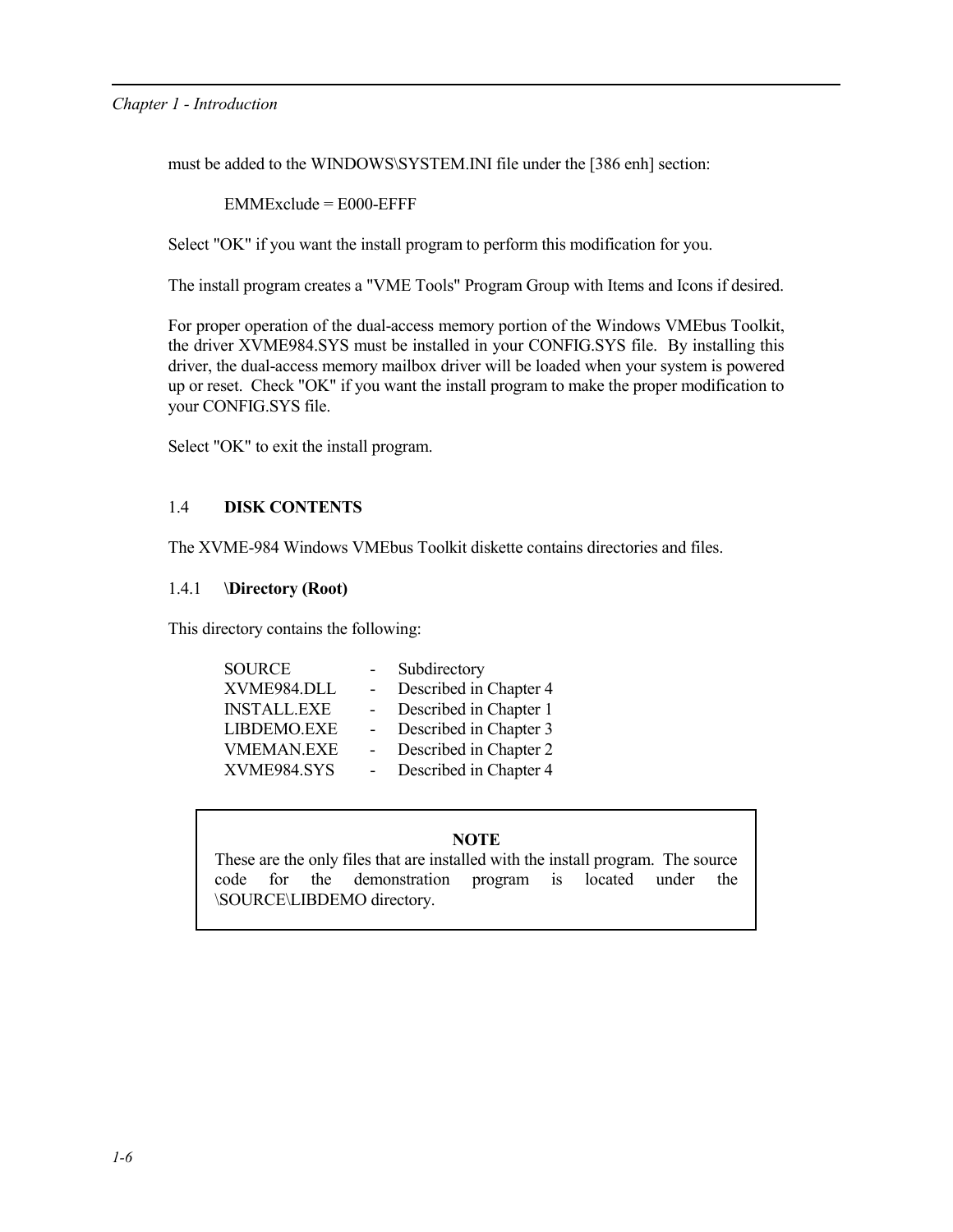*XVME-984 Manual February 1994*

## 1.4.2 **\SOURCE DIRECTORY**

This directory contains the following:

| LIB.           | Subdirectory |
|----------------|--------------|
| <b>LIBDEMO</b> | Subdirectory |

#### 1.4.3 **\SOURCE\LIB**

This directory contains the following:

| <b>INCLUDE</b> | - Subdirectory                                            |
|----------------|-----------------------------------------------------------|
| XVME984 LIB    | Import library for customers writing their own code using |
|                | XVME-984 routines to link into                            |

#### 1.4.4 **\SOURCE\LIB\INCLUDE**

The \SOURCE\LIB\INCLUDE directory includes files which contain defined identifiers for the library. This subdirectory contains the following files:

| XANALOG.H         |                | Specific to Analog routines          |
|-------------------|----------------|--------------------------------------|
| <b>XCOUNTER.H</b> | $\sim$ 10 $\,$ | Specific to Counter routines         |
| XDIGITAL.H        |                | Specific to Digital routines         |
| XVME984.H         |                | Specific to General Purpose routines |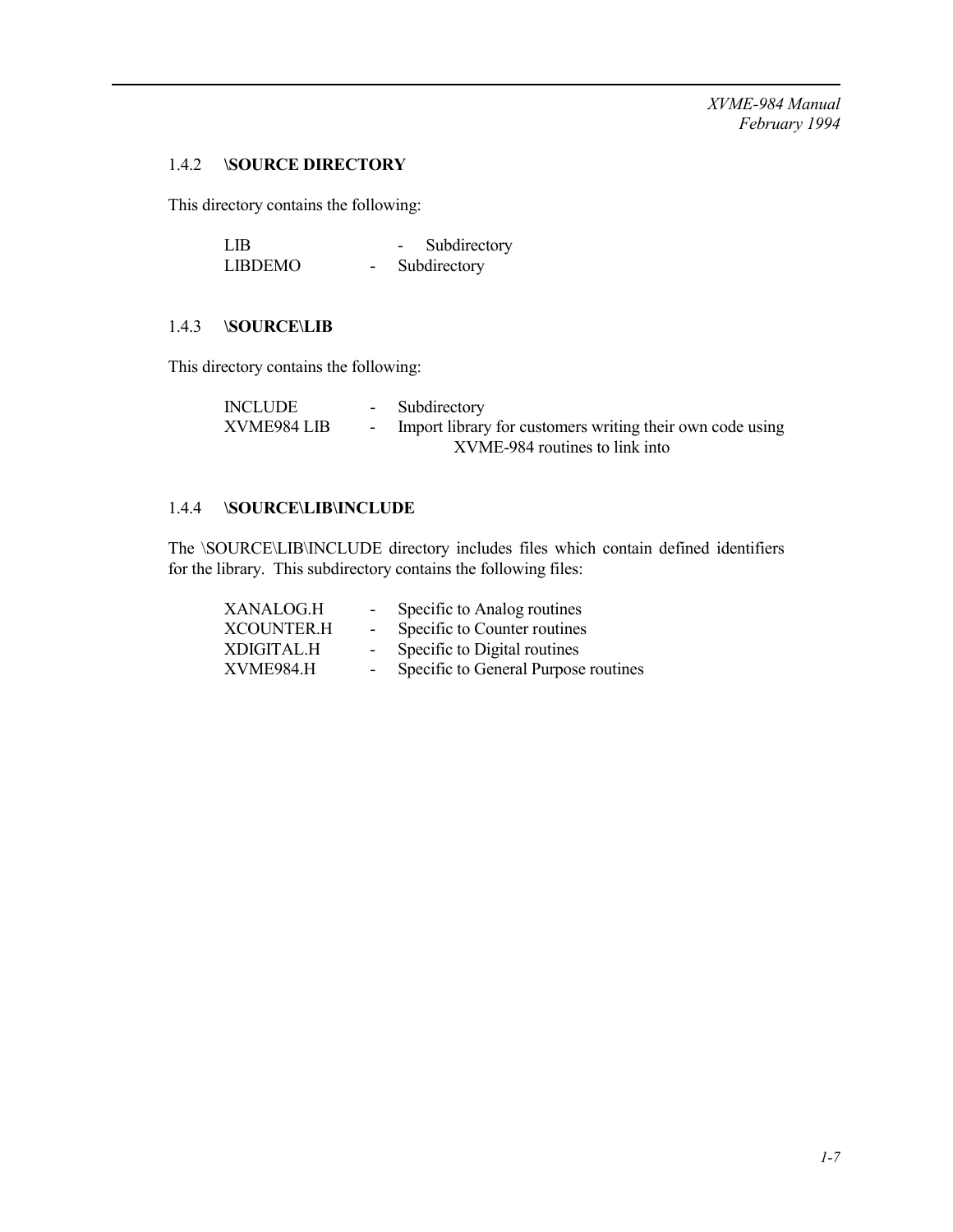#### 1.4.5 **\SOURCE\LIBDEMO**

The \SOURCE\LIBDEMO directory includes files which contain source code and build files for LIBDEMO.EXE. This subdirectory contains the following files:

BD.BAT ANALOG.C COUNTER.C DIGITAL.C GLOBALS.C LIBCMD.C LIBDEMO.C LIBDEMO.DEF ANALOG.DLG COUNTER.DLG DIGITAL.DLG ANALOG.H COUNTER.H DIGITAL.H LIBDEMO.H XYCOM.ICO LIBDEMO.LNK LIBDEMO.MAK LIBDEMO.RC ANALOG.RES COUNTER.RES DIGITAL.RES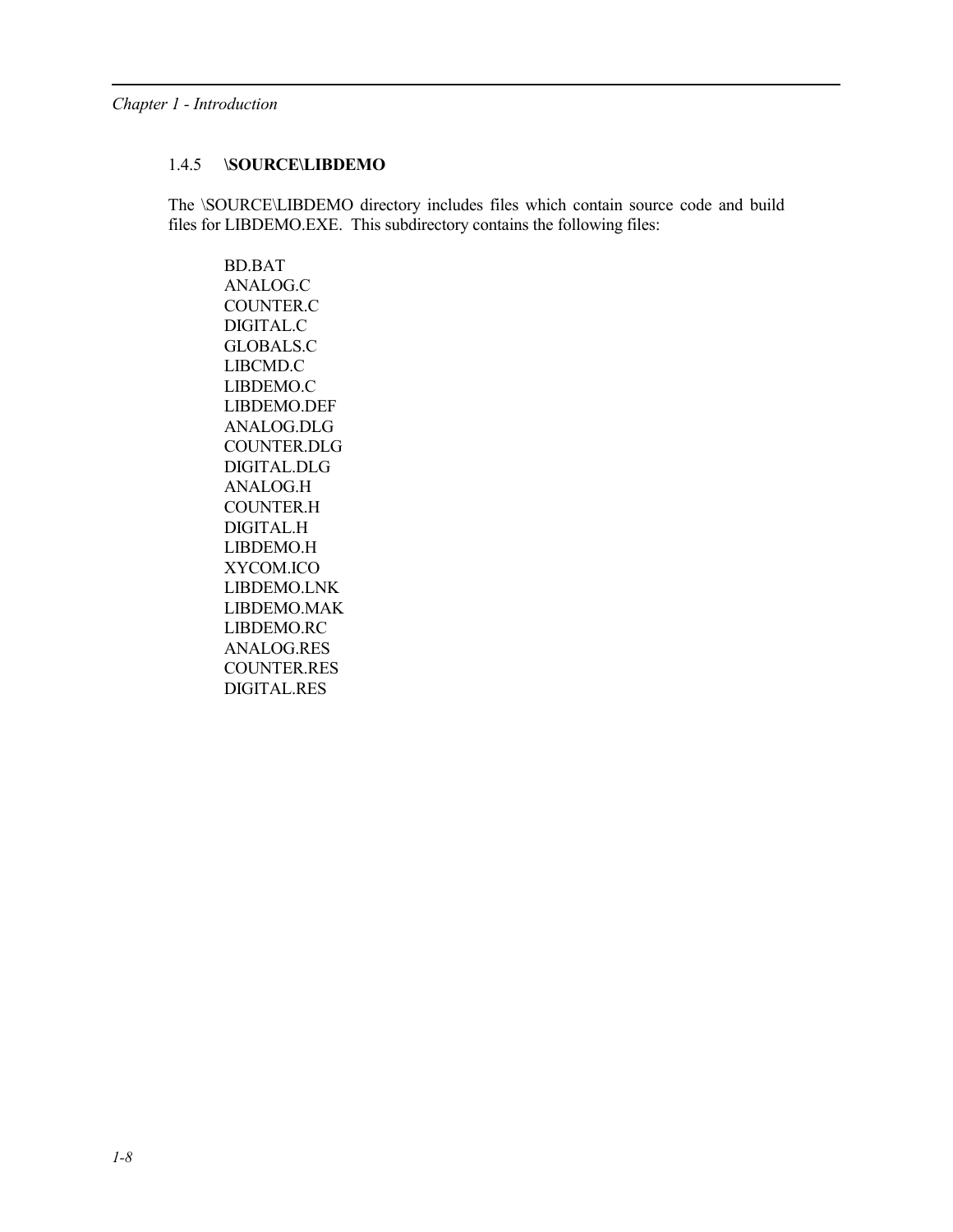#### 2.1 INTRODUCTION

The Xycom VMEbus Manager (VMEMAN.EXE) is a Windows application program which provides a simple mechanism for accessing and monitoring the VMEbus. When using a Xycom PC/AT processor, the program allows you to quickly test out your VMEbus system configuration by providing a convenient mechanism for reading and writing to VMEbus memory and monitoring the status of VMEbus interrupts and the PC/AT status registers. This program, like all Windows programs, is menu driven. The menus and their functional descriptions are as follows:

| <b>MENU</b> | <b>SUBMENU</b>                                                                                                                                                                                                                                           |
|-------------|----------------------------------------------------------------------------------------------------------------------------------------------------------------------------------------------------------------------------------------------------------|
| Monitor     | <b>System Status</b><br><b>VME IDs</b>                                                                                                                                                                                                                   |
| Probe       | Read VME<br>Write VME<br>Dual-Access RAM (-674, -677, -684, -686, -687)<br>Pass/Fail LEDs<br>Lock VMEbus                                                                                                                                                 |
| Interrupts  | Enable/Disable Interrupts<br>Auxiliary NMI Sources (-674, -677, -678, -688)<br>VME Interrupt Sources (-674, -677, -678, -688)<br>Set VME Interrupt Notify Levels<br>Generate VME Interrupts (-674, -677, -684, -686, -687)<br>Acknowledge VME Interrupts |
| About       | About VMEMAN                                                                                                                                                                                                                                             |

Figure 2-1 below shows the main VMEbus Manager Window. Select a menu by clicking the mouse on the menu heading desired. Each of the menus provide additional submenus. The following sections describe the options available for each menu.

|  |                                | VMEbus System Manager (XVME-674) |  |
|--|--------------------------------|----------------------------------|--|
|  | Monitor Probe Interrupts About |                                  |  |
|  |                                |                                  |  |
|  |                                |                                  |  |
|  |                                |                                  |  |
|  |                                |                                  |  |

Figure 2-1. VMEbus Manager Window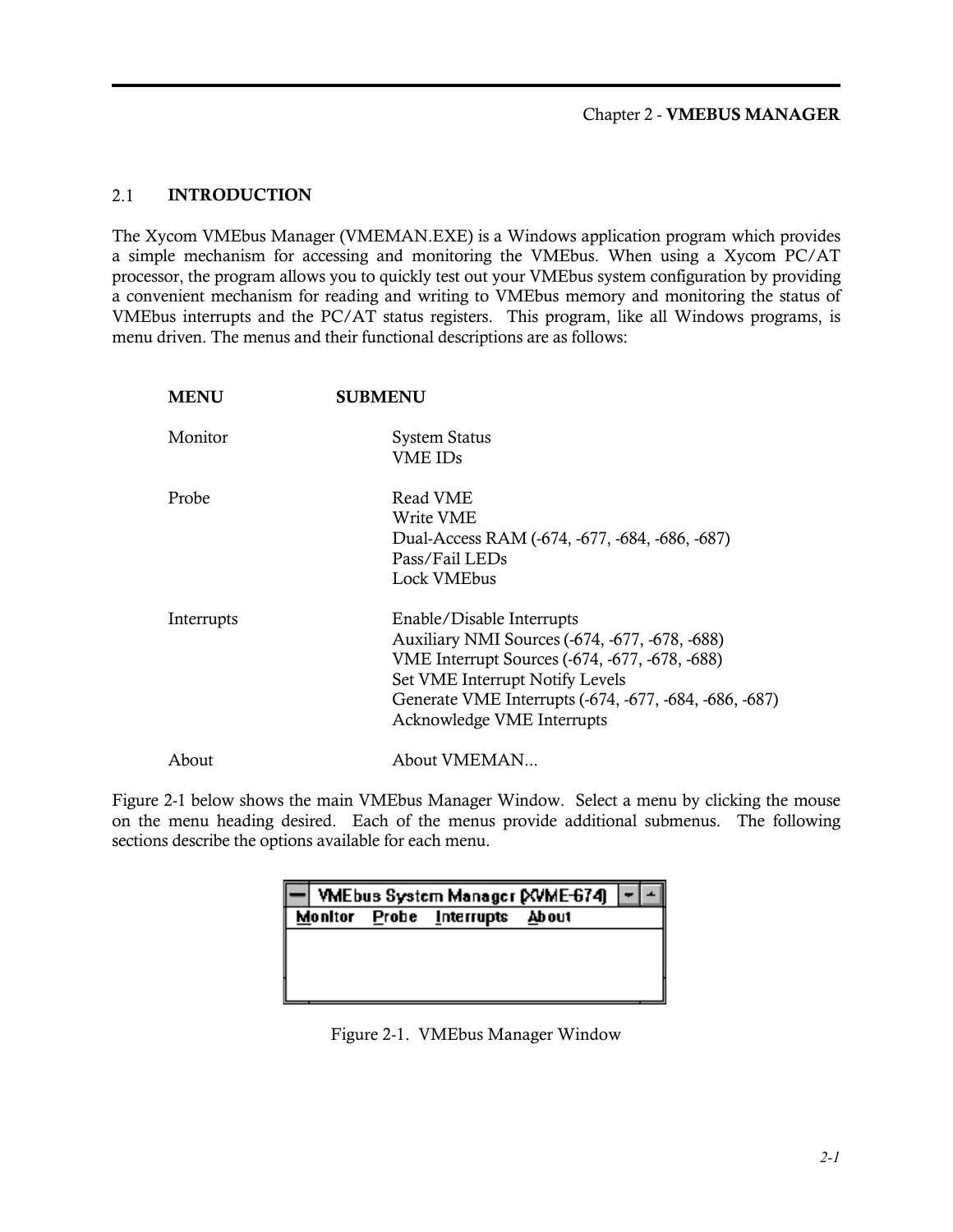## 2.2 MONITOR MENU

#### 2.2.1 Monitor->System Status

This function opens a window and displays the contents of the PC/AT status registers. This window is updated every one second (default). The update rate can be changed by selecting the Timer menu option in the menu bar of the System Status window. You can force an immediate read of the status registers by selecting the Read option in the menu bar.

Figure 2-2 below shows the VMEbus Manager System Status window that appears on the screen. A description of each of section of the display is provided following Figure 2-2.

| System Status                                                                        |                                                                                                             |                                                                                                                                                                                                                                           |
|--------------------------------------------------------------------------------------|-------------------------------------------------------------------------------------------------------------|-------------------------------------------------------------------------------------------------------------------------------------------------------------------------------------------------------------------------------------------|
| Re ad                                                                                | Timer                                                                                                       |                                                                                                                                                                                                                                           |
| <b>BERR</b><br>ACFAIL O ●<br>SYSFAIL O ●<br>ABORT<br>WDTimer O                       | - ANMI Latches -<br>Sci Clear<br>O.<br>$\bullet$<br>$\circ$                                                 | - VMEbus Signals -<br>Asserting Clear<br>ACFAIL<br>$\circ$<br>SYSFAIL ⊙<br>Ownership $\,\circ\,$                                                                                                                                          |
| Level 1<br>Level $2 \circ$<br>$Level3$ 0<br>Level 4<br>Level 5<br>Level 6<br>Level 7 | - YMEbus Interrupts -<br>Pending Clear<br>O.<br>O.<br>$\bullet$<br>O.<br>- 0<br>o<br><b>CONTRACTOR</b><br>ο | - VMEbus Misc. -<br>Aux NMI on Local NMI Slave RAM (Enabled):<br>@ AA400000h [ext]<br>Aux NMI sources:<br>Data only<br>None<br>Super. and Non-Priv.<br>$Size = 4Mb$<br>Request Level - 3<br>SYSRES - Enabled<br>Fail LED<br>Pass LED<br>o |

Figure 2-2. VMEbus Manager System Status Window

#### 2.2.1.1 Read and Timer

By clicking on Read, the status of the items displayed in the System Status window are updated.

By clicking on Timer, you are given the option of entering the time interval with which the window is updated on a regular basis. Timer resolution is 1 msec, and the recommended minimum timer resolution is 50 msec. The timer interval you specify is always rounded down to an integral multiple of clock ticks. Each clock tick occurs every 54.925 msec. Any timer interval specified that is less than 55 msec will be treated as one clock tick.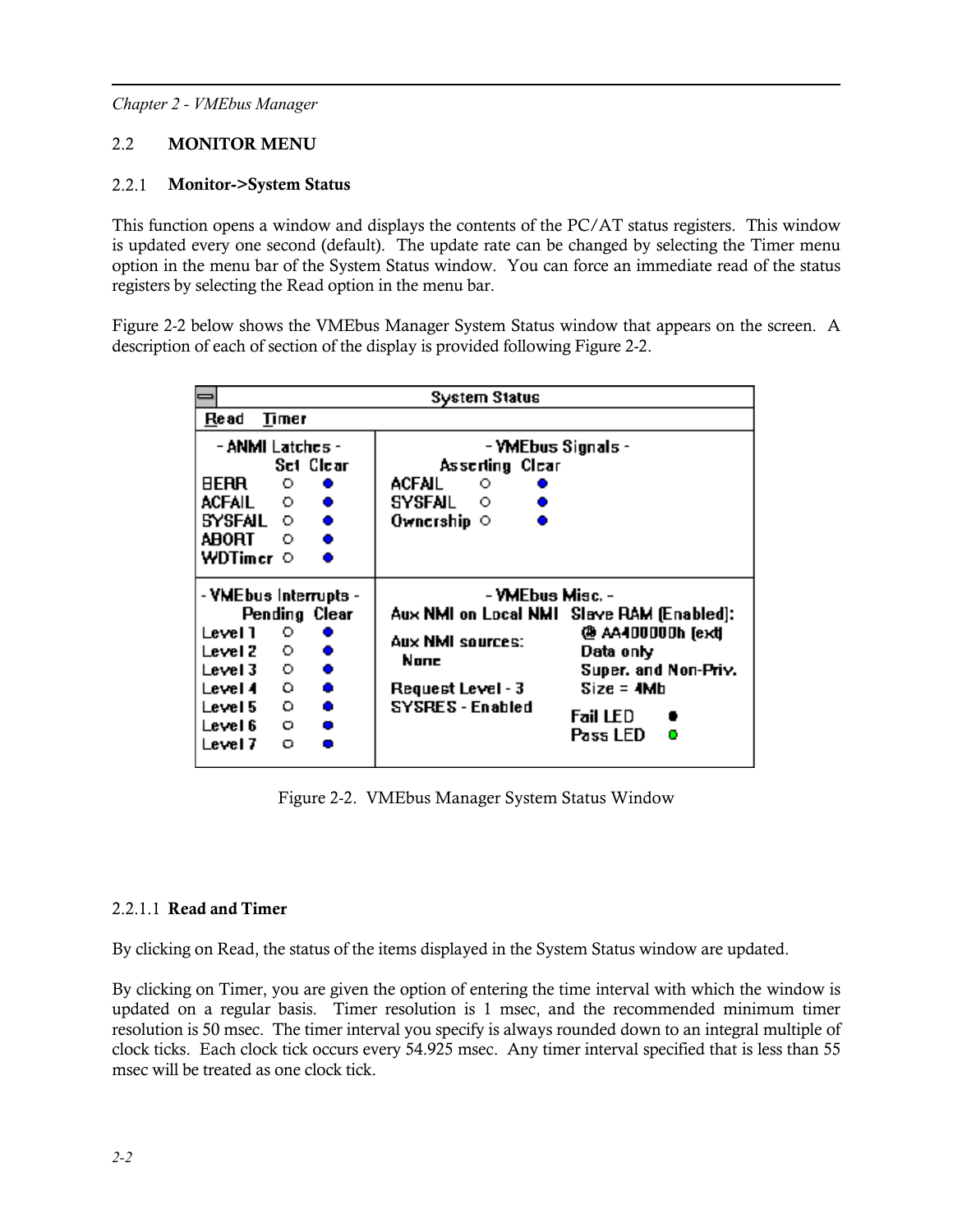#### 2.2.1.2 ANMI Latches

This section of the window shows the current state of the auxiliary non-maskable interrupt latches. The circles next to each latch indicate the status (i.e., if the latch is clear, the circle under clear will be solid; alternatively, if the latch is set, the circle under set will be solid). There is no WDTimer or ACFAIL latch on the XVME-688 and XVME-678.

## 2.2.1.3 VMEbus Signals

This section of the window shows whether the signal on the VMEbus is currently asserted. A solid circle indicates asserted; an empty circle indicates not asserted.

The Ownership category shows whether the PC/AT processor currently has possession of the VMEbus.

#### 2.2.1.4 VMEbus Interrupts

This section of the window shows the current state of the VMEbus interrupts (levels 1 through 7). A solid circle under the pending heading indicates asserted; a solid circle under the clear heading indicates no interrupt pending. An asterisk is placed next to the levels which are enabled for VMEbus interrupts on the XVME-674, -677, -678, -688.

#### 2.2.1.5 VMEbus Miscellaneous

If you are using the XVME-686 board, the Slave RAM will indicate the VMEbus address of on-board dual access RAM whatever the bit address is—either 24 or 32.

If you are using the XVME-674, -677, -678, -688 the auxiliary NMI level, auxiliary NMI sources, VMEbus request level, and system resource provisions are displayed.

The Pass and Fail portion of the window indicates the state of the PC/AT front panel LEDs. The circle following the fail or pass indicators, by being solid or empty, indicates the state.

The Battery OK portion of the display uses on-board circuit to test whether the battery is functioning.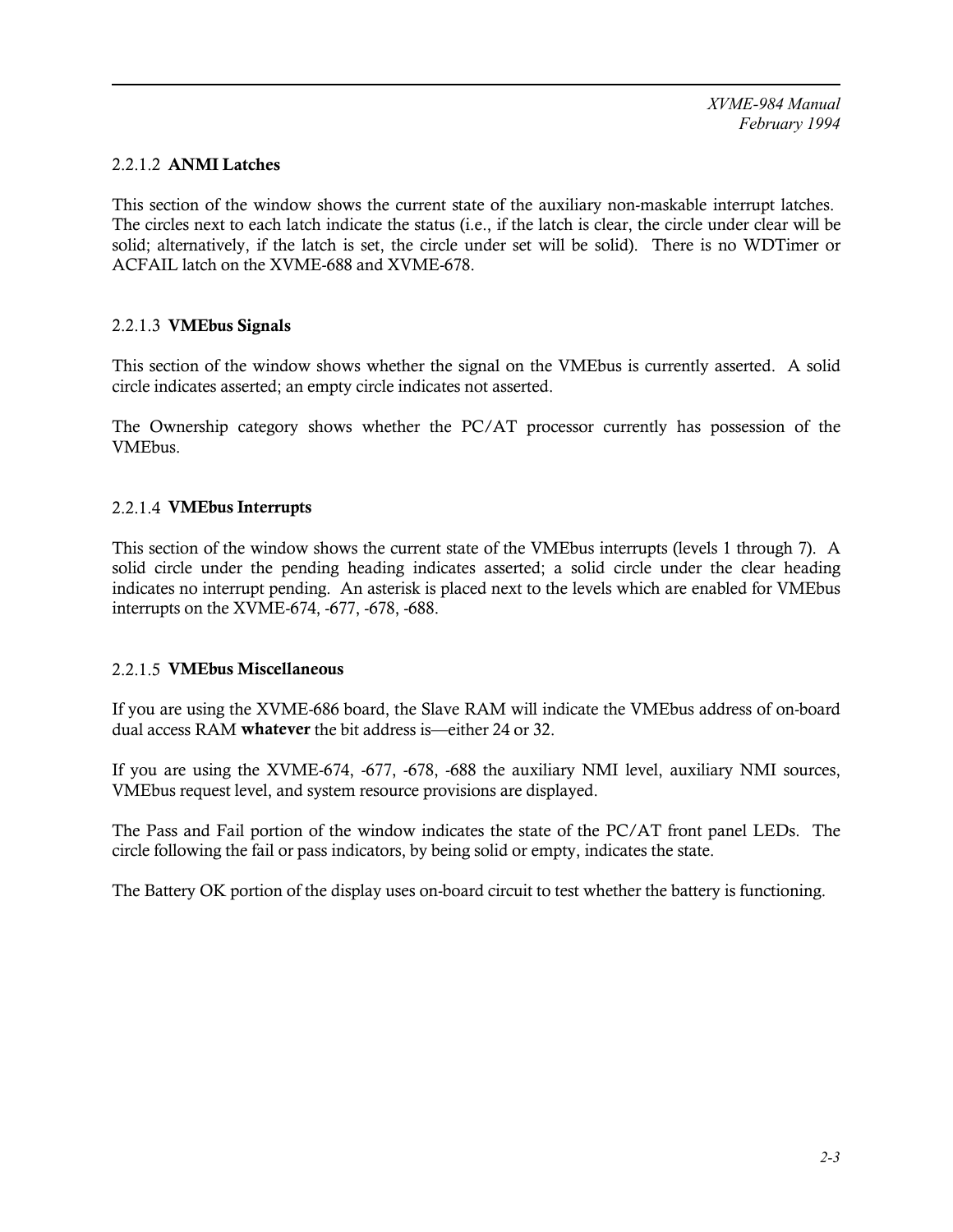# 2.2.2 Monitor->VME IDs

This function searches the VMEbus Short I/O address space for Xycom ID PROMs. If any are found, a window is opened and a description of the board found is displayed. This description includes the Short I/O address where the board resides. If the board found is intelligent, the result of its power-on self test is displayed (PASS/FAIL). If the board is not intelligent, its green LED is turned on and its red LED is turned off.

Figure 2-3 below shows the VMEbus Manager System IDs window that appears on the screen.

| ∠stem ID's |  |
|------------|--|

XVME-240 @ 400H 8D-Channel Digital I/O Module **Functional Rev. Level 1.1** 

Figure 2-3. System IDs Window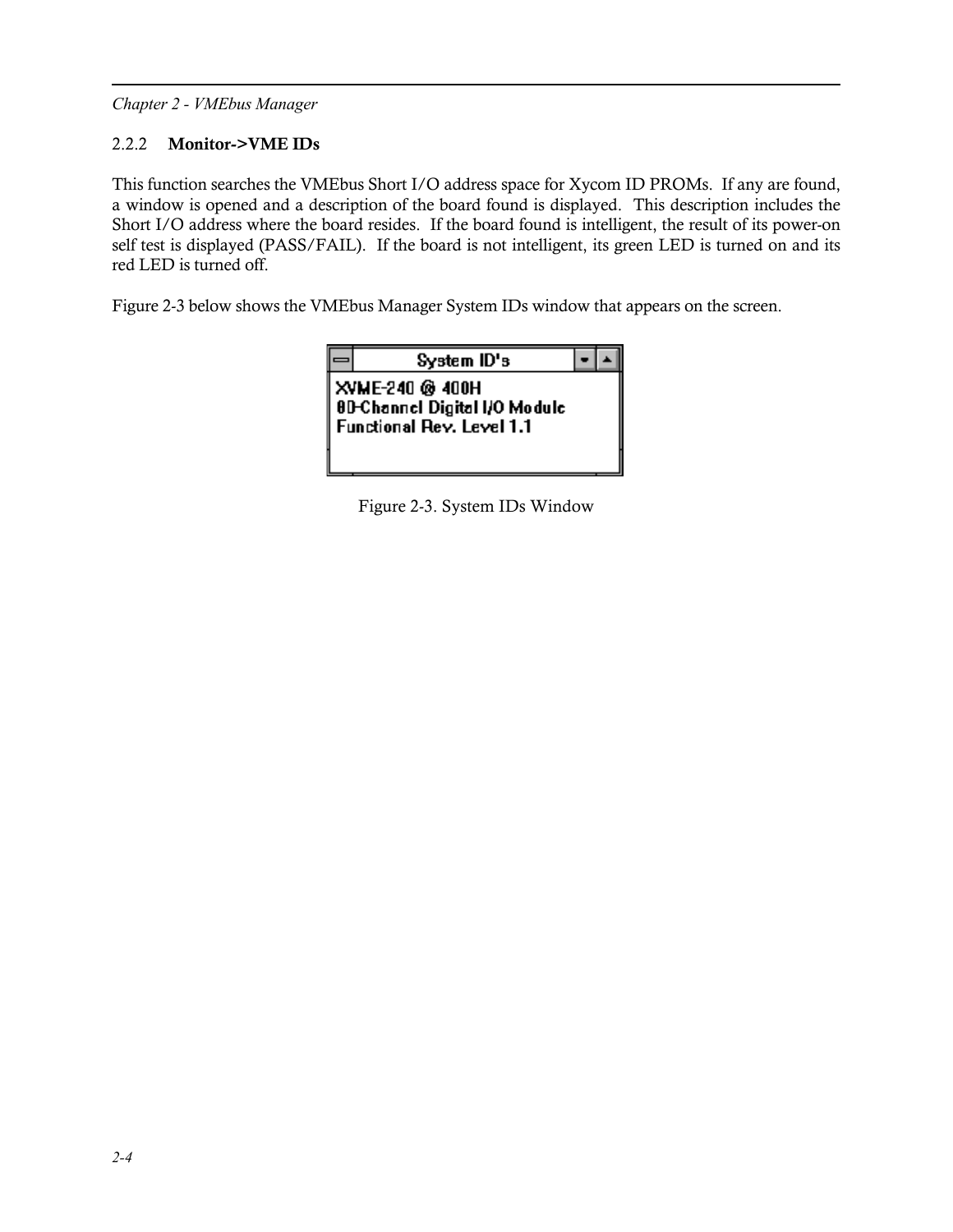# 2.3 PROBE MENU

#### 2.3.1 Probe->Read VME

This function allows you to display VMEbus memory. A dialog box is provided to give you the following options:

| Option                 | Description                                                                                             |
|------------------------|---------------------------------------------------------------------------------------------------------|
| <b>VME Access Type</b> | This specifies the type of VMEbus cycle: IACK, Short<br>I/O, Standard Address, EPROM, Extended Address. |
| Address Modifier       | Choose Supervisory or Non-privileged.                                                                   |
| Data Width (bits)      | Choose 8, 16, or 32.                                                                                    |
| <b>Byte Order</b>      | Choose Little Endian (80x86) or Big Endian (680x0).                                                     |
| Sustain VMEbus lock    | Check box to keep VMEbus locked for entire<br>"Number of bytes" transfer.                               |
| <b>Monitor Address</b> | Check box to read continually at intervals.                                                             |
| Memory Address offset  | Edit field for memory address offset.                                                                   |
| Number of Bytes        | Edit field (1 - 384).                                                                                   |
| Title                  | Edit field for read window title.                                                                       |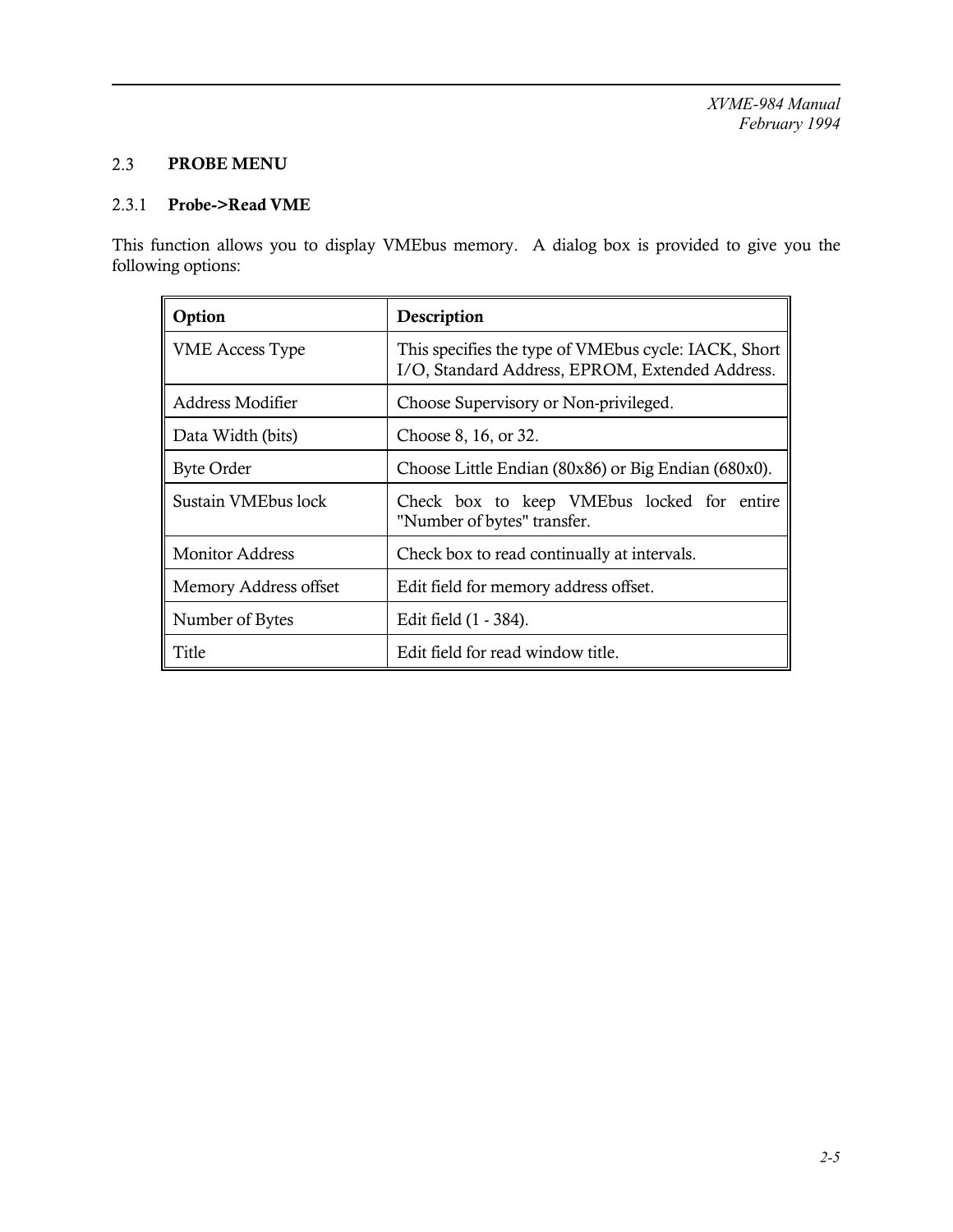Once the dialog box selections are made and you click on OK or press enter, a window opens containing the title you provided. If you selected Monitor Address in the dialog box, the window starts displaying data (or BUS ERROR). The window includes a menu bar with the following options:

| Options    | Description                                                                                                                                                                                                 |
|------------|-------------------------------------------------------------------------------------------------------------------------------------------------------------------------------------------------------------|
| Parameters | Changes the original parameters associated with<br>the current read window                                                                                                                                  |
| Read       | Forces an immediate read.                                                                                                                                                                                   |
| Search     | Opens a dialog box to perform a VMEbus<br>memory search. This dialog box includes search<br>options such as: Start Address, End Address,<br>Address Increment, Data (hexadecimal or<br>ASCII), Access Type. |
| Timer      | Changes the update interval when monitoring<br>the VMEbus address (default is one second).                                                                                                                  |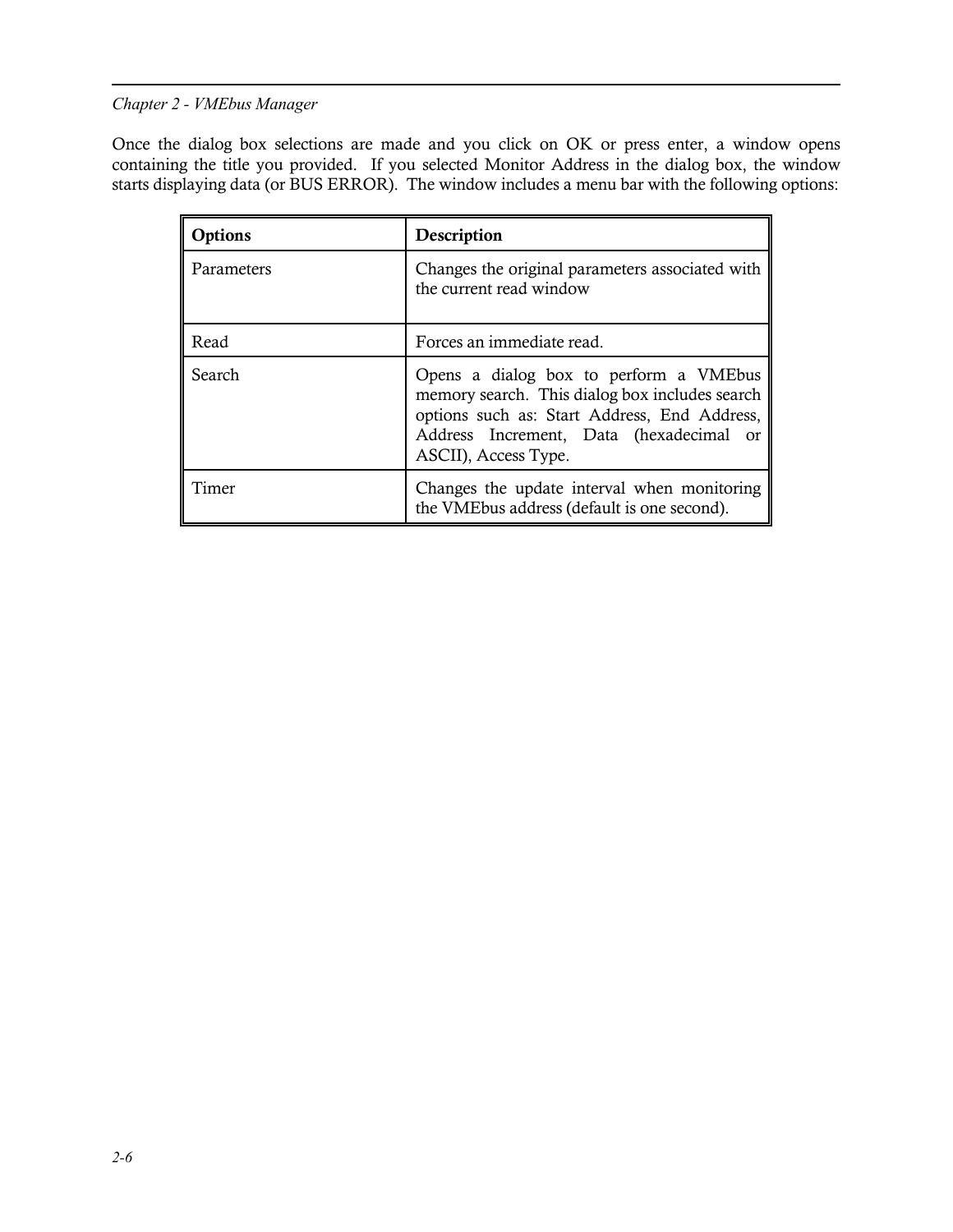

Figure 2-4 shows the VME Read Parameters dialog box that appears on the screen when you select Read VME.

Figure 2-4. VME Read Parameters Dialog Box

# 2.3.2 Probe->Write VME

This function allows you to write to VMEbus memory. A dialog box is provided to give you the following options:

| Option                   | Description                                                                                           |
|--------------------------|-------------------------------------------------------------------------------------------------------|
| <b>VME</b> Access Type   | This selects the type of VMEbus cycle: IACK, Short<br>I/O, Standard Address, EPROM, Extended Address. |
| Address Modifier         | Choose Supervisory or Non-privileged.                                                                 |
| Data Width (bits)        | Choose 8, 16, or 32.                                                                                  |
| <b>Byte Order</b>        | Choose Little Endian (80x86) or Big Endian (680x0).                                                   |
| Continuous Write         | Check box to write at intervals.                                                                      |
| <b>Increment Address</b> | Check box to increment the address after each write.                                                  |
| Increment Data           | Check box to increment the data after each write.                                                     |
| Title                    | Edit field for write window title.                                                                    |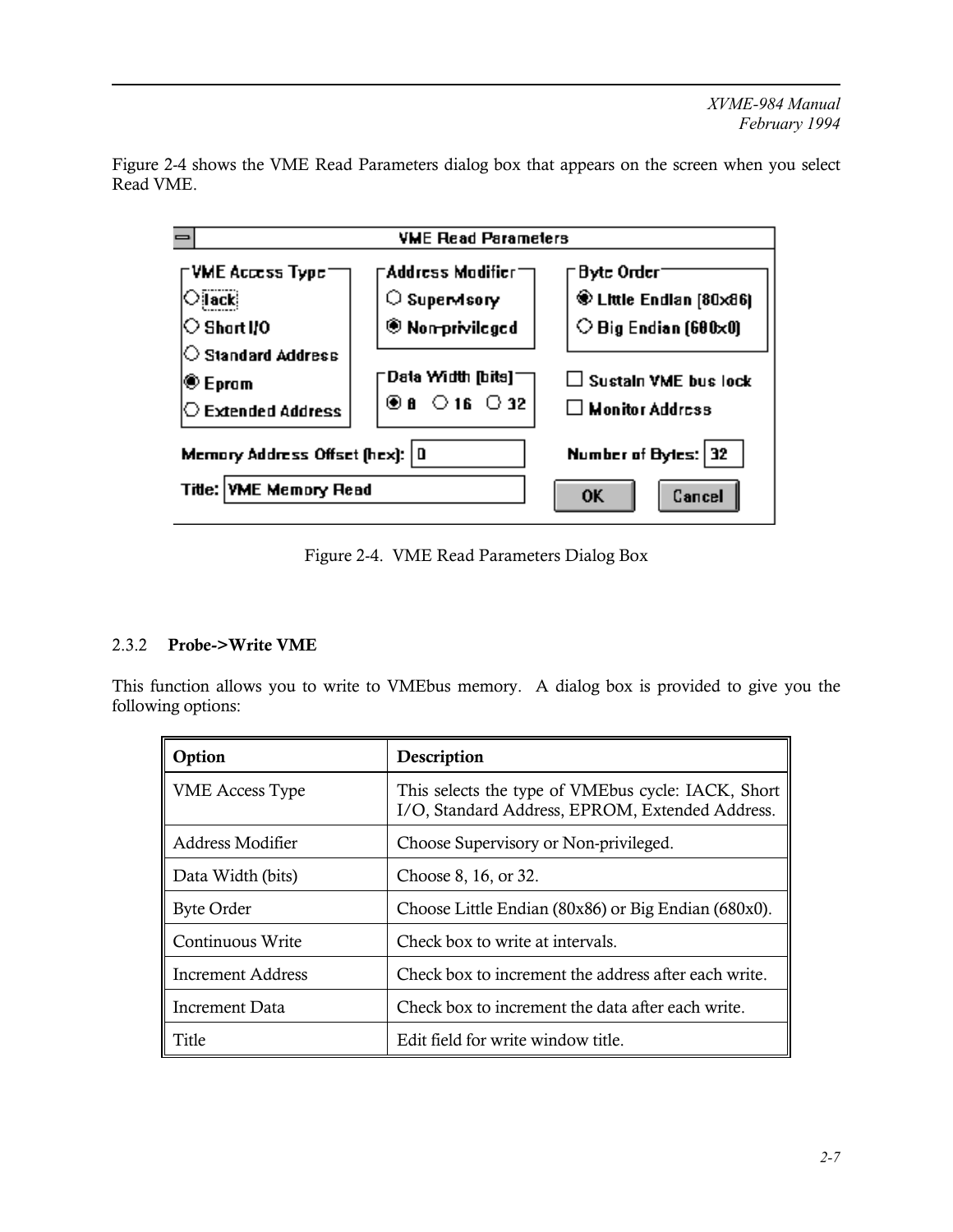Once the dialog box selections are made and you click OK or press enter, a window opens containing the title provided by you. If Continuous Write was selected in the dialog box, the window displays the number of successful writes. If the address supplied is not a valid VME address, the write window displays an error message. The window includes a menu bar with the following options:

| Options          | Description                                                                                                                                               |
|------------------|-----------------------------------------------------------------------------------------------------------------------------------------------------------|
| Parameters       | Changes the original parameters associated with<br>the current write window.                                                                              |
| Write            | Forces an immediate write.                                                                                                                                |
| <b>BlockFill</b> | Opens a dialog box to perform a block fill. This<br>dialog box includes options such as: Access<br>Type, Memory Address Offset, Number of<br>Bytes, Data. |
| Timer            | Changes the update interval when writing to the<br>VMEbus address (default is one second).                                                                |

Figure 2-5 shows the VME Write Parameters dialog box that appears on the screen when VME Write is selected.



Figure 2-5. VME Write Parameters dialog box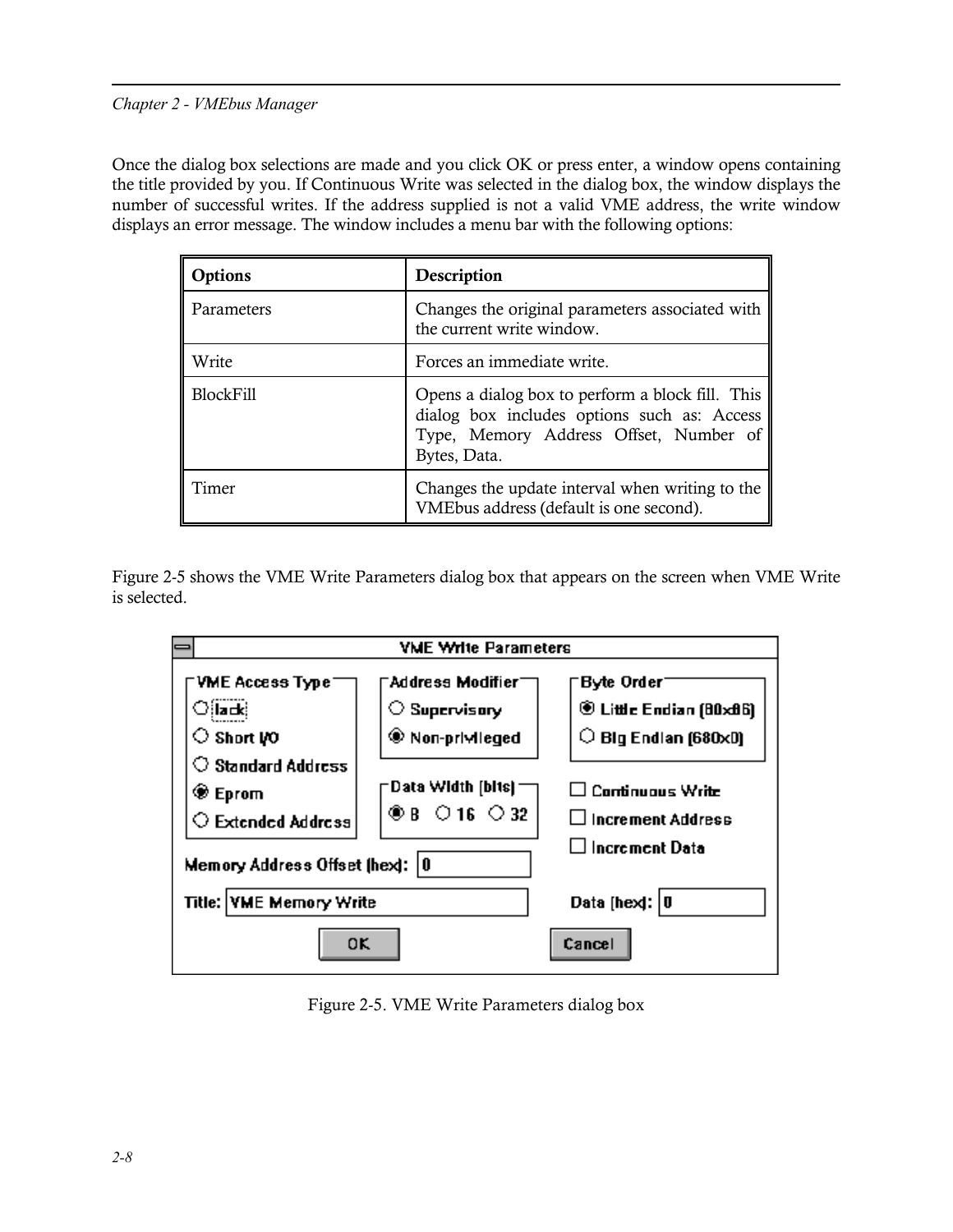## 2.3.3 Probe->Dual-Access RAM (-674, -677, -684, -686, -687)

This function allows you to allocate and display PC/AT memory. It uses the XVME984.SYS device driver to notify an external processor of the address of the dual-access window. Refer to Chapter 4 for more information on the operation of the XVME984.SYS device driver.

This function provides you with a dialog box to give you the following options:

| Option          | Description                              |
|-----------------|------------------------------------------|
| Number of Bytes | Edit field for size of buffer.           |
| Title           | Edit field for dual-access window title. |

Once the dialog box selections are made and OK has been clicked on or enter was pressed, a window opens containing the title provided by you. If Monitor Address was selected in the dialog box, the window starts displaying data. The window includes a menu bar with the following options:

| Options           | Description                                                                                                                                                                                     |
|-------------------|-------------------------------------------------------------------------------------------------------------------------------------------------------------------------------------------------|
| Parameters->Read  | Opens a dialog box to set or change the way the<br>data is read and displayed. It includes options<br>such as: Data Width, Byte Order, Buffer Offset,<br>Monitor Address.                       |
| Parameters->Write | Opens a dialog box to allow for writes into the<br>buffer. It includes options such as: Data Width,<br>Byte Order, Buffer Offset, Continuous Write,<br>Increment Address, Increment Data, Data. |
| Read              | Forces an immediate read.                                                                                                                                                                       |
| Write             | Forces an immediate write                                                                                                                                                                       |
| <b>BlockFill</b>  | Opens a dialog box to perform a block fill of<br>data in the buffer. It includes options such as:<br>Buffer Offset, Number of Bytes, Data.                                                      |
| Timer             | Changes the update interval when reading<br>and/or writing to the buffer (default is one<br>second).                                                                                            |

Figure 2-6 on the following page shows the Dual-Access Parameters dialog box that appears on the screen when Dual Access RAM is selected.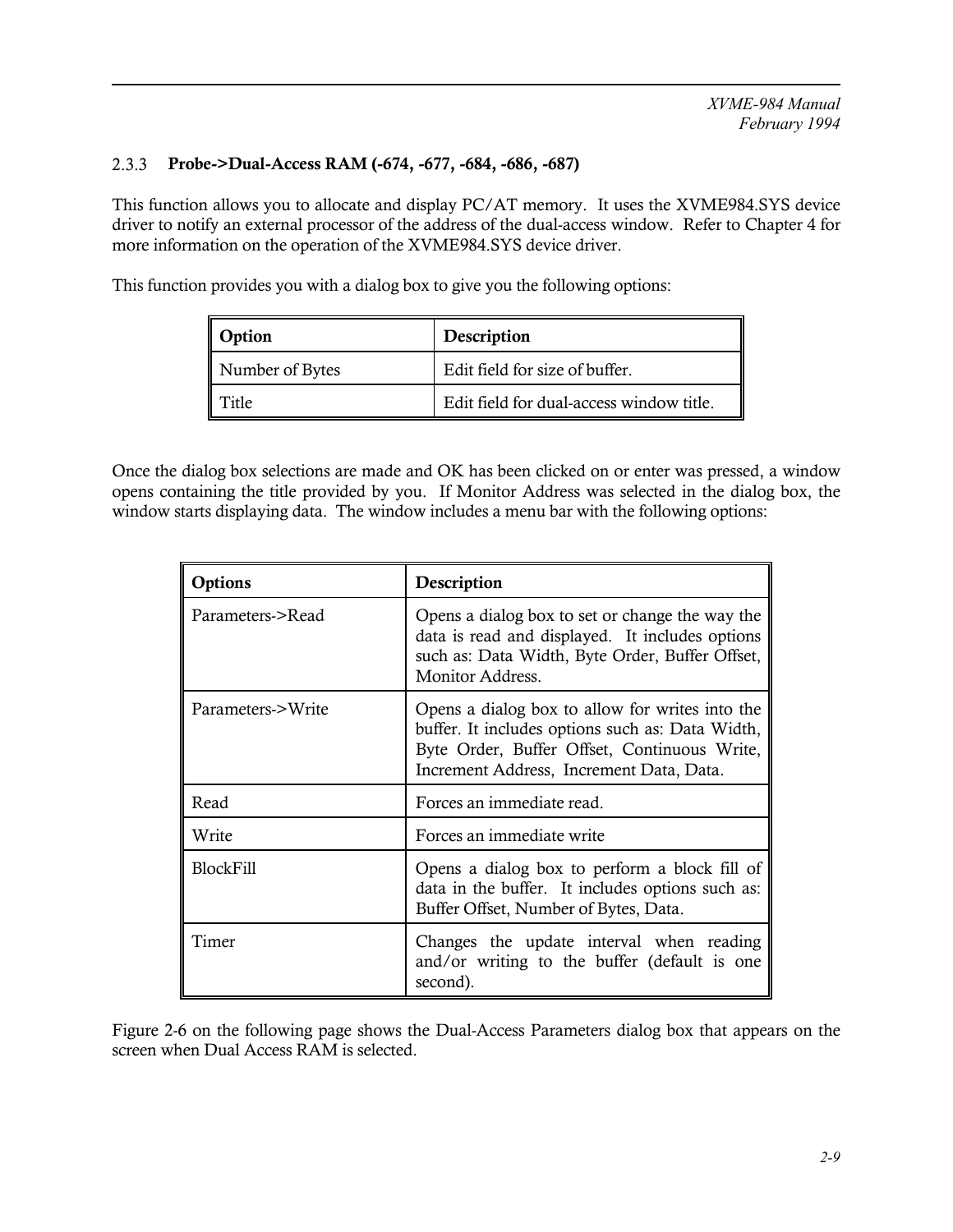| <b>Dual-Access Parameters</b> |
|-------------------------------|
| ΩK                            |
| Cancel                        |
|                               |

Figure 2-6. Dual-Access Parameters Dialog Box

## 2.3.4 Probe->Pass/Fail LEDs

This function opens a dialog box to allow you to change the status of the front panel red and green LEDs on the Xycom PC/AT VME processor.

## 2.3.5 Probe->Lock VMEbus

This function requests the VMEbus on behalf of the VMEbus PC/AT. Once possession of the bus has been obtained, the VMEbus PC/AT keeps possession of the bus until this option is selected again. A check mark next to this menu selection indicates that the bus is being held.

## **NOTE**

If a read or write VMEbus window is opened and is accessing the VMEbus at intervals, the VMEbus will be released by its control. For example, with the bus lock mechanism enabled, starting a read window with monitor address selected will force the bus to be unlocked. This occurs because the low level routine for read window obtains the bus, then releases before returning.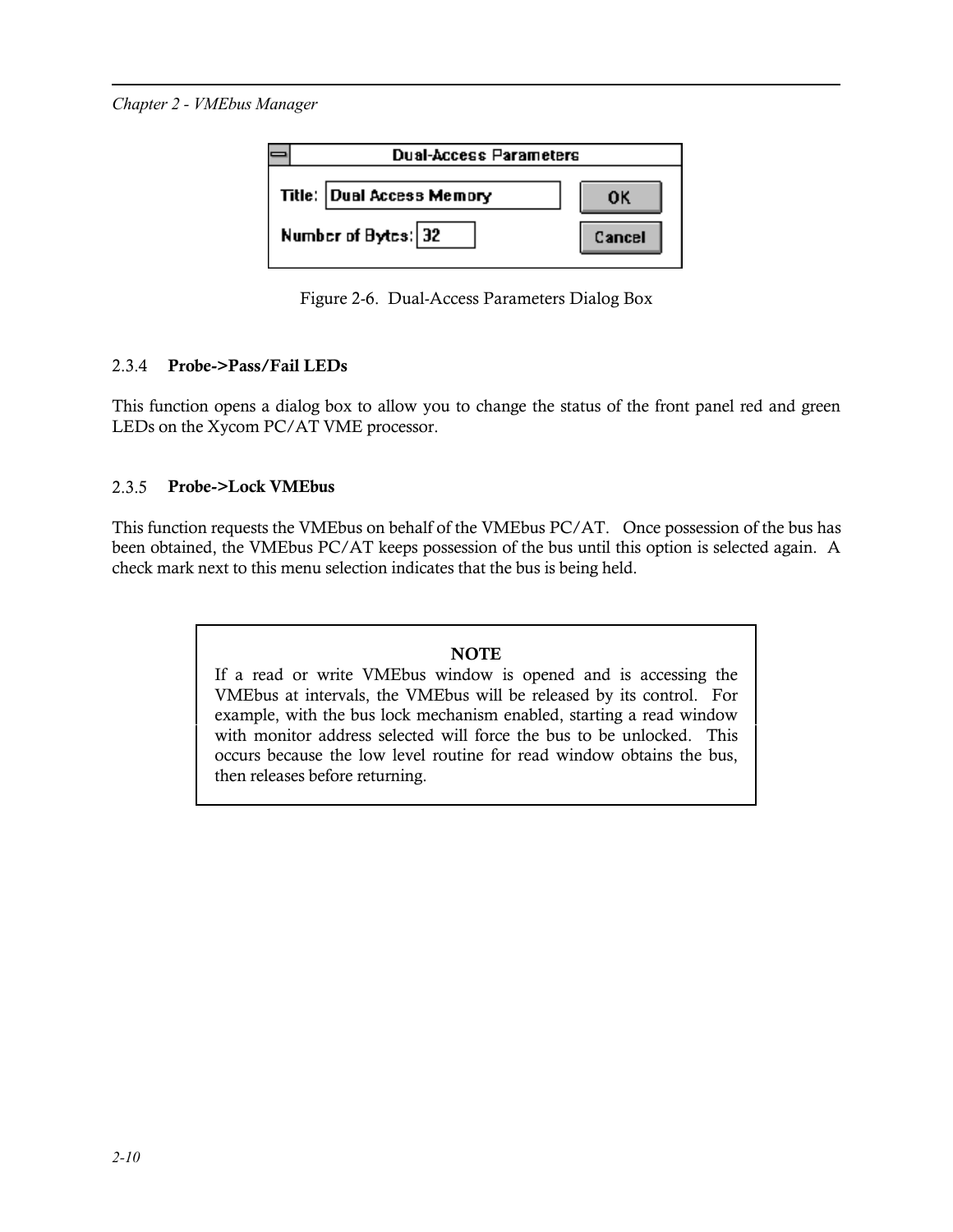Figure 2-7 shows the Pass/Fail LEDs dialog box that appears on the screen when the Lock VMEbus option is selected.



Figure 2-7. Pass/Fail LEDs Dialog Box

## 2.4 INTERRUPT MENU

## 2.4.1 Interrupts->Enable/Disable Interrupts

This function provides a dialog box to allow you to enable/disable the following types of interrupts:

| <b>Auxiliary Maskable</b>     | VMEbus interrupts on IRQ 10 |
|-------------------------------|-----------------------------|
| <b>Auxiliary Non-Maskable</b> | ACFAIL, SYSFAIL, ABORT      |
| <b>BERR/IOCHCK</b>            | Bus error                   |
| <b>Watchdog Timer</b>         | Watchdog timer interrupts   |

# **NOTE**

For proper operation of interrupts, the corresponding enable jumpers must be installed. Refer to the manual of the PC/AT board you are using for further information.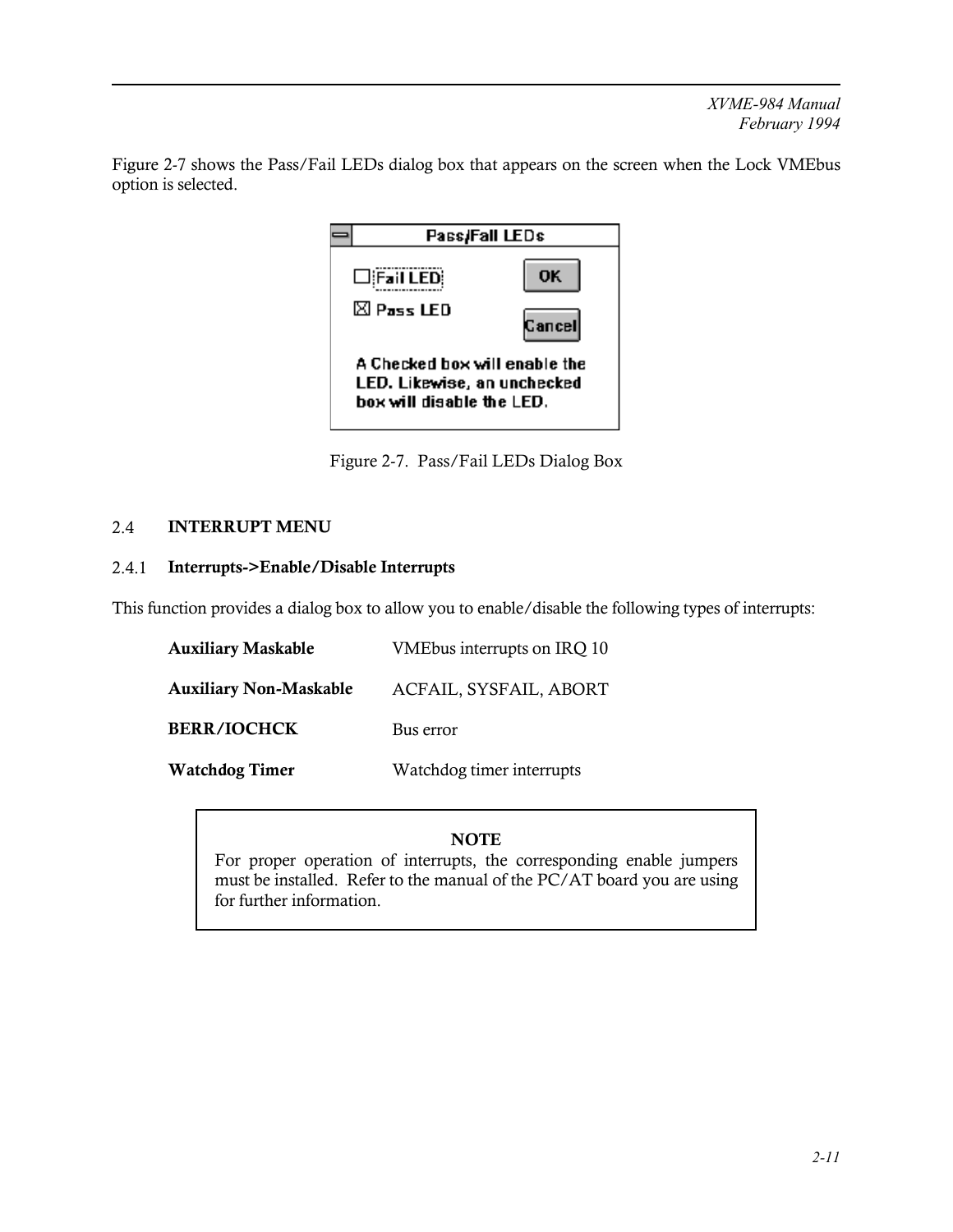Figure 2-8 shows the VMEbus Enable/Disable Interrupts dialog box that appears on the screen.



Figure 2-8. VMEbus Enable/Disable Interrupts Dialog Box

## 2.4.2 Interrupts->Set VME Interrupt Notify Levels

This function provides a dialog box to allow you to choose the VMEbus interrupt levels on which to be notified. If auxiliary maskable interrupts are enabled, a message box is displayed whenever a VMEbus interrupt at the level(s) chosen in this dialog box occurs. This message box displays the interrupt level and vector.

The Interrupt Service Routine (ISR) re-enables VMEbus interrupts. Clicking on this box allows the processor to re-enable the VMEbus interrupt.

#### **NOTE**

The ISR VMEbus Interrupt option should be used only when the interrupt source can be cleared via a VMEbus IACK cycle. If the interrupt source cannot be cleared via the VMEbus IACK cycle, then you should clear the interrupt source before re-enabling the auxiliary maskable interrupts.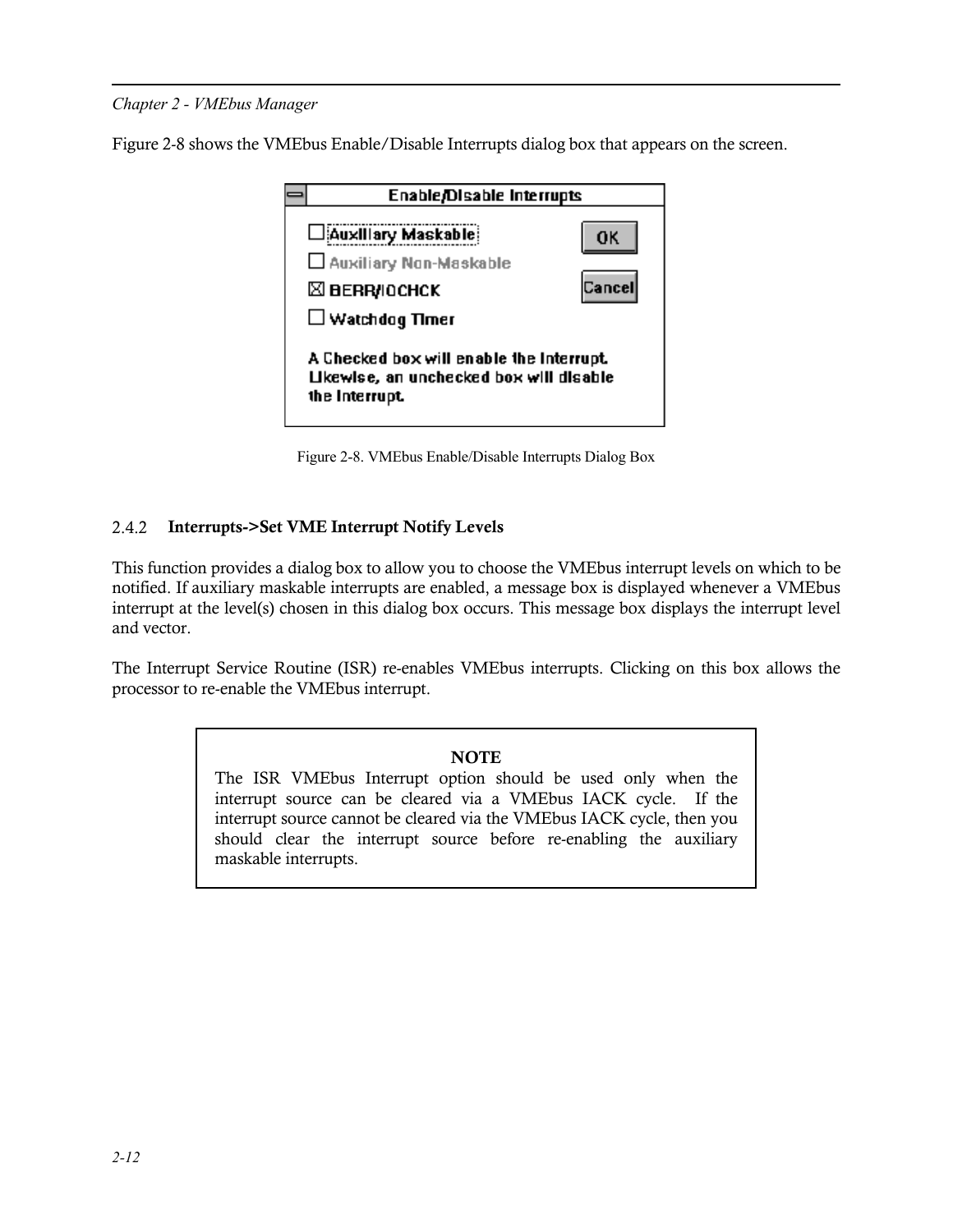Figure 2-9 shows the VMEbus Interrupt Notification dialog box that appears on the screen.

| <b>VMEbus Interrupt Notification</b>                                                                                      |                                                                               |              |
|---------------------------------------------------------------------------------------------------------------------------|-------------------------------------------------------------------------------|--------------|
| $\Box$ [Level 1]<br>$\Box$ Level 2<br>$\Box$ Level 3<br>$\Box$ Level 4                                                    | $\square$ Level 5<br>$\Box$ Level 6<br>$\Box$ Level 7<br>$\square$ All Levels | ok<br>Cancel |
| $\sf IBR$ re-enables VMEbus interrupts: $\Box$                                                                            |                                                                               |              |
| Choose the VMEbus Interrupt level[s] for which<br>to receive a message. Auxiliary maskable<br>Interrupts must be enabled. |                                                                               |              |

Figure 2-9. VMEbus Interrupt Notification Dialog Box

## 2.4.3 Interrupts->Generate VME Interrupts (-674, -677, -684, -686, -687)

This function provides a dialog box to allow you to choose the interrupt level and the interrupt vector used to generate a VMEbus interrupt. When OK is selected, a VMEbus interrupt is generated.

## 2.4.4 Interrupts->Acknowledge VME Interrupts

This function provides a dialog box to allow you to acknowledge a pending VMEbus interrupt. The dialog box contains the interrupt levels to choose from. When OK is selected, the VMEbus interrupt is acknowledged and the results are displayed in the VMEbus System Manager window. The result includes the interrupt vector read.

## 2.4.5 Interrupts->Auxiliary NMI Sources (-674, -677, -678, -688)

This function provides a dialog box allowing you to set the auxiliary NMI level (NMI or IRQ10) and to enable the auxiliary NMI sources (BERR, SYSFAIL, Abort). A checkbox is provided which, if checked, will cause a notification box to be displayed whenever an auxiliary NMI occurs (IRQ10 only).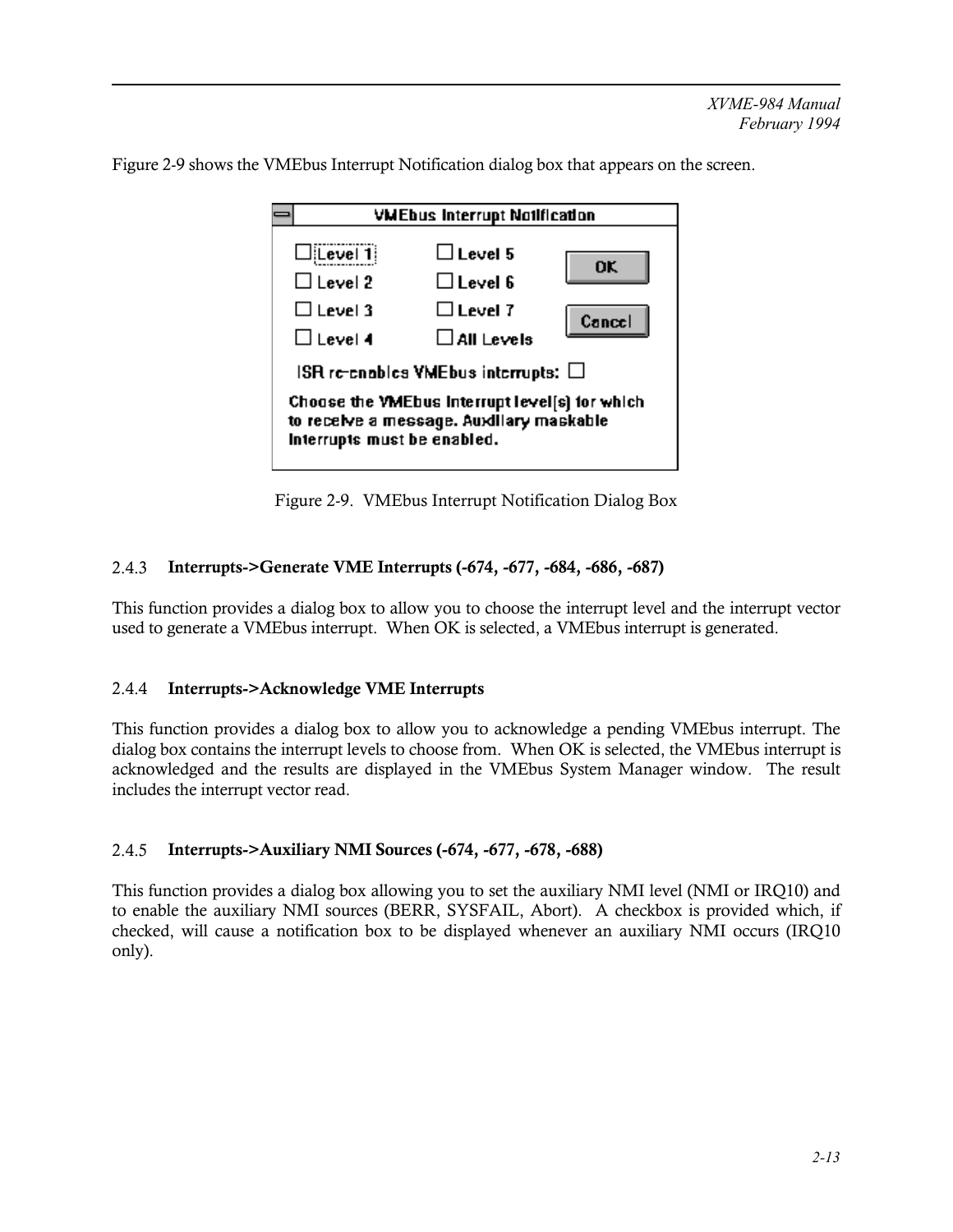## 2.4.6 Interrupts->VME sources (-674, -677, -678, -688)

This function provides a dialog box allowing you to individually enable or disable the VMEbus level sources.

# 2.4.7 About->About VMEMAN...

This function displays a message box containing the version number of VMEMAN.EXE.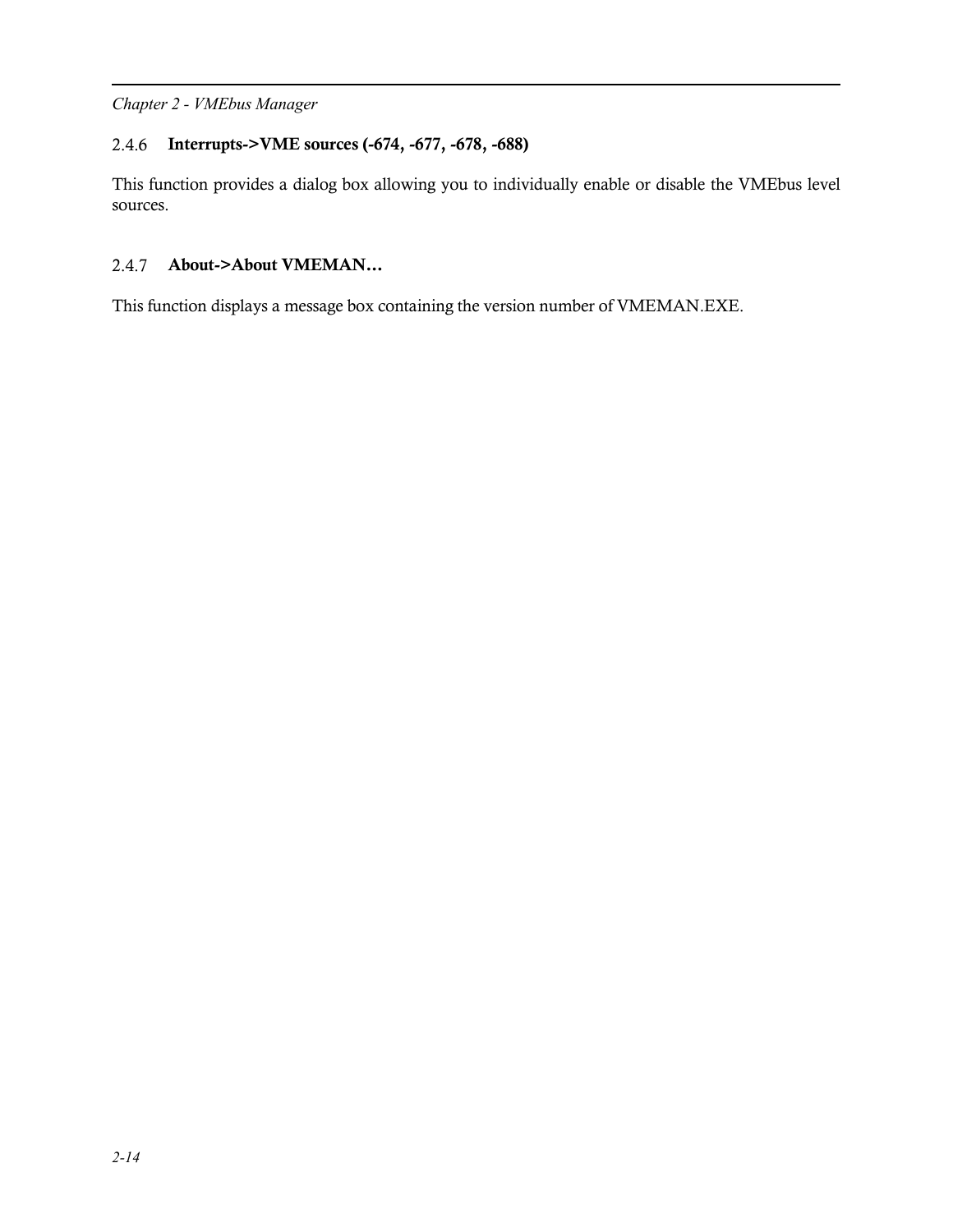#### 3.1 **INTRODUCTION**

The Xycom Demonstration program (LIBDEMO.EXE) is a Windows application program which provides a reference showing how to make calls into the Xycom XVME-984 Windows library XVME984.DLL. It provides a dialog box for each library function. The dialog box contains the syntax of the function, a description of the parameters, a description of what the function provides, and edit field entries to actually make the function call on-line. This program is menu driven just like most Windows applications. A main window is opened immediately with a menu bar showing the three main categories of XVME-984 I/O functions. These three menu items are Analog, Counter, and Digital. The main window also shows the Interrupt and About menus. The menu structure is organized as follows:

| Analog  | $\rightarrow$ XVME-500->All the XVME-500\590 functions<br>$\rightarrow$ XVME-505 $\rightarrow$ All the XVME-505\595 functions<br>$\rightarrow$ XVME-530- $>$ All the XVME-530 functions<br>$\rightarrow$ XVME-540- $\rightarrow$ All the XVME-540 functions<br>$\rightarrow$ XVME-545 $\rightarrow$ All the XVME-545 functions<br>$\rightarrow$ XVME-560- $>$ All the XVME-560 functions<br>$\rightarrow$ XVME-566->All the XVME-566 functions                                                                                                                                                                |
|---------|---------------------------------------------------------------------------------------------------------------------------------------------------------------------------------------------------------------------------------------------------------------------------------------------------------------------------------------------------------------------------------------------------------------------------------------------------------------------------------------------------------------------------------------------------------------------------------------------------------------|
| Counter | $\rightarrow$ XVME-203->All the XVME-203\293 functions<br>$\rightarrow$ XVME-230- $>$ All the XVME-230 functions                                                                                                                                                                                                                                                                                                                                                                                                                                                                                              |
| Digital | $\rightarrow$ XVME-200- $\rightarrow$ All the XVME-200\290 functions<br>$\rightarrow$ XVME-201 $\rightarrow$ All the XVME-201 functions<br>$\rightarrow$ XVME-202 $\rightarrow$ All the XVME-202 functions<br>$\rightarrow$ XVME-210- $\rightarrow$ All the XVME-210 functions<br>$\rightarrow$ XVME-212 $\rightarrow$ All the XVME-212 functions<br>$\rightarrow$ XVME-220- $\rightarrow$ All the XVME-220 functions<br>$\rightarrow$ XVME-240- $\rightarrow$ All the XVME-240 functions<br>$\rightarrow$ XVME-244- $>$ All the XVME-244 functions<br>$\rightarrow$ XVME-260- $>$ All the XVME-260 functions |

The Interrupt menu selection provides a dialog box to allow you to choose the VMEbus interrupt levels on which to be notified. If auxiliary maskable interrupts are enabled, a message box is displayed whenever a VMEbus interrupt at the level(s) chosen in this dialog box occurs. This message box will display the interrupt level and vector.

The About menu item displays the version number of the Demo program.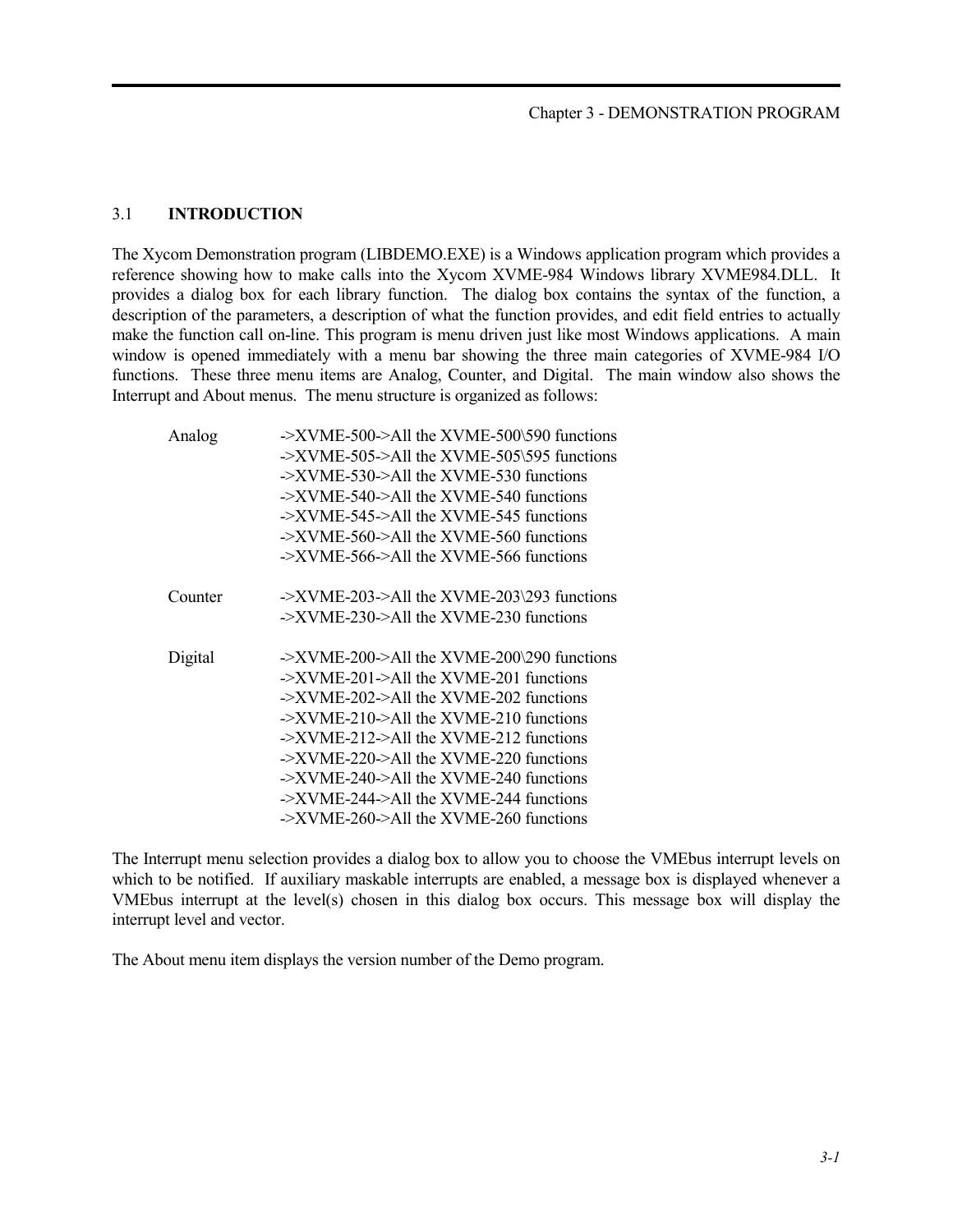*Chapter 3 - Demonstration Program*

## 3.2 **RUNNING THE DEMONSTRATION PROGRAM**

To run the Library Demonstration programs, click on the LIBDEMO icon. A window appears with a menu bar containing the Analog, Counter, Digital, Interrupts, and About menus. Clicking on one of these menus will provide you with a list of Xycom I/O modules supported in that menu. The Library Demo routines have been grouped according to I/O module family type. Figure 3-1 shows an example of the Analog menu selection.

|                          |                                   | <b>XVME-984 Demonstration Program</b> |  |
|--------------------------|-----------------------------------|---------------------------------------|--|
| <b>Counter</b><br>Analog | $\mathbf{D}$ igital<br>Interrupts | About                                 |  |
| XVME-500                 | X500ADRead                        |                                       |  |
| <b>XVME-505</b>          | X500ForceAD                       |                                       |  |
| <b>XVME-530</b>          | X500 int                          |                                       |  |
| <b>XVME-540</b>          | X5D0Read                          |                                       |  |
| <b>XVME-545</b>          | X500 ReadGain                     |                                       |  |
| XVME-560                 | X500 Reset                        |                                       |  |
| <b>XVME-565</b>          | X500SetGain                       |                                       |  |
|                          | X500SctModc                       |                                       |  |
|                          | X5D0Walt                          |                                       |  |
|                          | X500Write                         |                                       |  |
|                          |                                   |                                       |  |
|                          |                                   |                                       |  |
|                          |                                   |                                       |  |
|                          |                                   |                                       |  |
|                          |                                   |                                       |  |
|                          |                                   |                                       |  |

Figure 3-1. Analog Menu Selection

By selecting one of the Xycom I/O modules in the list (in this case the XVME-500) a submenu will appear. This submenu lists the names of the routines that support the XVME-500.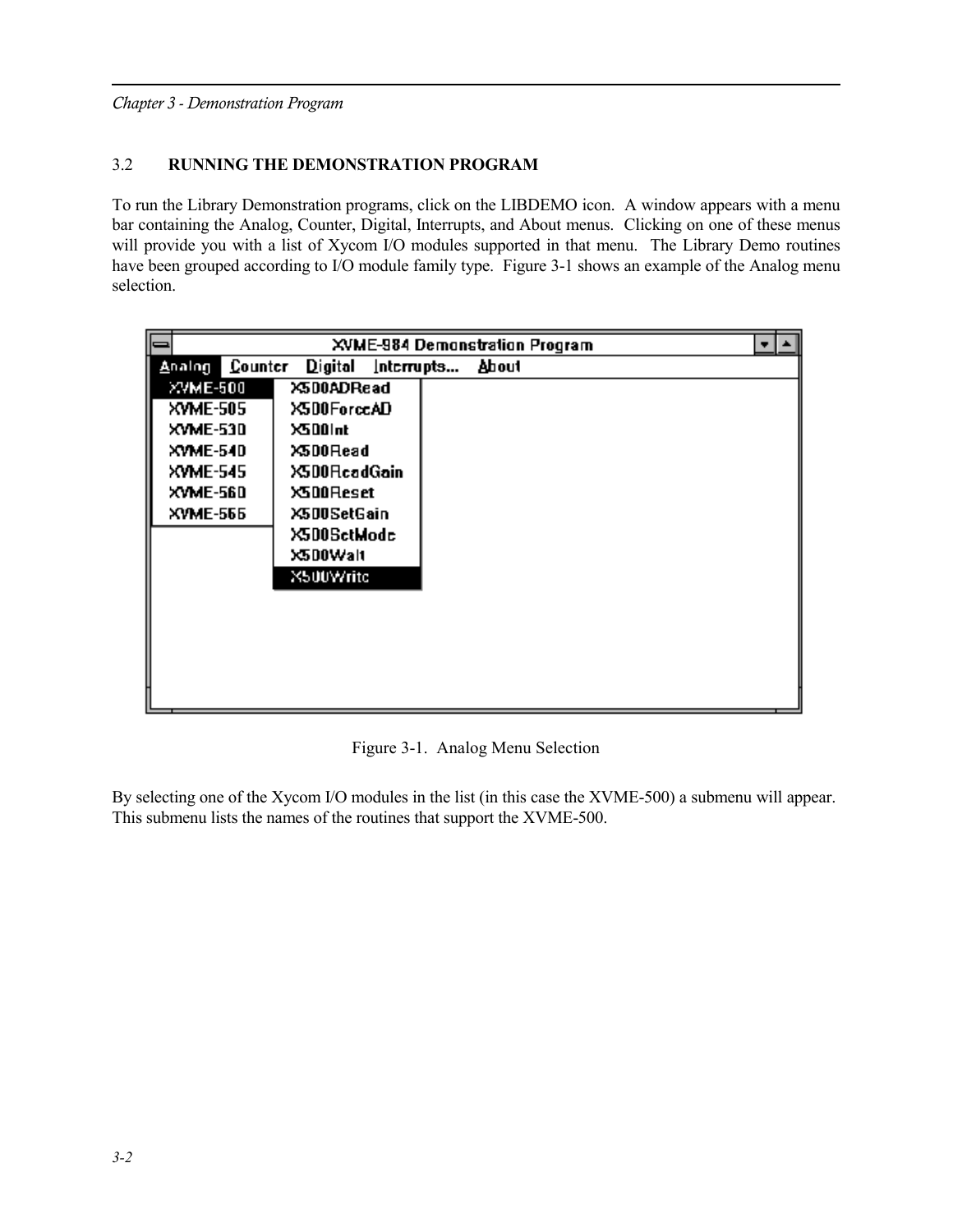A dialog box appears after you select a routine name such as X500Write. Figure 3-2 below shows the dialog box for the X500Write routine.

| unsigned int X500Base<br>unsigned int Register<br>unsigned char Data | unsigned int FAR PASCAL X500Write[ X500Base, Register, Data]<br>- Short I/O address for XVME-500<br>- XVME-500 register to write to<br>- Data ∨alue to write |
|----------------------------------------------------------------------|--------------------------------------------------------------------------------------------------------------------------------------------------------------|
| This function will write one byte of data to a register.             |                                                                                                                                                              |
| X500Basc (hcx): 0                                                    | Data [hcx]: $ 0 $                                                                                                                                            |
| [Register (Hexadecimal Address/Description)                          |                                                                                                                                                              |
| ⊛ 0x81   Status/Control Reg.                                         | $\bigcirc$ 0x86 A/D High Byte Reg.                                                                                                                           |
|                                                                      | $\circlearrowright$ 0x83 $\,$ interrupt Vector Reg. $\,$ $\,$ $\,$ $\,$ 0x87 $\,$ A/D Low Byte Reg.                                                          |
| $\circ$ 0x85 $\,$ Gain/Channel Reg.                                  |                                                                                                                                                              |
| 0K                                                                   |                                                                                                                                                              |

Figure 3-2. X500Write Routine Dialog Box

There are several items that are common to all routine dialog boxes. The following sections describe these items.

## 3.2.1 **Unsigned int FAR PASCAL X500Write(X500Base, Register, Data)**

The first line of the dialog box shows the definition of the function. Immediately below this line are the descriptions of the parameters passed to the routine. Refer to Chapter 4 for more information on the parameters. After the parameter list is a brief description of what operation the routine will perform.

#### 3.2.2 **X500Base (hex):**

Each routine provides a text box for the module address. This address should be provided as the Short I/O address of the module. Once this address is given, other subsequent routines for that module assume the same address. To change this address, simply type in the value in any of the dialog boxes for routines that access that module.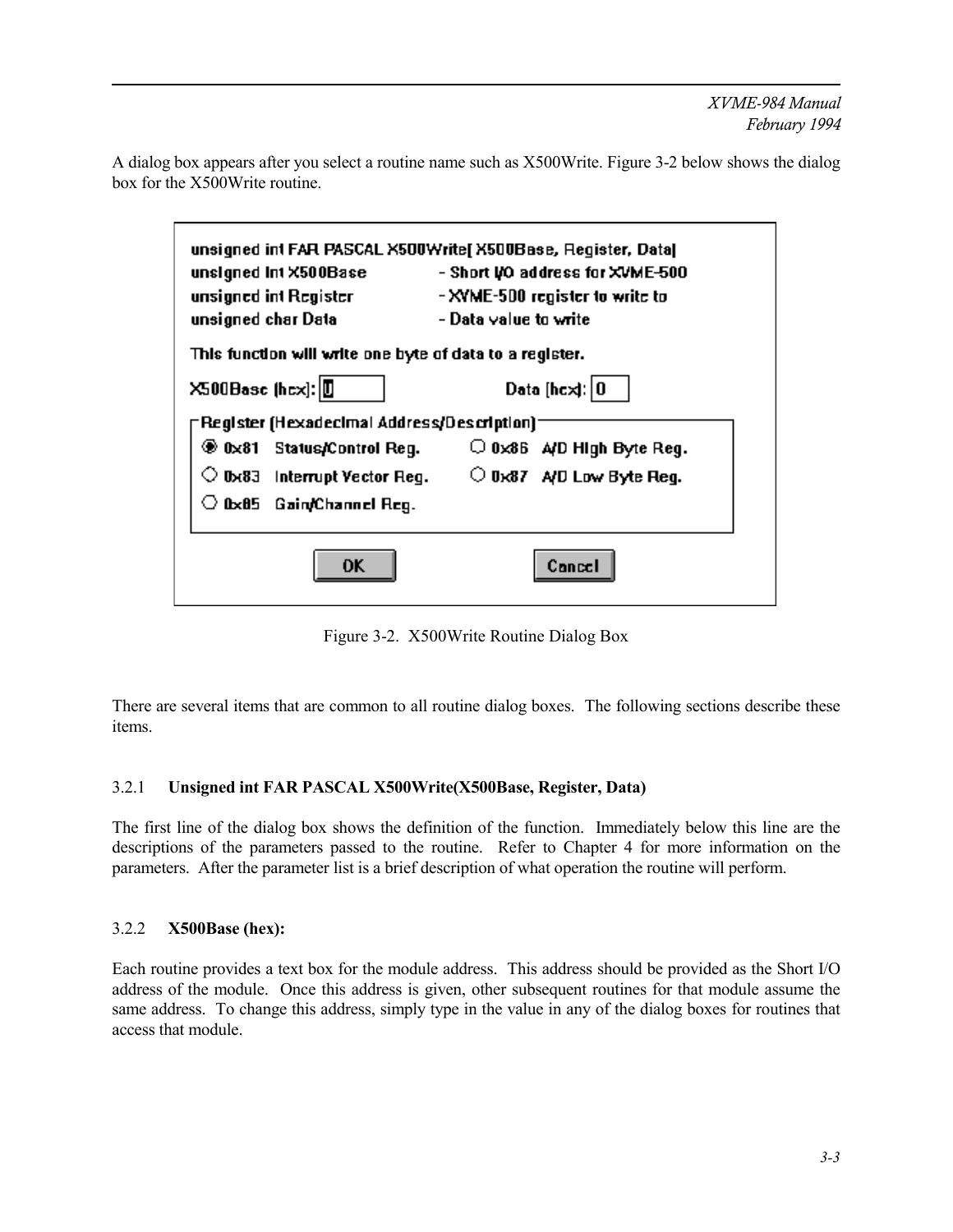#### 3.2.3 **Data (hex):**

Routines that write data to the I/O module provide this text box. Enter the data you want written to the module in the text box and click the left mouse button or press the tab key to advance to the next field.

#### 3.2.4 **Register (Hexadecimal Address/Description)**

This option is available on read or write routines. To make a selection, simply place the cursor on the radio button next to the selection desired then click the left mouse button or press the space bar.

#### 3.2.5 **OK**

After all the options have been set as desired, move the cursor to OK and click the left mouse button or press enter. The routine is then executed. A message is displayed indicating that successful execution was made or that an error was encountered.

#### 3.2.6 **Cancel**

Select Cancel to close the dialog box without performing the operation.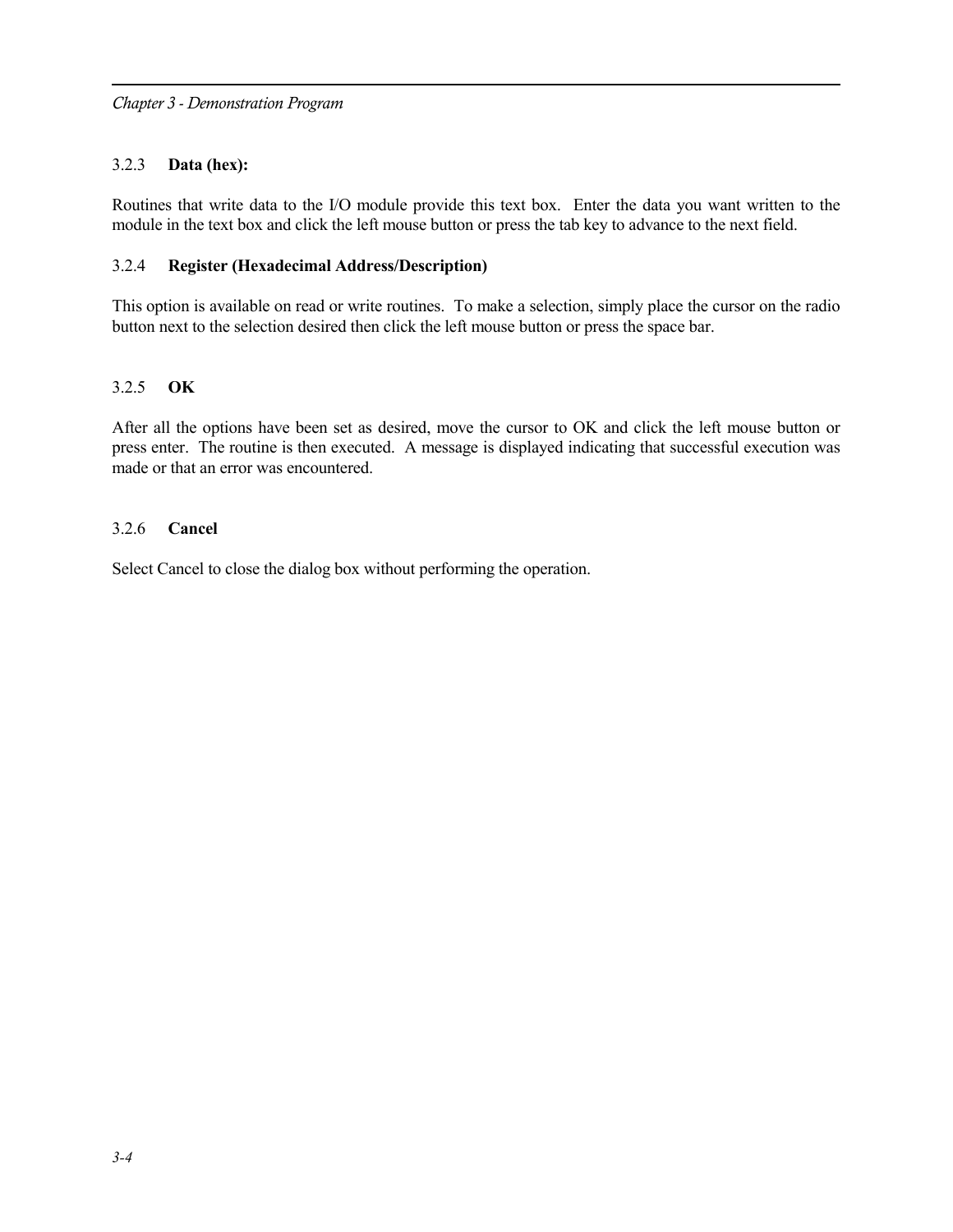## 4.1 INTRODUCTION

The Xycom Dynamic Link Library (DLL) contains library routines with all the low-level codes required to configure and communicate with Xycom VMEbus I/O modules. The specific library routines can be categorized as follows:

- VMEbus General Purpose routines
- Analog I/O VME product routines
- Counter I/O VME product routines
- Digital I/O VME product routines

This chapter discusses these routines, providing a description of each. This chapter also discusses the real mode window, the VMEbus PC/AT processor interrupt capability, and the XVME984.SYS MS-DOS device driver.

## 4.2 REAL MODE WINDOW

Some of the General Purpose routines use the real mode window. The real mode window provides a mechanism for addressing the entire VMEbus memory space without the need to run the CPU in protected mode. It is 64 Kbytes long and resides at addresses 0E0000-0EFFFF. The window can be configured, via software, to address one of the following: VMEbus Short I/O, VMEbus Standard address space, VMEbus IACK space, or EPROM. You can also configure some PC/AT modules to address VMEbus Extended address space. Refer to your PC/AT module manual to determine whether you can access Extended address space.

When the window is configured for VMEbus short I/O, the 64 Kbyte Short I/O address space may be accessed through the 64 Kbyte window. Any references to the window will map directly into the VMEbus Short I/O space.

When the window is configured for VMEbus Standard address space, the 64 Kbyte window may be used to access any 64 Kbyte block of the Standard VMEbus address space. In this mode, the 16 Mbyte Standard address space is logically divided into 256 64 Kbyte blocks which are configured through software.

When the window is configured for VMEbus IACK cycle, a byte read from specific locations in the window will cause the PC/AT processor to perform a VMEbus IACK cycle. The data returned from the byte read will be the status ID vector returned from the responding interrupter.

When the window is configured for EPROM, the lower 64 Kbytes of the PC/AT's EPROM will appear in the window. This is the mode selected after reset. This mode is compatible with the IBM PC/AT architecture.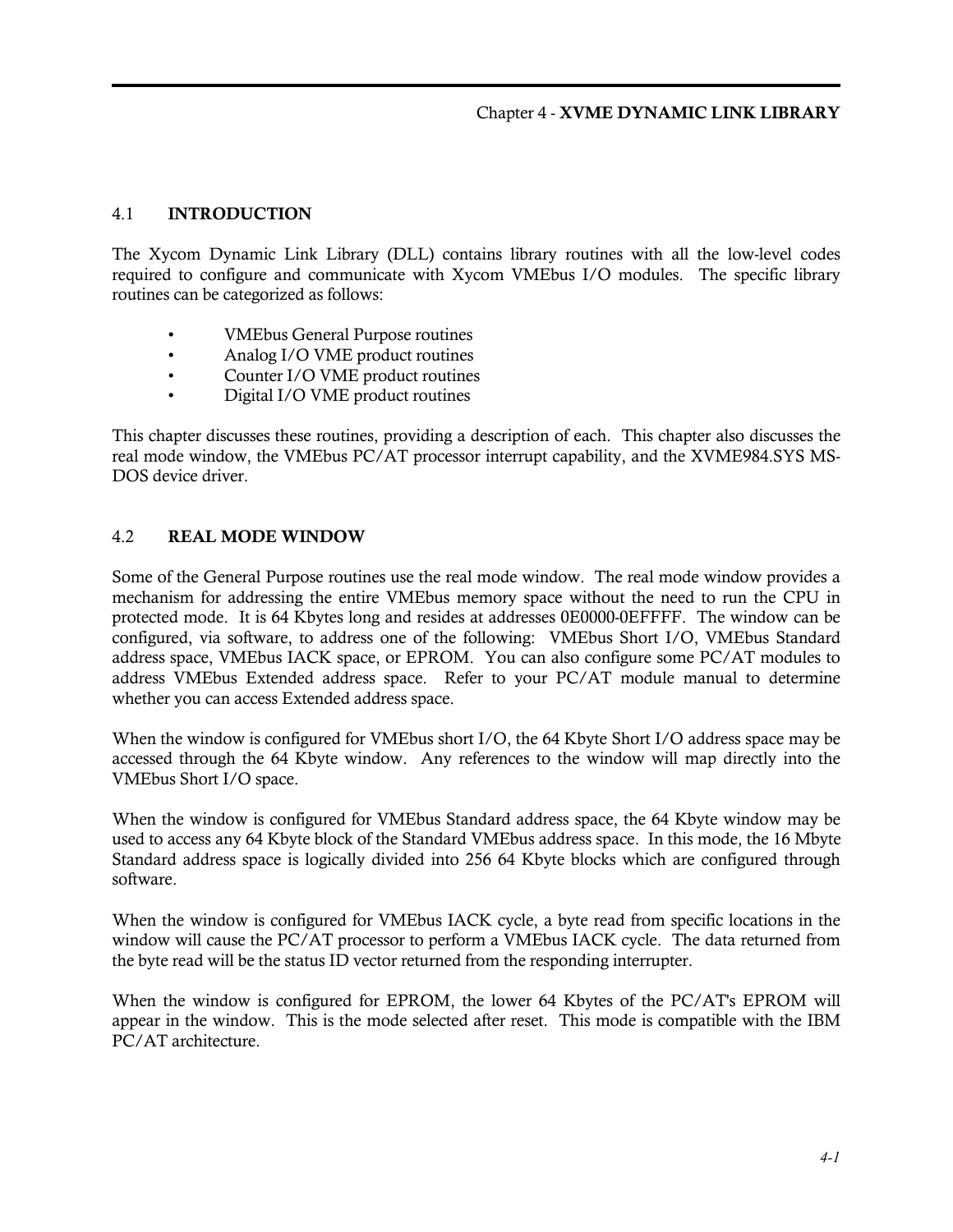*Chapter 4 - XVME Dynamic Link Library*

When the window is configured for VMEbus Extended address space, the 64 Kbyte window may be used to access any 64 Kbyte block of the VMEbus Extended address space. In this mode, the 4 Gbyte Extended address space is logically divided into 65,536 64 Kbyte blocks which are configured through software.

## 4.3 INTERRUPTS

All Xycom VMEbus PC/AT processor modules are capable of handling interrupts on all seven VMEbus interrupt levels. The XVME-674, -677, -684, -686, and -687 also contain a VMEbus interrupter circuit. This local interrupter allows the local CPU to generate a VMEbus interrupt on any of the seven VMEbus interrupt levels.

## 4.4 XVME984.SYS

The XVME984.SYS is a MS-DOS device driver which, in conjunction with the XVME-984 library function SendA32ToXVMEDosDeviceDriver(), provides support for Windows applications that need to share the dual-ported RAM on the XVME-CPU with another off-board CPU on the VMEbus. This driver provides the off-board CPU with a consistent method for obtaining an address of dual-ported RAM that was allocated by a Windows application. When loaded it reserves an internal data area to store the address passed to it from the Windows application.

The driver stores the address of this internal data area at physical memory offset 200H. Both of these addresses are stored in 4 bytes with the MSB at the lowest address and the LSB at the highest address. For an off-board CPU to obtain the address of the memory allocated by a Windows application, it must perform two reads from the dual-ported RAM. It must first read offset 200H to get the address of the data area in the driver. Then it must read the data area in the driver to get the address of the buffer to be shared with the Windows application. The reason that two reads are necessary is because Windows will overwrite the vector table (which includes 200H) with its original contents whenever a DOS session is executed. Whatever is written to the data area of the device driver will be preserved until the next SendA32ToXVMEDosDeviceDriver() call.

## **NOTE**

It is important to note that Windows applications must keep the shared memory locked under the operating system. If an off-board CPU blindly writes into the dual-ported RAM, there is a great chance that the system will lock up.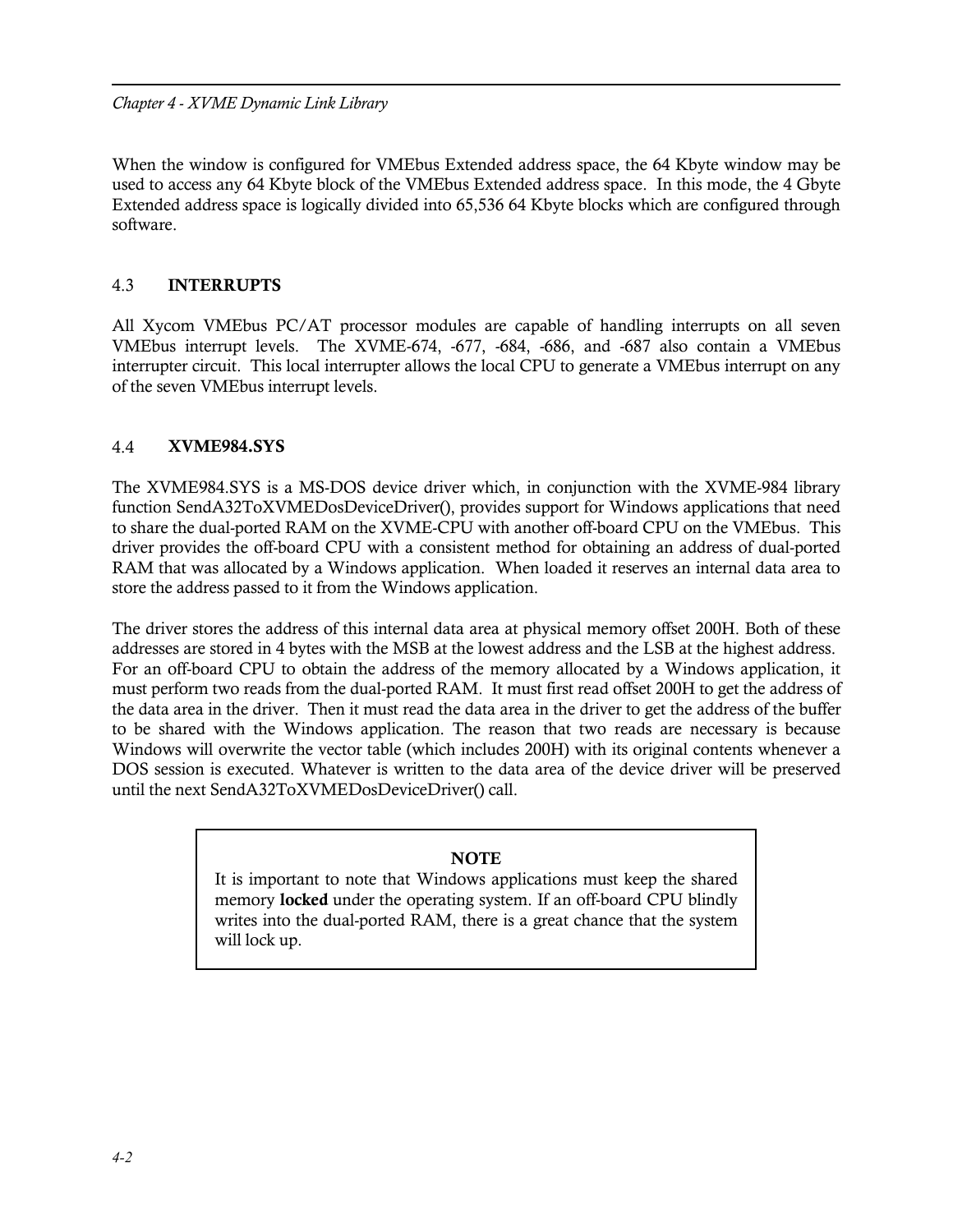The device driver is loaded by installing the following line (which can be done with the XVME-984 install program) to CONFIG.SYS:

device=pathname\XVME984.SYS

# 4.5 XYCOM I/O DYNAMIC LINK LIBRARY - XVME 984.DLL

The Xycom I/O Dynamic Link Library was developed according to specification as described in the Microsoft Windows Software Development Kit (SDK) for dynamic link libraries (DLLs). If you are writing Windows applications, you can interface to the XVME984.DLL just as you would any other Windows or third party dynamic link libraries.

A header file XVME984.H is provided on the diskette which contains all function prototypes and special constant names. A link file XVME984.LIB is also included on the diskette which provides the dynamic link information necessary at application link time.

The specific library routines can be categorized and are described as follows:

- VMEbus General Purpose routines
- Xycom Analog I/O VME product routines
- Xycom Counter I/O VME product routines
- Xycom Digital I/O VME product routines

The error codes are defined in the XVME984.H header file for customer convenience. They are described in Table 4-1 on the following page.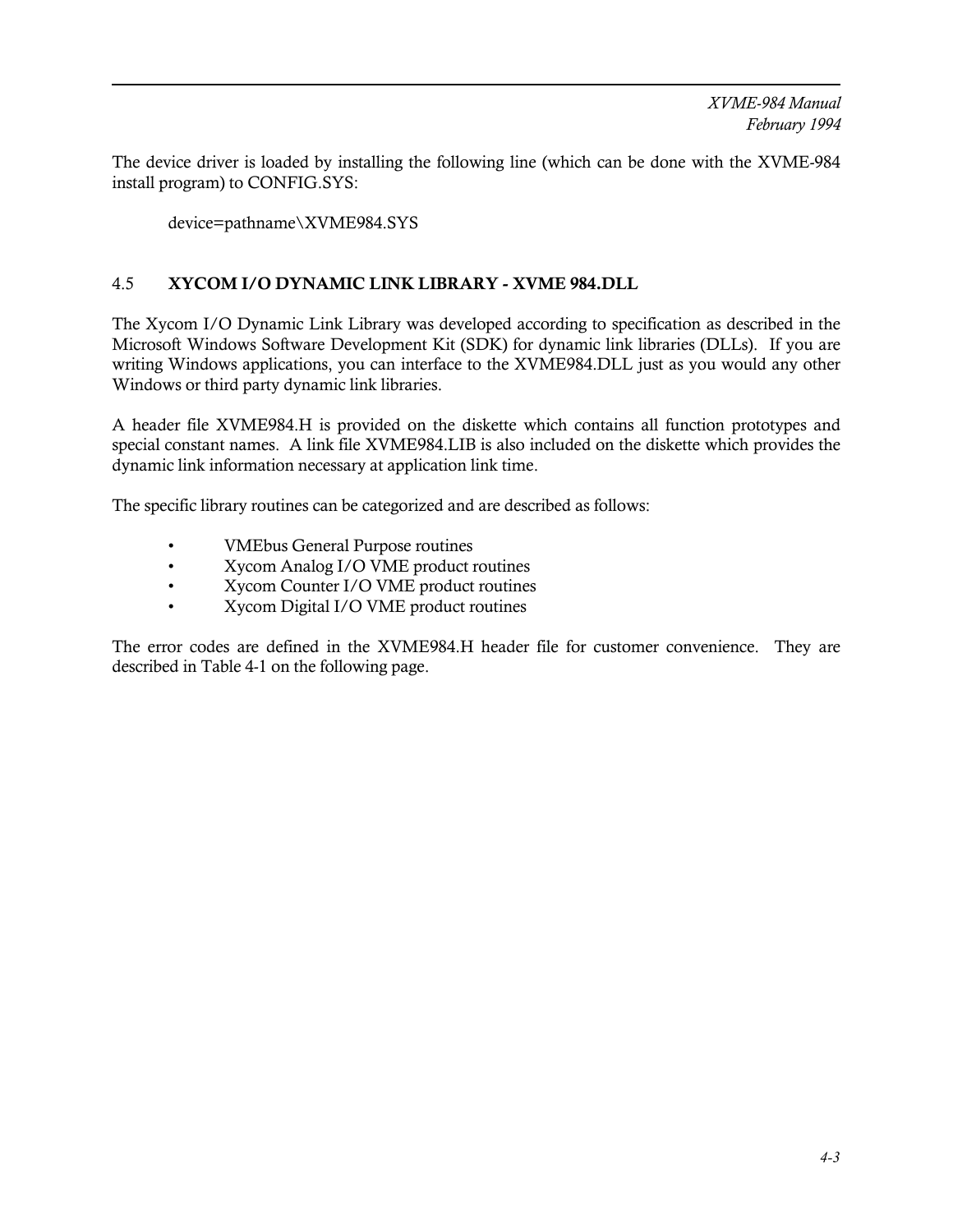| <b>Error</b>              | <b>Description</b>                                                                                                                               |
|---------------------------|--------------------------------------------------------------------------------------------------------------------------------------------------|
| <b>NOERROR</b>            | No errors.                                                                                                                                       |
| <b>ERRORCODE BERR</b>     | Bus error occurred.                                                                                                                              |
| ERRORCODE BLOCKSIZE       | Invalid BlockSize parameter for Read/Write<br>VMEbusMemoryRM.                                                                                    |
| ERRORCODE INVALIDPARM     | General purpose invalid parameter                                                                                                                |
| ERRORCODE MEMORYALLOC     | The function couldn't allocate the necessary<br>memory.                                                                                          |
| ERRORCODE NOTCPUSUPPORTED | The function is not supported for the current CPU<br>board.                                                                                      |
| ERRORCODE ODDALIGNMENT    | Xycom PC/AT processor modules do not support<br>odd alignment 16 or 32 bit transfers with byte<br>swapping enabled.                              |
| ERRORCODE TIMEOUT         | Couldn't acquire the VMEbus in the specified<br>time. NOTE: All library functions that access the<br>VMEbus employ a two second time-out period. |
| ERRORCODE TRANSFERTYPE    | Invalid transfer<br>for<br>parameter<br>Read/WriteVMEBusMemoryRM.                                                                                |

Table 4-1. XVME984.H Error Codes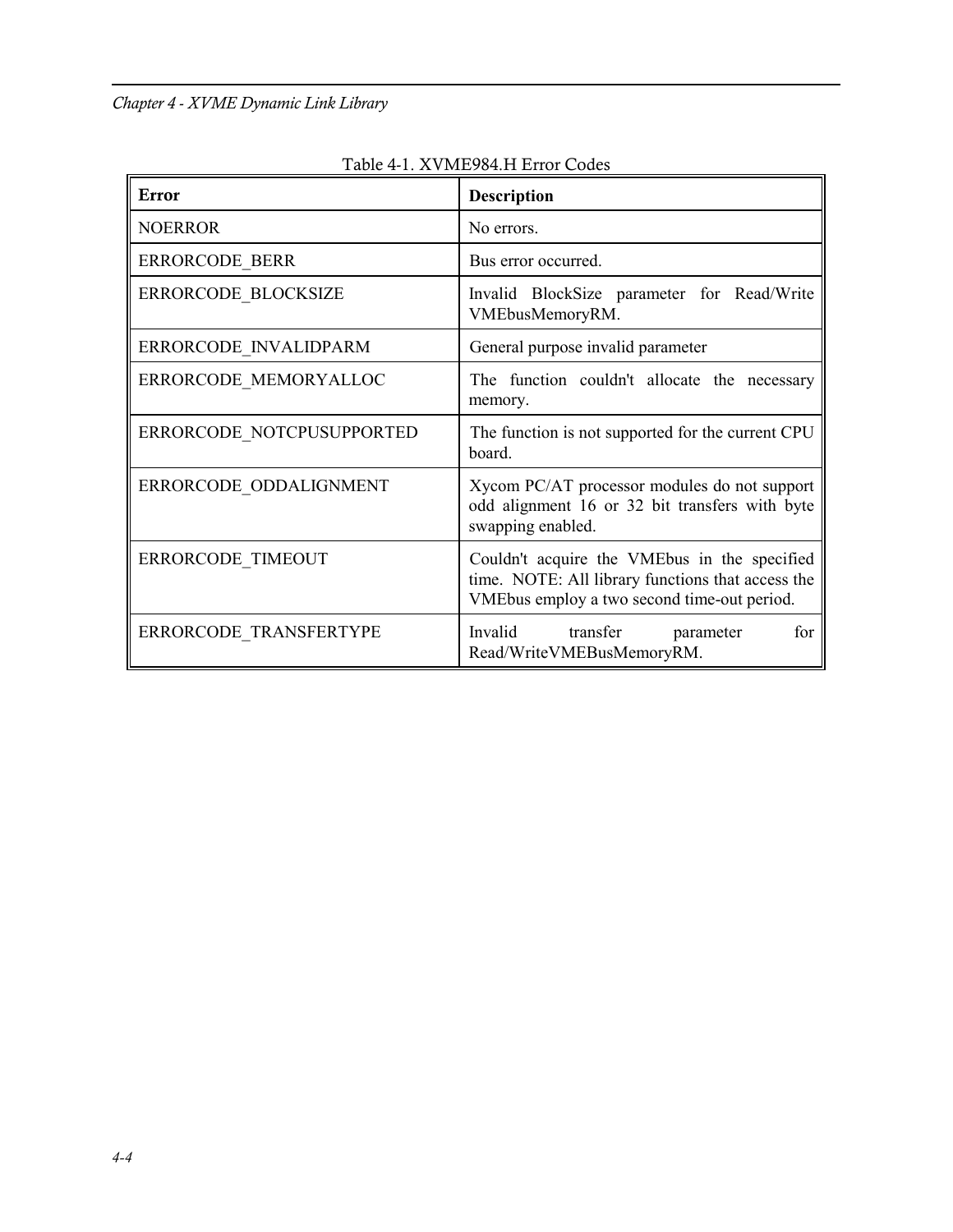# 4.6 GENERAL PURPOSE ROUTINES

The routines in this library section are designed to handle the Watchdog timer, process interrupts, or transfer memory on any Xycom VMEbus PC/AT processor modules. Functions unique to a specific CPU are indicated.

The parameters you use when implementing the General Purpose routines must match the type expected by the routine.

The type definitions for the parameters as described in this document are as follows:

| <b>Type Definition</b>                                                                                                        | <b>Size</b>                                                                         | C Equivalent                                                                                                                               |  |  |
|-------------------------------------------------------------------------------------------------------------------------------|-------------------------------------------------------------------------------------|--------------------------------------------------------------------------------------------------------------------------------------------|--|--|
| <b>BYTE</b><br><b>WORD</b><br><b>LPSTR</b><br><b>HWND</b><br><b>DWORD</b><br><b>LPWORD</b><br><b>LPBYTE</b><br><b>LPDWORD</b> | 1 byte<br>2 bytes<br>4 bytes<br>2 bytes<br>4 bytes<br>4 bytes<br>4 bytes<br>4 bytes | (unsigned char)<br>(unsigned int)<br>(char far $*$ )<br>(unsigned int)<br>(unsigned long)<br>(WORD far *)<br>(BYTE far *)<br>(DWORD far *) |  |  |

Table 4-2. Parameter Definitions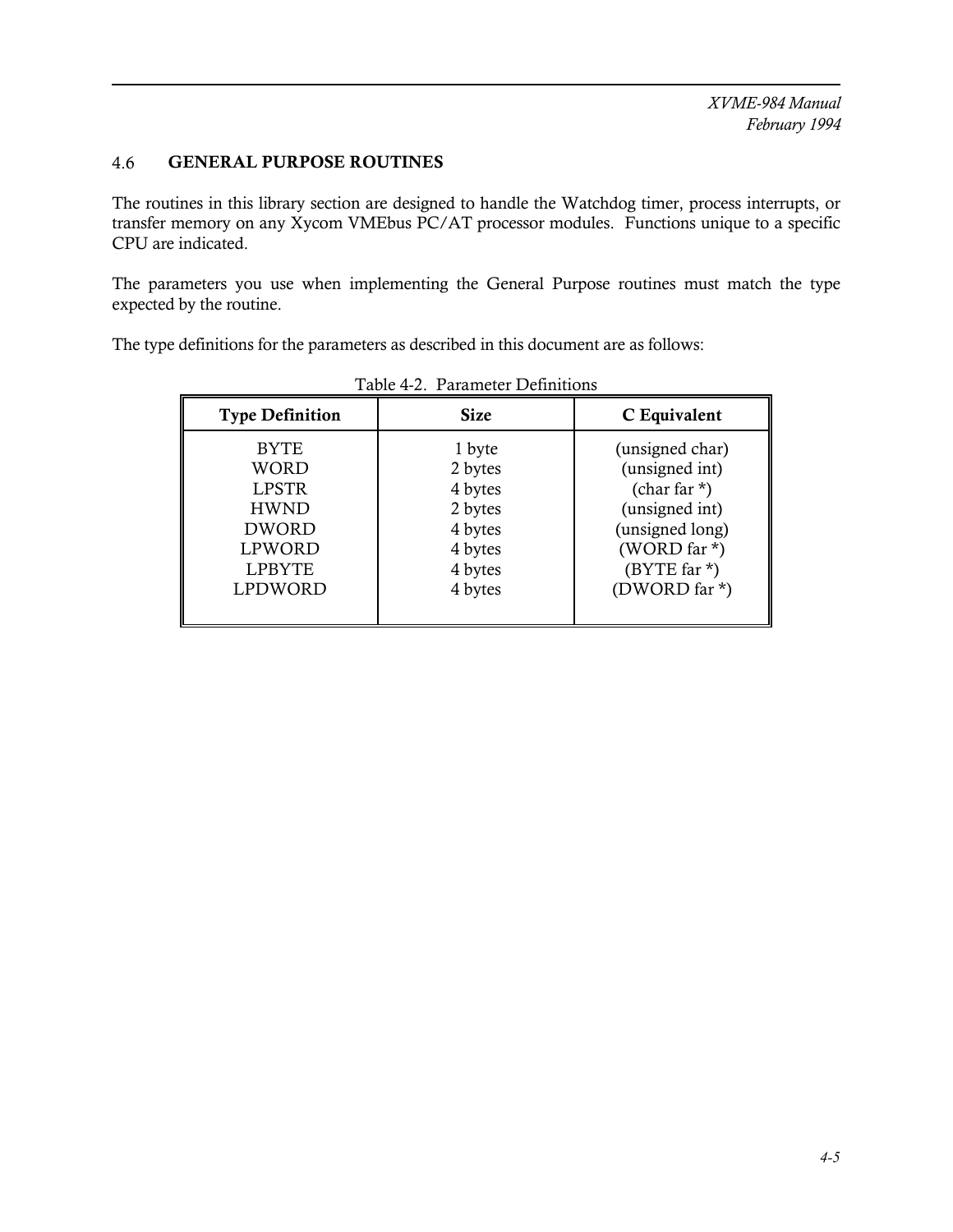Certain parameters for the General Purpose routines have reserved constants, as defined in XVME984.H and shown in Table 4-3:

| <b>Parameter</b> | <b>Constants</b>                                                                                                                                                             |
|------------------|------------------------------------------------------------------------------------------------------------------------------------------------------------------------------|
| AccessType       | IACK_ACCESS: Interrupt acknowledge space<br>SHORT_IO_ACCESS: Standard address space<br>PROM_ACCESS: XVME-CPU ROM address space<br>EXTEND ADDR ACCESS: Extended address space |
| EnableFlag       | <b>DISABLE</b><br><b>ENABLE</b>                                                                                                                                              |
| EndianType       | BIGENDIAN: 680X0 byte ordering<br>LITTLEENDIAN: 80X86 byte ordering                                                                                                          |
| DataWidth        | TRANSFER8: 8 bits<br>TRANSFER16: 16 bits<br>TRANSFER32: 32 bits                                                                                                              |
| SustainVMEbus    | LOCK: Keep the VMEbus for entire blocksize transfer<br>UNLOCK: Release and then reacquire the VMEbus for each Data Width<br>transfer within the blocksize                    |

The remainder of this section provides a list of the name and description for each General Purpose routine.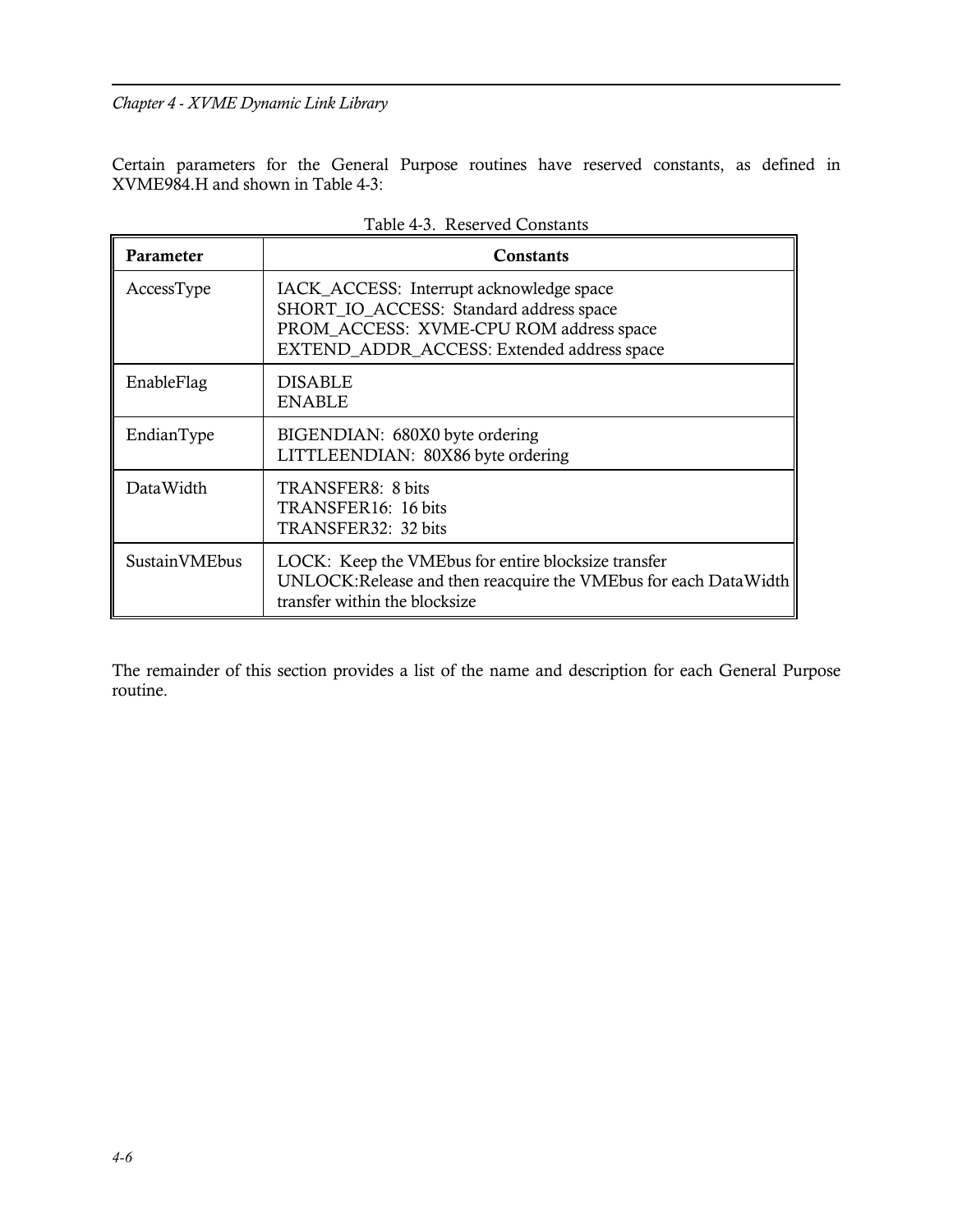#### 4.6.1 Allocate Dual Port Memory

#### Syntax:

BOOL AllocDualPortMem (DPDescAddr)

Function: This routine allocates a contiguous block of memory to use for dual access. This memory is paged locked in physical memory until it is freed using FreeDualPortMem (refer to Section 4.6.8). Four Kbytes is the maximum amount of physically contiguous memory that can be reliably allocated.

| Parameter  | Type          | Description |  |                            |  |
|------------|---------------|-------------|--|----------------------------|--|
| DPDescAddr | DUALPORT FAR* |             |  | Address of a DUALPORT data |  |

structure

The DUALPORT data structure is defined in XVME984.H as

typedef struct {

DWORD dwNumBytes; DWORD dwOffset; DWORD dwID; DWORD dwPhysAddr; DWORD dwSegsel; } DUALPORT;

where:

| dwNumBytes | Must be assigned to the number of bytes to allocate.    |
|------------|---------------------------------------------------------|
| dwOffset   | Reserved.                                               |
| dwID       | Reserved.                                               |
| dwPhysAddr | Contains the 32-bit physical address of the allocated   |
|            | memory upon return.                                     |
| dwSegSel   | Contains the selector value returned by the Windows API |
|            | call GlobalAlloc.                                       |

This routine will return TRUE if successful.

#### 4.6.2 Disable NMI Interrupts

#### Syntax:

void DisableNMIInt()

Function: This routine disables the auxiliary NMI error conditions.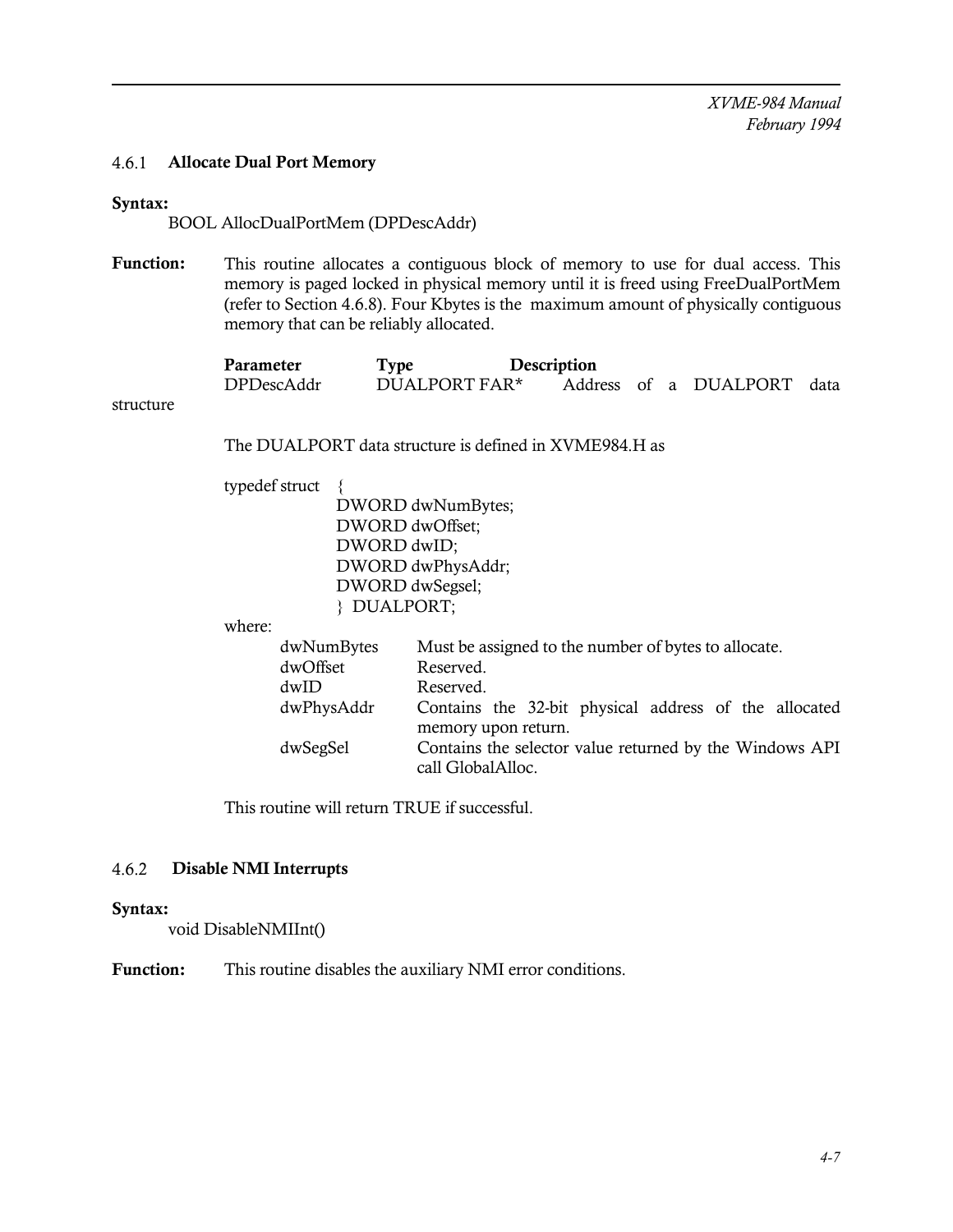#### 4.6.3 Disable VME Interrupts

#### Syntax:

void DisableVMEInterrupts()

Function: This routine disables the auxiliary maskable interrupts used for VMEbus interrupt levels 1-7.

#### 4.6.4 Disable Watchdog Timer

#### Syntax:

void DisableWDTimer()

Function: This routine disables the Watchdog timer.

#### 4.6.5 Enable NMI Interrupts

#### Syntax:

void EnableNMIInt()

Function: This routine enables the auxiliary NMI error conditions.

#### 4.6.6 Enable VME Interrupts

#### Syntax:

void EnableVMEInterrupts()

Function: This routine enables the auxiliary maskable interrupts used for VMEbus interrupt levels 1-7.

## 4.6.7 Enable Watchdog Timer

#### Syntax:

void EnableWDTimer()

Function: This routine enables the Watchdog timer.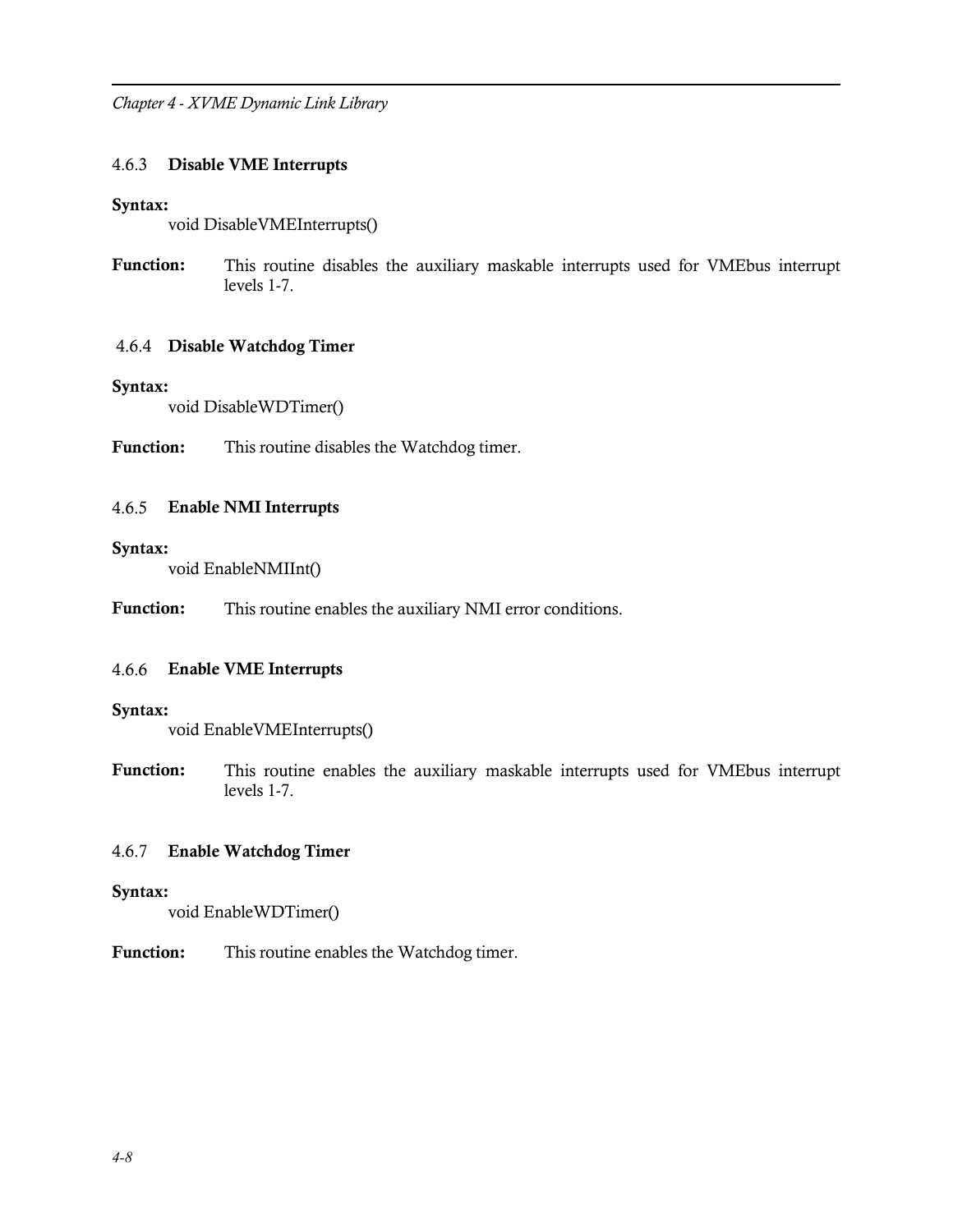#### 4.6.8 Free Dual Port Memory

#### Syntax:

BOOL FreeDualPortMem (DPDescAddr)

Function: This routine frees the memory that was previously allocated using AllocDualPortMem.

> **Parameter Type Description**<br>DPDescAddr DUALPORT FAR\* Addr Address of a DUALPORT data

structure

DPDescAddr must contain the information filled by AllocDualPortMem (refer to Section 4.6.1). This routine will return TRUE if successful.

#### 4.6.9 Generate VMEbus Interrupt

#### Syntax:

WORD GenVMEBusInt(Level, Vector)

Function: This routine generates an interrupt on the VMEbus.

| Parameter | <b>Type Description</b> |                                        |
|-----------|-------------------------|----------------------------------------|
| Level     | BYTE.                   | VME bus interrupt level to generate    |
| Vector    | <b>BYTE</b>             | Vector number to put out to the VMEbus |
|           |                         | upon acknowledgement                   |

This routine will return an error code as defined in XVME984.H.

#### 4.6.10 Get Interrupt Address

Syntax:

DWORD GetIntAddress(Vector)

Function: This routine returns the address of the interrupt handler for the interrupt vector specified by the vector parameter.

| Parameter | <b>Type Description</b> |                                 |  |
|-----------|-------------------------|---------------------------------|--|
| Vector    | WORD                    | Identifies the interrupt vector |  |

The return value is the 32-bit address of the interrupt handler. The high word contains the selector of the address while the low word contains the offset.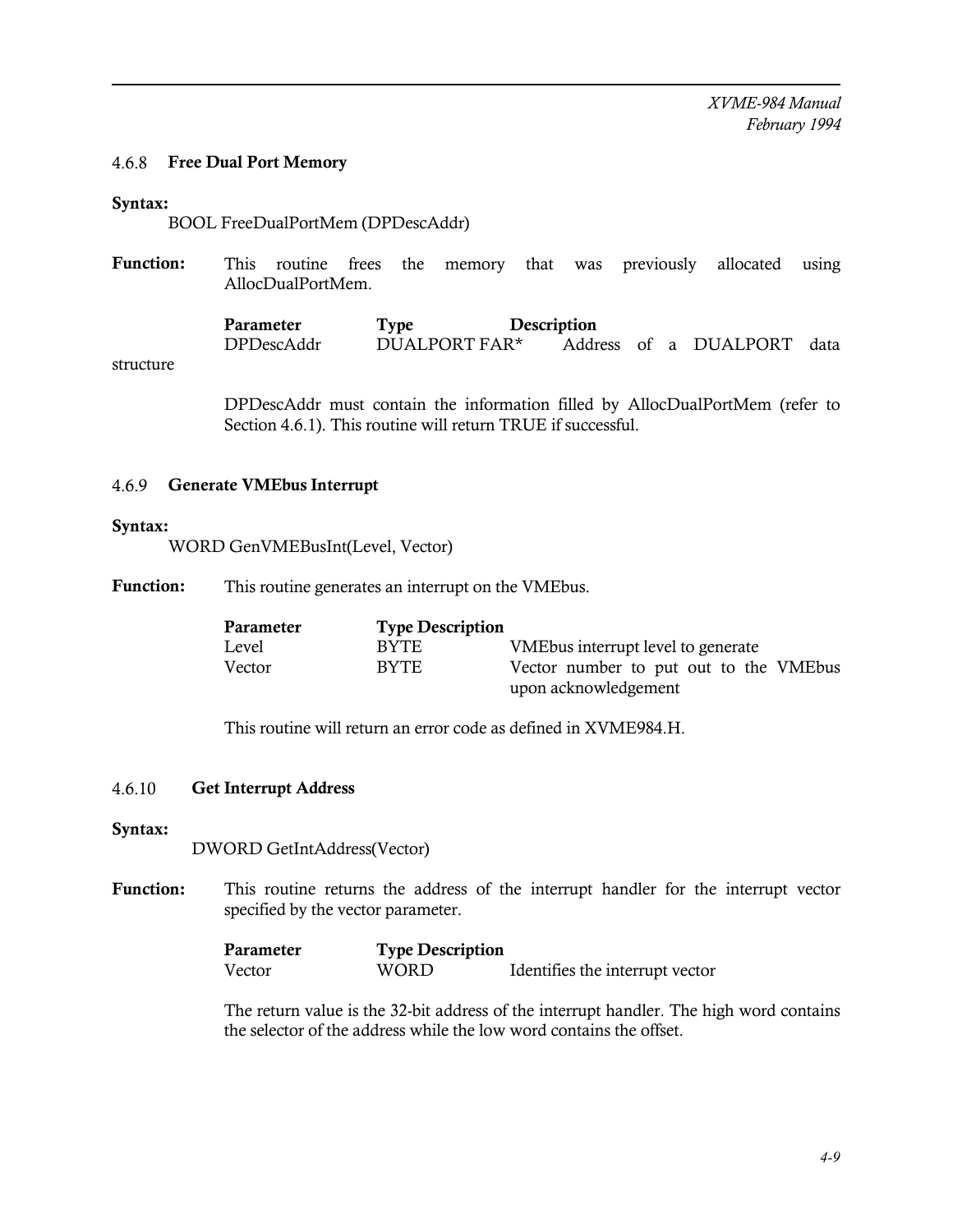# 4.6.11 Get Real Mode Window Data 8

#### Syntax:

void GetRMWdata8(DestAddress, NumBytes, Offset)

Function: This routine transfers a number of bytes from the real mode window to a local buffer.

| Parameter   | <b>Type Description</b> |                                              |
|-------------|-------------------------|----------------------------------------------|
| DestAddress | LPSTR                   | Address of the destination buffer            |
| NumBytes    | WORD                    | Number of bytes to transfer                  |
| Offset      | WORD                    | Offset into the real mode window to transfer |
|             |                         | from                                         |

This routine does not do any error checking and does not request the VMEbus before accessing the real mode window.

### 4.6.12 Get Real Mode Window Data 16

### Syntax:

void GetRMWdata16(DestAddress, NumWords, Offset)

Function: This routine transfers a number of words from the real mode window to a local buffer.

| <b>Parameter</b>   | <b>Type Description</b> |                                              |
|--------------------|-------------------------|----------------------------------------------|
| <b>DestAddress</b> | LPSTR.                  | Address of the destination buffer            |
| NumWords           | <b>WORD</b>             | Number of words to transfer                  |
| Offset             | <b>WORD</b>             | Offset into the real mode window to transfer |
|                    |                         | from                                         |

This routine does not do any error checking and does not request the VMEbus before accessing the real mode window.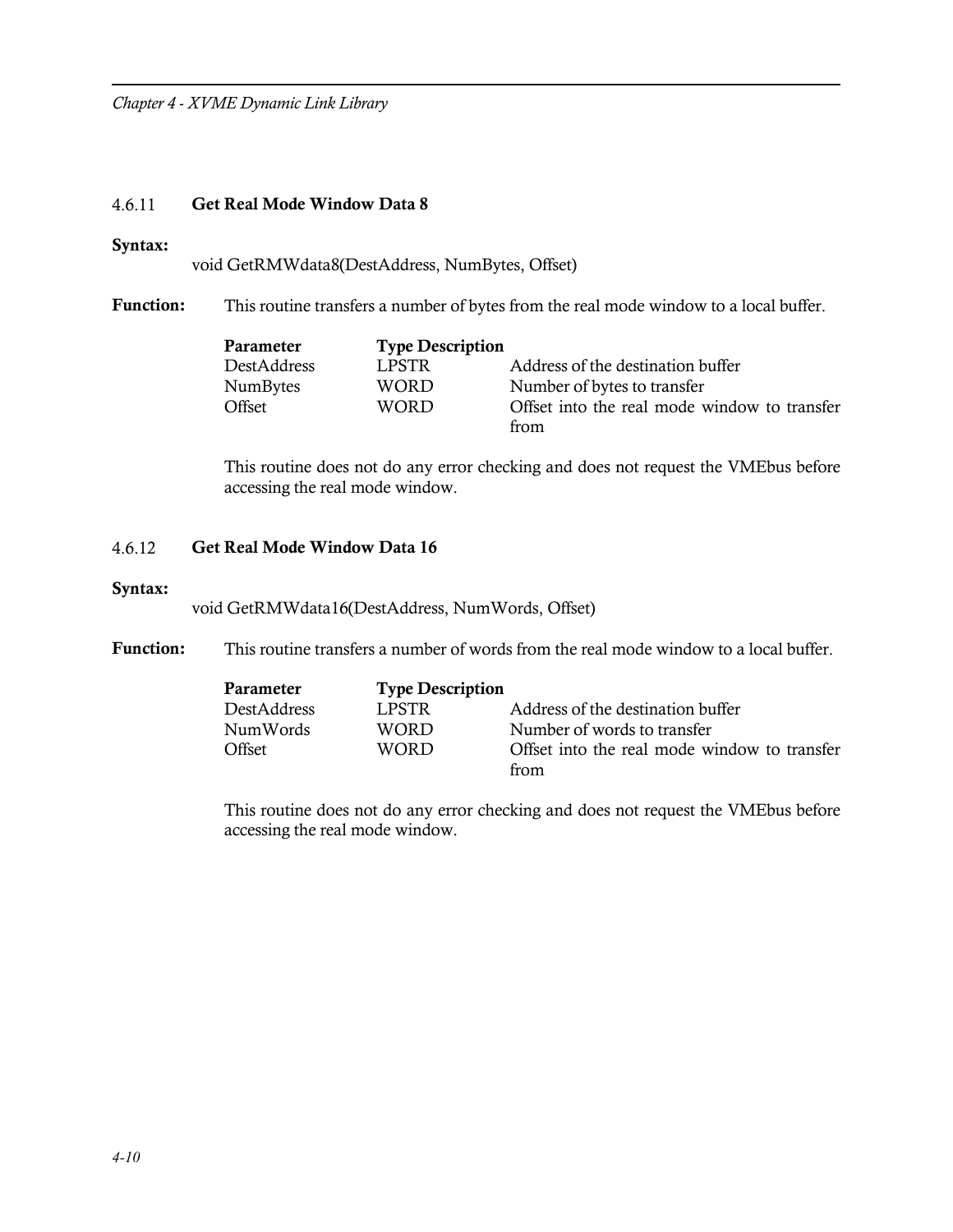# 4.6.13 Get Real Mode Window Data 32

#### Syntax:

void GetRMWdata32(DestAddress, NumDWords, Offset)

Function: This routine transfers a number of double words from the real mode window to a local buffer.

| Parameter          | <b>Type Description</b> |                                                       |
|--------------------|-------------------------|-------------------------------------------------------|
| <b>DestAddress</b> | LPSTR.                  | Address of the destination buffer                     |
| NumDWords          | <b>WORD</b>             | Number of double words to transfer                    |
| Offset             |                         | WORDOffset into the real mode window to transfer from |

This routine does not do any error checking and does not request the VMEbus before accessing the real mode window.

### 4.6.14 Is XVME DOS Device Driver Installed

#### Syntax:

WORD IsXVMEDosDeviceDriverInstalled()

Function: This routine determines if the supporting MS-DOS device driver XVME984.SYS is installed. It returns a TRUE (1) value if it is.

### 4.6.15 Lock VMEbus

#### Syntax:

BYTE LockVMEBus(TimeOut)

Function: This routine requests the VMEbus and then waits for access.

| Parameter | <b>Type Description</b> |                                                |
|-----------|-------------------------|------------------------------------------------|
| TimeOut   | <b>BYTE</b>             | Period of time to wait for bus access at 55 ms |
|           |                         | resolution $(0 = \text{infinite})$             |

This routine returns a 0 value if the VMEbus access has been granted. A non-zero value is returned if the TimeOut value expired.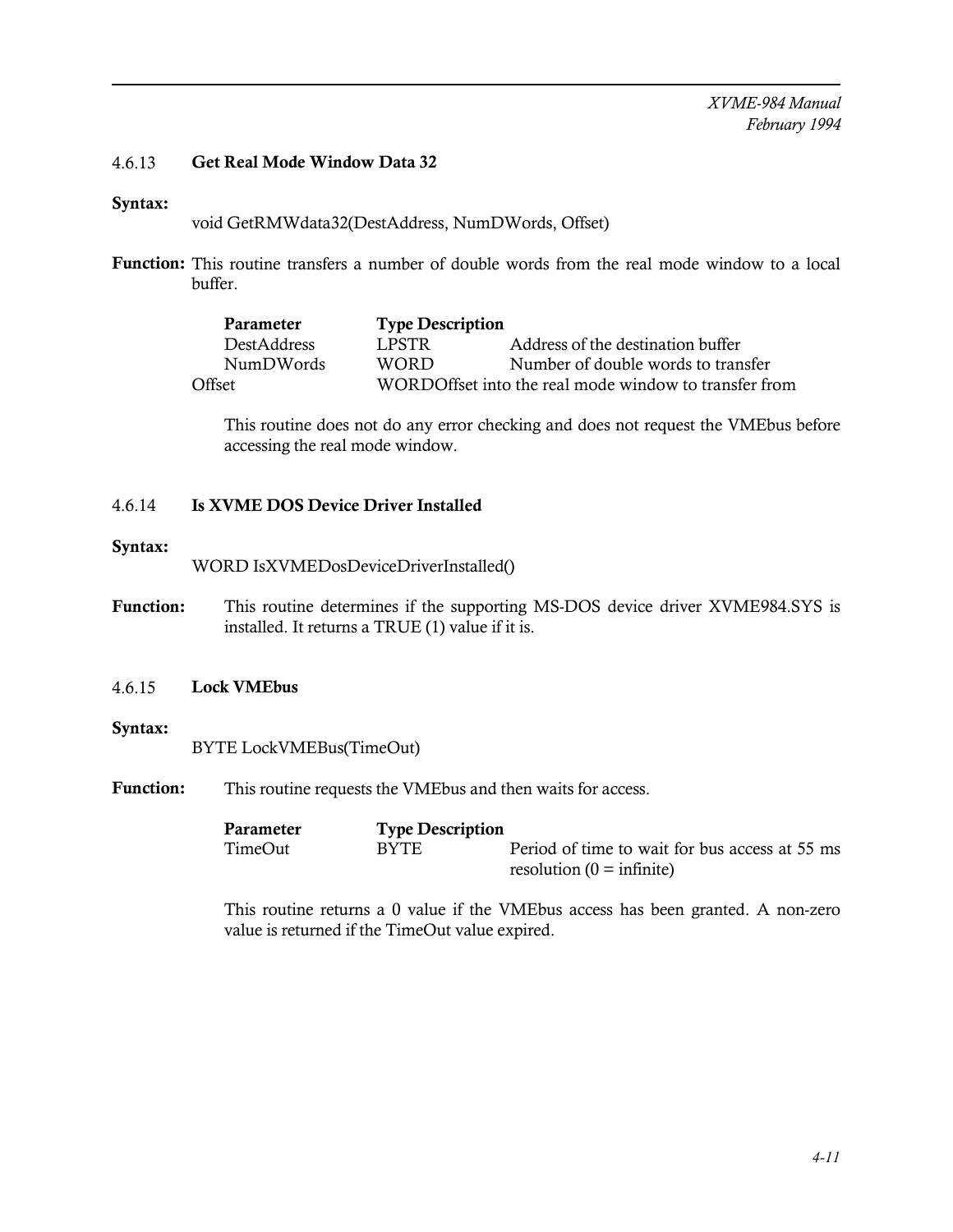#### 4.6.16 Mask 8259

#### Syntax:

void Mask8259(IRQLevel, EnableFlag)

Function: This routine sends the appropriate mask to the slave 8259 interrupt controller to either set or reset the IRQ level.

| Parameter  | <b>Type Description</b> |                                 |
|------------|-------------------------|---------------------------------|
| IROLevel   | BYTE.                   | IRQ level to mask (8-15)        |
| EnableFlag | <b>BYTE</b>             | ENABLE or DISABLE as defined in |
|            |                         | XVME984.H                       |

### 4.6.17 Notify On VME Interrupt

#### Syntax:

- BYTE NotifyOnVMEInterrupt(hWnd, Levels)
- Function: This routine adds the window handle (hWnd) to the list of window handles to be notified when a VMEbus interrupt occurs.

| Parameter<br>hWnd<br>Levels | Type<br><b>HWND</b><br><b>BYTE</b> | Description<br>Handle to the window to be notified<br>Mask of VMEbus interrupt levels for<br>notification                                                                       |
|-----------------------------|------------------------------------|---------------------------------------------------------------------------------------------------------------------------------------------------------------------------------|
| ReEnableVMEINts             | <b>BYTE</b>                        | Tells the ISR whether to re-enable the<br>VMEbus interrupts or not. This value should<br>be either REENABLEVMEINTS or<br>LEAVEVMEINTSDISABLED as defined in<br><b>XVME984 H</b> |

This routine allows for a maximum of 10 windows to be notified. An error code is returned as described in XVME984.H. When this routine is called, the library installs an interrupt handler for IRQ 10 (XVME-CPUs must have VMEbus interrupts jumpered for this AT IRQ level). This interrupt handler acknowledges ALL VMEbus interrupts that come in. It will post a message (WM\_USER) to all windows in the list whose level mask has its bit set to the VMEbus level that came in. The message contains the VMEbus vector read in the wParam parameter; the VMEbus level (1-7) generated in the high word of the 1Param parameter; and the AT IRQ level in the low word of the 1Param parameter.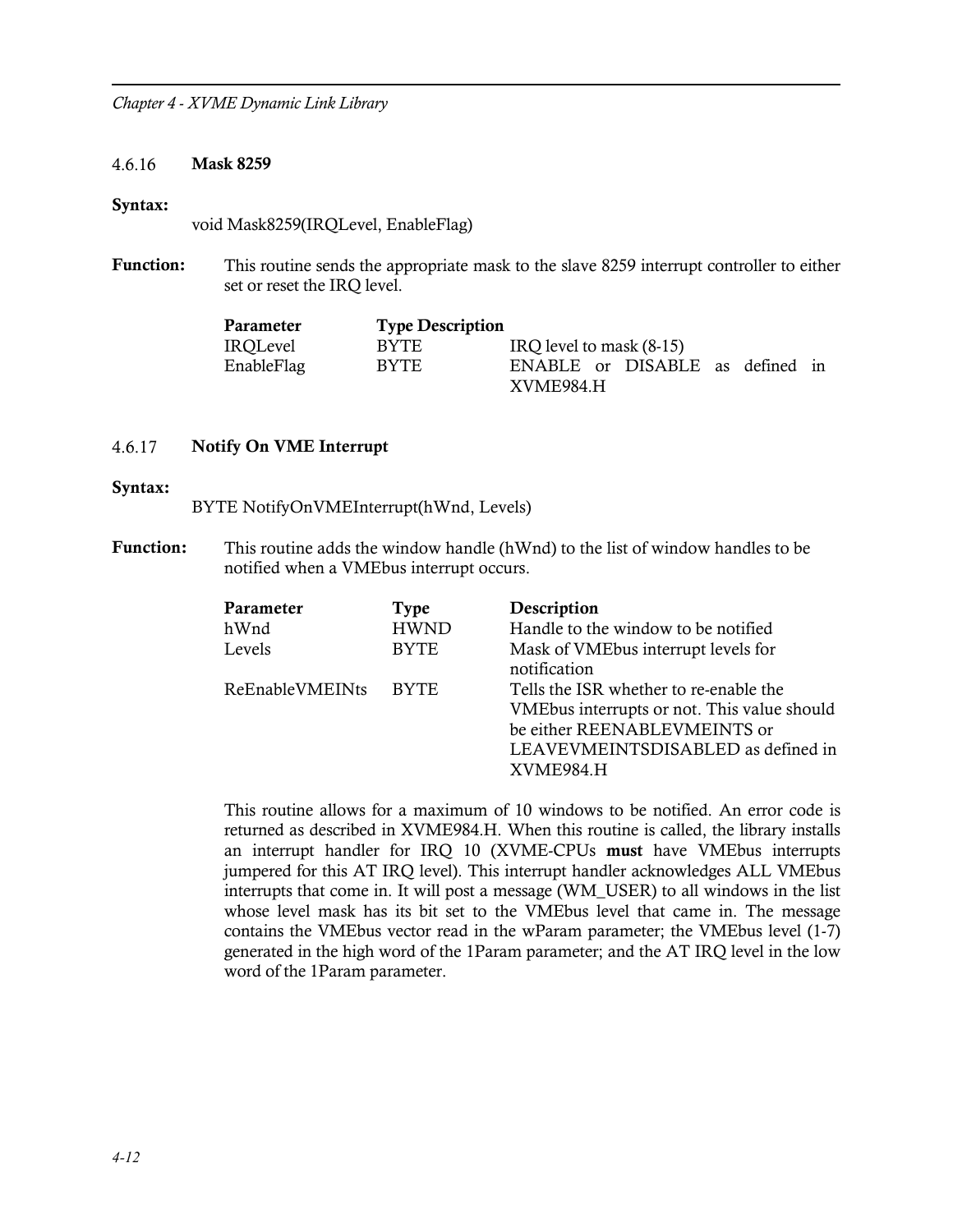### 4.6.18 Put Interrupt Address

# Syntax:

### DWORD FAR PASCAL PutIntAddress(Vector, HandlerAddress)

Function: This routine sets an interrupt vector to point to an interrupt handling routine.

| Parameter             | Type         | Description                                      |  |  |  |
|-----------------------|--------------|--------------------------------------------------|--|--|--|
| Vector                | <b>WORD</b>  | Identifies the interrupt vector                  |  |  |  |
| <b>HandlerAddress</b> | <b>DWORD</b> | Identifies the address of the interrupt handler. |  |  |  |
|                       |              | The upper word contains the selector; the        |  |  |  |
|                       |              | lower word contains the offset.                  |  |  |  |

The return value is the 32-bit address of the original interrupt handler. The upper word contains the selector of the address while the lower word contains the offset. This General Purpose routine will work properly for all AT interrupt vectors. However, Windows will not give up control of some vectors (i.e, NMI, keyboard,timer, etc.).

### 4.6.19 Put Real Mode Window Data 8

#### Syntax:

void PutRMWdata8(SourceAddress, NumBytes, DestOffset)

Function: This routine transfers a number of bytes from a local buffer to an offset in the real mode window.

| Parameter         | Type   | Description                                     |
|-------------------|--------|-------------------------------------------------|
| SourceAddress     | LPSTR. | Address of the source buffer                    |
| NumBytes          | WORD.  | Number of bytes to transfer                     |
| <b>DestOffset</b> | WORD   | Offset into the real mode window to transfer to |

This routine does not do any error checking and does not request the VMEbus before accessing the real mode window.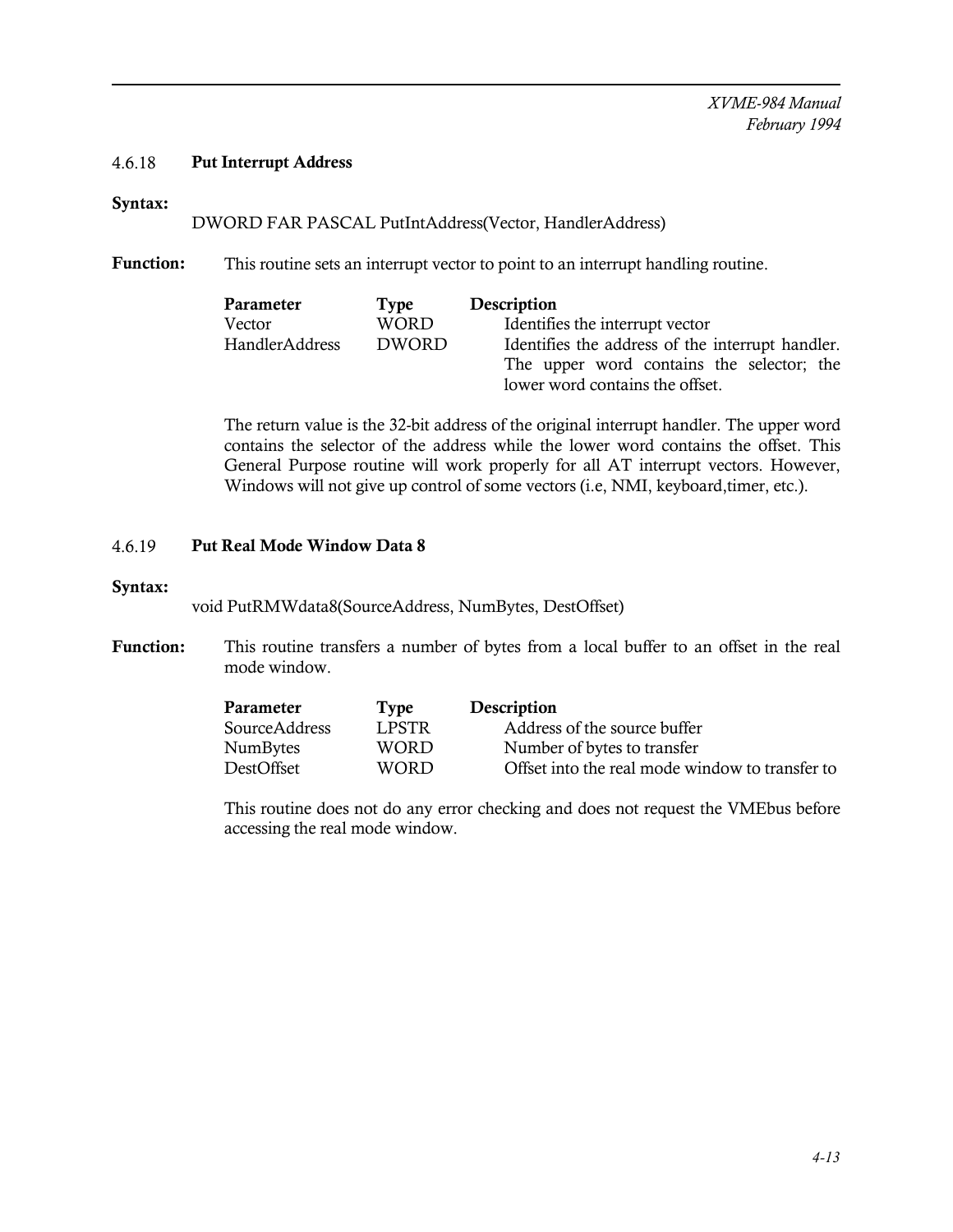#### 4.6.20 Put Real Mode Window Data 16

#### Syntax:

void PutRMWdata16(SourceAddress, NumWords, DestOffset)

Function: This routine transfers a number of words from a local buffer to an offset in the real mode window.

| Parameter     | Type        | Description                                     |
|---------------|-------------|-------------------------------------------------|
| SourceAddress | LPSTR       | Address of the source buffer                    |
| NumWords      | WORD.       | Number of words to transfer                     |
| DestOffset    | <b>WORD</b> | Offset into the real mode window to transfer to |

This routine does not do any error checking and does not request the VMEbus before accessing the real mode window.

## 4.6.21 Put Real Mode Window Data 32

#### Syntax:

void PutRMWdata32(SourceAddress, NumDWords, DestOffset)

Function: This routine transfers a number of double words from a local buffer to an offset in the real mode window.

| Parameter      | Type  | Description                                     |
|----------------|-------|-------------------------------------------------|
| Source Address | LPSTR | Address of the source buffer                    |
| NumDWords      | WORD. | Number of double words to transfer              |
| DestOffset     | WORD. | Offset into the real mode window to transfer to |

This function does not do any error checking and does not request the VMEbus before accessing the real mode window.

# 4.6.22 Quit Notify On VME Interrupt

# Syntax:

void QuitNotifyOnVMEInterrupt(hWnd)

Function: This routine removes the window handle (hWnd) from the list of window handles to be notified when a VMEbus interrupt occurs.

| Parameter | <b>Type Description</b> |                   |  |  |                                             |  |
|-----------|-------------------------|-------------------|--|--|---------------------------------------------|--|
| hWnd      | HWND –                  |                   |  |  | Handle to the window to be removed from the |  |
|           |                         | notification list |  |  |                                             |  |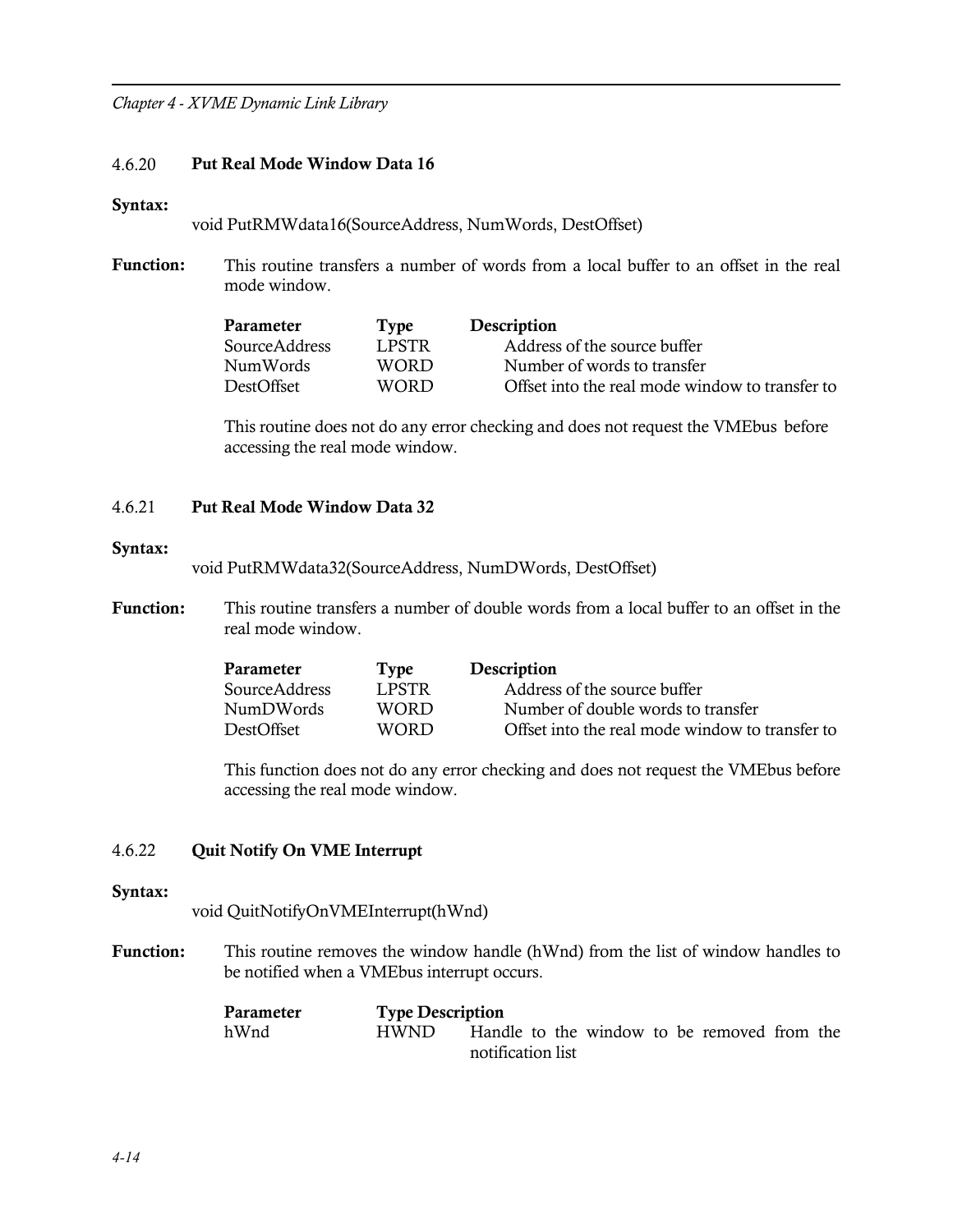*XVME-984 Manual February 1994*

### 4.6.23 Read Time Counter

### Syntax:

DWORD Readtimecntr()

Function: This routine returns the system-timer time counter.

#### 4.6.24 Read VMEbus Memory Real Mode

#### Syntax:

WORD ReadVMEBusMemoryRM(DestAddress, DataWidth, AM2, EndianType, NumBytes, AccessType, SourceAddress, SustainVMEbus)

Function: This routine transfers a block of memory from the specified VMEbus memory to the Xycom PC/AT processor module through the real mode window. This routine has the ability to do byte swapping; 8, 16, or 32 bit transfers; 1 to 64 Kbyte block size moves; and VMEbus locking.

| Parameter           | <b>Type</b> | Description                                                                                 |
|---------------------|-------------|---------------------------------------------------------------------------------------------|
| DestAddress         | LPSTR       | Address of destination buffer                                                               |
| DataWidth           | <b>BYTE</b> | Width of data transfer. TRANSFER8,<br>TRANSFER16, or TRANSFER32 as defined<br>in XVME984.H. |
| AM2                 | <b>BYTE</b> | VMEbus address modifier. Either<br>SUPERVISORY or NONPRIVILEDGED as                         |
|                     |             | defined in XVME984.H.                                                                       |
| EndianType          | <b>BYTE</b> | Designates byte ordering. Either BIGENDIAN                                                  |
|                     |             | LITTLEENDIAN<br>defined<br>as<br>$\alpha$ r<br>1n                                           |
|                     |             | XVME984.H.                                                                                  |
| <b>NumBytes</b>     | WORD        | Number of bytes to transfer                                                                 |
| AccessType          | <b>BYTE</b> | Specifies the type of VME bus access. It must be                                            |
|                     |             | one of the following as defined<br>in                                                       |
|                     |             | XVME984.H:                                                                                  |
| <b>IACK_ACCESS</b>  |             | VME interrupt acknowledgement                                                               |
| SHORT_IO_ACCESS     |             | Short I/O VME address                                                                       |
| STAND_ADDR_ACCESS   |             | Standard VME address                                                                        |
| <b>EPROM ACCESS</b> |             | XVME-CPU EPROM address                                                                      |

EXTEND\_ADDR\_ACCESS Extended VME address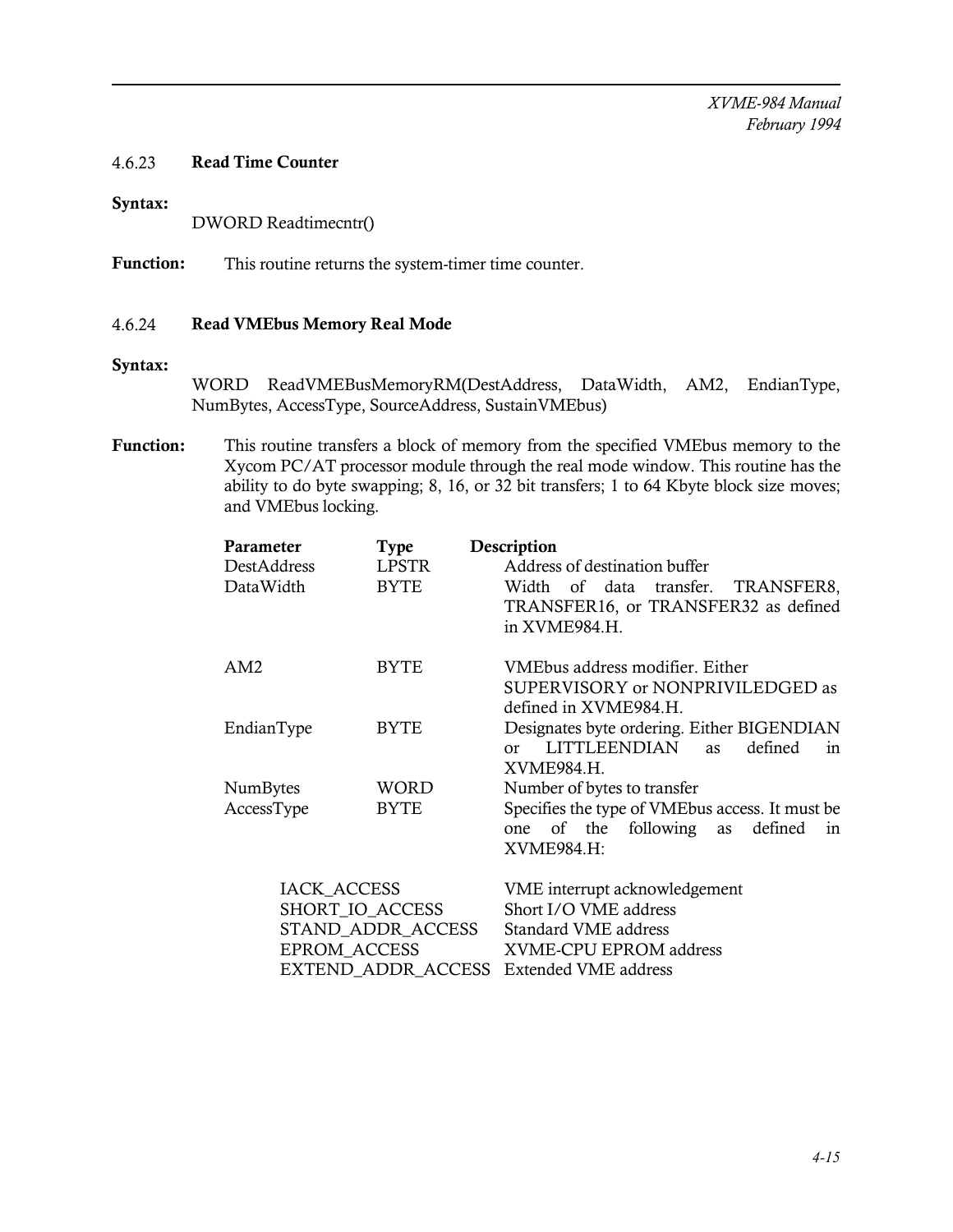| SourceAddress DWORD |             | VMEbus address from which to transfer                                                                                                                                                                              |
|---------------------|-------------|--------------------------------------------------------------------------------------------------------------------------------------------------------------------------------------------------------------------|
| SustainVMEbus       | <b>BYTE</b> | If the low bit of this parameter is set, then this<br>routine will sustain the VMEbus for the entire<br>NumBytes transfer. If the low bit is not set, the<br>routine releases and then reacquires the bus for each |
|                     |             | DataWidth transfer. If the high bit of this<br>parameter is set, then the two second timeout<br>(default) will be overridden and the routine will wait<br>infinitely for the bus.                                  |

This routine returns an error code as defined in XVME984.H.

# 4.6.25 Read\_Flag\_Register

#### Syntax:

WORD Read\_Flag\_Reg()

Function: This routine returns the contents of the CPU flag register.

4.6.26 Release VMEbus

### Syntax:

void ReleaseVMEBus()

Function: This routine releases the VMEbus from XVME-CPU control.

### 4.6.27 Reset Watchdog Timer

#### Syntax:

void ResetWDTimer()

Function: This routine resets the Watchdog timer after it has timed out.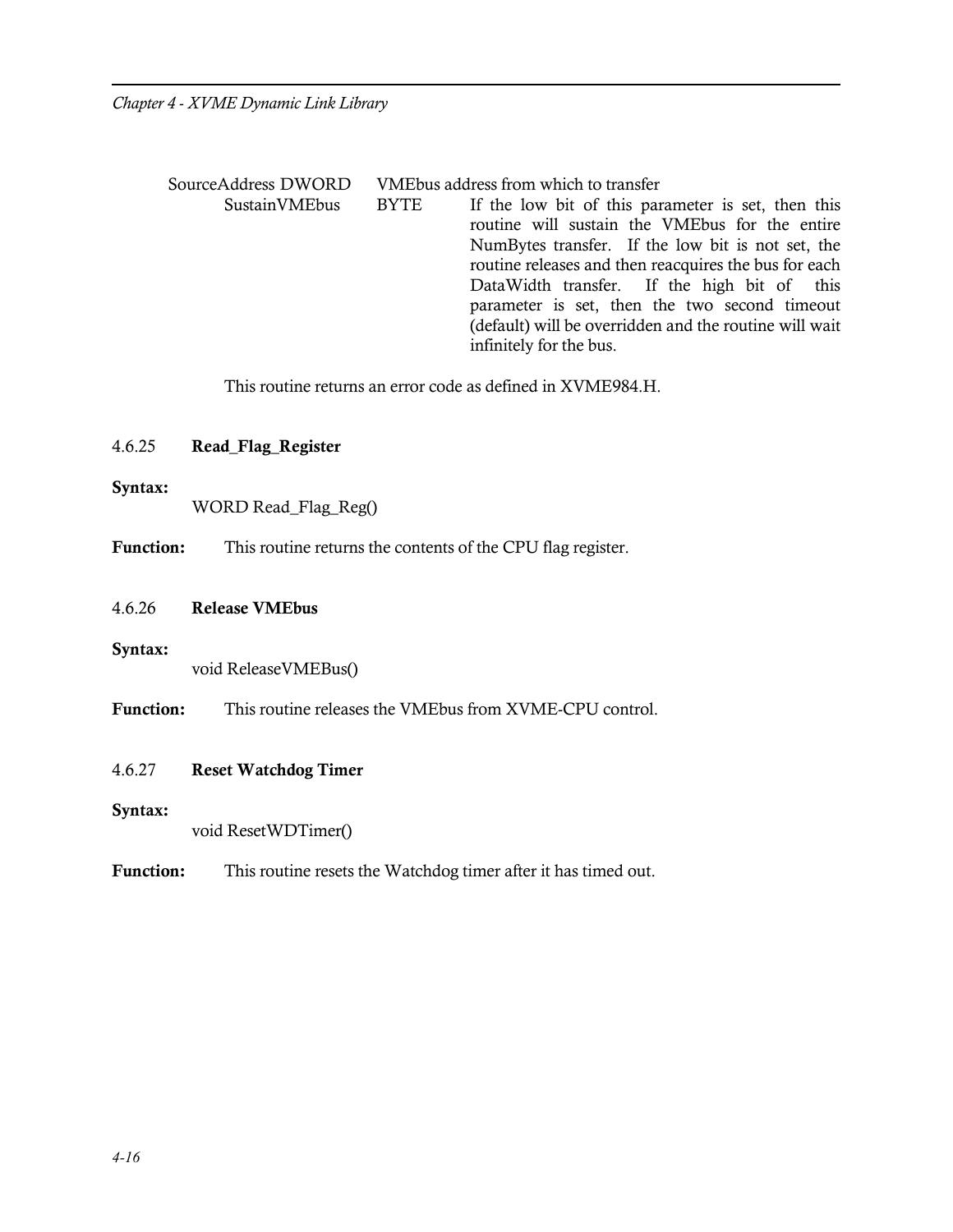### 4.6.28 Restore\_Flag\_Register

#### Syntax:

void Restore\_Flag\_Reg(FlagRegVal)

Function: This routine changes the contents of the CPU flag register.

| Parameter  | <b>Type Description</b> |                        |
|------------|-------------------------|------------------------|
| FlagRegVal | WORD                    | Flag register contents |

# 4.6.29 Send Address to Device Driver

### Syntax:

WORD SendA32ToXVMEDosDeviceDriver (Address)

Function: This routine sends a 32-bit address to the XVME948.SYS MS-DOS Device Driver.

| Parameter | <b>Type</b>  | Description                                       |
|-----------|--------------|---------------------------------------------------|
| Address   | <b>DWORD</b> | 32-bit address of an allocated dual access buffer |

The parameter for this routine should be obtained by the XVME-984 AllocDualPortMem routine. This routine will return FALSE if the XVME984.SYS driver is not installed.

# 4.6.30 Set\_Real Mode\_Window

### Syntax:

Set\_RM\_Window(AccessType, Block64k)

Function: This routine sets the real mode window to the desired VMEbus address space.

| <b>Parameter</b><br>AccessType                                                                                               | Type<br><b>BYTE</b> | Description<br>Specifies the type of VMEbus access. It must be                                           |
|------------------------------------------------------------------------------------------------------------------------------|---------------------|----------------------------------------------------------------------------------------------------------|
|                                                                                                                              |                     | one of the following as defined<br>1n<br>XVME984.H:                                                      |
| <b>IACK ACCESS</b><br>SHORT IO ACCESS<br>STAND ADDR ACCESS<br><b>EPROM ACCESS</b><br>EXTEND ADDR ACCESS Extended VME address |                     | VME interrupt acknowledgement<br>Short I/O VME address<br>Standard VME address<br>XVME-CPU EPROM address |
| Block64k                                                                                                                     | WORD                | Specifies which 64 Kbyte block to map in if<br>either<br>AccessType<br>1S                                |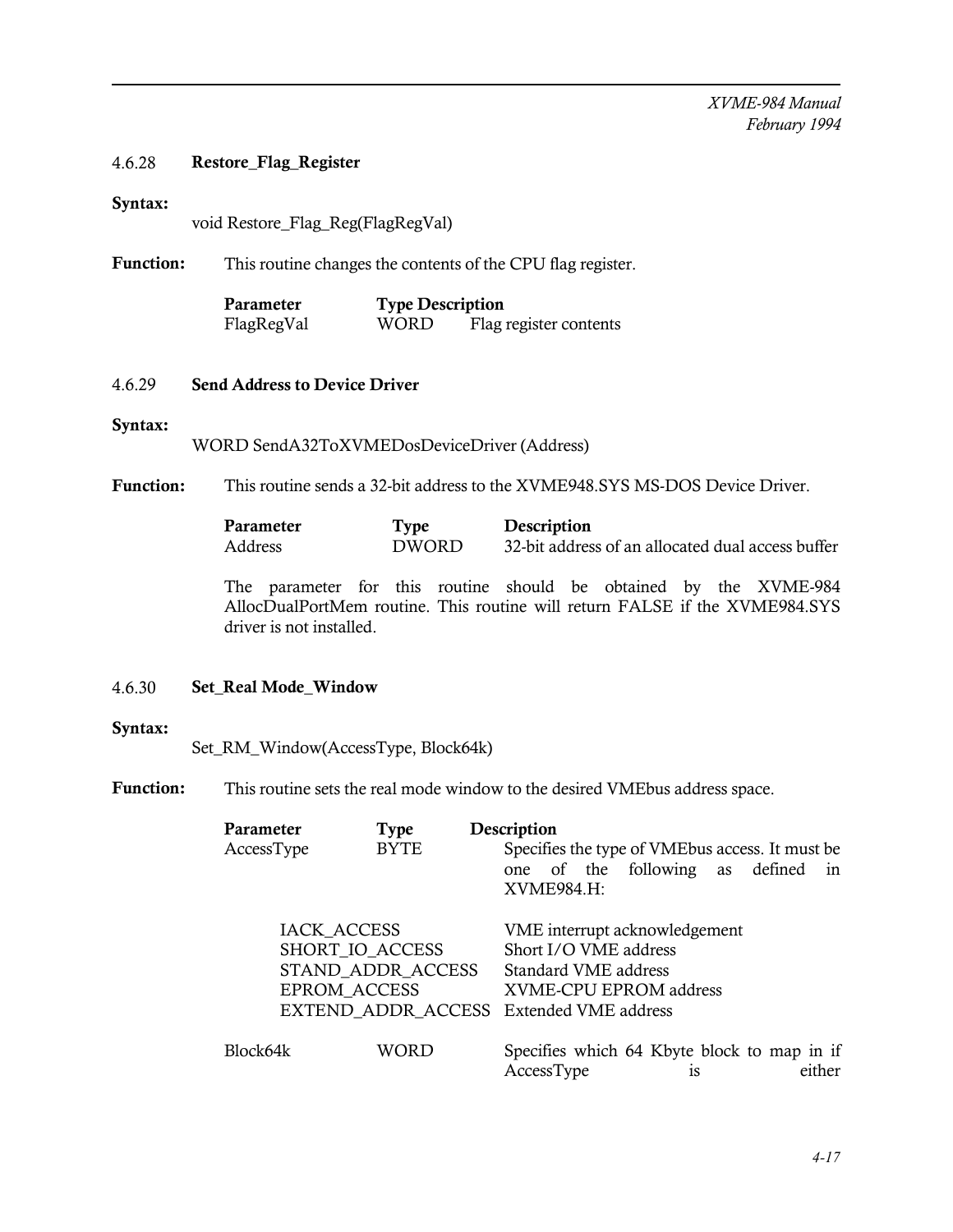STAND\_ADDR\_ACCESS or EXTEND\_ADDR\_ACCESS.

#### 4.6.31 Strobe Watchdog Timer

#### Syntax:

void StrobeWDTimer()

Function: This routine will re-trigger the Watchdog timer. It must be executed at least once every 150 ms to keep the Watchdog timer from generating an ANMI (if enabled).

#### 4.6.32 Write VMEbus Memory Real Mode

#### Syntax:

WORD WriteVMEBusMemoryRM(SourceAddress, DataWidth, AM2, EndianType, NumBytes, AccessType, DestAddress, SustainVMEbus)

Function: This routine transfers a block of memory from the Xycom PC/AT processor module to the specified VMEbus memory through the real mode window. This routine has the ability to do byte swapping; 8, 16, or 32 bit transfers; 1 to 64 Kbyte block size moves; VMEbus locking.

| Parameter           | <b>Type</b>       | Description                                  |
|---------------------|-------------------|----------------------------------------------|
| SourceAddress       | <b>LPSTR</b>      | Address of source buffer                     |
| DataWidth           | <b>BYTE</b>       | Width of data transfer. TRANSFER8,           |
|                     |                   | TRANSFER16, or TRANSFER32 as defined         |
|                     |                   | in XVME984.H.                                |
| AM2                 | <b>BYTE</b>       | VMEbus address modifier. Either              |
|                     |                   | SUPERVISORY or NONPRIVILEDGED as             |
|                     |                   | defined in XVME984.H.                        |
| EndianType          | BYTE              | Designates byte ordering. Either             |
|                     |                   | BIGENDIAN or LITTLEENDIAN as                 |
|                     |                   | defined in XVME984.H.                        |
| NumBytes            | WORD              | Number of bytes to transfer.                 |
| AccessType          | BYTE              | Specifies the type of VMEbus access. It must |
|                     |                   | be one of the following as defined in        |
|                     |                   | XVME984H:                                    |
| IACK_ACCESS         |                   | VME interrupt acknowledgement                |
| SHORT IO ACCESS     |                   | Short I/O VME address                        |
|                     | STAND ADDR ACCESS | Standard VME address                         |
| <b>EPROM ACCESS</b> |                   | XVME-CPU EPROM address                       |
|                     |                   | EXTEND_ADDR_ACCESS Extended VME address      |
| DestAddress         | DWORD             | VMEbus address to which to transfer          |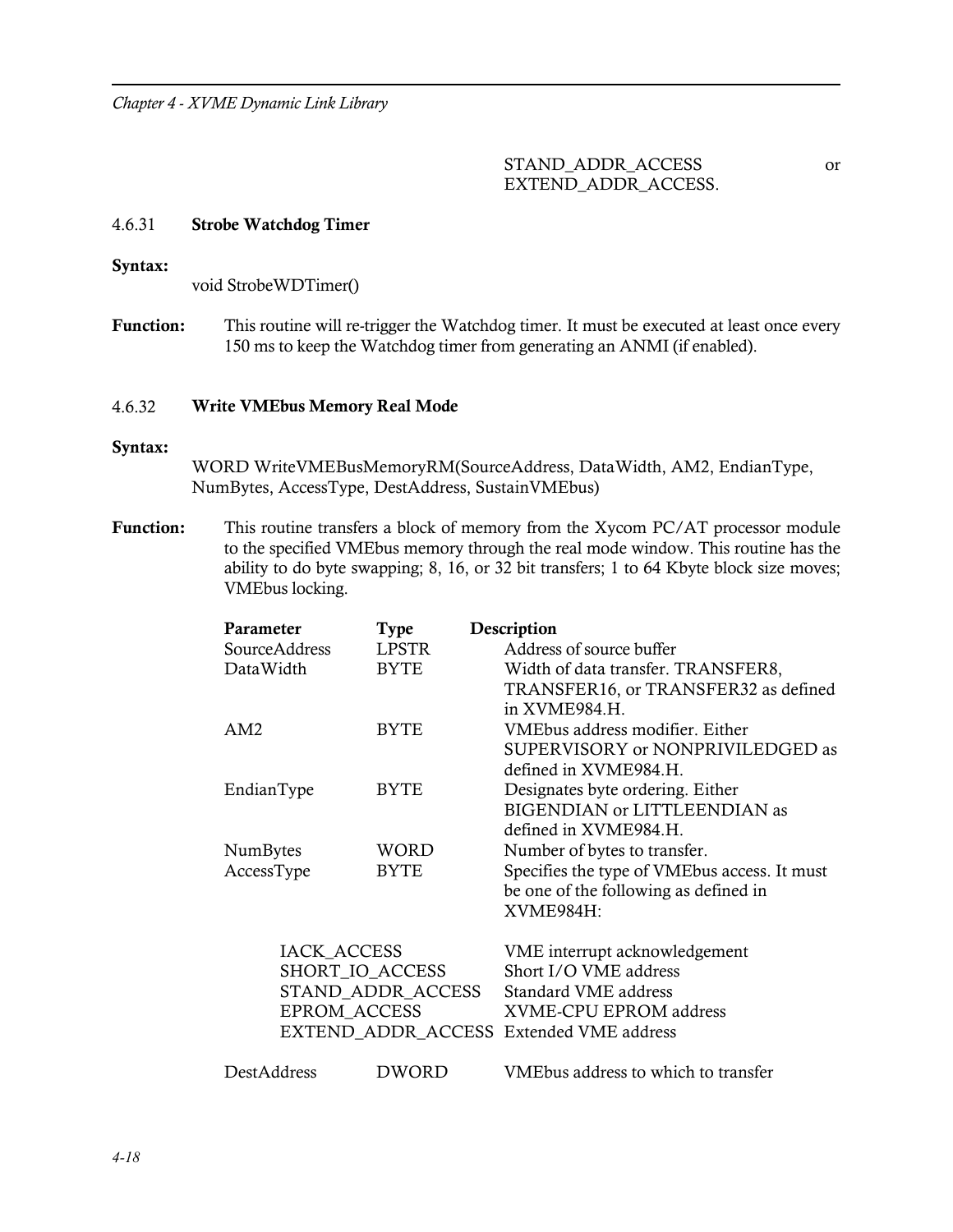SustainVMEbus BYTE If the low bit of this parameter is set, then this routine sustains the VMEbus for the entire NumBytes transfer. If the low bit is not set, the routine releases and then reacquires the bus for each DataWidth transfer. If the high bit of the parameter is set, then the two-second timeout (default) will be overridden and the routine will wait infinitely for the bus.

This routine will return an error code as defined in XVME984.H.

# 4.6.33 XVME CPU Type

### Syntax:

WORD XvmeCPUType()

Function: This routine returns the CPU type (as defined in XVME984.H) of the XVME-CPU board as determined upon initialization.

# 4.7 ANALOG LIBRARY

This library section provides a set of routines specific to Xycom Analog I/O VME products. They all return an error code as defined in XVME984.H and described in Section 4.5.

### 4.7.1 X500 AD Read

### Syntax:

WORD X500ADRead(X500Base, WordAddress)

Function: This routine returns a 2 byte value containing the A/D reading for a channel.

| Parameter   | Type   | Description               |
|-------------|--------|---------------------------|
| X500Base    | WORD   | Base address in Short I/O |
| WordAddress | LPWORD | Address for result        |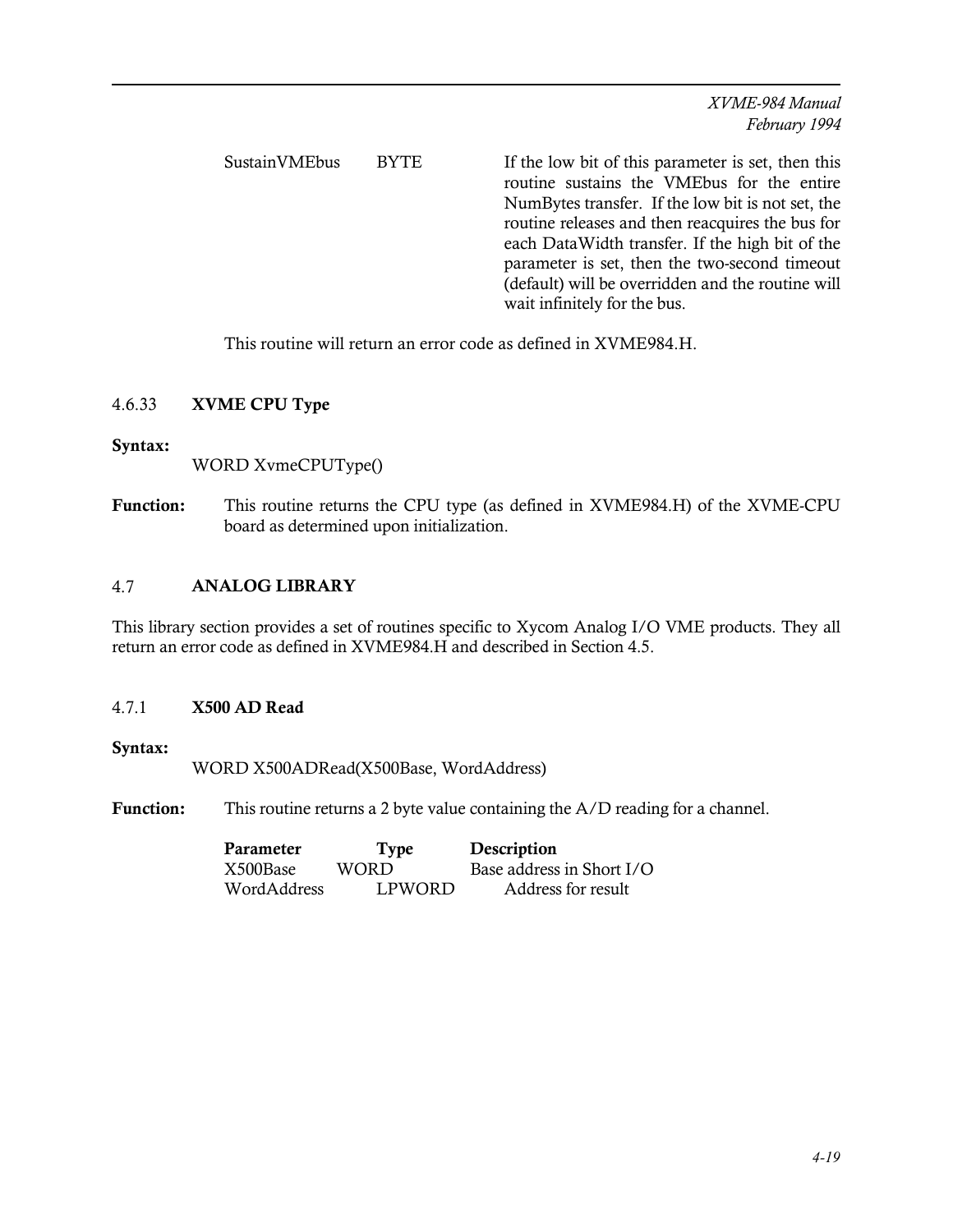### 4.7.2 X500 Force AD

#### Syntax:

WORD ForceAD(X500Base)

Function: This routine sets the A/D busy bit in the status/control register which causes an A/D conversion to take place on the present channel.

| Parameter | <b>Type</b> | Description               |
|-----------|-------------|---------------------------|
| X500Base  | WORD.       | Base address in Short I/O |

#### 4.7.3 X500 Interrupt

#### Syntax:

WORD X500Int(X500Base, IntFlag)

Function: This routine sets or resets the interrupt bit in the status/control register to either set or reset the XVME-500 interrupts.

| Parameter | Type        | Description                |
|-----------|-------------|----------------------------|
| X500Base  | WORD.       | Base address in Short I/O  |
| IntFlag   | <b>BYTE</b> | $0 = Disable, >0 = Enable$ |

# 4.7.4 X500 Read

### Syntax:

WORD X500Read(X500Base, Register, ByteAddress)

Function: This routine reads a byte from a register from the XVME-500 board.

| Parameter          | <b>Type</b>   | Description               |
|--------------------|---------------|---------------------------|
| X500Base           | <b>WORD</b>   | Base address in Short I/O |
| Register           | WORD          | Register to read          |
| <b>ByteAddress</b> | <b>LPBYTE</b> | Address for result        |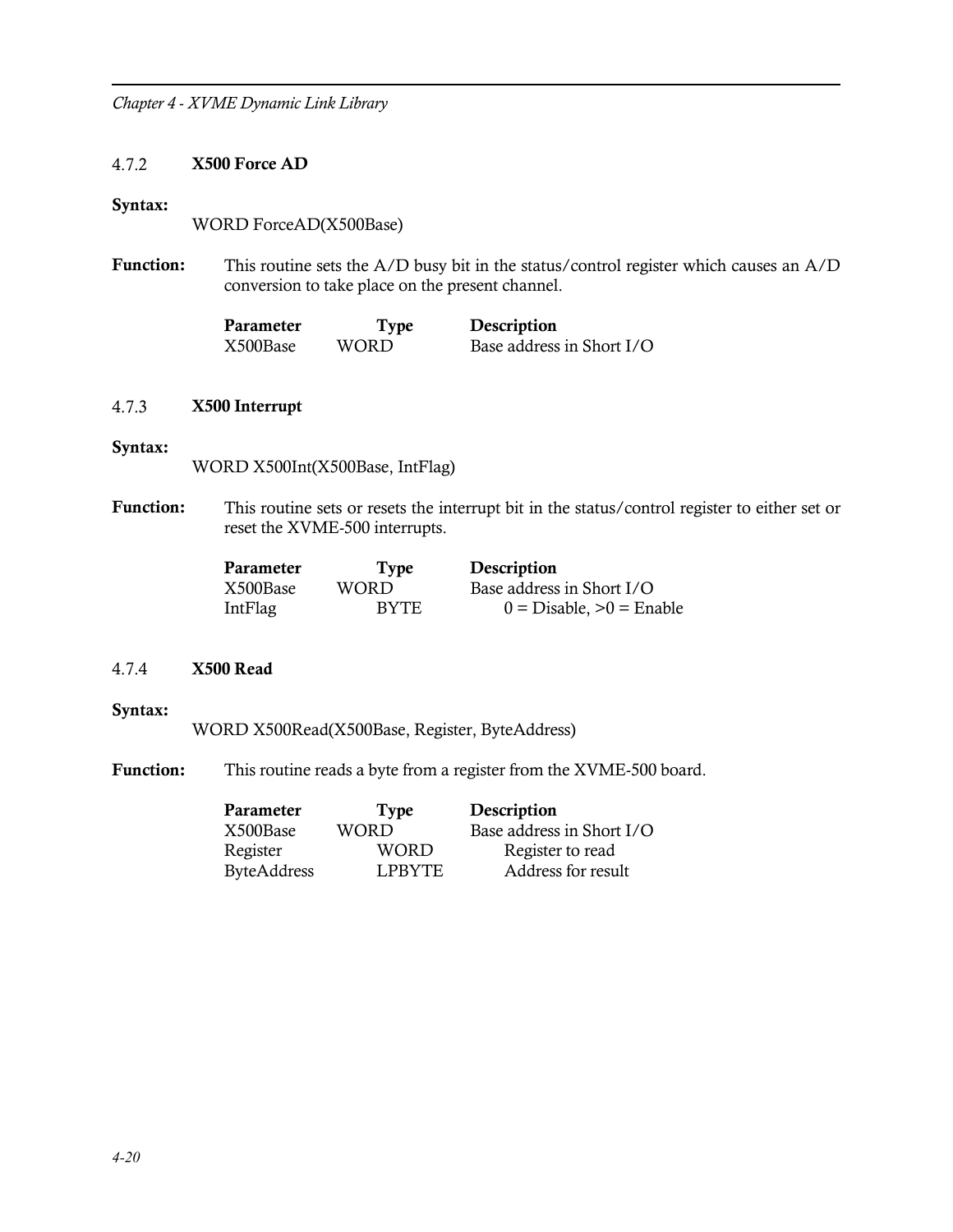# 4.7.5 X500 Read Gain

# Syntax:

WORD X500ReadGain(X500Base, Channel, ByteAddress)

Function: This routine reads the gain factor stored for a channel. The return value is one of four gain factors.

| Parameter   | Type        | Description               |
|-------------|-------------|---------------------------|
| X500Base    | <b>WORD</b> | Base address in Short I/O |
| Channel     | <b>BYTE</b> | Channel to read           |
| ByteAddress | LPBYTE      | Address for result        |

### 4.7.6 X500 Reset

### Syntax:

WORD X500Reset(X500Base)

Function: This routine performs a software reset on the XVME-500 board. The A/D busy (bit 7) and the interrupt pending (bit 2) are reset in the status/control register.

| Parameter | Type  | Description               |
|-----------|-------|---------------------------|
| X500Base  | WORD. | Base address in Short I/O |

# 4.7.7 X500 Set Gain

### Syntax:

WORD X500SetGain(X500Base, Channel, GainSelect)

Function This routine programs the gain RAM for a channel.

| Parameter      | Tvpe        | Description                                   |
|----------------|-------------|-----------------------------------------------|
| X500Base       | WORD        | Base address in Short I/O                     |
| <b>Channel</b> | <b>BYTE</b> | Channel to set the gain RAM for               |
| GainSelect     | <b>BYTE</b> | Gain factor as related to the jumper settings |
|                |             | $(0 - 3)$                                     |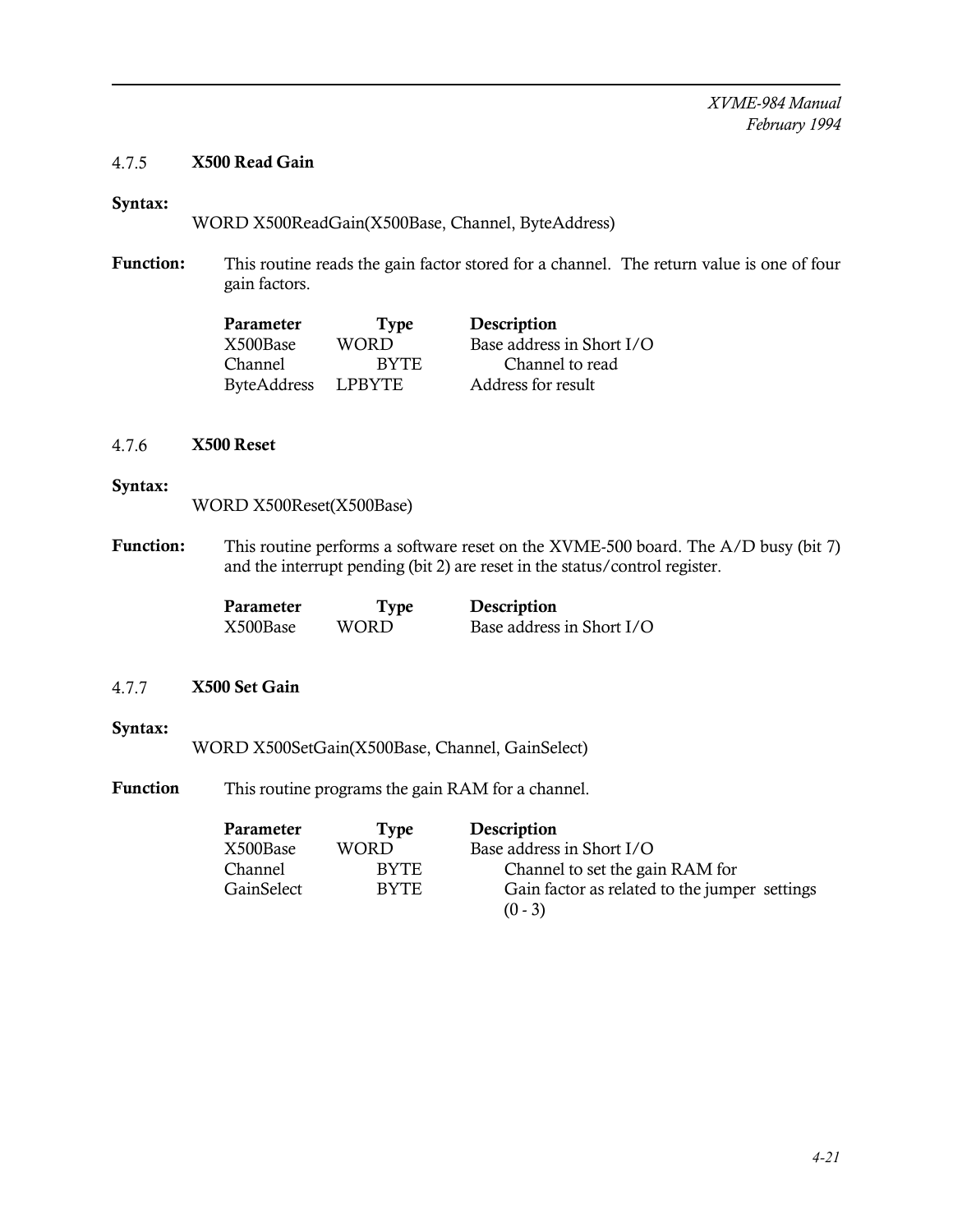# 4.7.8 X500 Set Mode

### Syntax:

WORD X500SetMode(X500Base, Mode)

Function: This routine sets the XVME-500 module to one of the four analog conversion modes.

| Parameter | <b>Type</b> | Description               |
|-----------|-------------|---------------------------|
| X500Base  | WORD        | Base address in Short I/O |
| Mode      | <b>BYTE</b> | 0 - Single channel        |
|           |             | 1 - Sequential channel    |
|           |             | 2 - Random channel        |
|           |             | 3 - External channel      |

# 4.7.9 X500 Wait

# Syntax:

WORD X500Wait(X500Base)

Function: This routine waits for an A/D conversion to be completed before continuing.

| Parameter | Type  | Description               |
|-----------|-------|---------------------------|
| X500Base  | WORD. | Base address in Short I/O |

# 4.7.10 X500 Write

# Syntax:

WORD X500Write(X500Base, Register, Byte)

Function: This routine writes 1 byte of data to the XVME-500.

| Type        | Description               |
|-------------|---------------------------|
| WORD        | Base address in Short I/O |
| <b>WORD</b> | Register to write to      |
| <b>BYTE</b> | Byte of data to write     |
|             |                           |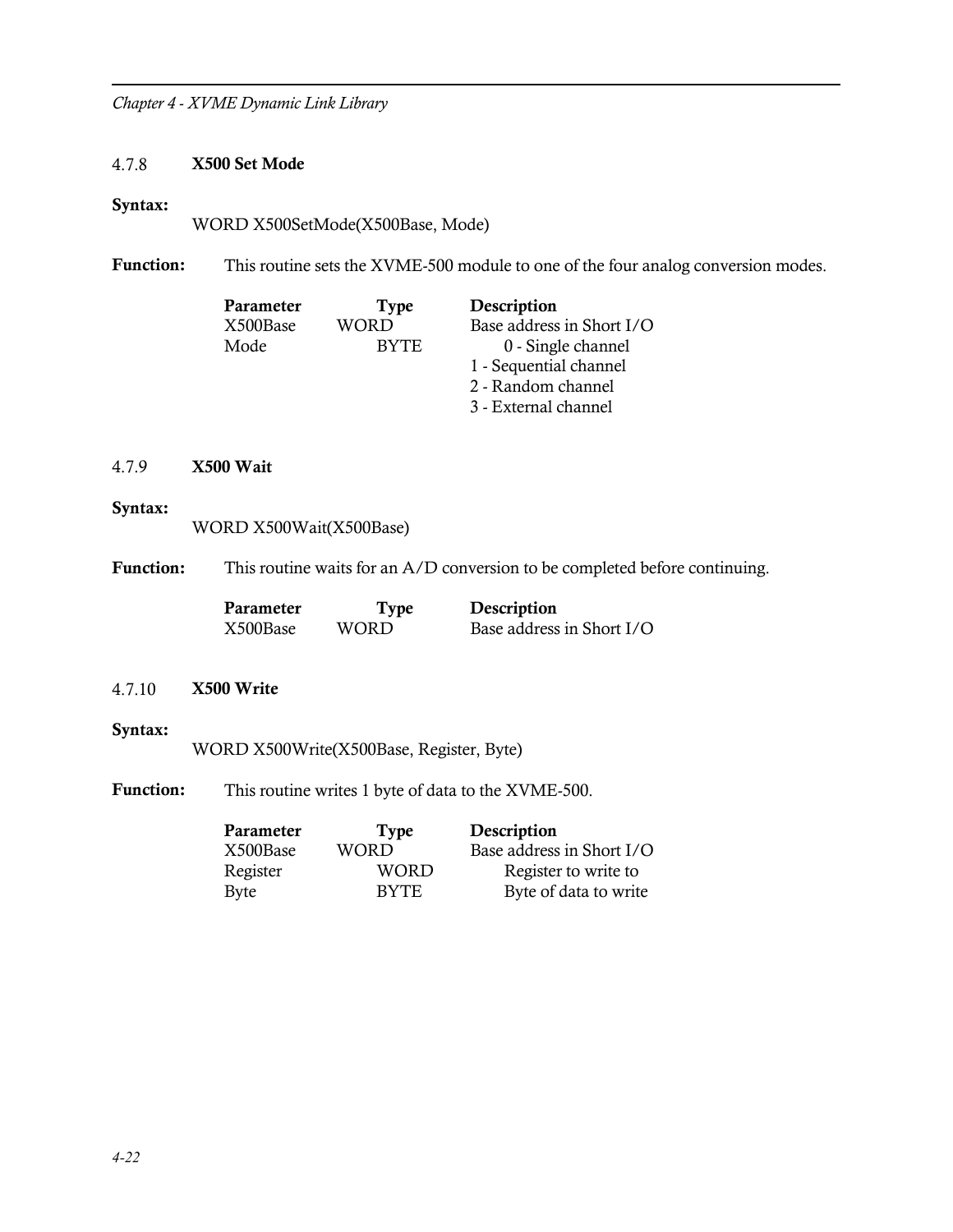# 4.7.11 X505 Output

# Syntax:

WORD X505Output(X505Base, Channel, OutLevel)

Function: This routine writes a 12 bit value into the channel output register which causes a voltage output corresponding to the 12 bit value.

| Parameter | Type        | Description                  |
|-----------|-------------|------------------------------|
| X505Base  | WORD        | Base address in Short I/O    |
| Channel   | BYTE.       | Channel to program $(0 - 3)$ |
| OutLevel  | <b>WORD</b> | 12 bit value to write        |

### 4.7.12 X530 Channel Output

#### Syntax:

WORD X530ChanOut(X530Base, Channel, OutLevel)

Function: This routine writes a 12 bit value into the channel output register which causes a voltage output corresponding to the 12 bit value.

| Parameter      | Type        | Description                  |
|----------------|-------------|------------------------------|
| X530Base       | WORD        | Base address in Short I/O    |
| <b>Channel</b> | <b>BYTE</b> | Channel to program $(0 - 7)$ |
| OutLevel       | WORD        | 12 bit value to write        |

### 4.7.13 X530 Read

### Syntax:

WORD X530Read(X530Base, Register, ByteAddress)

Function: This routine reads the byte value at the register address.

| Parameter   | <b>Type</b>   | Description               |
|-------------|---------------|---------------------------|
| X530Base    | <b>WORD</b>   | Base address in Short I/O |
| Register    | WORD          | Register to read          |
| ByteAddress | <b>LPBYTE</b> | Address for result        |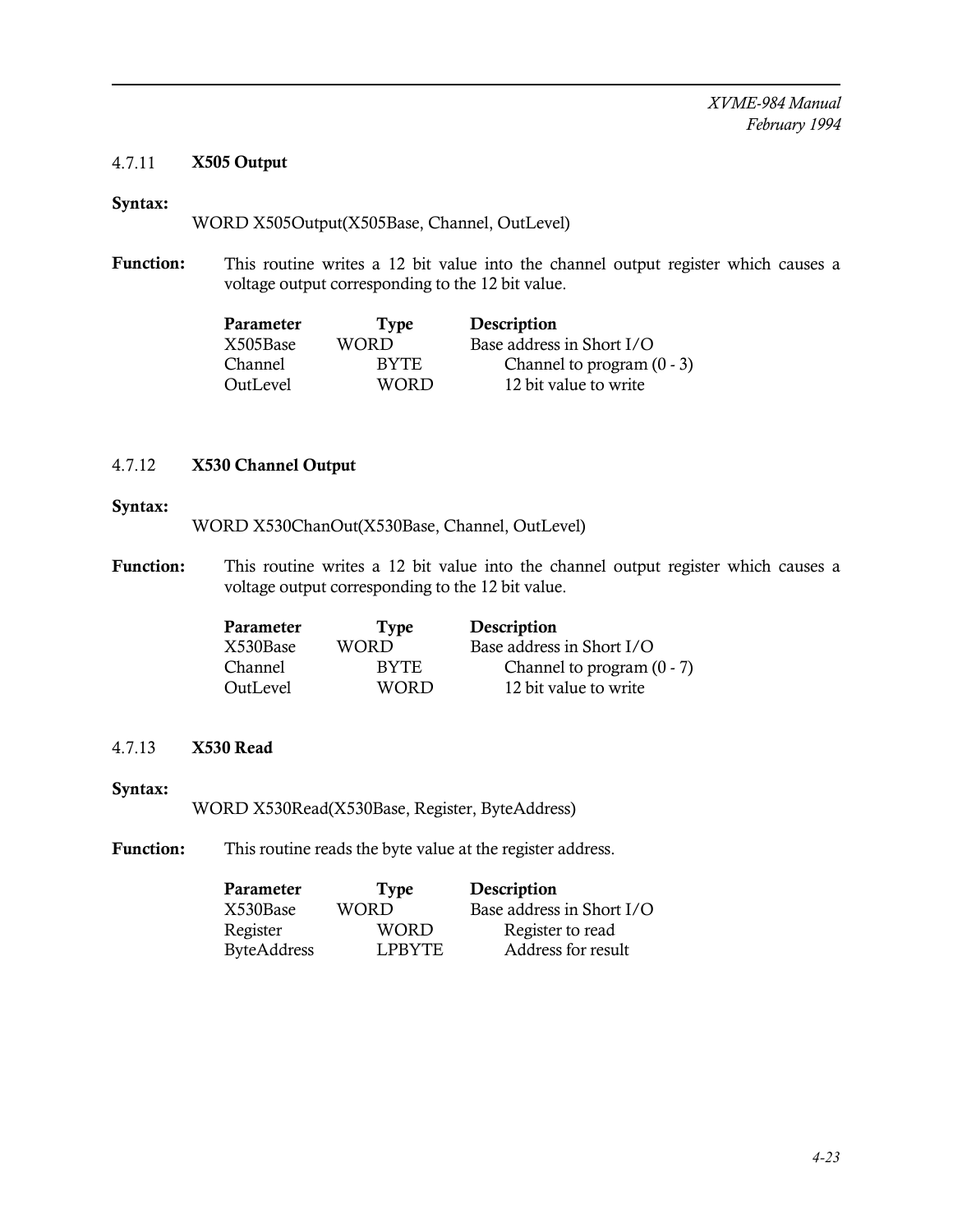### 4.7.14 X530 Reset

#### Syntax:

WORD X530Reset(X530Base)

Function: This routine resets all eight channel outputs to 0 volts (or 4 mA if in current mode) and turns the green LED on and the red LED off.

| Parameter | Type  | Description               |
|-----------|-------|---------------------------|
| X530Base  | WORD. | Base address in Short I/O |

# 4.7.15 X530 Wait

#### Syntax:

WORD X530Wait(X530Base)

Function: This routine waits for a D/A conversion to be completed on an output channel.

| Parameter | Type  | Description               |
|-----------|-------|---------------------------|
| X530Base  | WORD. | Base address in Short I/O |

### 4.7.16 X530 Write

#### Syntax:

WORD X530Write(X530Base, Register, Byte)

Function: This routine writes a byte of data at the register address.

| Parameter | Type        | Description                  |
|-----------|-------------|------------------------------|
| X530Base  | WORD        | Base address in Short I/O    |
| Register  | WORD        | Register address to write to |
| Byte      | <b>BYTE</b> | Byte of data to write        |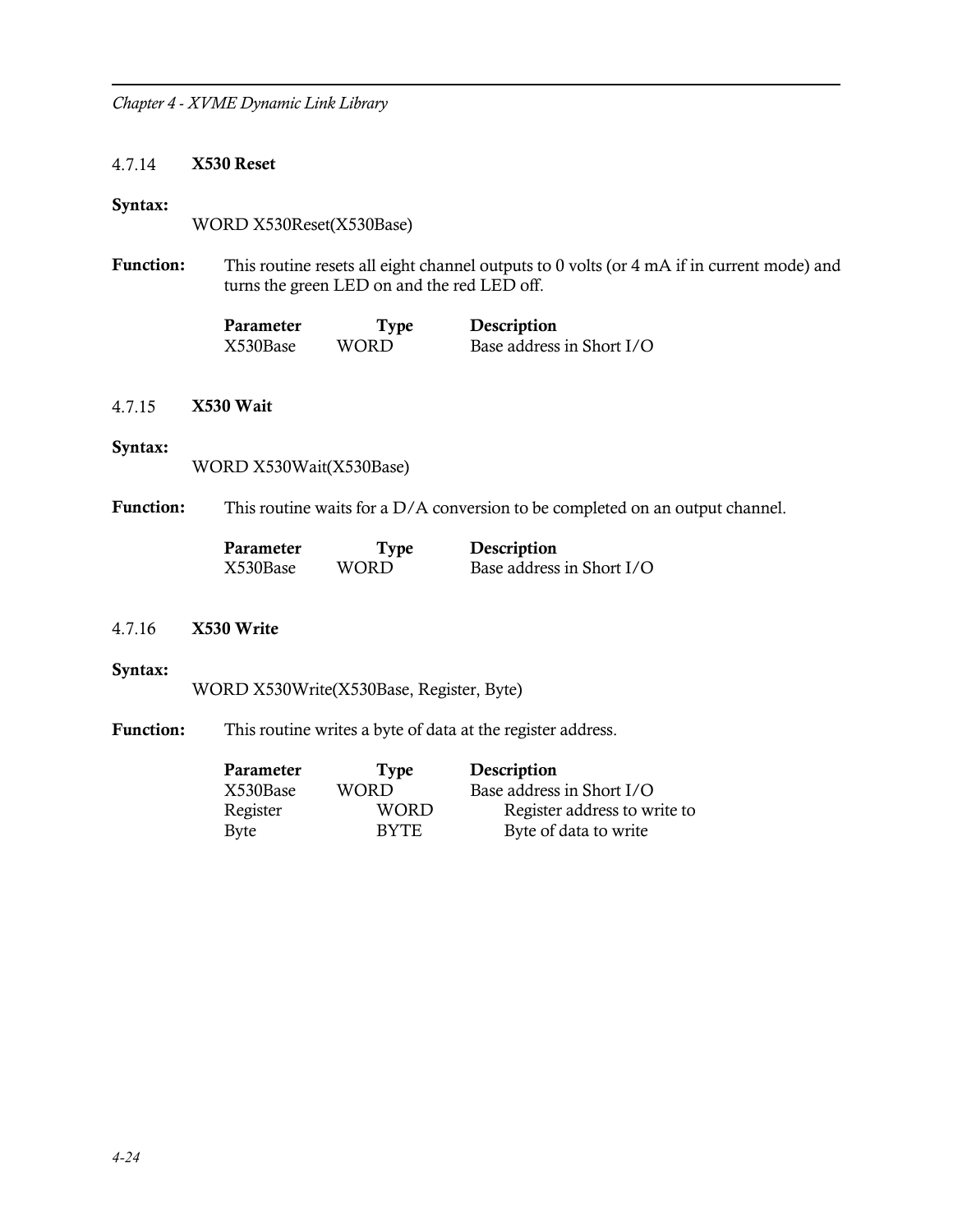# 4.7.17 X540 AD Read

# Syntax:

WORD X540ADRead(X540Base, WordAddress)

Function: This routine reads the A/D value for a channel.

| Parameter   | Type   | Description               |
|-------------|--------|---------------------------|
| X540Base    | WORD   | Base address in Short I/O |
| WordAddress | LPWORD | Address for result        |

### 4.7.18 X540 Channel Output

#### Syntax:

WORD X540ChanOut(X540Base, Channel, OutLevel)

Function: This routine writes a 12 bit value into the channel output register which causes a voltage output corresponding to the 12 bit value.

| Parameter | Type        | Description                  |
|-----------|-------------|------------------------------|
| X540Base  | WORD        | Base address in Short I/O    |
| Channel   | BYTE.       | Channel to program $(0 - 3)$ |
| OutLevel  | <b>WORD</b> | 12 bit value to write        |

# 4.7.19 X540 Force AD

### Syntax:

WORD X540ForceAD(X540Base)

Function: This routine sets the A/D busy bit in the status/control register which causes an A/D conversion to take place on the present channel.

| Parameter | Type  | Description               |
|-----------|-------|---------------------------|
| X540Base  | WORD. | Base address in Short I/O |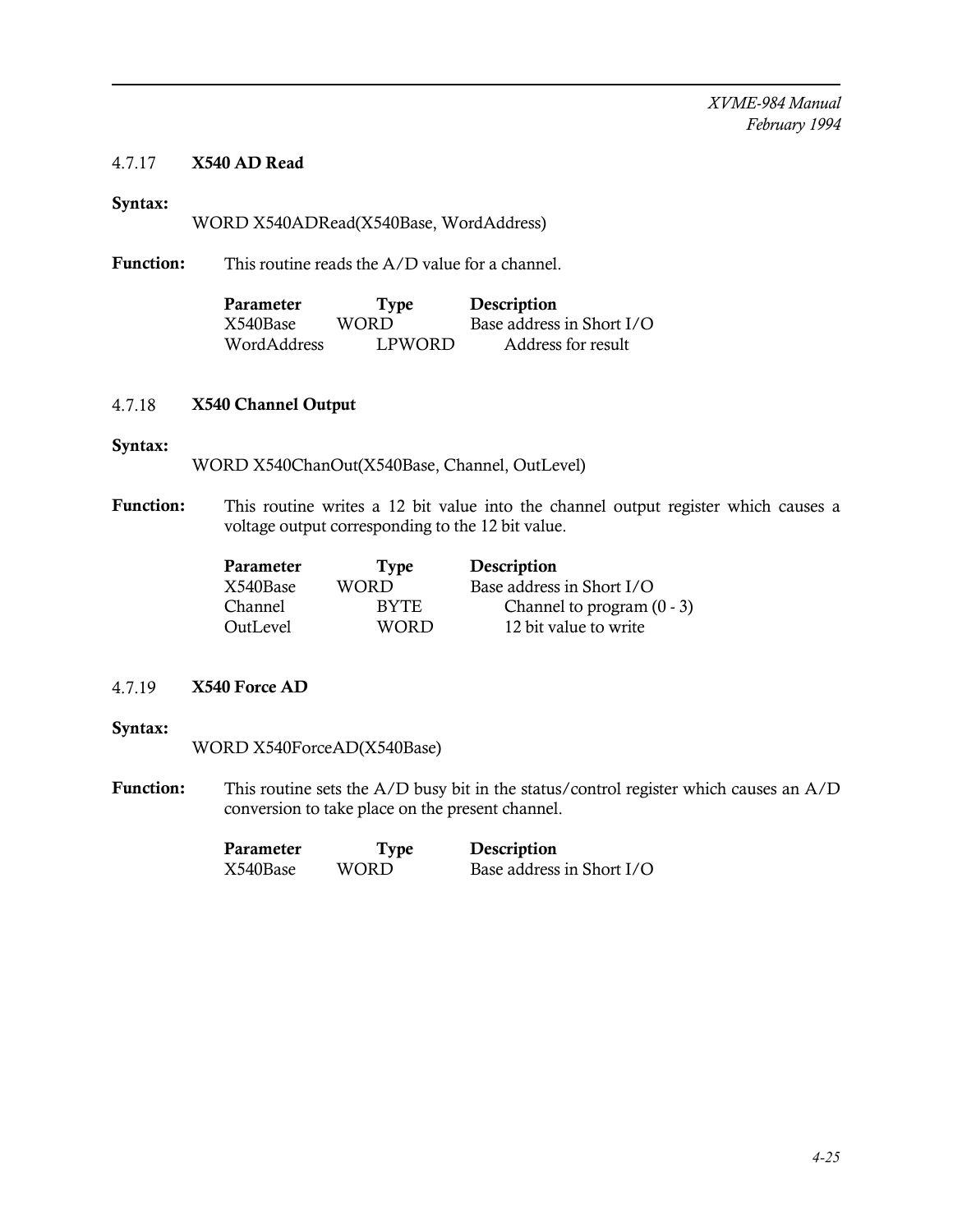# 4.7.20 X540 Interrupt

### Syntax:

WORD X540Int(X540Base, IntFlag)

Function: This routine sets or resets the interrupt bit in the status/control register to either set or reset the XVME-540 interrupts.

| Parameter | <b>Type</b> | Description                |
|-----------|-------------|----------------------------|
| X540Base  | WORD.       | Base address in Short I/O  |
| IntFlag   | <b>BYTE</b> | $0 = Disable, >0 = Enable$ |

# 4.7.21 X540 Read

# Syntax:

WORD X540Read(X540Base, Register, ByteAddress)

Function: This routine reads the byte at a register address.

| Parameter   | Type        | Description               |
|-------------|-------------|---------------------------|
| X540Base    | <b>WORD</b> | Base address in Short I/O |
| Register    | <b>WORD</b> | Register to read          |
| ByteAddress | LPBYTE      | Byte address for result   |

# 4.7.22 X540 Read Gain

### Syntax:

WORD X540ReadGain(X540Base, Channel, ByteAddress)

Function: This routine reads the gain factor stored for a channel.

### **NOTE**

An A/D conversion is initiated for the channel when the gain RAM is read.

Parameter Type Description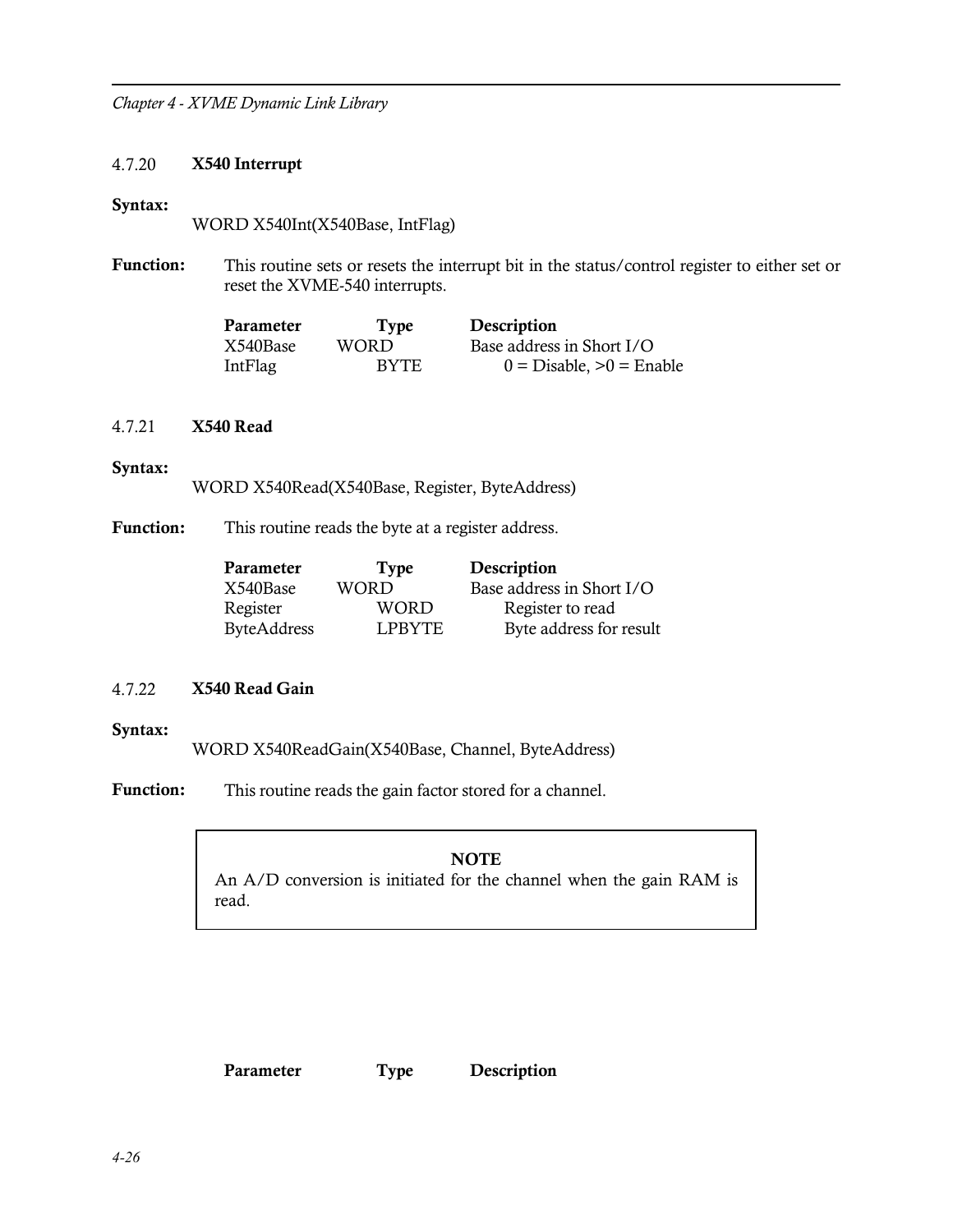| X540Base           | WORD.  | Base address in Short I/O |
|--------------------|--------|---------------------------|
| Channel            | BYTE.  | Channel to read           |
| <b>ByteAddress</b> | LPBYTE | Byte address for result   |

### 4.7.23 X540 Reset

## Syntax:

WORD X540Reset(X540Base)

Function: This routine performs a software reset on the XVME-540 board. The A/D busy (bit 7) and the interrupt pending (bit 2) are reset in the status/control register.

| Parameter | Type  | Description               |
|-----------|-------|---------------------------|
| X540Base  | WORD. | Base address in Short I/O |

# 4.7.24 X540 Set Gain

### Syntax:

WORD X540SetGain(X540Base, Channel, GainSelect)

Function: This routine programs the gain RAM for a channel.

| Parameter      | Type        | Description                                    |
|----------------|-------------|------------------------------------------------|
| X540Base       | WORD        | Base address in Short I/O                      |
| <b>Channel</b> | <b>BYTE</b> | Channel to set the gain RAM for                |
| GainSelect     | <b>BYTE</b> | Gain factor related to jumper settings (0 - 3) |

# 4.7.25 X540 Set Mode

# Syntax:

WORD X540SetMode(X540Base, Mode)

Function: This routine sets the XVME-540 module to one of the four analog conversion modes.

| Parameter | <b>Type</b> | Description               |
|-----------|-------------|---------------------------|
| X540Base  | WORD        | Base address in Short I/O |
| Mode      | <b>BYTE</b> | 0 - Single channel        |
|           |             | 1 - Sequential channel    |
|           |             | 2 - Random channel        |
|           |             | 3 - External channel      |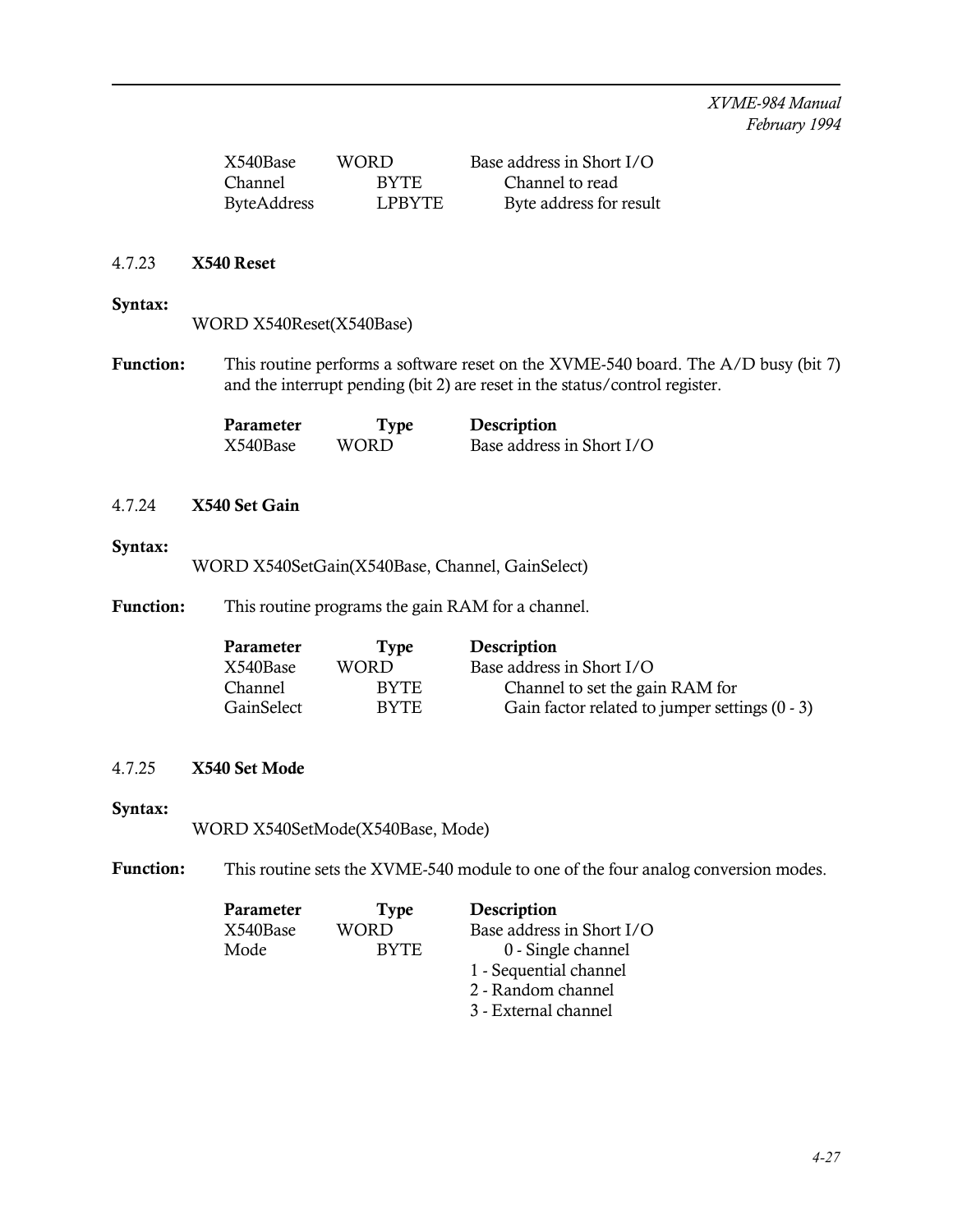### 4.7.26 X540 Wait

#### Syntax:

WORD X540Wait(X540Base)

Function: This routine waits for an A/D conversion to be completed before continuing.

| <b>Parameter</b> | Type  | Description               |
|------------------|-------|---------------------------|
| X540Base         | WORD. | Base address in Short I/O |

# 4.7.27 X540 Write

#### Syntax:

WORD X540Write(X540Base, Register, Byte)

Function: This routine writes 1 byte of data to a register.

| Parameter | Type        | Description               |
|-----------|-------------|---------------------------|
| X540Base  | WORD        | Base address in Short I/O |
| Register  | WORD        | Register to write to      |
| Byte      | <b>BYTE</b> | Byte of data to write     |

# 4.7.28 X560 AD Read

### Syntax:

WORD X560ADRead(X560Base, WordAddress)

Function: This routine reads the A/D value for a channel.

| Parameter   | <b>Type</b> | Description               |
|-------------|-------------|---------------------------|
| X560Base    | WORD.       | Base address in Short I/O |
| WordAddress | LPWORD      | Address for result        |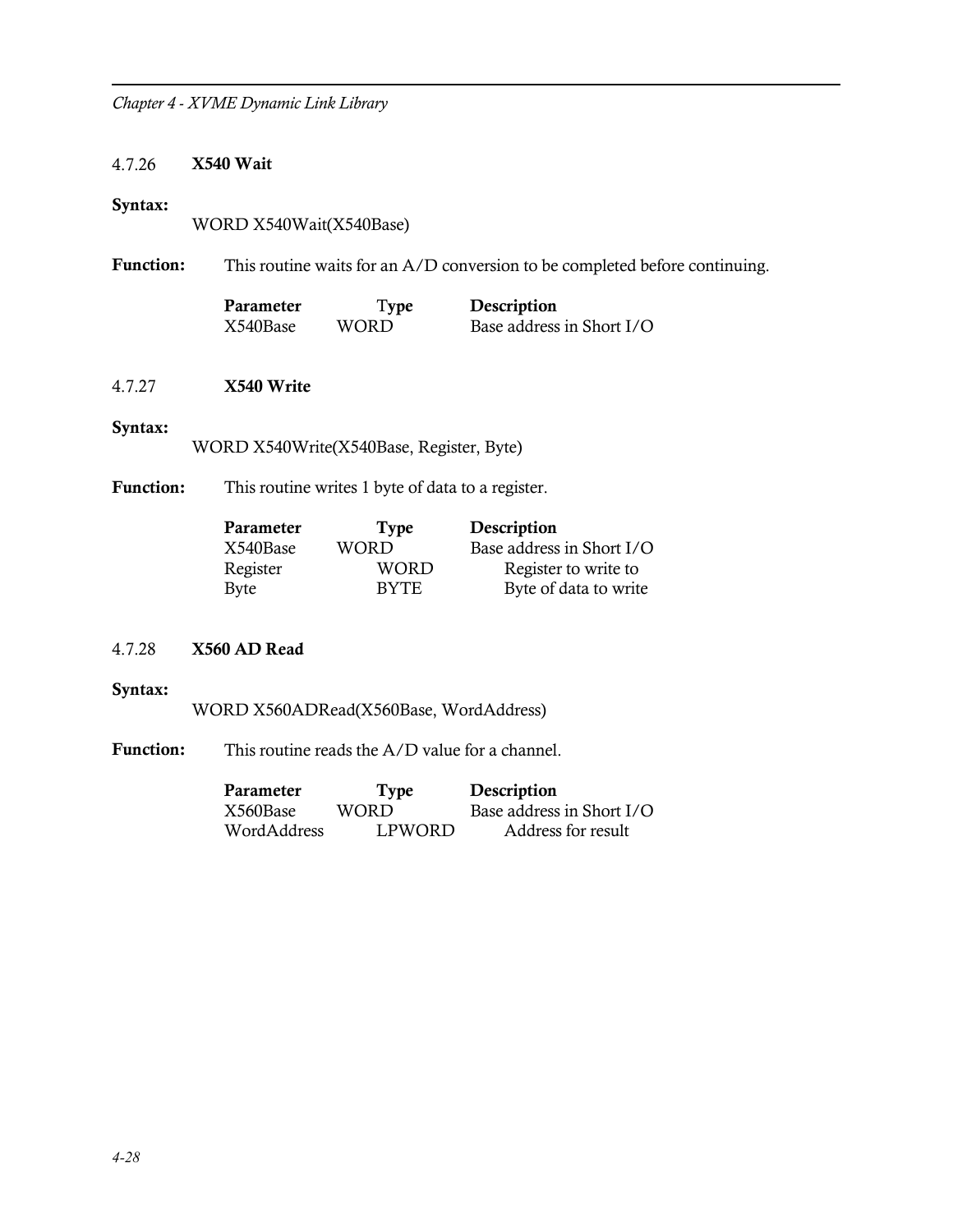# 4.7.29 X560 Force AD

# Syntax:

WORD X560ForceAD(X560Base)

Function: This routine sets the A/D busy bit in the status/control register which causes an A/D conversion to take place on the present channel.

| Parameter | <b>Type</b> | Description               |
|-----------|-------------|---------------------------|
| X560Base  | WORD.       | Base address in Short I/O |

### 4.7.30 X560 Interrupt

### Syntax:

WORD X560Int(X560Base, IntFlag)

Function: This routine sets or resets the interrupt bit in the status/control register to either set or reset the XVME-560 interrupts.

| Parameter | Type        | Description                |
|-----------|-------------|----------------------------|
| X560Base  | WORD.       | Base address in Short I/O  |
| IntFlag   | <b>BYTE</b> | $0 = Disable, >0 = Enable$ |

# 4.7.31 X560 Read

### Syntax:

WORD X560Read(X560Base, Register, ByteAddress)

Function: This routine reads the byte at a register address.

| <b>Parameter</b>   | <b>Type</b> | Description               |
|--------------------|-------------|---------------------------|
| X560Base           | WORD        | Base address in Short I/O |
| Register           | WORD        | Register to read          |
| <b>ByteAddress</b> | LPBYTE      | Byte address for result   |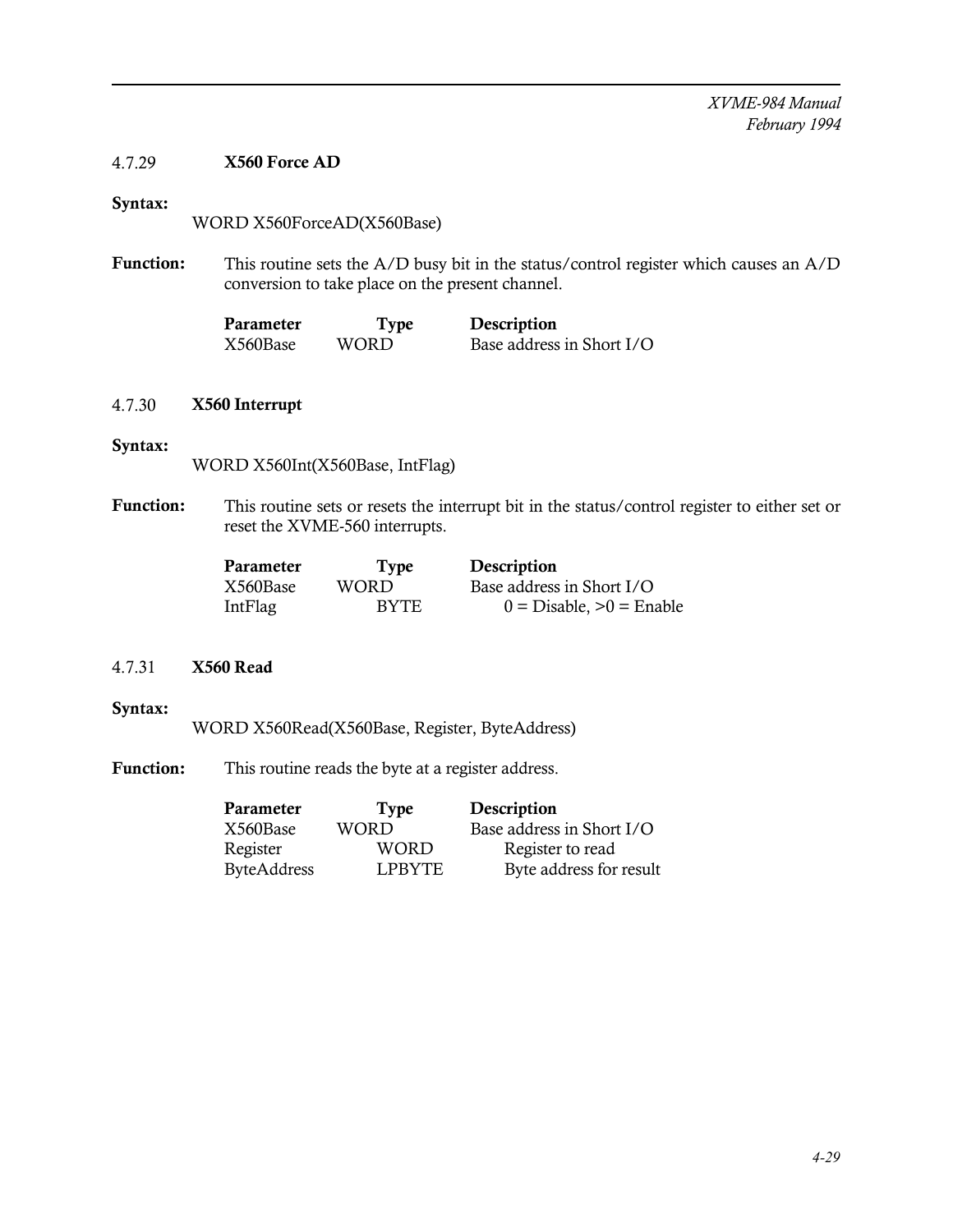### 4.7.32 X560 Reset

#### Syntax:

WORD X560Reset(X560Base)

Function: This routine performs a software reset on the XVME-560 board. The A/D busy (bit 7) and the interrupt pending (bit 2) are reset in the status/control register.

| Parameter | Type  | Description               |
|-----------|-------|---------------------------|
| X560Base  | WORD. | Base address in Short I/O |

### 4.7.33 X560 Set Gain

#### Syntax:

WORD X560SetGain(X560Base, Channel, GainSelect)

# Function: This routine programs the gain RAM for a channel.

| Parameter  | Type  | Description                                    |
|------------|-------|------------------------------------------------|
| X560Base   | WORD  | Base address in Short I/O                      |
| Channel    | BYTE. | Channel to set the gain RAM for                |
| GainSelect | BYTE. | Gain factor related to jumper settings (0 - 3) |

# 4.7.34 X560 Set Mode

### Syntax:

WORD X560SetMode(X560Base, Mode)

Function: This routine sets the XVME-560 module to one of the four analog conversion modes.

| Parameter | <b>Type</b> | Description               |
|-----------|-------------|---------------------------|
| X560Base  | <b>WORD</b> | Base address in Short I/O |
| Mode      | <b>BYTE</b> | 0 - Single channel        |
|           |             | 1 - Sequential channel    |
|           |             | 2 - Random channel        |
|           |             | 3 - External channel      |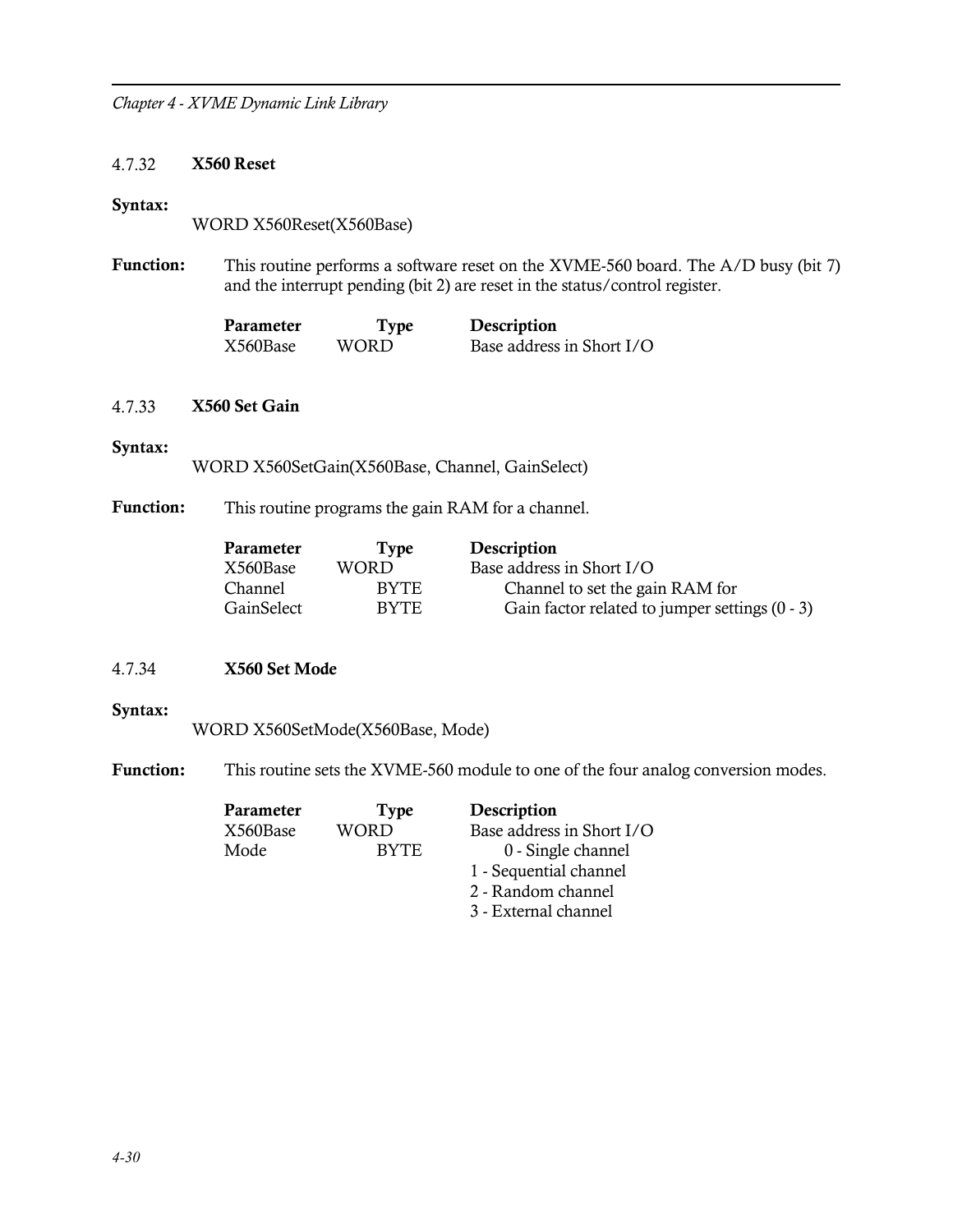# 4.7.35 X560 Wait

# Syntax:

WORD X560Wait(X560Base)

Function: This routine waits for an A/D conversion to be completed before continuing.

| Parameter | Type  | Description               |
|-----------|-------|---------------------------|
| X560Base  | WORD. | Base address in Short I/O |

# 4.7.36 X560 Write

### Syntax:

WORD X560Write(X560Base, Register, Byte)

Function: This routine writes 1 byte of data to a register.

| Parameter | Type        | Description               |
|-----------|-------------|---------------------------|
| X560Base  | <b>WORD</b> | Base address in Short I/O |
| Register  | WORD        | Register to write to      |
| Byte      | <b>BYTE</b> | Byte of data to write     |

# 4.7.37 X566 Read

## Syntax:

WORD X566Read(X566Base, Register, ByteAddress)

Function: This routine reads a byte from a register on the XVME-566 board.

| Parameter   | Type          | Description               |
|-------------|---------------|---------------------------|
| X566Base    | <b>WORD</b>   | Base address in Short I/O |
| Register    | WORD          | Register or read from     |
| ByteAddress | <b>LPBYTE</b> | Address for result        |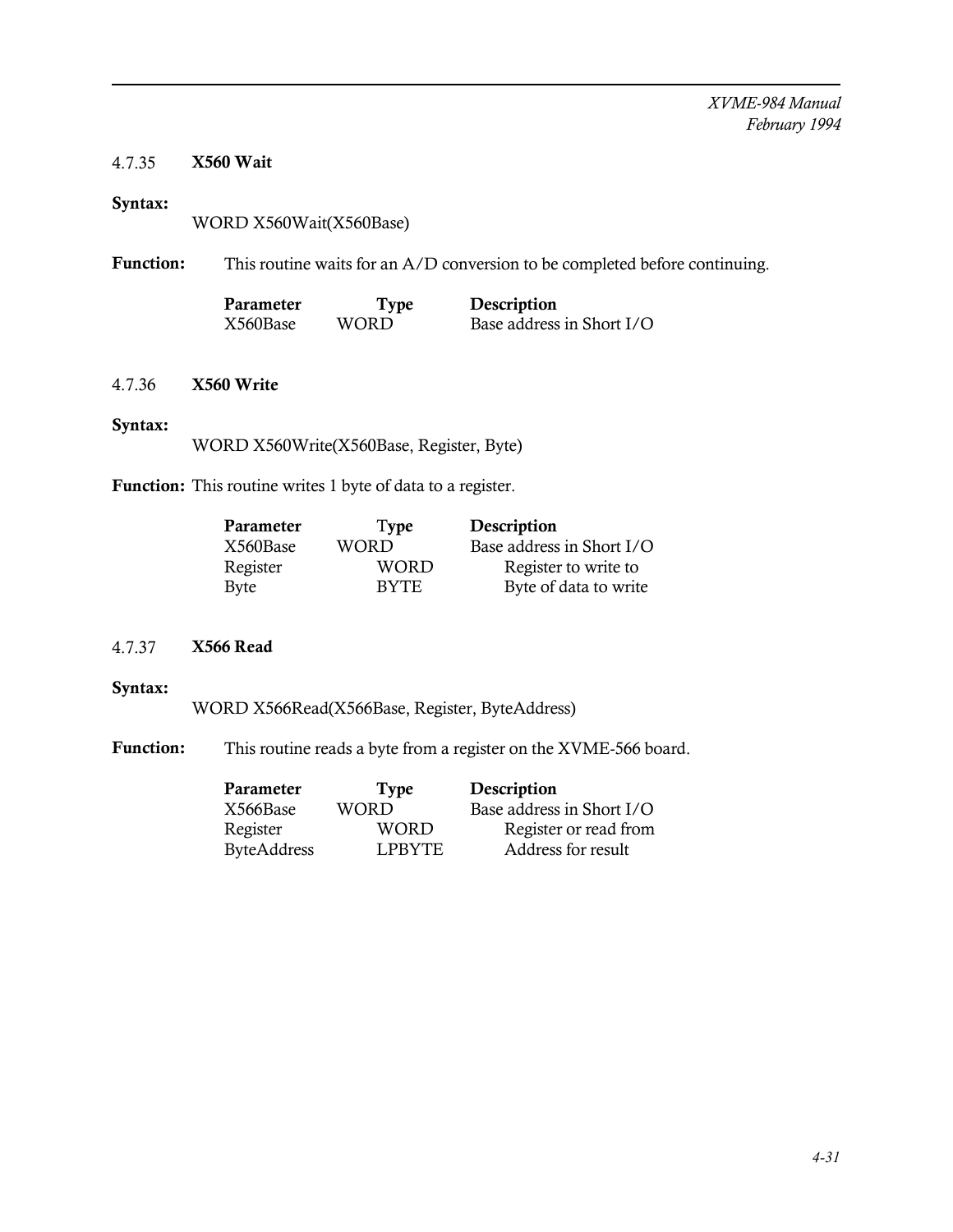#### 4.7.38 X566 Reset

### Syntax:

WORD X566Reset(X566Base)

Function: This routine resets the sequence controller. The module is set to: continuous mode; sequential mode; VMEbus interrupts disabled; red LED off; green LED on. STC channels 2, 4, and 5 are disabled.

| Parameter | <b>Type</b> | Description               |
|-----------|-------------|---------------------------|
| X566Base  | WORD.       | Base address in Short I/O |

#### 4.7.39 X566 Set Clock

#### Syntax:

WORD X566SetCK(X566Base, ClockNum, CtrlReg, LoadReg, HoldReg)

Function: This routine programs one of five counters by writing the control mode value into the counter's control register and by writing the desired values into the counter's load and hold registers.

| Parameter | Type        | Description                      |
|-----------|-------------|----------------------------------|
| X566Base  | <b>WORD</b> | Base address in Short I/O        |
| ClockNum  | <b>BYTE</b> | Clock channel to program $(1-5)$ |
| CtrlReg   | WORD        | Control register value           |
| LoadReg   | <b>WORD</b> | Load register value              |
| HoldReg   | WORD        | Hold register value              |

#### 4.7.40 X566 Set Sample Clock

Syntax:

WORD X566SetSampCK(X566Base, Period)

Function: This routine programs the sample clock (STC counter 4) period which controls the A/D conversion frequency on the XVME-566 board. The period must be  $\geq 10$ microseconds for 12 bit A/D conversions and  $\geq$ 7 microseconds for 8 bit conversions.

| Parameter | Type        | Description                        |
|-----------|-------------|------------------------------------|
| X566Base  | WORD.       | Base address in Short I/O          |
| Period    | <b>WORD</b> | Sampling frequency in microseconds |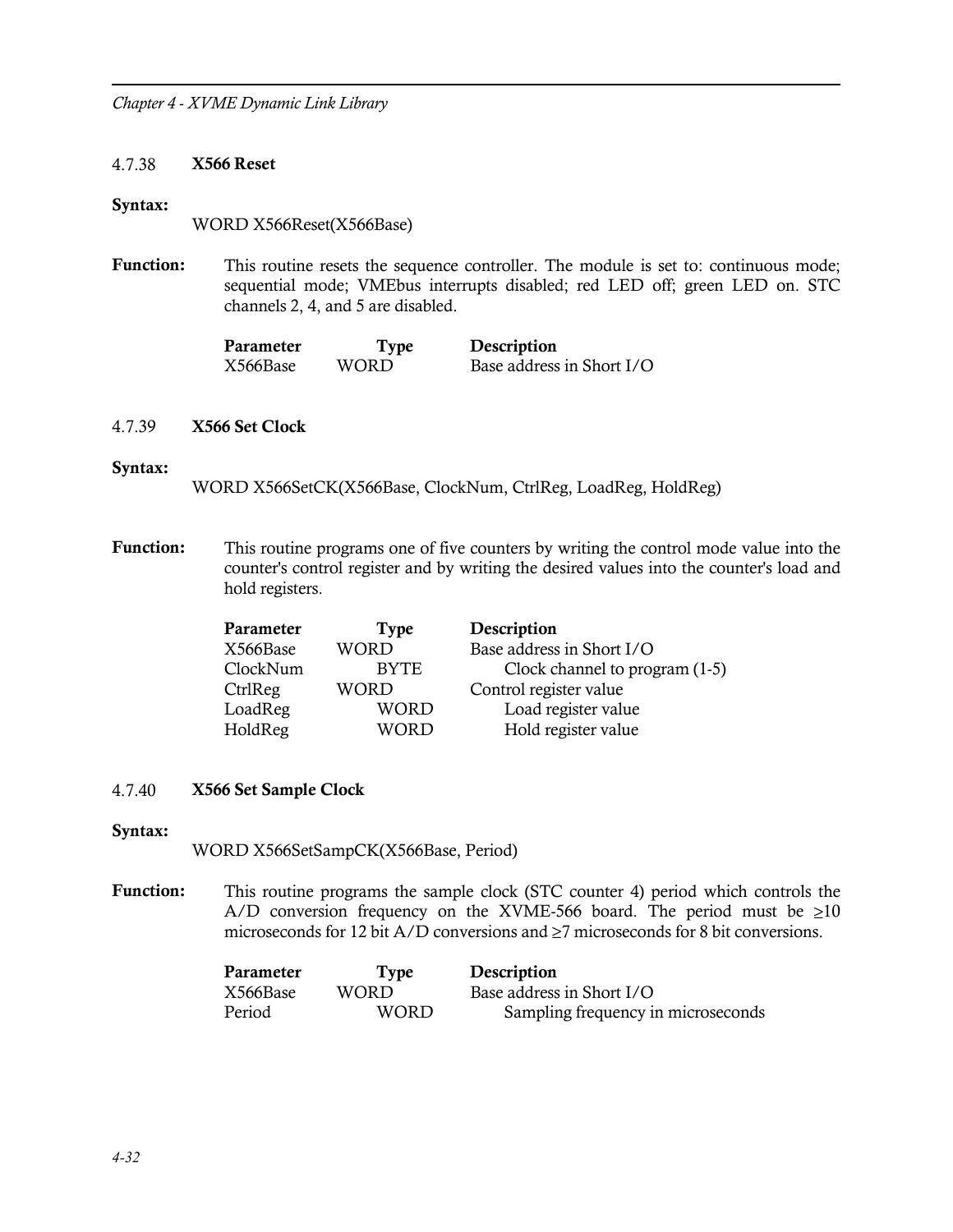# 4.7.41 X566 Write

# Syntax:

WORD X566Write(X566Base, Register, Byte)

Function: This routine writes 1 byte of data to a register on the XVME-566.

| Parameter | <b>Type</b> | Description               |
|-----------|-------------|---------------------------|
| X566Base  | WORD        | Base address in Short I/O |
| Register  | WORD        | Register to write to      |
| Byte      | <b>BYTE</b> | Byte of data to write     |

# 4.7.42 X566 Write Word

# Syntax:

WORD X566WriteWord(X566Base, Register, Word)

Function: This routine writes to two consecutive registers on the XVME-566.

| Type  | Description                        |
|-------|------------------------------------|
| WORD  | Base address in Short I/O          |
| WORD  | First of two registers to write to |
| WORD. | Word of data to write              |
|       |                                    |

# 4.8 COUNTER LIBRARY

This library section provides a set of routines specific to Xycom Counter I/O VME products. They all return an error code as defined in XVME984.H and described in Section 4.5.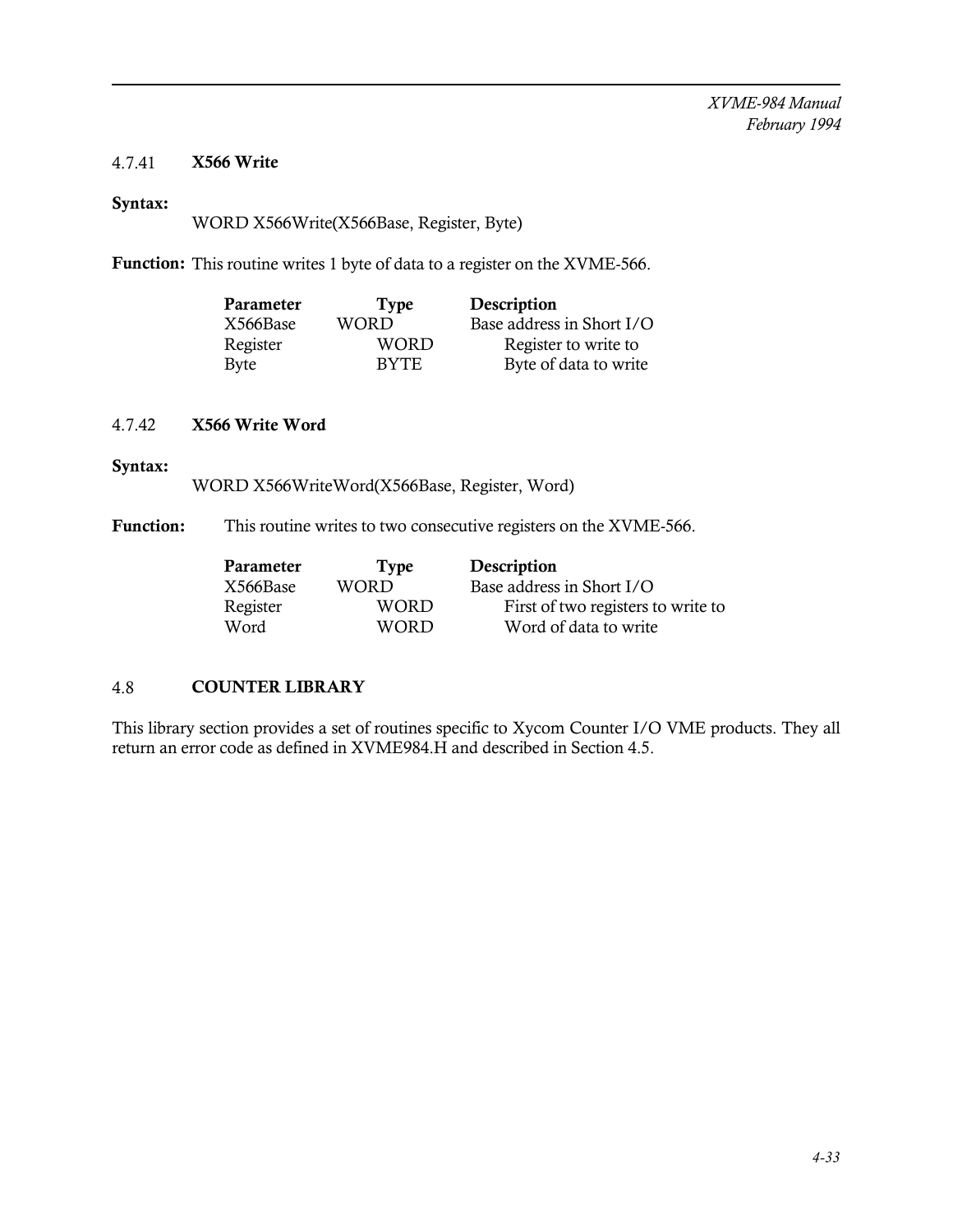# 4.8.1 X203 Interrupt Initialize

#### Syntax:

WORD X203IntInit(X203Base, IntMask, IntVectors)

Function: This routine initializes the Am9519 interrupt controller as follows: The mode register is set for individual vectors, fixed priority, GINT signal active high, IREQ's active low and the chip is armed. The IntMask value will be written to the IMR and the IntVectors are written to the response memory.

| Type          | Description                    |
|---------------|--------------------------------|
| WORD          | Base address in Short I/O      |
| WORD          | Interrupts enable/disable mask |
| <b>LPBYTE</b> | First address of eight vectors |
|               |                                |

## 4.8.2 X203 Read

### Syntax:

WORD X203Read(X203Base, Register, ByteAddress)

Function: This routine reads a byte from a register on the XVME-203.

| <b>Parameter</b>   | Type        | Description               |
|--------------------|-------------|---------------------------|
| X203Base           | WORD        | Base address in Short I/O |
| Register           | WORD        | Register to read from     |
| <b>ByteAddress</b> | <b>BYTE</b> | Address for result        |

### 4.8.3 X203 Reset

### Syntax:

WORD X203Reset(X203Base)

Function: This routine resets all counters on STC A and B, turns off quadrature detect circuitry, and resets the Am9519 interrupt controller.

| Parameter | Type  | Description               |
|-----------|-------|---------------------------|
| X203Base  | WORD. | Base address in Short I/O |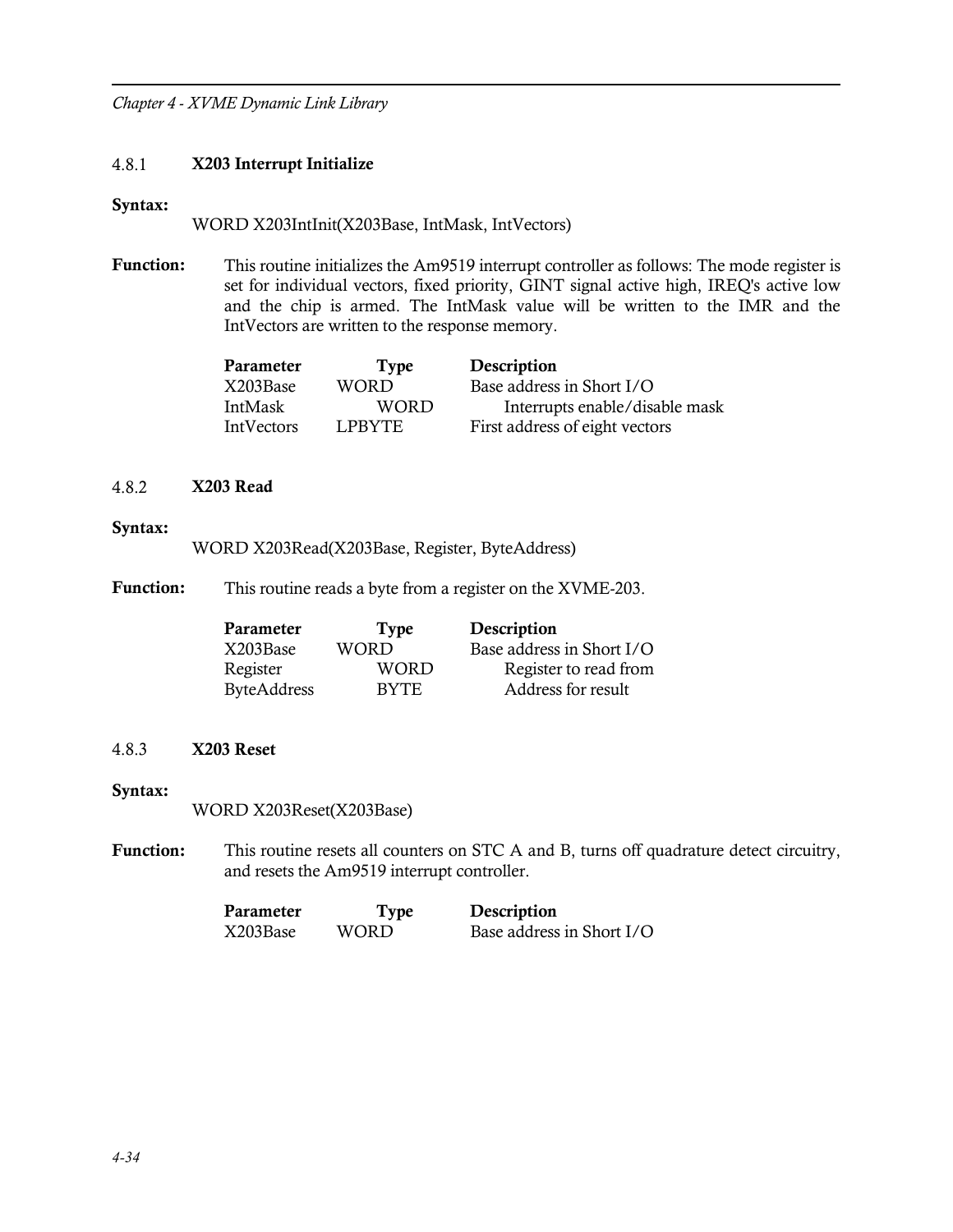# 4.8.4 X203 Set Clock

# Syntax:

WORD X203SetCK(X203Base, ClockNum, CtrlReg, LoadReg, HoldReg)

Function: This routine programs one of 10 counters by writing the control mode value into the counter's control register and by writing the desired values into the counter's load and hold registers.

| <b>WORD</b><br>X203Base | Base address in Short I/O       |
|-------------------------|---------------------------------|
| ClockNum<br><b>BYTE</b> | Clock channel to program (1-10) |
| <b>WORD</b>             | Control register value          |
| <b>WORD</b>             | Load register value             |
| <b>WORD</b>             | Hold register value             |
|                         |                                 |

# 4.8.5 X203 Write

### Syntax:

WORD X203Write(X203Base, Register, Byte)

Function: This routine writes 1 byte of data to a register on the XVME-203.

| Parameter | Type        | Description               |
|-----------|-------------|---------------------------|
| X203Base  | WORD        | Base address in Short I/O |
| Register  | <b>WORD</b> | Register to write to      |
| Byte      | <b>BYTE</b> | Byte of data to write     |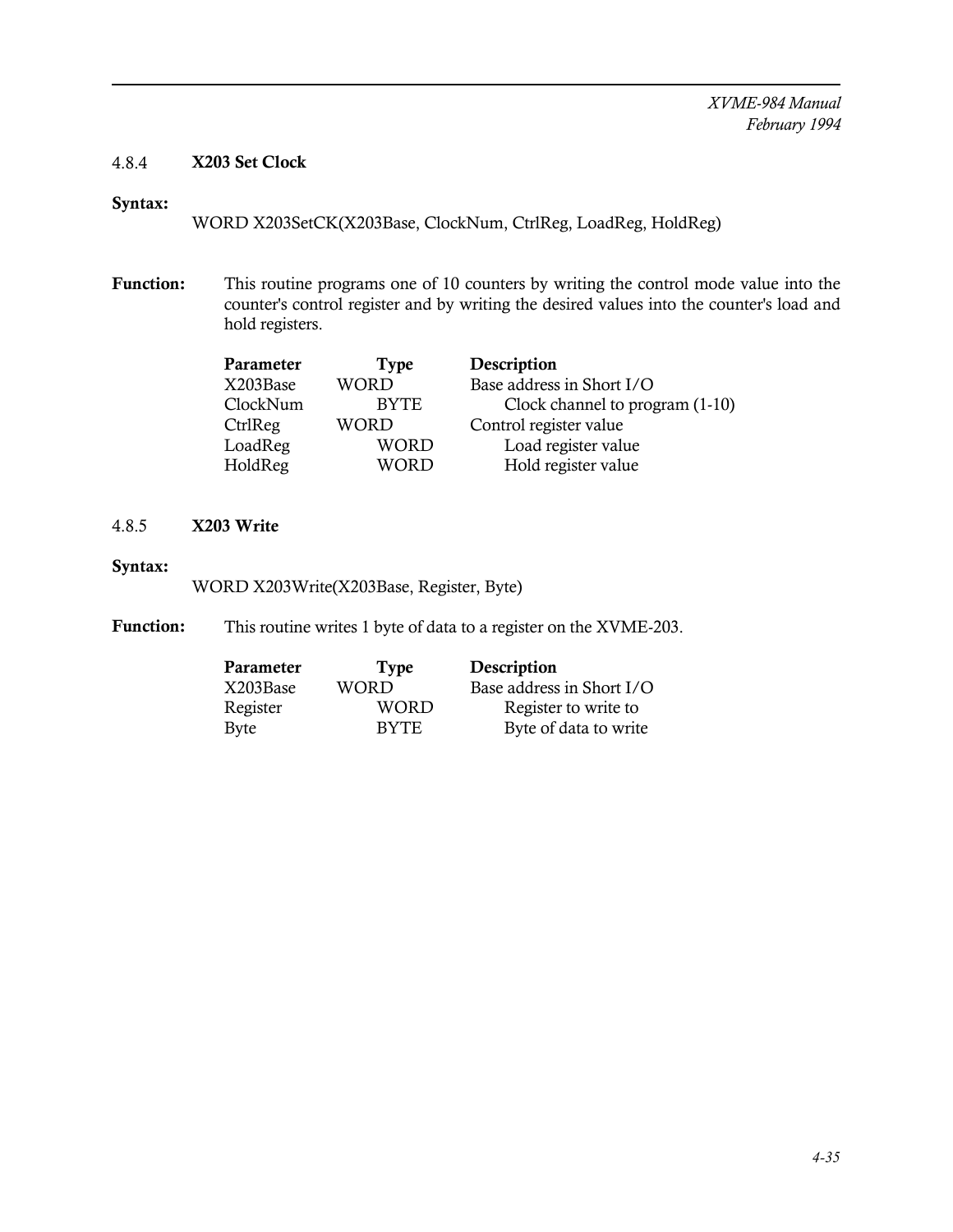### 4.8.6 X230 Build Command Block

#### Syntax:

X230BldCmdBlk(X230Base, BlkOff, Command, ILevel, IVector, NextBlk, OpSize, OpBuff)

Function: This routine builds a command block for the XVME-230 in Short I/O.

| Parameter     | Type          | Description                                  |
|---------------|---------------|----------------------------------------------|
| X230Base      | WORD          | Base address in Short I/O                    |
| <b>BlkOff</b> | WORD          | Offset from the base address for the command |
|               |               | block                                        |
| Command       | <b>BYTE</b>   | Command byte                                 |
| ILevel        | <b>BYTE</b>   | VMEbus interrupt level to use                |
| IVector       | <b>BYTE</b>   | Interrupt vector to put out                  |
| NextBlk       | WORD          | Address of next command block or 0xFF if     |
|               |               | none                                         |
| OpSize        | <b>BYTE</b>   | Number of operands in OpBuff                 |
| OpBuff        | <b>LPBYTE</b> | First address of up to six operands          |
|               |               |                                              |

### 4.8.7 X230 Build Command Block Buffer

#### Syntax:

X230BldCmdBlkBuf(X230Base, BlkOff, Command, ILevel, IVector, NextBlk, OpSize, BuffAddr)

Function: This routine builds a command block for the XVME-230 in Short I/O.

| <b>Type</b> | Description                                  |
|-------------|----------------------------------------------|
| WORD        | Base address in Short I/O                    |
| WORD        | Offset from the base address for the command |
|             | block                                        |
| <b>BYTE</b> | Command byte                                 |
| <b>BYTE</b> | VMEbus interrupt level to use                |
| <b>BYTE</b> | Interrupt vector to put out                  |
| WORD        | Address of next command block or 0xFF if     |
|             | none                                         |
| WORD        | Number of operands in OpBuff                 |
| WORD        | VMEbus address of the command data buffer    |
|             |                                              |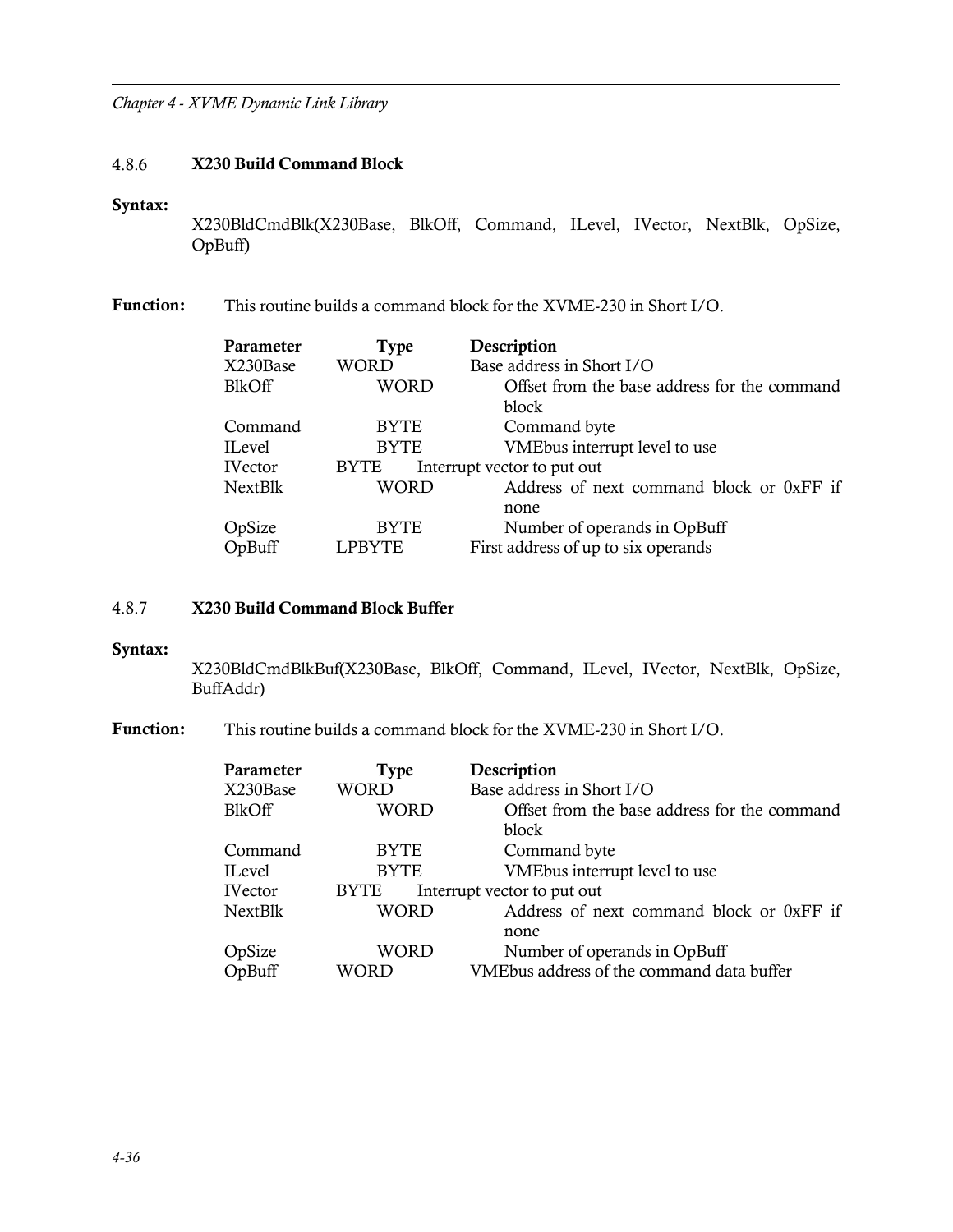# 4.8.8 X230 Execute Command

# Syntax:

WORD X230ExecCmd(X230Base, BlkOff, Channel)

Function: This routine executes a command block.

| Parameter      | Type        | Description                                  |
|----------------|-------------|----------------------------------------------|
| X230Base       | WORD        | Base address in Short I/O                    |
| <b>BlkOff</b>  | <b>WORD</b> | Offset from the base address for the command |
|                |             | block                                        |
| <b>Channel</b> | RYTE.       | Channel/timer to command                     |

### 4.8.9 X230 Read

#### Syntax:

WORD X230Read(X230Base, Register, ByteAddress)

Function: This routine reads a byte of data from a register on the XVME-230.

| Parameter   | <b>Type</b>   | Description               |
|-------------|---------------|---------------------------|
| X230Base    | <b>WORD</b>   | Base address in Short I/O |
| Register    | <b>WORD</b>   | Register to read from     |
| ByteAddress | <b>LPBYTE</b> | Address for result        |

# 4.8.10 X230 Write

# Syntax:

WORD X230Write(X230Base, Register, Byte)

Function: This routine writes a byte of data to a register on the XVME-230.

| Parameter | Type        | Description               |
|-----------|-------------|---------------------------|
| X230Base  | WORD        | Base address in Short I/O |
| Register  | <b>WORD</b> | Register to write to      |
| Byte      | <b>BYTE</b> | Byte of data to write     |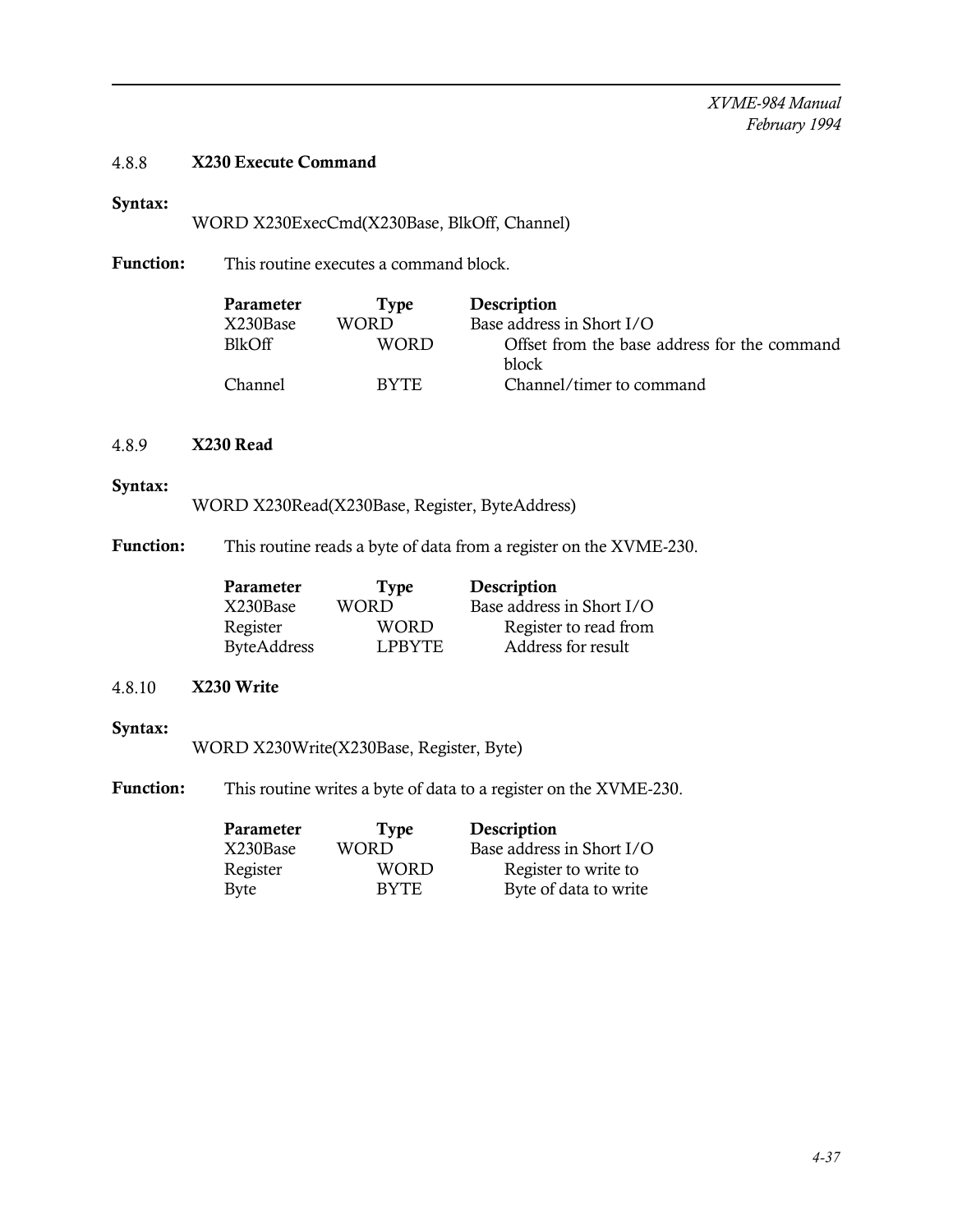## 4.9 DIGITAL LIBRARY

This library section provides a set of routines specific to Xycom Digital I/O VME products. They all return an error code as defined in XVME984.H and described in Section 4.5.

## 4.9.1 X200 Counter Pre-Load

### Syntax:

WORD X200CPLoad(X200Base, PITimer, TimerVal)

Function: This routine writes a counter value to the counter pre-load register of the PI/T chip.

| <b>Parameter</b> | <b>Type</b>  | Description                  |
|------------------|--------------|------------------------------|
| X200Base         | WORD         | Base address in Short I/O    |
| PITimer          | <b>BYTE</b>  | PI/timer(0 or 1)             |
| TimerVal         | <b>DWORD</b> | Counter value (0 - 0xFFFFFF) |

# 4.9.2 X200 Initialize

Syntax:

WORD X200Init(X200Base)

Function: This routine initializes port C and the data direction registers on the two PI/T chip.

| Parameter | Type  | Description               |
|-----------|-------|---------------------------|
| X200Base  | WORD. | Base address in Short I/O |

### 4.9.3 X200 Port A Direction

### Syntax:

WORD X200PortADir(X200Base, PITimer, Direction)

Function: This routine sets the data direction for port A and the transceiver direction for the PI/T chip.

| Parameter | Type        | Description               |
|-----------|-------------|---------------------------|
| X200Base  | WORD        | Base address in Short I/O |
| PITimer   | BYTE.       | PI/timer(0 or 1)          |
| Direction | <b>BYTE</b> | 0 for input; 1 for output |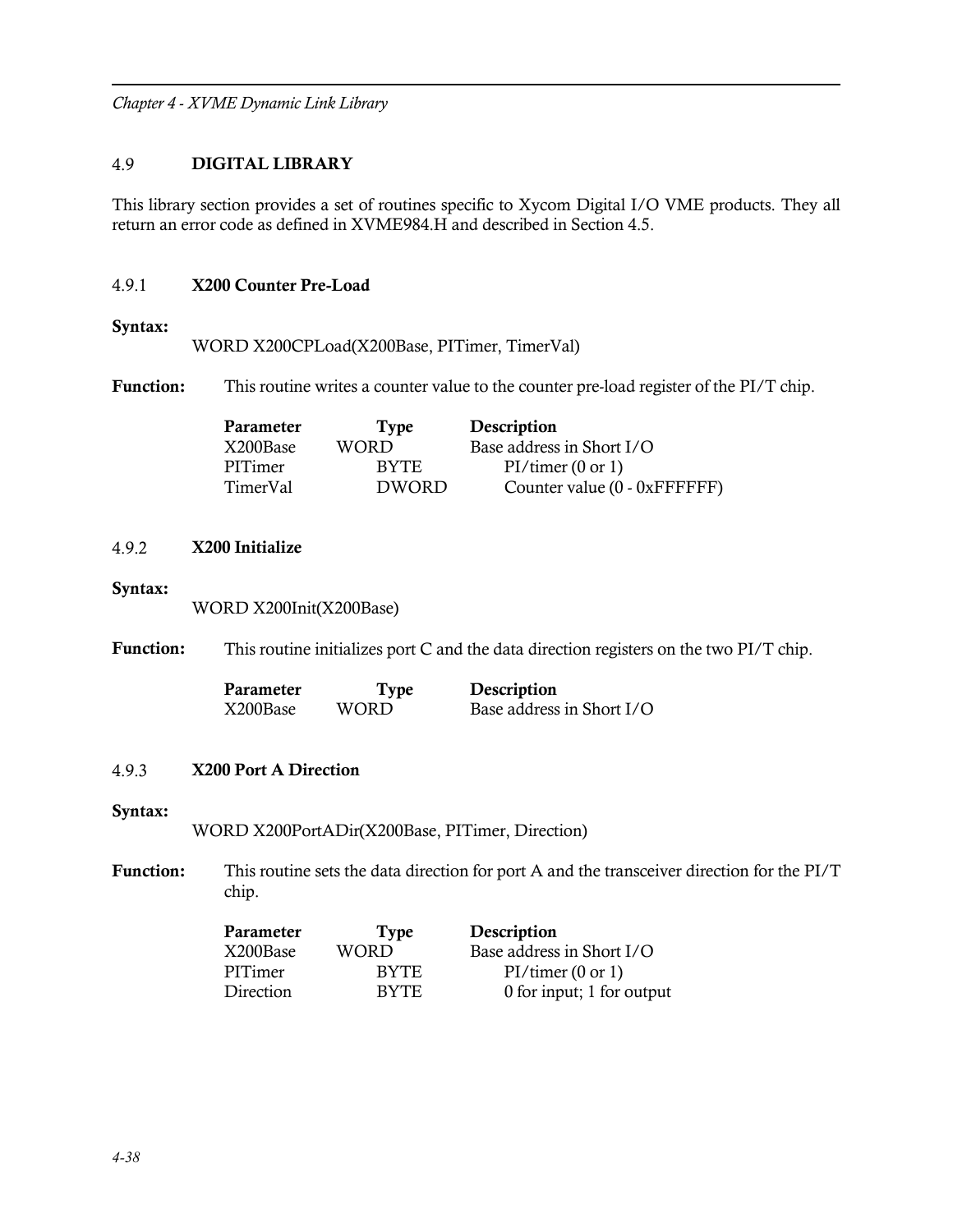*XVME-984 Manual February 1994*

## 4.9.4 X200 Port B Direction

## Syntax:

WORD X200PortBDir(X200Base, PITimer, Direction)

Function: This routine sets the data direction for port B and the transceiver direction for the PI/T chip.

| Type        | Description               |
|-------------|---------------------------|
| WORD        | Base address in Short I/O |
| BYTE.       | PI/timer(0 or 1)          |
| <b>BYTE</b> | 0 for input; 1 for output |
|             |                           |

#### 4.9.5 X200 Read

#### Syntax:

WORD X200Read(X200Base, PITimer, Register, ByteAddress)

Function: This routine reads a register from a PI/T chip.

| Parameter          | <b>Type</b>   | Description               |
|--------------------|---------------|---------------------------|
| X200Base           | WORD          | Base address in Short I/O |
| PITimer            | <b>BYTE</b>   | PI/timer(0 or 1)          |
| Register           | WORD          | Register to read          |
| <b>ByteAddress</b> | <b>LPBYTE</b> | Address for result        |

## 4.9.6 X200 Submode A

#### Syntax:

WORD X200SubModeA(X200Base, PITimer, SubMode)

Function: This routine sets the port A submode in the port A control register on a PI/T chip.

| Parameter | <b>Type</b> | Description               |
|-----------|-------------|---------------------------|
| X200Base  | <b>WORD</b> | Base address in Short I/O |
| PITimer   | <b>BYTE</b> | PI/timer(0 or 1)          |
| SubMode   | <b>BYTE</b> | 0 for submode 0 or 0x     |
|           |             | 1 for submode 1           |
|           |             | 2 for submode 1x          |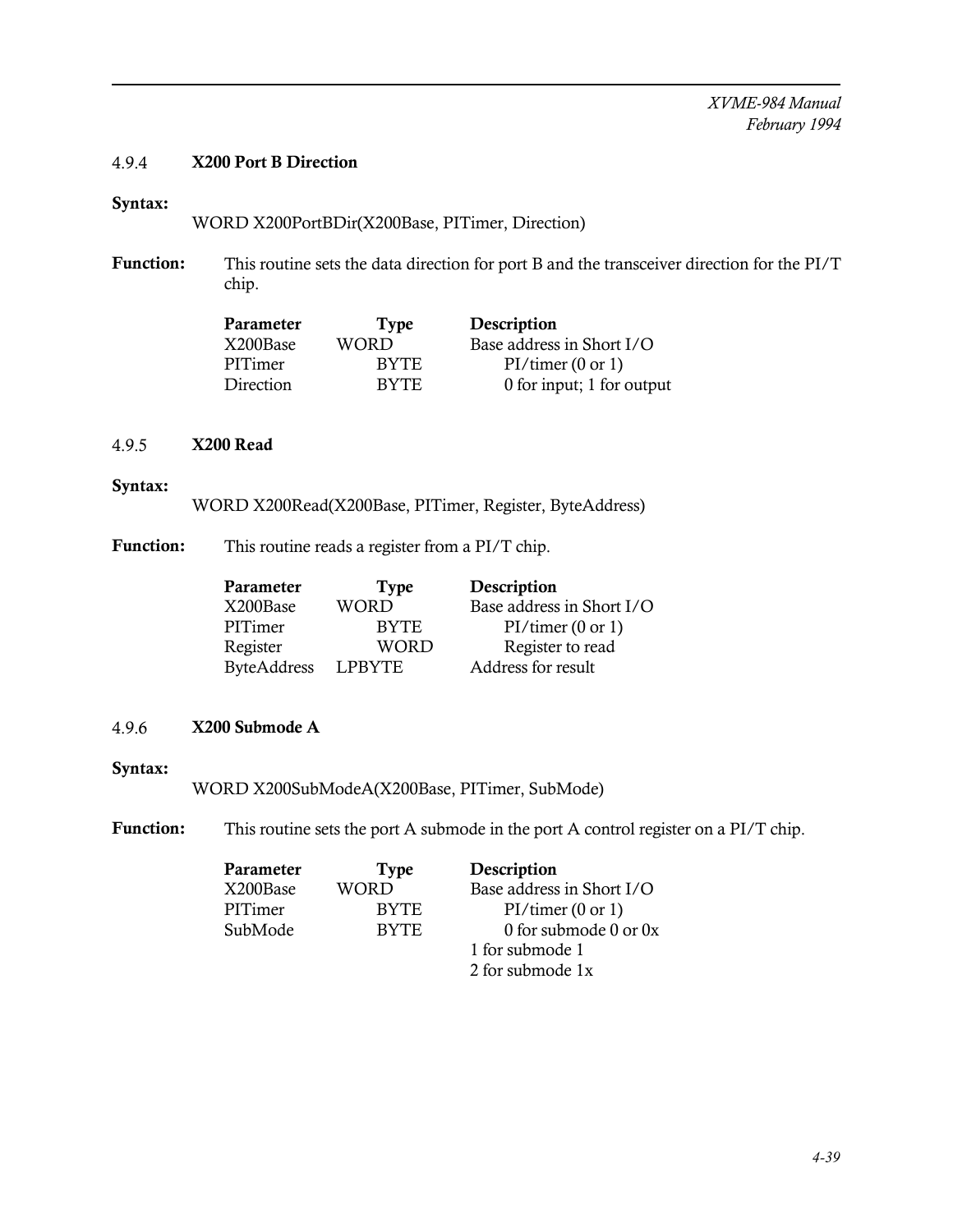## 4.9.7 X200 Submode B

#### Syntax:

WORD X200SubModeB(X200Base, PITimer, SubMode)

Function: This routine will set the port B submode in the port B control register on a PI/T chip.

| Parameter | <b>Type</b> | Description               |
|-----------|-------------|---------------------------|
| X200Base  | WORD        | Base address in Short I/O |
| PITimer   | <b>BYTE</b> | PI/timer(0 or 1)          |
| SubMode   | <b>BYTE</b> | 0 for submode 0 or 0x     |
|           |             | 1 for submode 1           |

2 for submode 1x

## 4.9.8 X200 Write

#### Syntax:

WORD X200Write(X200Base, PITimer, Register, Byte)

Function: This routine writes to a register in a PI/T chip.

| Parameter   | <b>Type</b> | Description               |
|-------------|-------------|---------------------------|
| X200Base    | <b>WORD</b> | Base address in Short I/O |
| PITimer     | <b>BYTE</b> | PI/timer(0 or 1)          |
| Register    | <b>WORD</b> | Register to write         |
| <b>Byte</b> | <b>BYTE</b> | Byte to write             |

## 4.9.9 X201 Counter Pre-Load

## Syntax:

WORD X201CPLoad(X201Base, PITimer, TimerVal)

Function: This routine writes a counter value to the counter pre-load register of the PI/T chip.

| Parameter | Type         | Description                |
|-----------|--------------|----------------------------|
| X201Base  | WORD         | Base address in Short I/O  |
| PITimer   | BYTE.        | PI/timer(0 or 1)           |
| TimerVal  | <b>DWORD</b> | Timer value (0 - 0xFFFFFF) |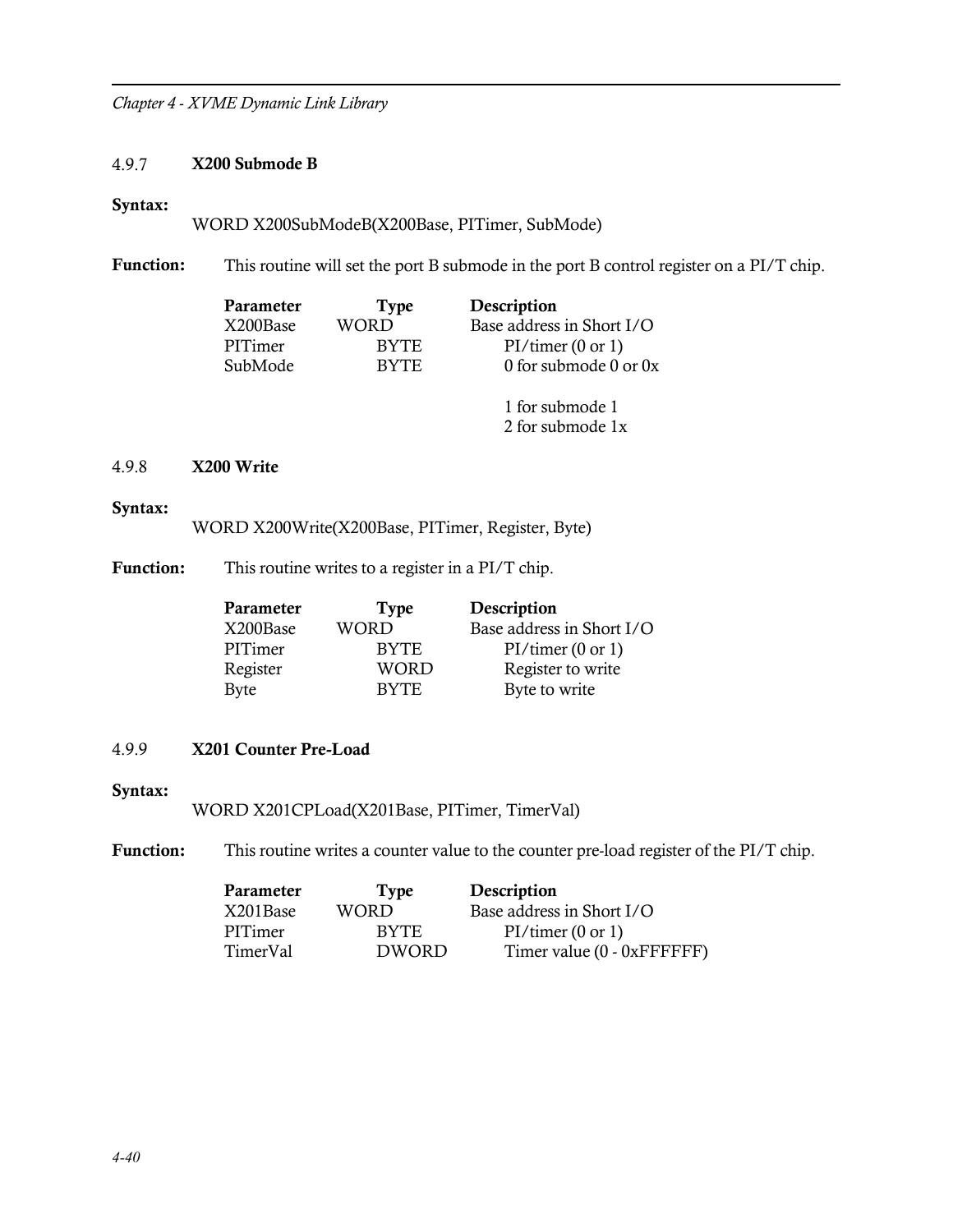## 4.9.10 X201 Initialize

## Syntax:

WORD X201Init(X201Base)

Function: This routine initializes the two PI/T chips to mode 0, submode 1X, and sets port C by disabling timer and port interrupts.

| Parameter | <b>Type</b> | Description               |
|-----------|-------------|---------------------------|
| X201Base  | WORD.       | Base address in Short I/O |

## 4.9.11 X201 Port Direction

## Syntax:

WORD X201PortDir(X201Base, PITimer, Direction)

Function: This routine sets the data direction for ports A and B on the PI/T chip.

| Parameter | <b>Type</b> | Description               |
|-----------|-------------|---------------------------|
| X201Base  | <b>WORD</b> | Base address in Short I/O |
| PITimer   | BYTE.       | PI/timer(0 or 1)          |
| Direction | BYTE.       | 0 for input; 1 for output |

## 4.9.12 X201 Port C Direction

## Syntax:

WORD X201PortCDir(X201Base, PITimer, Direction)

Function: This routine sets the data direction for port C on the PI/T chip.

| Parameter | Type        | Description               |
|-----------|-------------|---------------------------|
| X201Base  | <b>WORD</b> | Base address in Short I/O |
| PITimer   | <b>BYTE</b> | PI/timer(0 or 1)          |
| Direction | <b>BYTE</b> | 0 for input; 1 for output |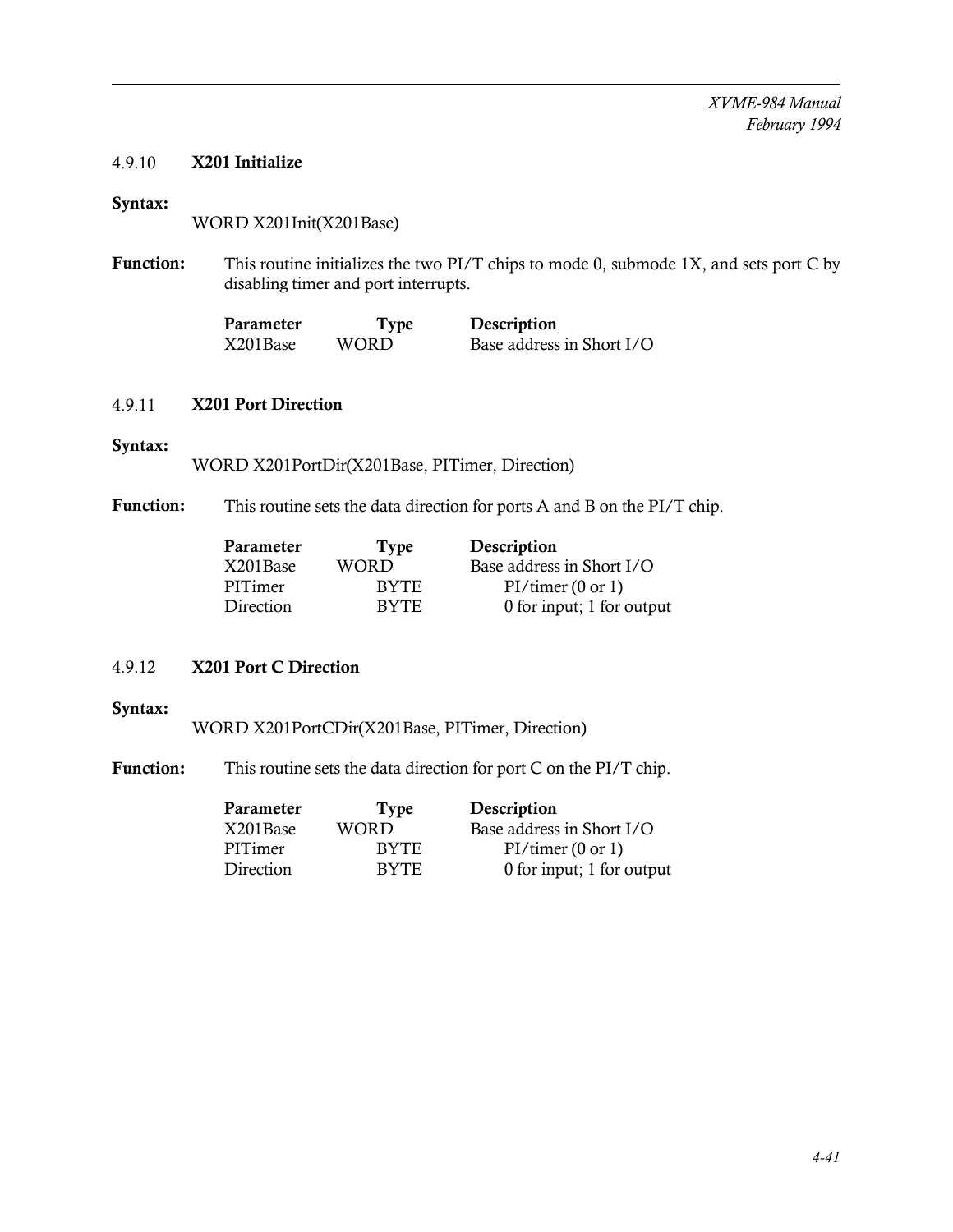## 4.9.13 X201 Read

#### Syntax:

WORD X201Read(X201Base, PITimer, Register, ByteAddress)

Function: This routine reads a register from a PI/T chip.

| Type          | Description               |
|---------------|---------------------------|
| WORD          | Base address in Short I/O |
| <b>BYTE</b>   | PI/timer(0 or 1)          |
| <b>WORD</b>   | Register to read          |
| <b>LPBYTE</b> | Address for result        |
|               |                           |

## 4.9.14 X201 Write

#### Syntax:

WORD X201Write(X201Base, PITimer, Register, Byte)

Function: This routine writes to a register in a PI/T chip.

| Parameter | Type        | Description               |
|-----------|-------------|---------------------------|
| X201Base  | <b>WORD</b> | Base address in Short I/O |
| PITimer   | <b>BYTE</b> | PI/timer(0 or 1)          |
| Register  | <b>WORD</b> | Register to write         |
| Byte      | <b>BYTE</b> | Byte to write             |

## 4.9.15 X202 Initialize

Syntax:

WORD X202Init(X202Base)

Function: This routine initializes the XVME-202 board by deactivating the reset line.

| Parameter | Type  | Description               |
|-----------|-------|---------------------------|
| X202Base  | WORD. | Base address in Short I/O |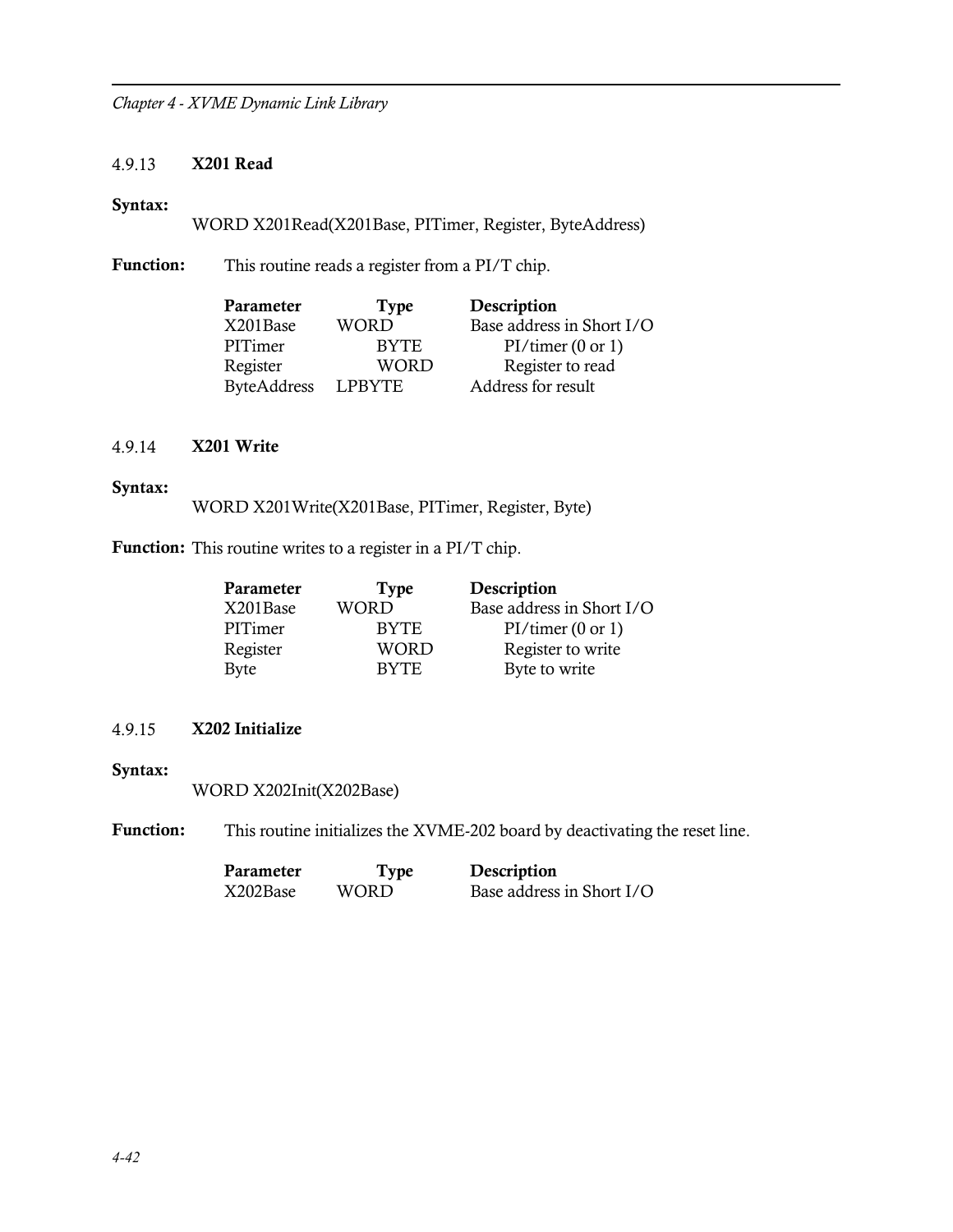## 4.9.16 X202 Read

## Syntax:

WORD X202Read(X202Base, BankReg, ByteAddress)

Function: This routine reads a register from a PAMUX bank.

| Parameter          | <b>Type</b>   | Description               |
|--------------------|---------------|---------------------------|
| X202Base           | WORD          | Base address in Short I/O |
| BankReg            | WORD          | Bank register to read     |
| <b>ByteAddress</b> | <b>LPBYTE</b> | Address for result        |

#### 4.9.17 X202 Reset

#### Syntax:

WORD X202Reset(X202Base)

Function: This routine asserts the reset line on the XVME-202 causing the attached PAMUX units to be reset.

| Parameter | <b>Type</b> | Description               |
|-----------|-------------|---------------------------|
| X202Base  | WORD.       | Base address in Short I/O |

## 4.9.18 X202 Write

## Syntax:

WORD X202Write(X202Base, BankReg, Byte)

Function: This routine writes to a register in a PAMUX bank.

| Parameter   | <b>Type</b> | Description               |
|-------------|-------------|---------------------------|
| X202Base    | WORD        | Base address in Short I/O |
| BankReg     | WORD        | Bank register to write to |
| <b>Byte</b> | BYTE.       | Byte to write             |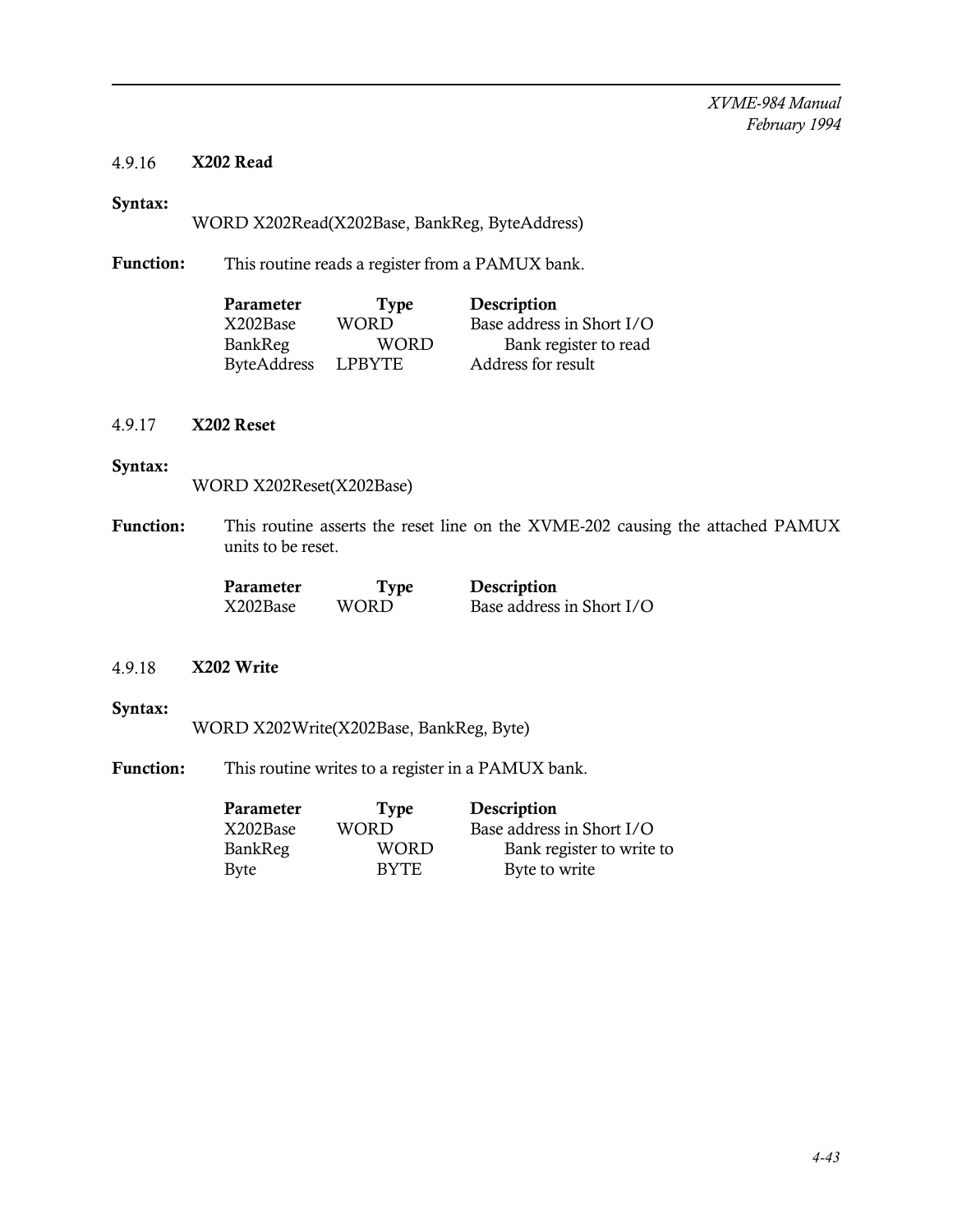#### 4.9.19 X210 Read Channel

#### Syntax:

WORD X210ReadChannel(X210Base, Channel, ByteAddress)

Function: This routine reads the state of a channel. It returns a 0 if low, or 1 if high in the result address.

| Parameter          | Type        | Description                       |
|--------------------|-------------|-----------------------------------|
| X210Base           | WORD.       | Base address in Short I/O         |
| Channel            | <b>BYTE</b> | Channel number to read $(0 - 31)$ |
| ByteAddress LPBYTE |             | Address for result                |

## 4.9.20 X210 Read Port

#### Syntax:

WORD X210ReadPort(X210Base, Port, ByteAddress)

Function: This routine reads the state of a port where: Port  $0 =$  Channels  $8 - 15$  (JK-1) Port  $1 =$  Channels  $0 - 7$  (JK-1) Port 2 = Channels 24 - 31 (JK-2) Port 3 = Channels 16 - 23 (JK-2)

| Parameter          | Type          | Description               |
|--------------------|---------------|---------------------------|
| X210Base           | WORD          | Base address in Short I/O |
| Port               | <b>BYTE</b>   | Port to read $(0 - 3)$    |
| <b>ByteAddress</b> | <b>LPBYTE</b> | Address for result        |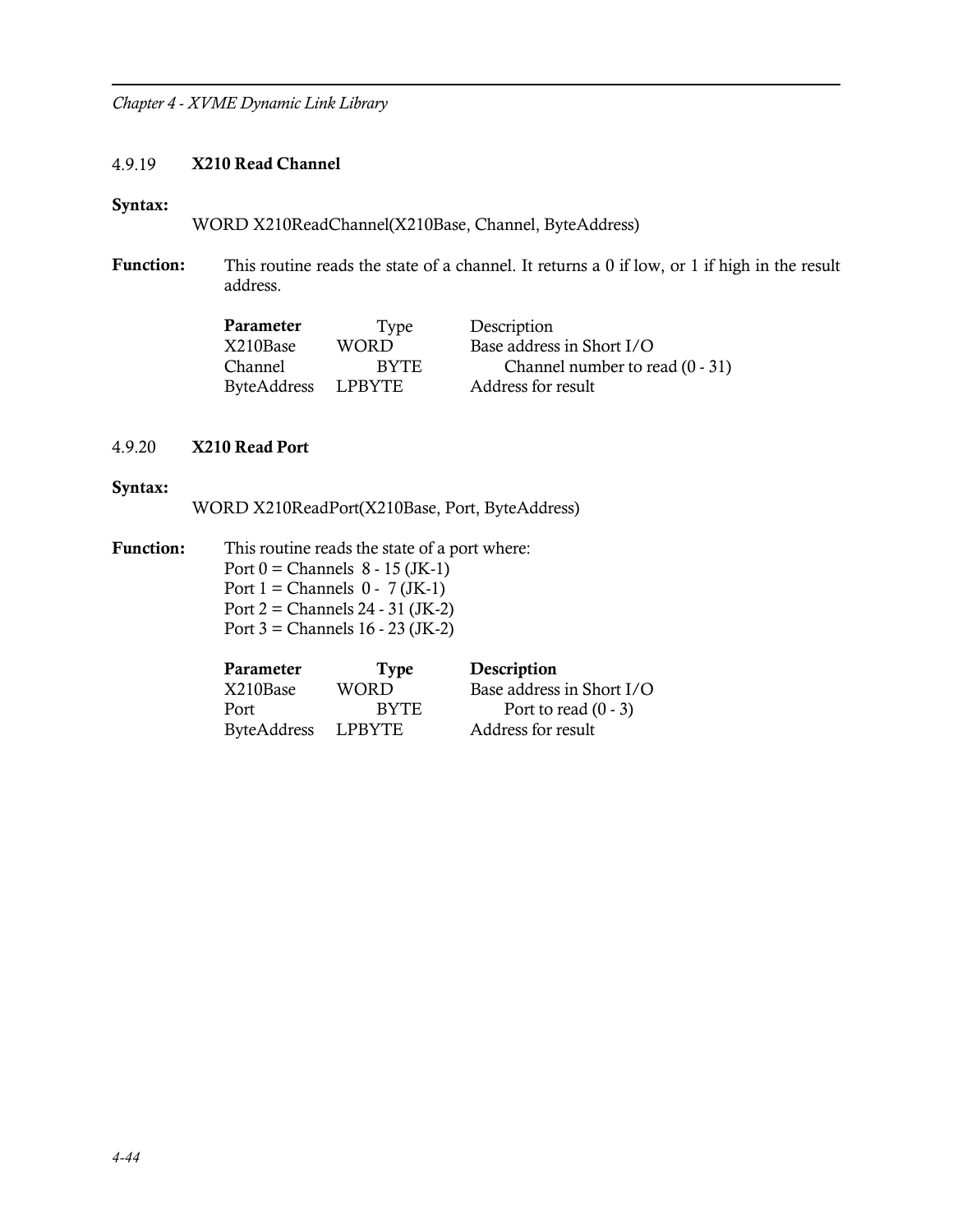## 4.9.21 X210 Read Two Ports

## Syntax:

WORD X210Read2Ports(X210Base, StartPort, WordAddress)

Function: This routine reads the state of two consecutive ports where: Port  $0 =$  Channels  $8 - 15$  (JK-1) Port  $1 =$  Channels  $0 - 7$  (JK-1) Port  $2 =$  Channels  $24 - 31$  (JK-2) Port 3 = Channels 16 - 23 (JK-2)

| Parameter        | <b>Type</b>   | Description                     |
|------------------|---------------|---------------------------------|
| X210Base         | WORD.         | Base address in Short I/O       |
| <b>StartPort</b> | <b>BYTE</b>   | Starting port to read $(0 - 2)$ |
| WordAddress      | <b>LPWORD</b> | Address for result              |

## 4.9.22 X210 Read Four Ports

#### Syntax:

WORD X210Read4Ports(X210Base, DWordAddress)

Function: This routine reads the state of all four ports where: Port  $0 =$  Channels  $8 - 15$  (JK-1) Port  $1 =$  Channels  $0 - 7$  (JK-1) Port 2 = Channels 24 - 31 (JK-2) Port  $3 =$  Channels  $16 - 23$  (JK-2)

| Parameter    | Type    | Description               |
|--------------|---------|---------------------------|
| X210Base     | WORD    | Base address in Short I/O |
| DWordAddress | LPDWORD | Address for result        |

#### 4.9.23 X212 Initialize

#### Syntax:

WORD X212Init(X212Base)

Function: This routine clears all the change registers, turns on the green LED and turns off the red LED.

| Parameter | Type  | Description               |
|-----------|-------|---------------------------|
| X212Base  | WORD. | Base address in Short I/O |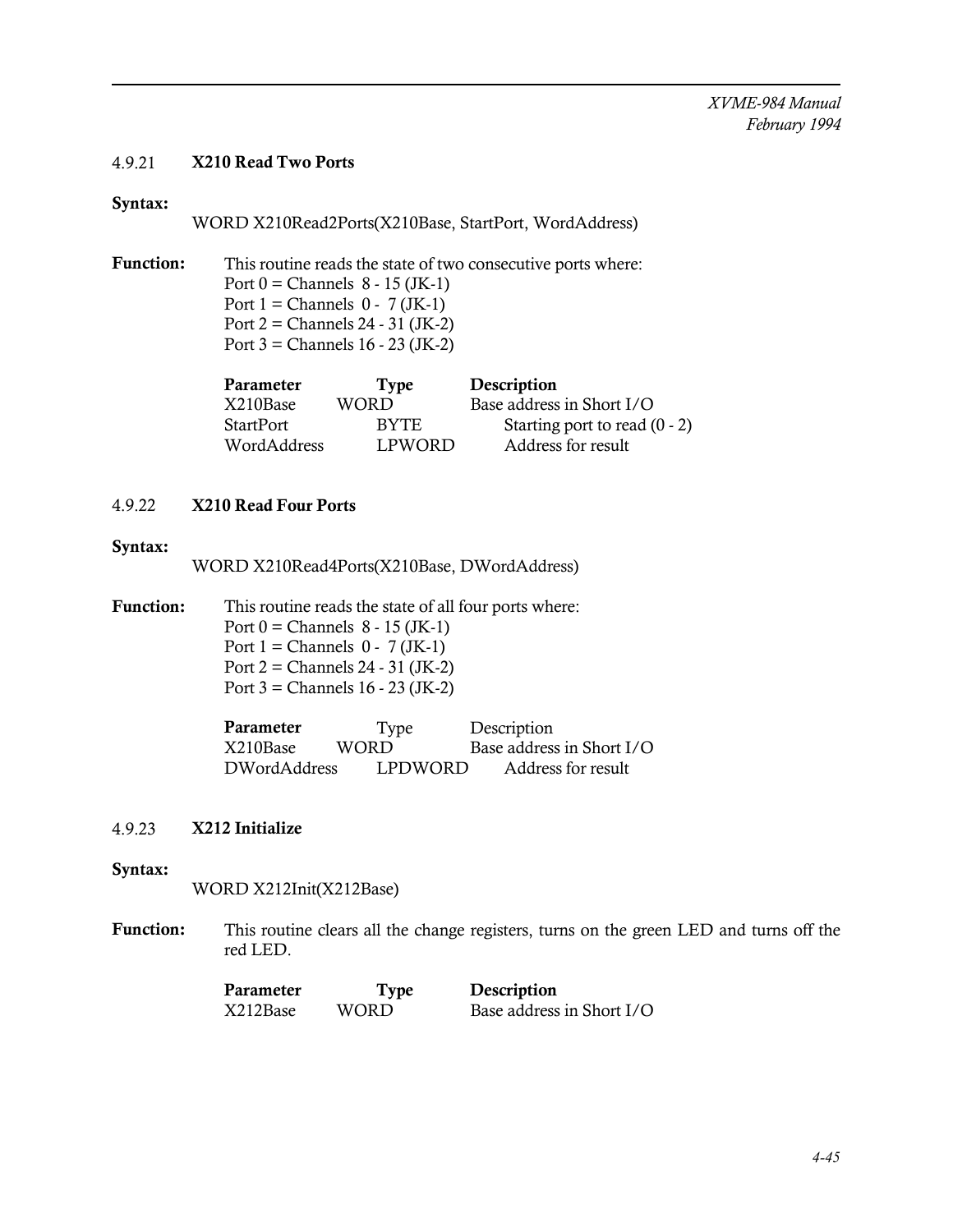#### 4.9.24 X212 Interrupt Disable

#### Syntax:

WORD X212IntDisable(X212Base)

Function: This routine turns off the interrupt enable bit in the status control register.

| Parameter | Type  | Description               |
|-----------|-------|---------------------------|
| X212Base  | WORD. | Base address in Short I/O |

## 4.9.25 X212 Read

#### Syntax:

WORD X212Read(X212Base, Register, ByteAddress)

Function: This routine reads a register from the XVME-212.

| Parameter          | Type   | Description               |
|--------------------|--------|---------------------------|
| X212Base           | WORD.  | Base address in Short I/O |
| Register           | WORD   | Register to read          |
| <b>ByteAddress</b> | LPBYTE | Address for result        |

## 4.9.26 X212 Read Channel

#### Syntax:

WORD X212ReadChannel(X212Base, Channel, RegisterSet, ByteAddress)

Function: This routine reads a channel from either the change or data register. The value returned in ByteAddress will be 0 if the channel is not set or 1 if the channel is set.

| Parameter          | Type        | Description                       |
|--------------------|-------------|-----------------------------------|
| X212Base           | WORD        | Base address in Short I/O         |
| Channel            | <b>BYTE</b> | Channel number to read $(0 - 31)$ |
| RegisterSet        | <b>BYTE</b> | 0 - Change register               |
|                    |             | 1 - Data register                 |
| <b>ByteAddress</b> | LPBYTE      | Address for result                |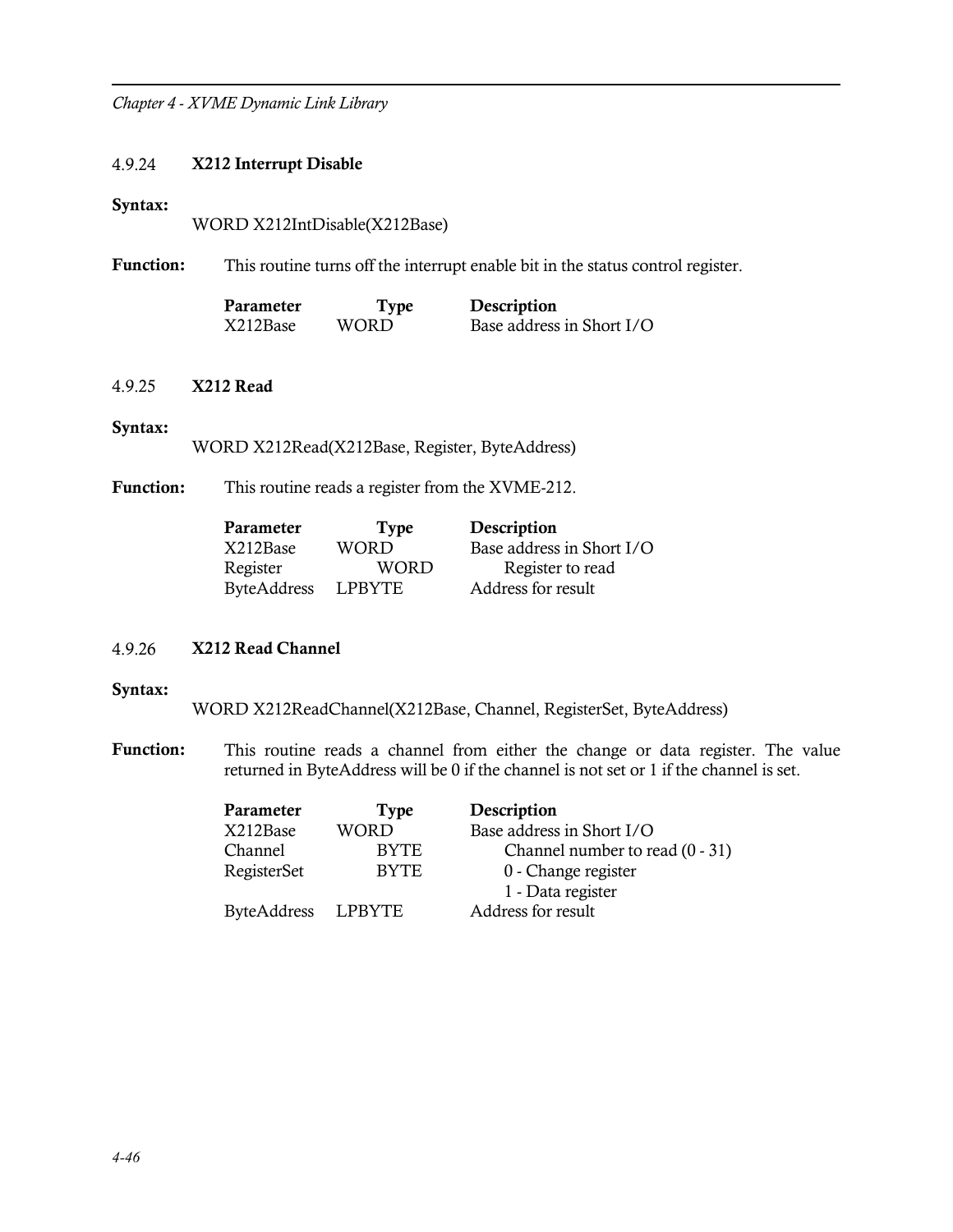## 4.9.27 X212 Read Scan

## Syntax:

WORD X212ReadScan(X212Base, CRStatusAddr, DRStatusAddr, Port)

Function: This routine reads the change and data register pair.

| Parameter    | Type        | Description                        |
|--------------|-------------|------------------------------------|
| X212Base     | <b>WORD</b> | Base address in Short I/O          |
| CRStatusAddr | LPBYTE      | Address for change register result |
| DRStatusAddr | LPBYTE      | Address for data register result   |
| Port         | Byte        | Identifies port to read $(0 - 3)$  |
|              |             |                                    |

## 4.9.28 X212 Read Word

#### Syntax:

WORD X212ReadWord(X212Base, Register, WordAddress)

Function: This routine reads two consecutive registers from the XVME-212.

| Parameter   | <b>Type</b>   | Description               |
|-------------|---------------|---------------------------|
| X212Base    | WORD          | Base address in Short I/O |
| Register    | <b>WORD</b>   | Starting register to read |
| WordAddress | <b>LPWORD</b> | Address for result        |

#### 4.9.29 X212 Read Word Scan

#### Syntax:

X212ReadWordScan(X212Base, CRStatusAddr, DRStatusAddr, Port)

Function: This routine reads the two pairs of change and data registers.

| Parameter    | <b>Type</b> | Description                                |
|--------------|-------------|--------------------------------------------|
| X212Base     | WORD        | Base address in Short I/O                  |
| CRStatusAddr | LPWORD      | Address for change register result         |
| DRStatusAddr | LPWORD      | Address for data register result           |
| Port         | Byte        | Identifies starting port to read $(0 - 2)$ |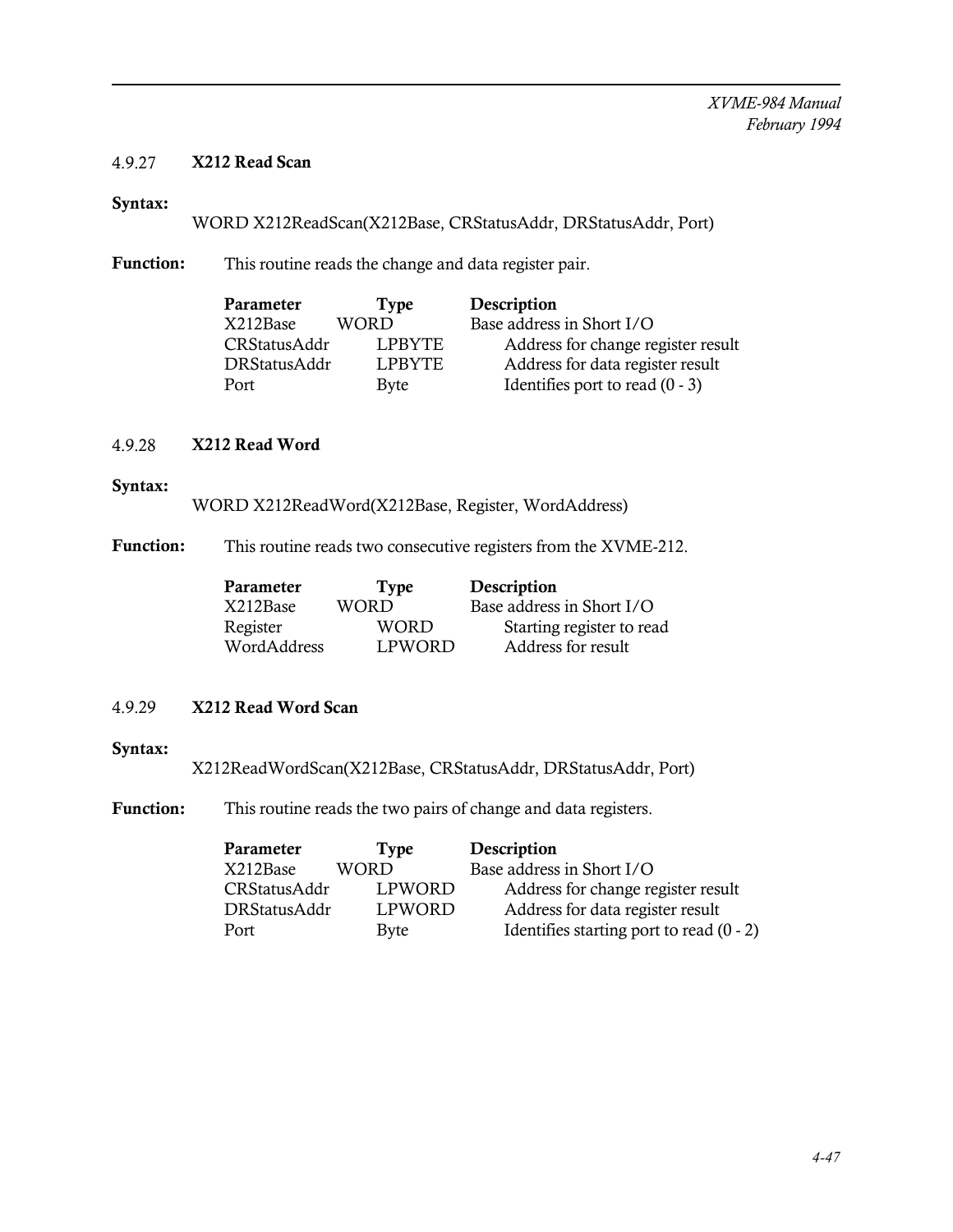## 4.9.30 X212 Write

#### Syntax:

WORD X212Write(X212Base, Register, Byte)

Function: This routine writes to a register in the XVME-212.

| Parameter | <b>Type</b> | Description               |
|-----------|-------------|---------------------------|
| X212Base  | <b>WORD</b> | Base address in Short I/O |
| Register  | WORD        | Register to write to      |
| Byte      | <b>BYTE</b> | Byte to write             |

## 4.9.31 X212 Write Word

#### Syntax:

WORD X212WriteWord(X212Base, Register, Word)

Function: This routine writes to two consecutive registers in the XVME-212.

| <b>Type</b> | Description                   |
|-------------|-------------------------------|
| <b>WORD</b> | Base address in Short I/O     |
| WORD        | Starting register to write to |
| <b>WORD</b> | Word to write                 |
|             |                               |

## 4.9.32 X220 Read

## Syntax:

WORD X220Read(X220Base, Register, ByteAddress)

Function: This routine reads a register from the XVME-220.

| Parameter   | <b>Type</b> | Description               |
|-------------|-------------|---------------------------|
| X220Base    | <b>WORD</b> | Base address in Short I/O |
| Register    | WORD        | Register to read          |
| ByteAddress | LPBYTE      | Address for result        |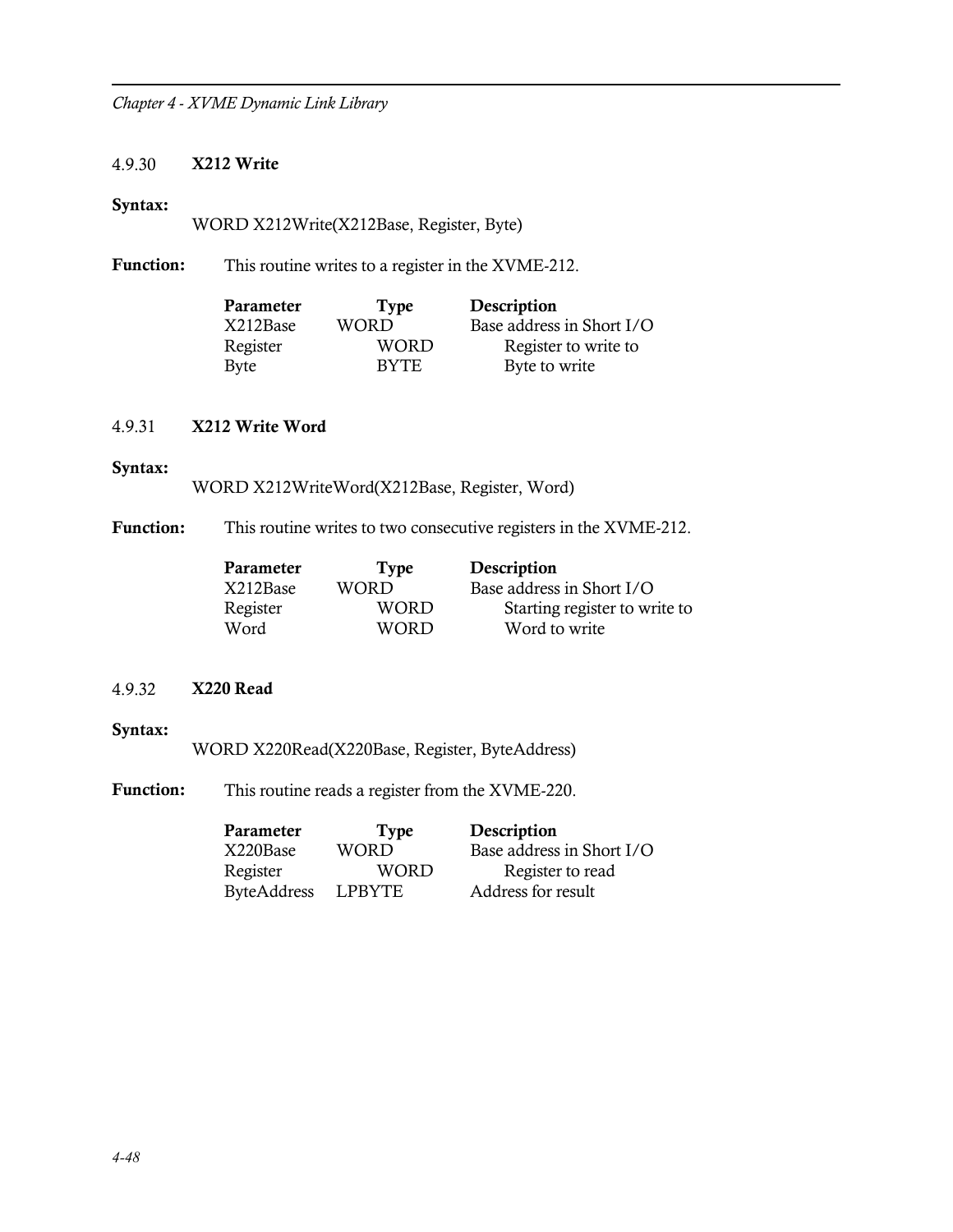## 4.9.33 X220 Read All

## Syntax:

## WORD X220ReadAll(X220Base, DWordAddress)

Function: This routine reads the status of the four output ports.

| Parameter    | Type    | Description               |
|--------------|---------|---------------------------|
| X220Base     | WORD.   | Base address in Short I/O |
| DWordAddress | LPDWORD | Address for result        |

#### 4.9.34 X220 Read Channel

#### Syntax:

WORD X220ReadChannel(X220Base, Channel, ByteAddress)

Function: This routine reads a channel from the XVME-220. The value returned in ByteAddress will be 0 if the channel is not set or 1 if the channel is set.

| Channel number to read $(0 - 31)$ |
|-----------------------------------|
|                                   |
|                                   |

## 4.9.35 X220 Read Word

#### Syntax:

WORD X220ReadWord(X220Base, Register, WordAddress)

Function: This routine reads two consecutive registers from the XVME-220.

| Parameter   | <b>Type</b> | Description               |
|-------------|-------------|---------------------------|
| X220Base    | <b>WORD</b> | Base address in Short I/O |
| Register    | <b>WORD</b> | Starting register to read |
| WordAddress | LPWORD      | Address for result        |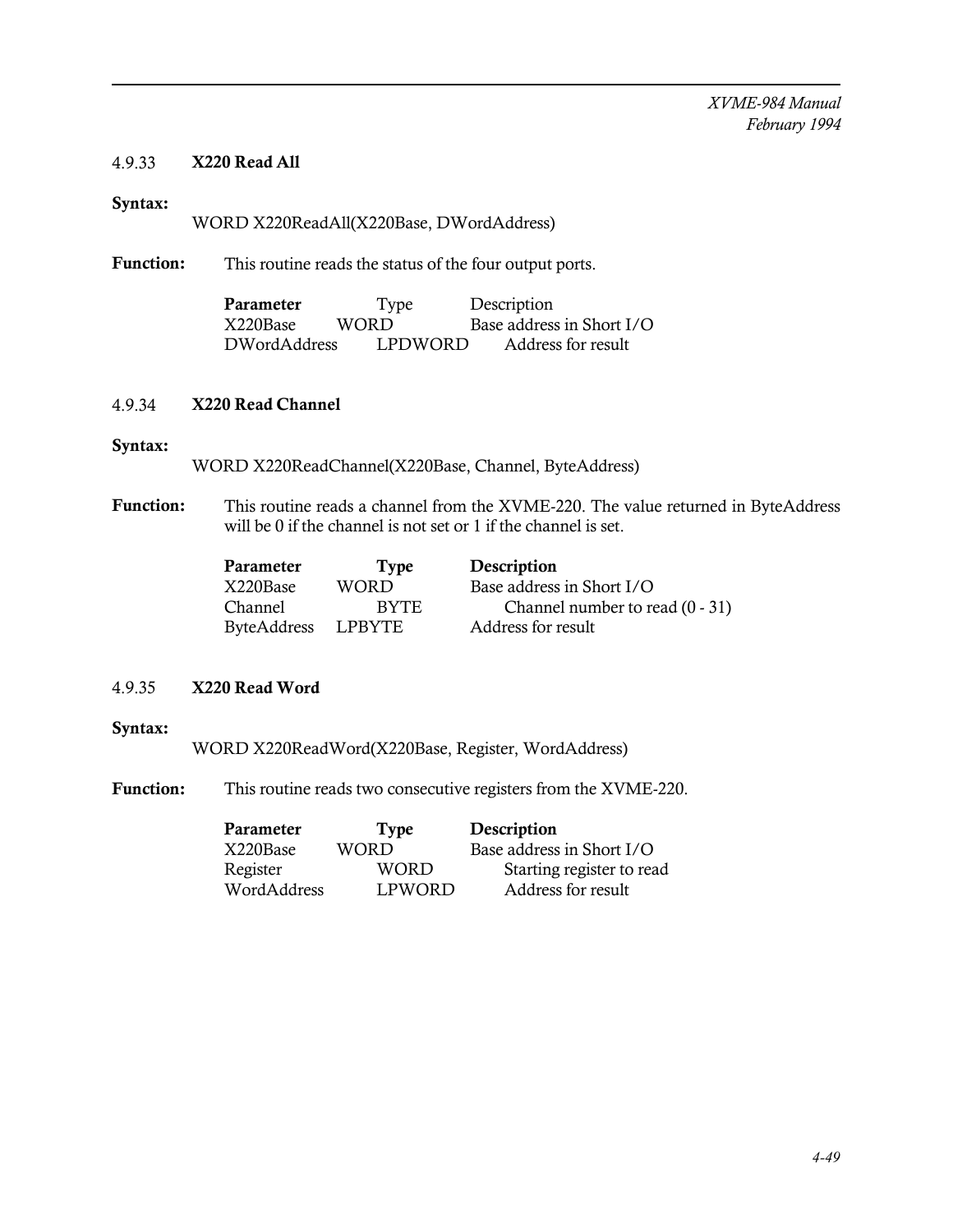## 4.9.36 X220 Reset

#### Syntax:

WORD X220Reset(X220Base)

Function: This routine sets all the XVME-220 output port configuration registers to 0.

| Parameter | Type  | Description               |
|-----------|-------|---------------------------|
| X220Base  | WORD. | Base address in Short I/O |

## 4.9.37 X220 Write

#### Syntax:

WORD X220Write(X220Base, Register, Byte)

Function: This routine writes to a register in the XVME-220.

| Parameter | <b>Type</b> | Description               |
|-----------|-------------|---------------------------|
| X220Base  | <b>WORD</b> | Base address in Short I/O |
| Register  | WORD        | Register to write to      |
| Byte      | <b>BYTE</b> | Byte to write             |

## 4.9.38 X220 Write All

## Syntax:

WORD X220WriteAll(X220Base, DWord)

Function: This routine configures all four output ports.

| Parameter | <b>Type</b>  | Description               |
|-----------|--------------|---------------------------|
| X220Base  | WORD.        | Base address in Short I/O |
| DWord     | <b>DWORD</b> | Port configuration data   |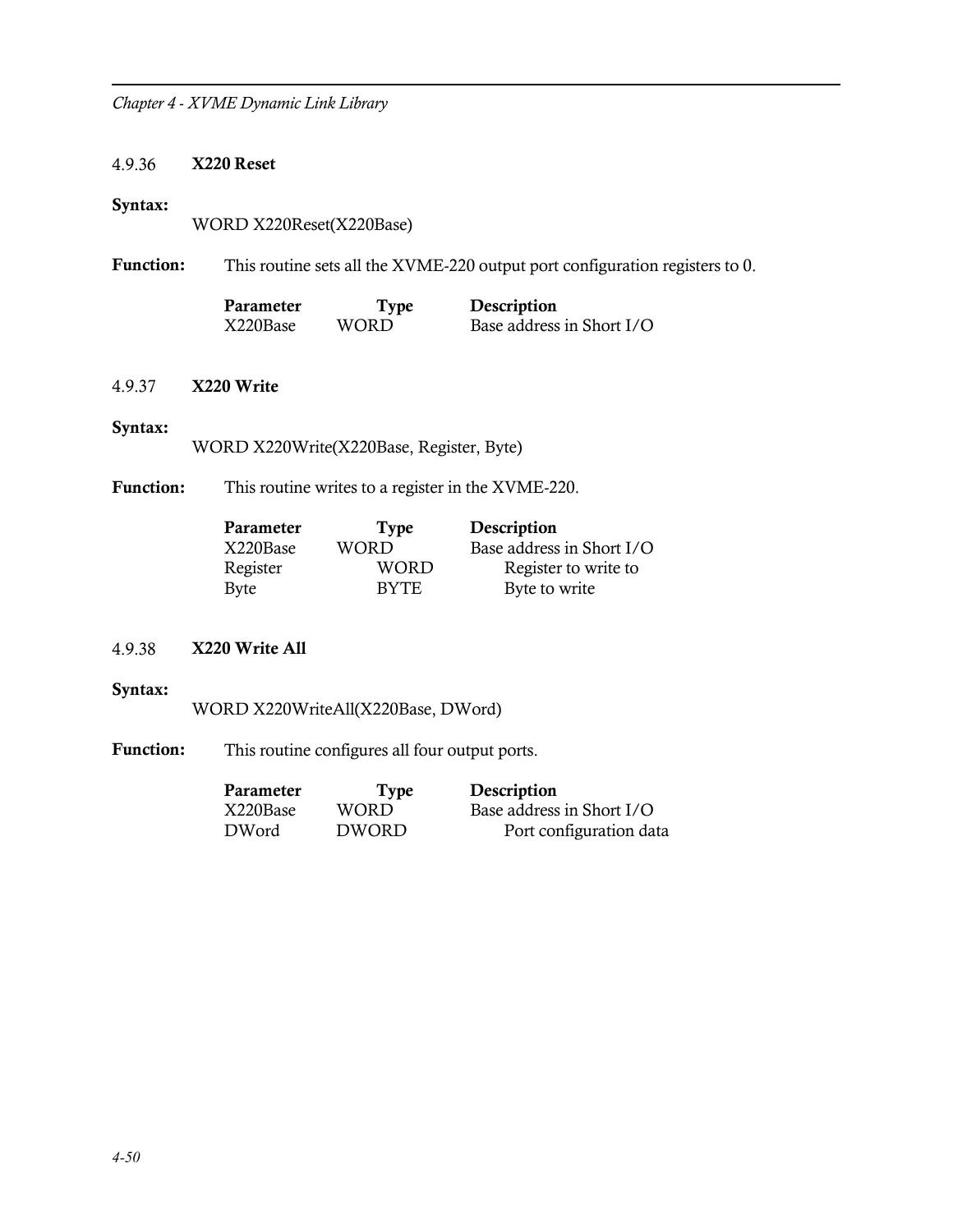## 4.9.39 X220 Write Channel

## Syntax:

WORD X220WriteChannel(X220Base, Channel, Byte)

Function: This routine sets a channel in the XVME-220.

| Parameter      | Type        | Description                          |
|----------------|-------------|--------------------------------------|
| X220Base       | WORD        | Base address in Short I/O            |
| <b>Channel</b> | <b>BYTE</b> | Channel number to write $(0 - 31)$   |
| Byte           | <b>BYTE</b> | State to set the channel to (0 or 1) |

#### 4.9.40 X220 Write Word

### Syntax:

WORD X220WriteWord(X220Base, Register, Word)

Function: This routine writes to two consecutive registers in the XVME-220.

| Type        | Description                   |
|-------------|-------------------------------|
| WORD        | Base address in Short I/O     |
| WORD        | Starting register to write to |
| <b>WORD</b> | Word to write                 |
|             |                               |

## 4.9.41 X240 Read

#### Syntax:

WORD X240Read(X240Base, Register, ByteAddress)

Function: This routine reads a register from the XVME-240.

| Parameter          | Type          | Description               |
|--------------------|---------------|---------------------------|
| X240Base           | <b>WORD</b>   | Base address in Short I/O |
| Register           | <b>WORD</b>   | Register to read          |
| <b>ByteAddress</b> | <b>LPBYTE</b> | Address for result        |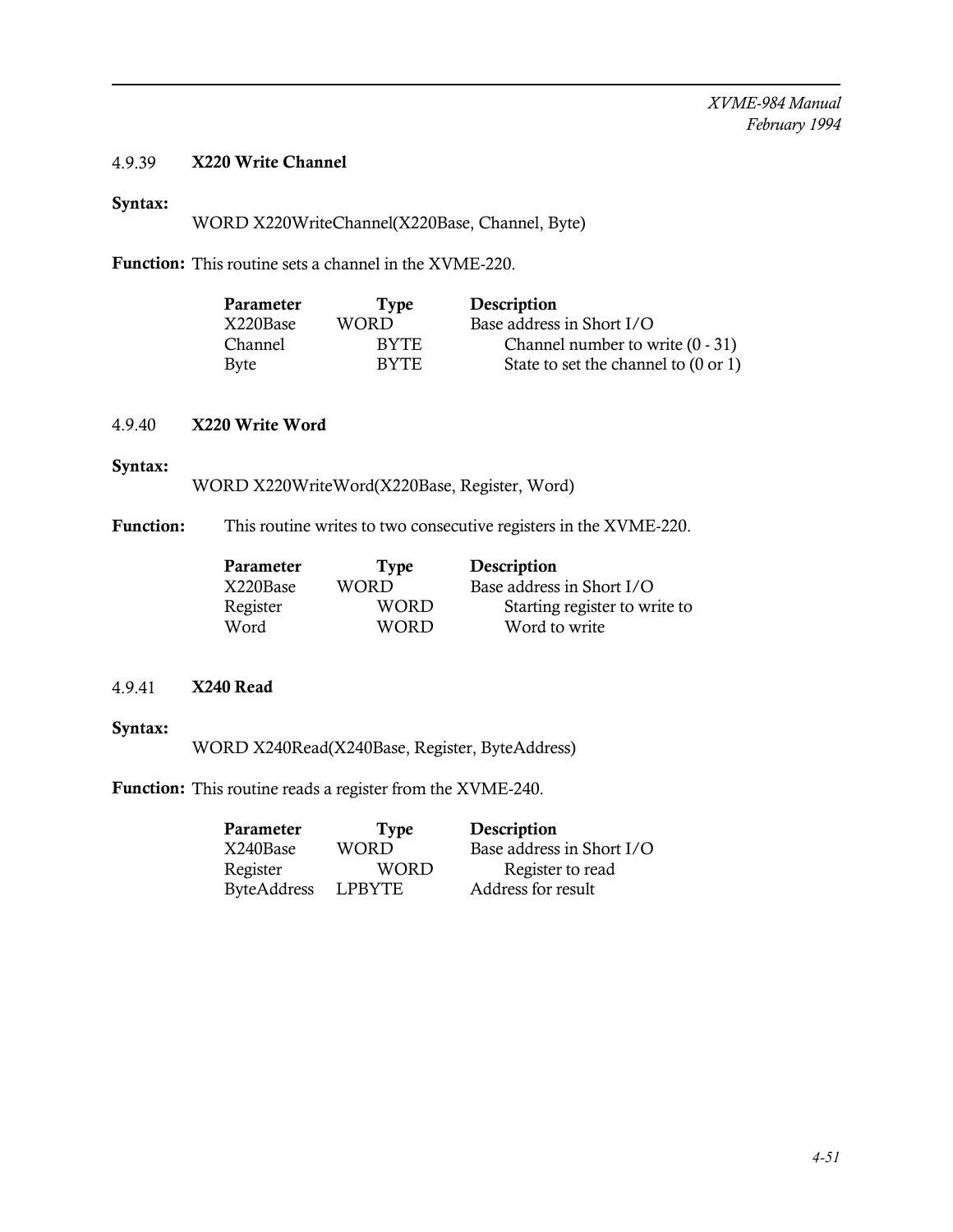#### 4.9.42 X240 Read Word

#### Syntax:

WORD X240ReadWord(X240Base, Register, WordAddress)

Function: This routine reads two consecutive registers from the XVME-240.

| Parameter   | <b>Type</b> | Description               |
|-------------|-------------|---------------------------|
| X240Base    | WORD        | Base address in Short I/O |
| Register    | <b>WORD</b> | Starting register to read |
| WordAddress | LPWORD      | Address for result        |

#### 4.9.43 X240 Reset

## Syntax:

WORD X240Reset(X240Base)

Function: This routine resets the XVME-240 by setting the interrupt mask to 0 and output flags to low, clearing the interrupt latches, and setting all ports as inputs.

| Parameter | Type  | Description               |
|-----------|-------|---------------------------|
| X240Base  | WORD. | Base address in Short I/O |

#### 4.9.44 X240 Write

#### Syntax:

WORD X240Write(X240Base, Register, Byte)

Function: This routine writes to a register in the XVME-240.

| Parameter   | <b>Type</b> | Description               |
|-------------|-------------|---------------------------|
| X240Base    | WORD        | Base address in Short I/O |
| Register    | WORD        | Register to write to      |
| <b>Byte</b> | <b>BYTE</b> | Byte to write             |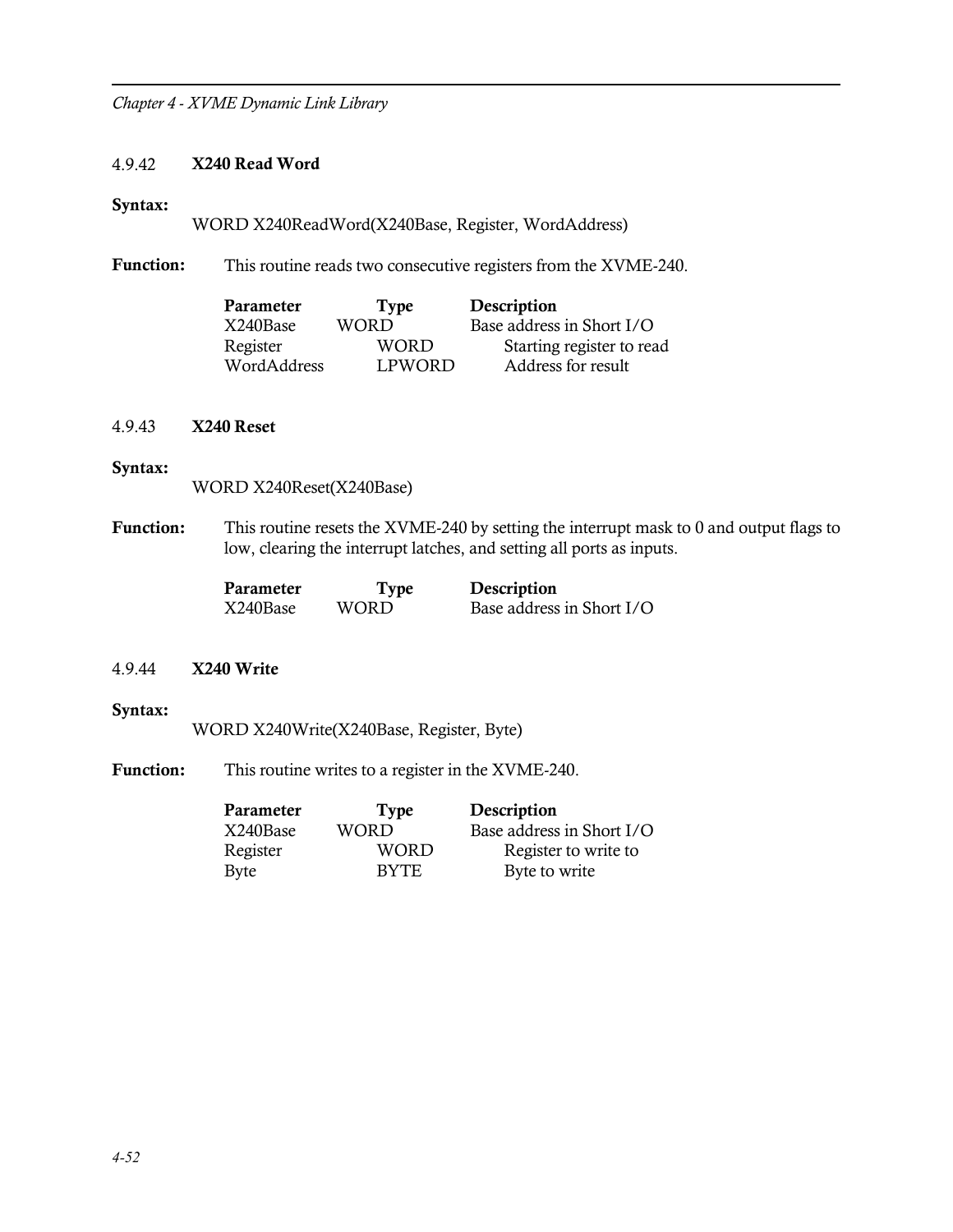## 4.9.45 X244 Read

## Syntax:

WORD X244Read(X244Base, Register, Type, ByteAddress)

Function: This routine reads a register from the XVME-244.

| Parameter          | Type        | Description                   |
|--------------------|-------------|-------------------------------|
| X244Base           | <b>WORD</b> | Base address in Short I/O     |
| Register           | <b>WORD</b> | Register to read $(0 - 3)$    |
| Type               | WORD        | STATUS REG.<br>OUTPUT<br>REG, |
|                    |             | FILTERED REG or INPUT REG     |
| ByteAddress LPBYTE |             | Address for result            |
|                    |             |                               |

## 4.9.46 X244 Read All

#### Syntax:

WORD X244ReadAll(X244Base, Type, DWordAddress)

Function: This routine reads the status of four registers.

| <b>Parameter</b> | Type    | Description                  |
|------------------|---------|------------------------------|
| X244Base         | WORD    | Base address in Short I/O    |
| Type             | WORD    | OUTPUT REG, FILTERED REG, or |
|                  |         | <b>INPUT REG</b>             |
| DWordAddress     | LPDWORD | Address for result           |

## 4.9.47 X244 Read Channel

#### Syntax:

WORD X244ReadChannel(X244Base, Channel, Type, ByteAddress)

Function: This routine reads a channel from the XVME-244. The value returned in ByteAddress will be 0 if the channel is not set or 1 if the channel is set.

| Parameter          | Type        | Description                       |
|--------------------|-------------|-----------------------------------|
| X244Base           | WORD        | Base address in Short I/O         |
| Channel            | <b>BYTE</b> | Channel number to read $(0 - 31)$ |
| Type               | WORD        | OUTPUT REG, FILTERED REG, or      |
|                    |             | <b>INPUT REG</b>                  |
| ByteAddress LPBYTE |             | Address for result                |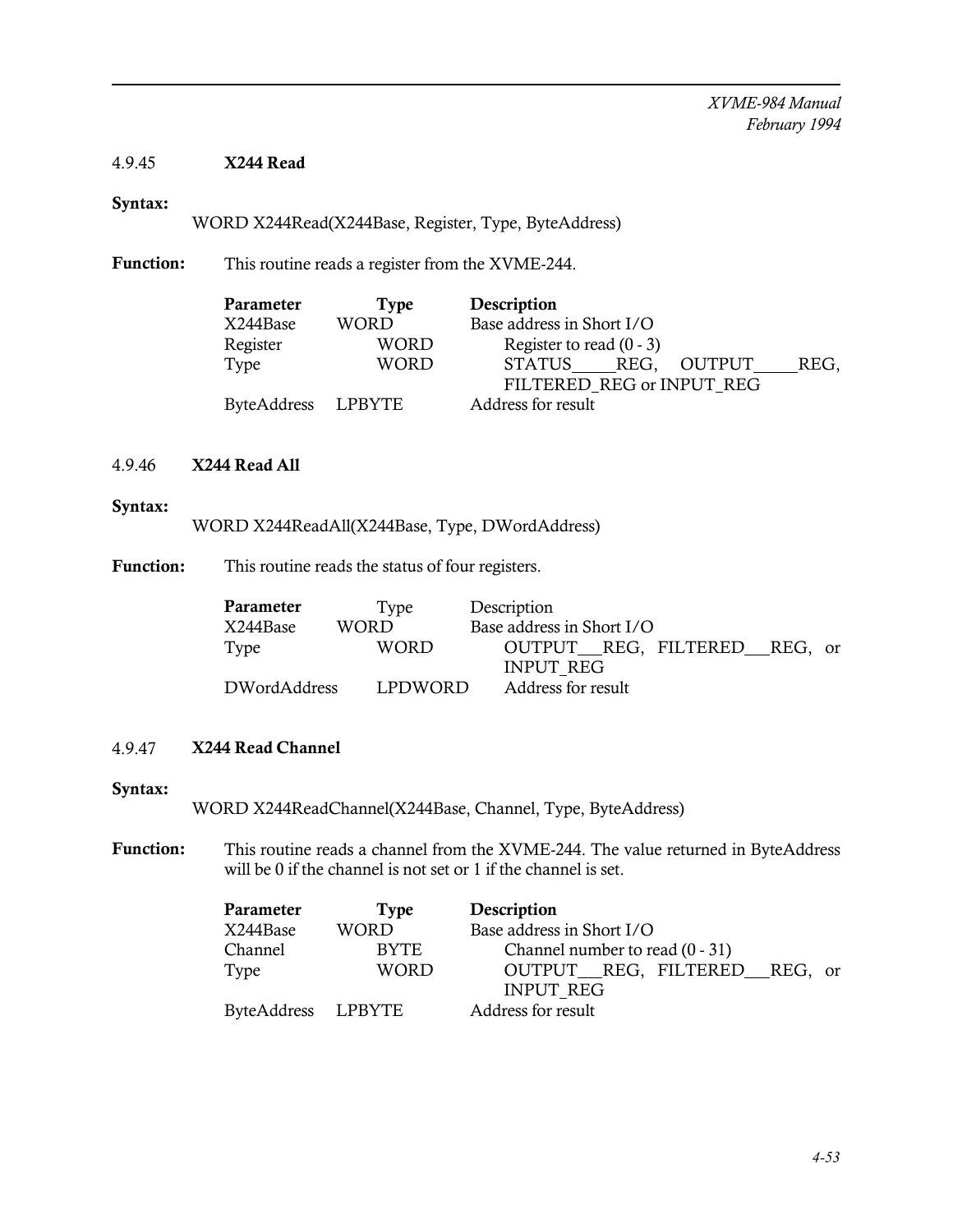#### 4.9.48 X244 Read Word

#### Syntax:

WORD X244ReadWord(X244Base, StartReg, Type, WordAddress)

Function: This routine reads two consecutive registers from the XVME-244.

| Parameter       | Type        | Description                        |
|-----------------|-------------|------------------------------------|
| X244Base        | <b>WORD</b> | Base address in Short I/O          |
| <b>StartReg</b> | <b>WORD</b> | Starting register to read (0 or 2) |
| Type            | <b>WORD</b> | OUTPUT REG, FILTERED REG, or       |
|                 |             | <b>INPUT REG</b>                   |
| WordAddress     | LPWORD      | Address for result                 |

## 4.9.49 X244 Reset

#### Syntax:

WORD X244Reset(X244Base)

Function: This routine sets all the XVME-244 output port configuration registers to 0.

| Parameter | Type  | Description               |
|-----------|-------|---------------------------|
| X244Base  | WORD. | Base address in Short I/O |

#### 4.9.50 X244 Write

#### Syntax:

WORD X244Write(X244Base, Register, Type, Byte)

Function: This routine writes to a register in the XVME-244.

| Type        | Description                    |
|-------------|--------------------------------|
| WORD        | Base address in Short I/O      |
| <b>WORD</b> | Register to write to $(0 - 3)$ |
| <b>WORD</b> | STATUS REG or OUTPUT REG       |
| <b>BYTE</b> | Byte to write                  |
|             |                                |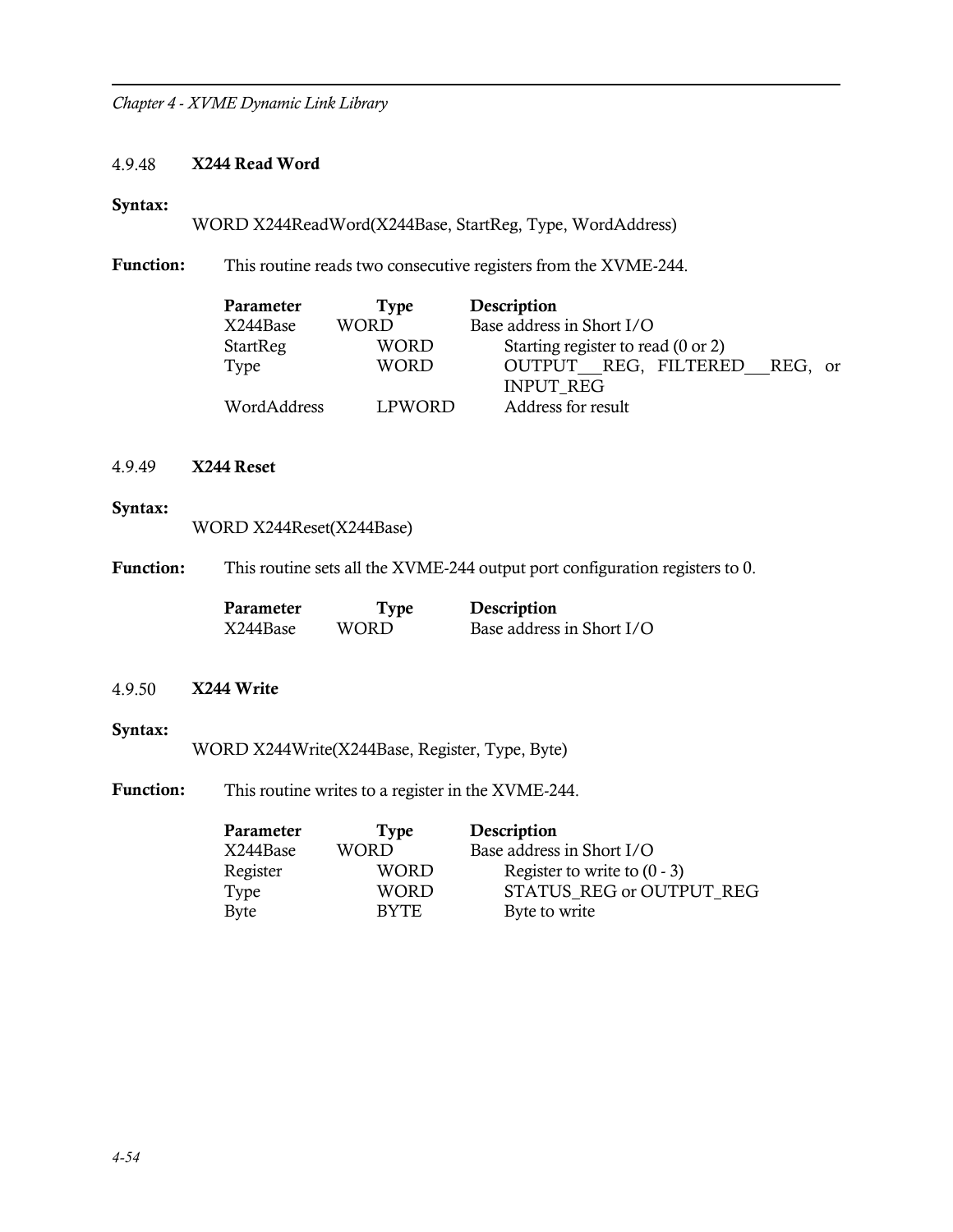## 4.9.51 X244 Write All

## Syntax:

WORD X244WriteAll(X244Base, DWord)

Function: This routine configures all four output registers.

| Parameter | <b>Type</b>  | Description               |
|-----------|--------------|---------------------------|
| X244Base  | WORD.        | Base address in Short I/O |
| DWord     | <b>DWORD</b> | Port configuration data   |

## 4.9.52 X244 Write Channel

## Syntax:

WORD X244WriteChannel(X244Base, Channel, Byte)

## Function: This routine sets an output channel in the XVME-244.

| Parameter      | Type        | Description                          |
|----------------|-------------|--------------------------------------|
| X244Base       | WORD        | Base address in Short I/O            |
| <b>Channel</b> | <b>BYTE</b> | Channel number to write $(0 - 31)$   |
| Byte           | <b>BYTE</b> | State to set the channel to (0 or 1) |

## 4.9.53 X244 Write Word

## Syntax:

WORD X244WriteWord(X244Base, StartReg, Word)

Function: This routine writes to two consecutive output registers in the XVME-244.

| Parameter | Type  | Description                            |
|-----------|-------|----------------------------------------|
| X244Base  | WORD  | Base address in Short I/O              |
| StartReg  | WORD  | Starting register to write to (0 or 2) |
| Word      | WORD. | Word to write                          |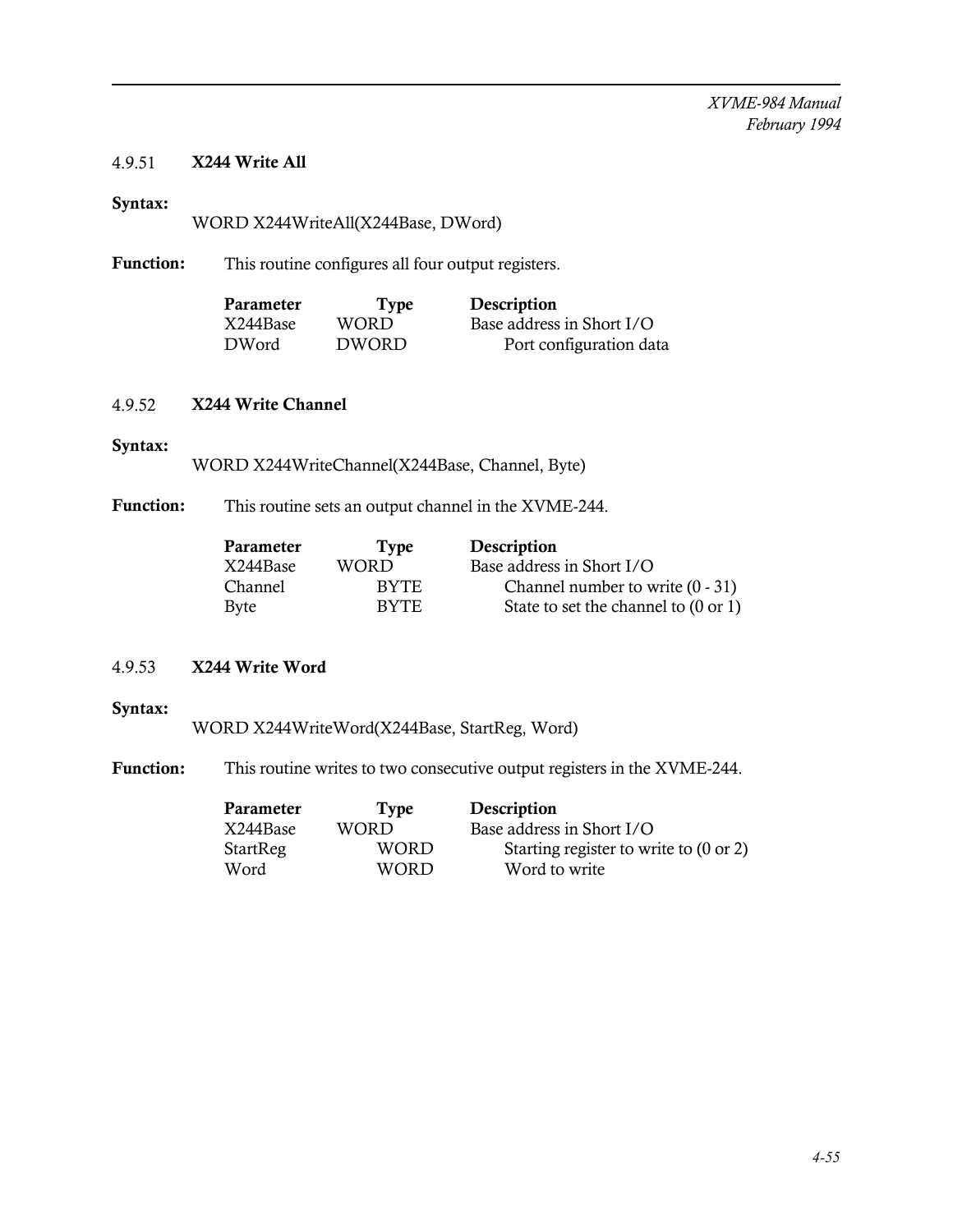## 4.9.54 X260 Read

#### Syntax:

WORD X260Read(X260Base, Register, ByteAddress)

Function: This routine reads a register from the XVME-260.

| Parameter          | <b>Type</b>   | Description               |
|--------------------|---------------|---------------------------|
| X260Base           | <b>WORD</b>   | Base address in Short I/O |
| Register           | WORD          | Register to read          |
| <b>ByteAddress</b> | <b>LPBYTE</b> | Address for result        |

#### 4.9.55 X260 Read All

#### Syntax:

WORD X260ReadAll(X260Base, DWordAddress)

Function: This routine reads the status of the four output ports.

| Parameter    | Type    | Description               |
|--------------|---------|---------------------------|
| X260Base     | WORD.   | Base address in Short I/O |
| DWordAddress | LPDWORD | Address for result        |

## 4.9.56 X260 Read Channel

#### Syntax:

WORD X260ReadChannel(X260Base, Channel, ByteAddress)

Function: This routine reads a channel from the XVME-260. The value returned in ByteAddress will be 0 if the channel is not set or 1 if the channel is set.

| Parameter   | Type   | Description                       |
|-------------|--------|-----------------------------------|
| X260Base    | WORD.  | Base address in Short I/O         |
| Channel     | BYTE.  | Channel number to read $(0 - 31)$ |
| ByteAddress | LPBYTE | Address for result                |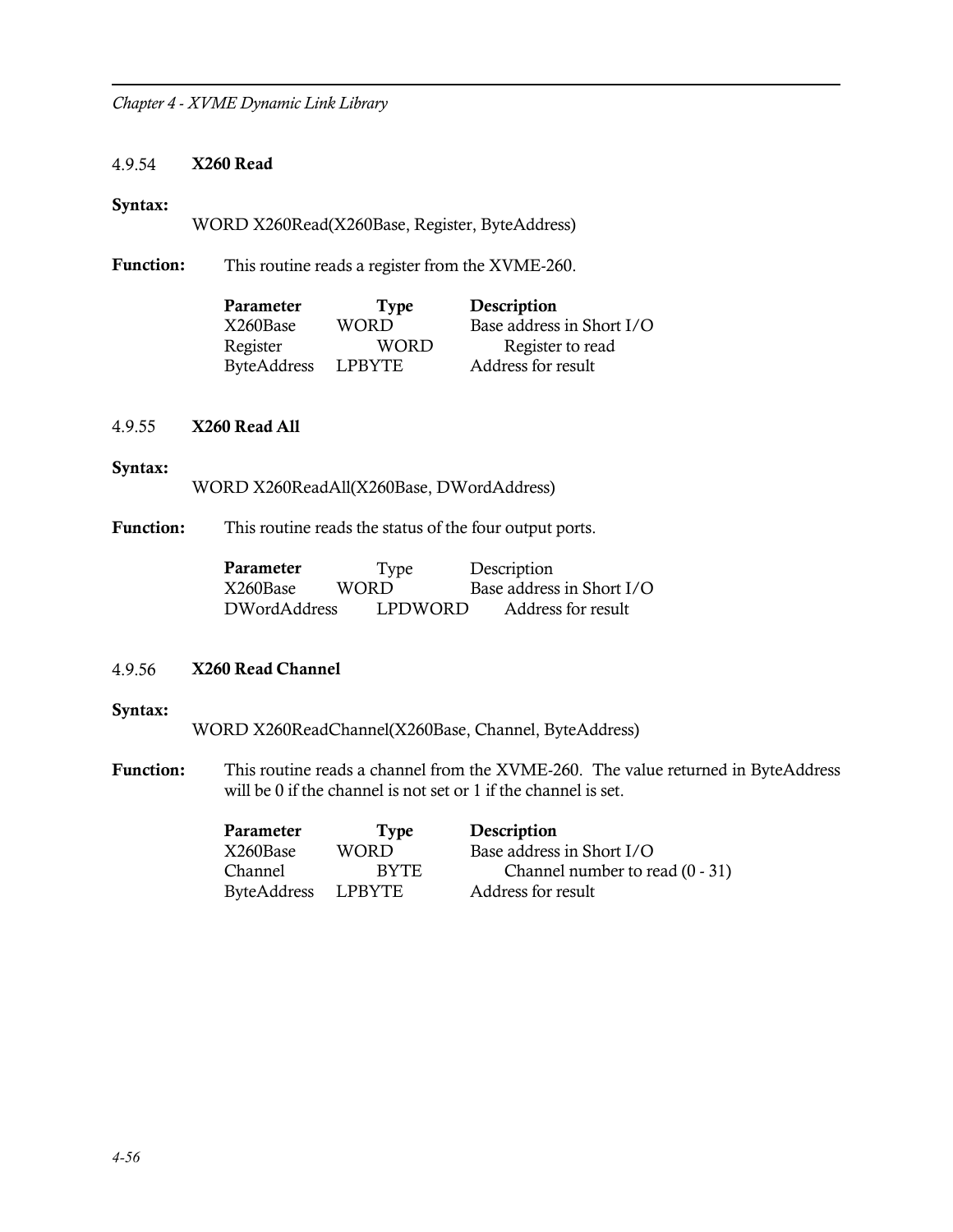## 4.9.57 X260 Read Word

## Syntax:

WORD X260ReadWord(X260Base, Register, WordAddress)

Function: This routine reads two consecutive registers from the XVME-260.

| Parameter   | Type          | Description               |
|-------------|---------------|---------------------------|
| X260Base    | WORD          | Base address in Short I/O |
| Register    | WORD          | Starting register to read |
| WordAddress | <b>LPWORD</b> | Address for result        |

#### 4.9.58 X260 Write

## Syntax:

WORD X260Write(X260Base, Register, Byte)

Function: This routine writes to a register in the XVME-260.

| Parameter | <b>Type</b> | Description               |
|-----------|-------------|---------------------------|
| X260Base  | <b>WORD</b> | Base address in Short I/O |
| Register  | WORD        | Register to write to      |
| Byte      | <b>BYTE</b> | Byte to write             |

## 4.9.59 X260 Write All

## Syntax:

WORD X260WriteAll(X260Base, DWord)

Function: This routine configures all four output ports.

| Parameter | Type         | Description               |
|-----------|--------------|---------------------------|
| X260Base  | WORD.        | Base address in Short I/O |
| DWord     | <b>DWORD</b> | Port configuration data   |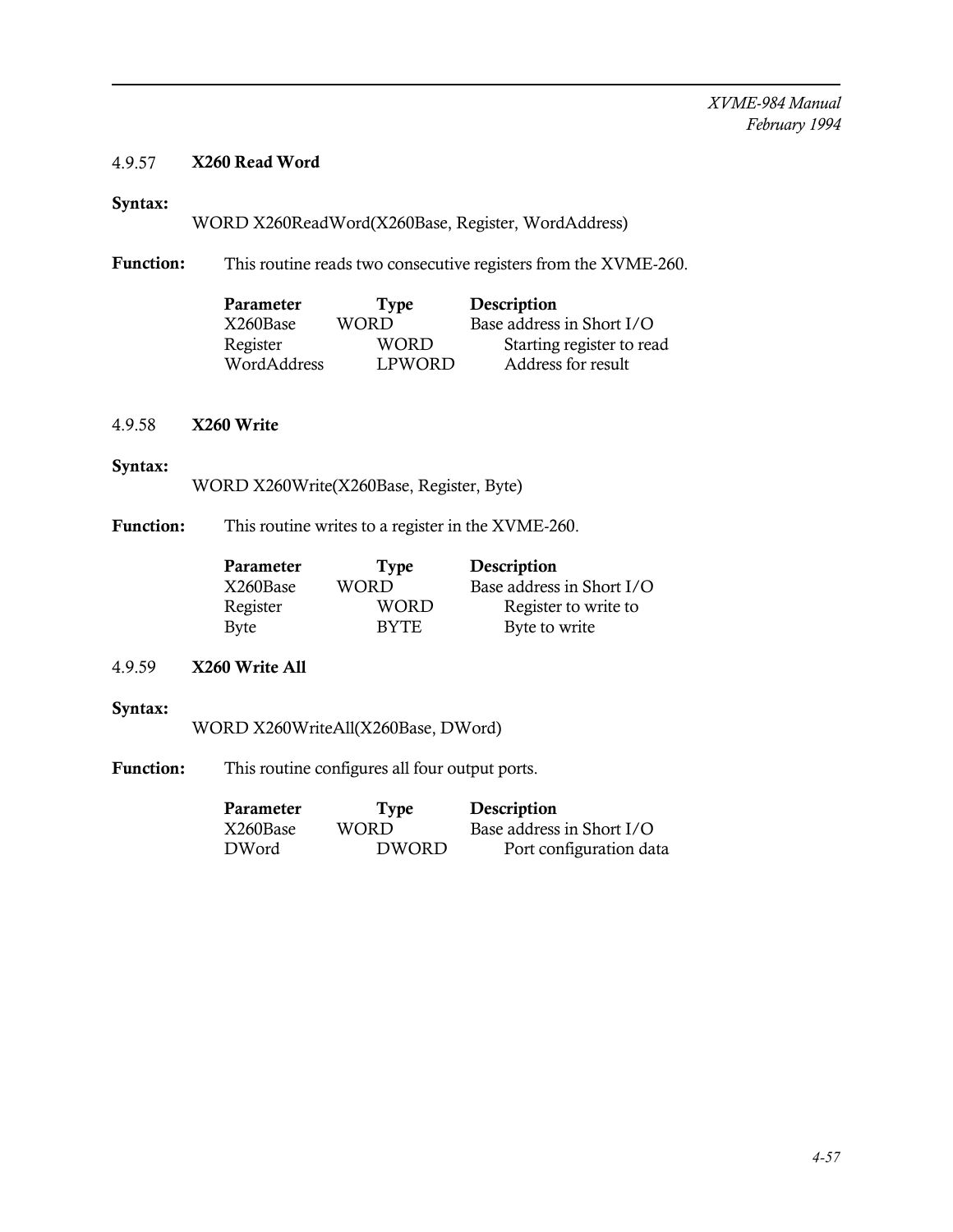## 4.9.60 X260 Write Channel

## Syntax:

WORD X260WriteChannel(X260Base, Channel, Byte)

Function: This routine sets a channel in the XVME-260.

| <b>Parameter</b> | Type        | Description                          |
|------------------|-------------|--------------------------------------|
| X260Base         | WORD        | Base address in Short I/O            |
| <b>Channel</b>   | <b>BYTE</b> | Channel number to write $(0 - 31)$   |
| Byte             | <b>BYTE</b> | State to set the channel to (0 or 1) |

## 4.9.61 X260 Write Word

## Syntax:

WORD X260WriteWord(X260Base, Register, Word)

Function: This routine writes to two consecutive registers in the XVME-260.

| Type        | Description                   |
|-------------|-------------------------------|
| WORD        | Base address in Short I/O     |
| WORD        | Starting register to write to |
| <b>WORD</b> | Word to write                 |
|             |                               |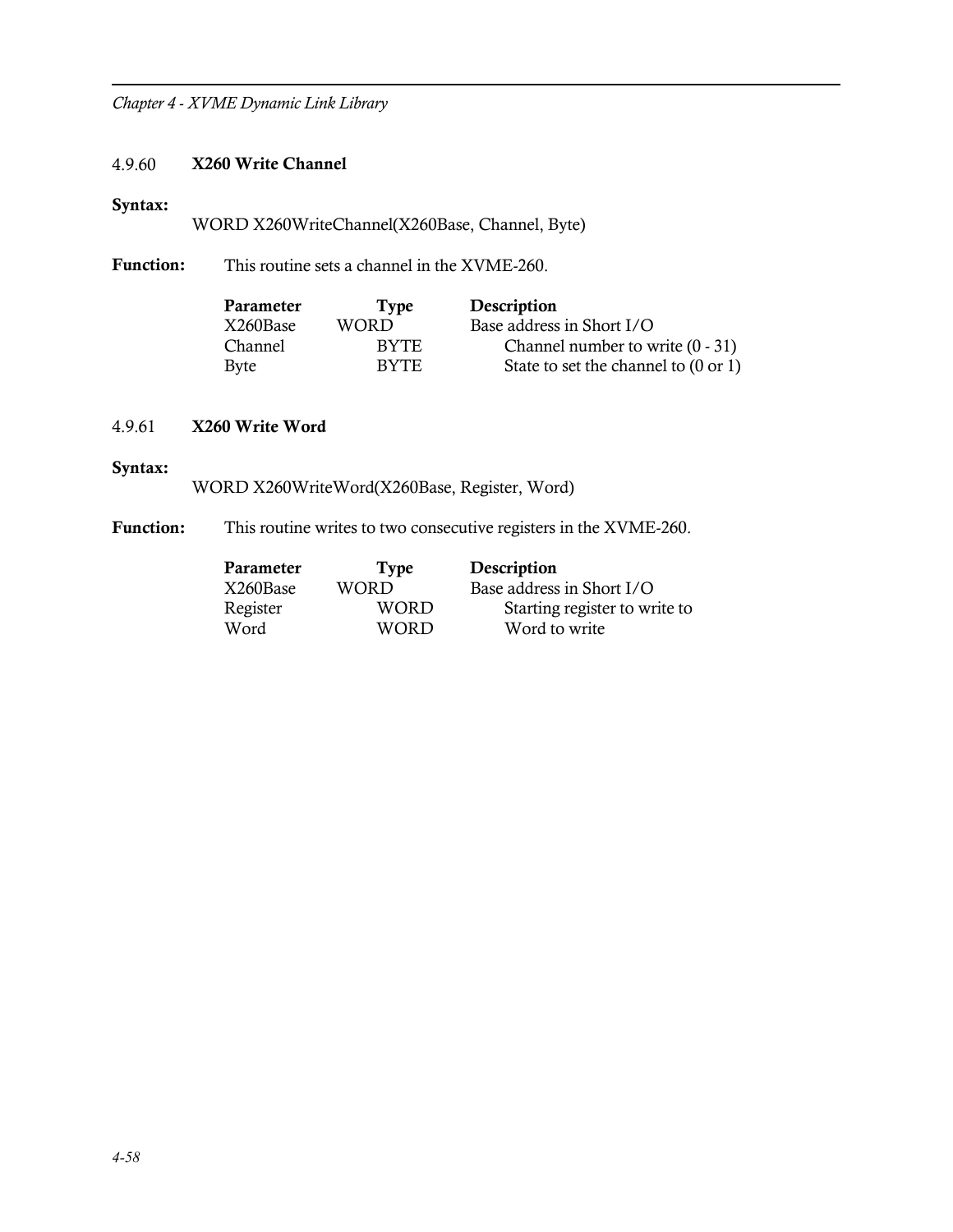#### **A**

About Menu 3-2 Analog I/O 1-4 Analog Library 4-19 X500 AD Read 4-19 X500 Force AD 4-20 X500 Interrupt 4-20 X500 Read 4-20 X500 Read Gain 4-21 X500 Reset 4-21 X500 Set Gain 4-21 X500 Set Mode 4-22 X500 Wait 4-22 X500 Write 4-22 X505 Output 4-23 X530 Channel Output 4-23 X530 Read 4-23 X530 Reset 4-24 X530 Wait 4-24 X530 Write 4-24 X540 AD Read 4-25 X540 Channel Output 4-25 X540 Force AD 4-25 X540 Interrupt 4-26 X540 Read 4-26 X540 Read Gain 4-26 X540 Reset 4-27 X540 Set Gain 4-27 X540 Set Mode 4-27 X540 Wait 4-28 X540 Write 4-28 X560 AD Read 4-28 X560 Force AD 4-29 X560 Interrupt 4-29 X560 Read 4-29 X560 Reset 4-30 X560 Set Gain 4-30 X560 Set Mode 4-30 X560 Wait 4-31 X560 Write 4-31 X566 Read 4-31 X566 Reset 4-32 X566 Set Clock 4-32 X566 Set Sample Clock 4-32 X566 Write 4-33 X566 Write Word 4-33 Analog Menu Selection 3-2

#### **C**

Common Items to Routine Dialog Boxes Cancel 3-4 Data (hex): 3-4 OK 3-4 Register (Hexadecimal Address/Description) 3-4 X500Base (hex): 3-4 Counter Library 4-33 X203 Interrupt Initialize 4-34 X203 Read 4-34 X203 Reset 4-34 X203 Set Clock 4-35 X203 Write 4-35 X230 Build Command Block 4-36 X230 Build Command Block Buffer 4-36 X230 Execute Command 4-37 X230 Read 4-37 X230 Write 4-37 Counter Modules 1-4

## **D**

Digital I/O 1-3 Digital Library 4-38 X200 Counter Pre-Load 4-38 X200 Initialize 4-38 X200 Port A Direction 4-38 X200 Port B Direction 4-39 X200 Read 4-39 X200 Submode A 4-39 X200 Submode B 4-40 X200 Write 4-40 X201 Counter Pre-Load 4-40 X201 Initialize 4-41 X201 Port C Direction 4-41 X201 Port Direction 4-41 X201 Read 4-42 X201 Write 4-42 X202 Initialize 4-42 X202 Read 4-43 X202 Reset 4-43 X202 Write 4-43 X210 Read Channel 4-44 X210 Read Four Ports 4-45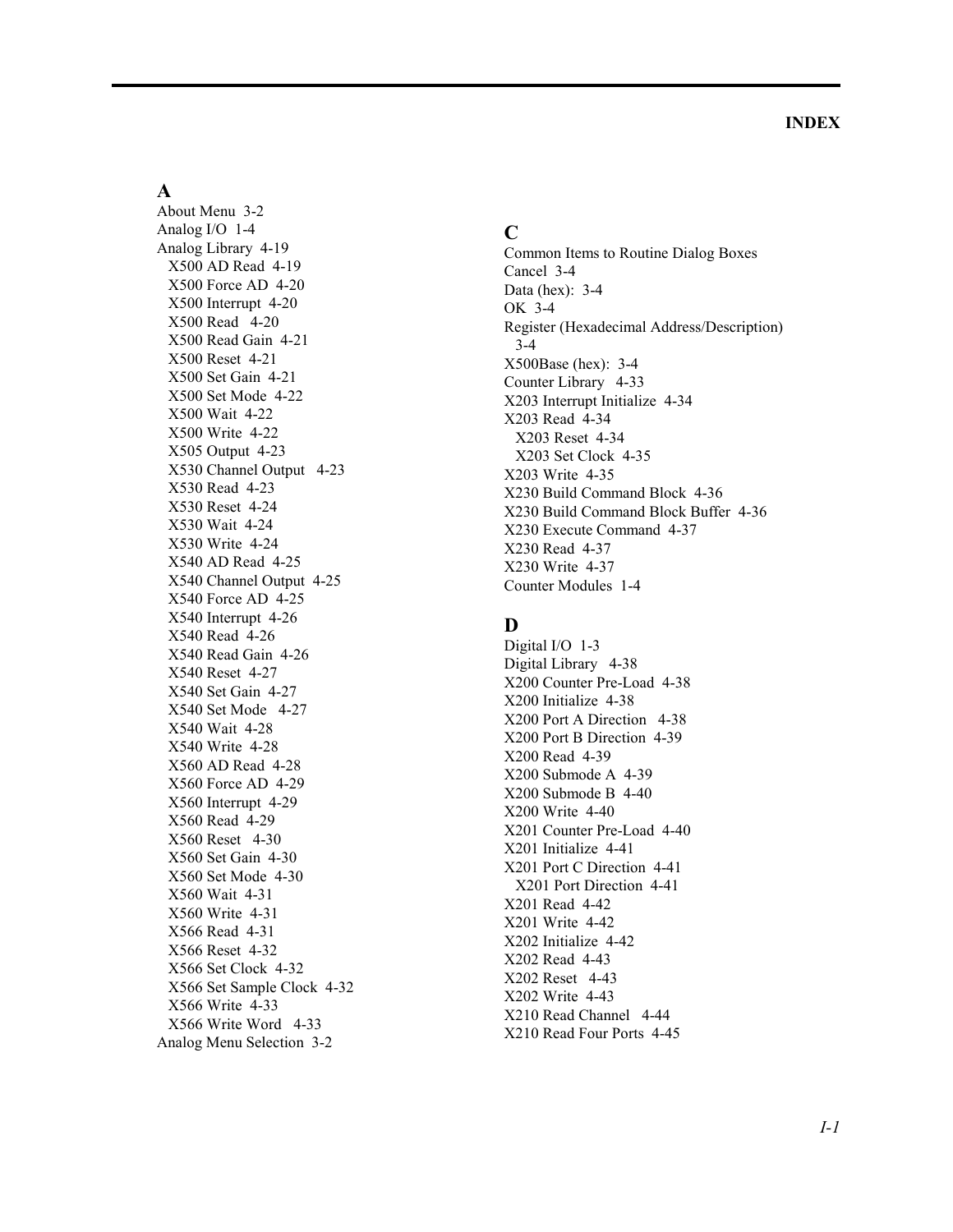#### *Index*

X210 Read Port 4-44 X210 Read Two Ports 4-45 X212 Initialize 4-45 Digital Library (*continued*) X212 Interrupt Disable 4-46 X212 Read 4-46 X212 Read Channel 4-46 X212 Read Scan 4-47 X212 Read Word 4-47 X212 Read Word Scan 4-47 X212 Write 4-48 X212 Write Word 4-48 X220 Read 4-48 X220 Read All 4-49 X220 Read Channel 4-49 X220 Read Word 4-49 X220 Reset 4-50 X220 Write 4-50 X220 Write All 4-50 X220 Write Channel 4-51 X220 Write Word 4-51 X240 Read 4-51 X240 Read Word 4-52 X240 Reset 4-52 X240 Write 4-52 X244 Read 4-53 X244 Read All 4-53 X244 Read Channel 4-53 X244 Read Word 4-54 X244 Reset 4-54 X244 Write 4-54 X244 Write All 4-55 X244 Write Channel 4-55 X244 Write Word 4-55 X260 Read 4-56 X260 Read All 4-56 X260 Read Channel 4-56 X260 Read Word 4-57 X260 Write 4-57 X260 Write All 4-57 X260 Write Channel 4-58 X260 Write Word 4-58 Disk Contents 1-6 Dual-Access Parameters Dialog Box 2-10 Dynamic Link Library 1-1

## **E**

EPROM 4-1 Error Codes 4-4

#### **G**

General Purpose Routines 4-5 Allocate Dual Port Memory 4-7 Disable NMI Interrupts 4-7 Disable VME Interrupts 4-8 Disable Watchdog Timer 4-8 Enable NMI Interrupts 4-8 Enable VME Interrupts 4-8 Enable Watchdog Timer 4-8 Free Dual Port Memory 4-9 Generate VMEbus Interrupt 4-9 Get Interrupt Address 4-9 Get Real Mode Window Data 8 4-10 Get Real Mode Window Data 16 4-10 Get Real Mode Window Data 32 4-11 Is XVME DOS Device Driver Installed 4-11 Lock VMEbus 4-11 Mask 8259 4-12 Notify On VME Interrupt 4-12 Parameter Definitions 4-5 Put Interrupt Address 4-13 Put Real Mode Window Data 16 4-14 Put Real Mode Window Data 32 4-14 Put Real Mode Window Data 8 4-13 Quit Notify On VME Interrupt 4-14 Read Time Counter 4-15 Read VMEbus Memory Real Mode 4-15 Read\_Flag\_Register 4-16 Release VMEbus 4-16 Reserved Constants 4-6 Reset Watchdog Timer 4-16 Restore\_Flag\_Register 4-17 Send Address to Device Driver 4-17 Set Real Mode Window 4-17 Strobe Watchdog Timer 4-18 Write VMEbus Memory Real Mode 4-18 XVME CPU Type 4-19